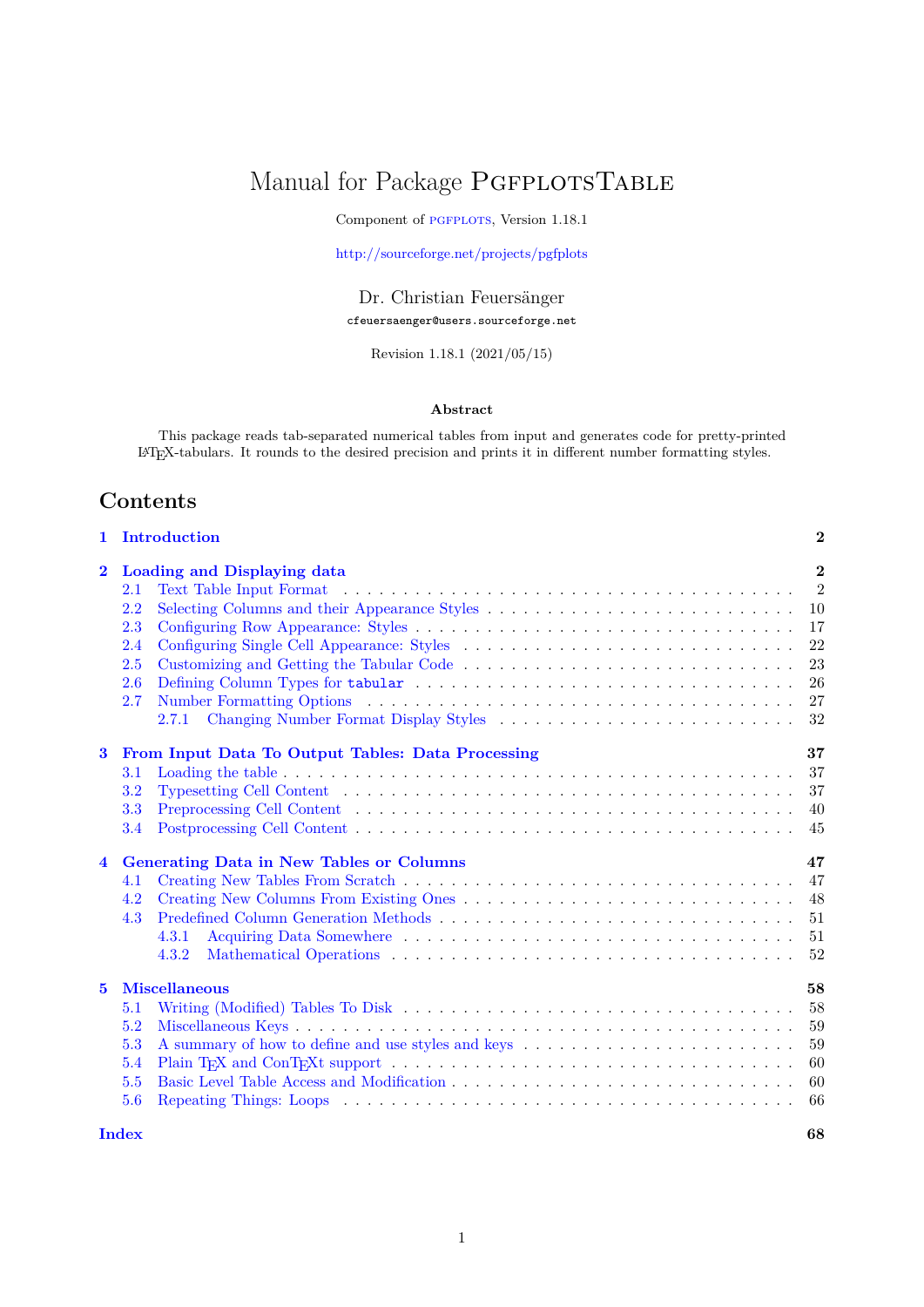# <span id="page-1-0"></span>**1 Introduction**

PGFPLOTSTABLE is a lightweight sub-package of PGFPLOTS which employs its table input methods and the number formatting techniques to convert tab-separated tables into tabulars.

Its input is a text file containing space-separated rows, possibly starting with column names. Its output is a LAT<sub>E</sub>X tabular<sup>[1](#page-1-3)</sup> which contains selected columns of the text table, rounded to the desired precision, printed in the desired number format (fixed point, integer, scientific etc.). The output is LATEX code, and that code is finally typeset by LAT<sub>EX</sub>.

In other words, PGFPLOTSTABLE is nothing but a more-or-less smart code generator which spits out something like \begin{tabular}...\end{tabular}. Use it if you'd like to customize row or column dependent styles or if you have numerical data for which you want to have automatically formatted content.

It is used with

```
\usepackage{pgfplotstable}
% recommended:
%\usepackage{booktabs}
%\usepackage{array}
%\usepackage{colortbl}
```
and requires PGFPLOTS and PGF  $\geq 2.00$  installed.

#### <span id="page-1-4"></span>\pgfplotstableset{ $\langle key-value-options \rangle$ }

The user interface of this package is based on key-value-options. They determine what to display, how to format and what to compute.

Key–value pairs can be set in two ways:

1. As default settings for the complete document (or maybe a part of the document), using [\pgfplotstableset{](#page-1-4)h*options*i}. For example, the document's preamble may contain

[\pgfplotstableset{](#page-1-4)[fixed zerofill](#page-26-1)[,precision=](#page-31-1)3}

to configure a precision of 3 digits after the period, including zeros to get exactly 3 digits for all fixed point numbers.

2. As option which affects just a single table. This is provided as optional argument to the respective table typesetting command, for example  $\pgfplotstableypeset[\langle options\rangle]{\langle file\rangle}.$ 

Both ways are shown in the examples below.

Knowledge of pgfkeys is useful for a deeper insight into this package, as [/.style](#page-58-2), [/.append style](#page-59-2) etc. are specific to pgfkeys. Please refer to the pgf manual [\[2,](#page-71-0) Section "pgfkeys"] or the shorter introduction [\[3\]](#page-71-1) to learn more about pgfkeys. Otherwise, simply skip over to the examples provided in this document.

You will find key prefixes /pgfplots/table/ and /pgf/number format/. These prefixes can be skipped if they are used in PgfplotsTable; they belong to the "default key path" of pgfkeys.

# <span id="page-1-1"></span>**2 Loading and Displaying data**

# <span id="page-1-2"></span>**2.1 Text Table Input Format**

PGFPLOTSTABLE works with plain text file tables in which entries ("cells") are separated by a separation character. The initial separation character is "white space" which means "at least one space or tab" (see option [col sep](#page-4-0) below). Those tables can have a header line which contains column names and most other columns typically contain numerical data.

The following listing shows pgfplotstable.example1.dat and is used often throughout this documentation.

<span id="page-1-3"></span><sup>&</sup>lt;sup>1</sup>Please see the remarks in Section  $5.4$  for plain TEX and ConTEXt.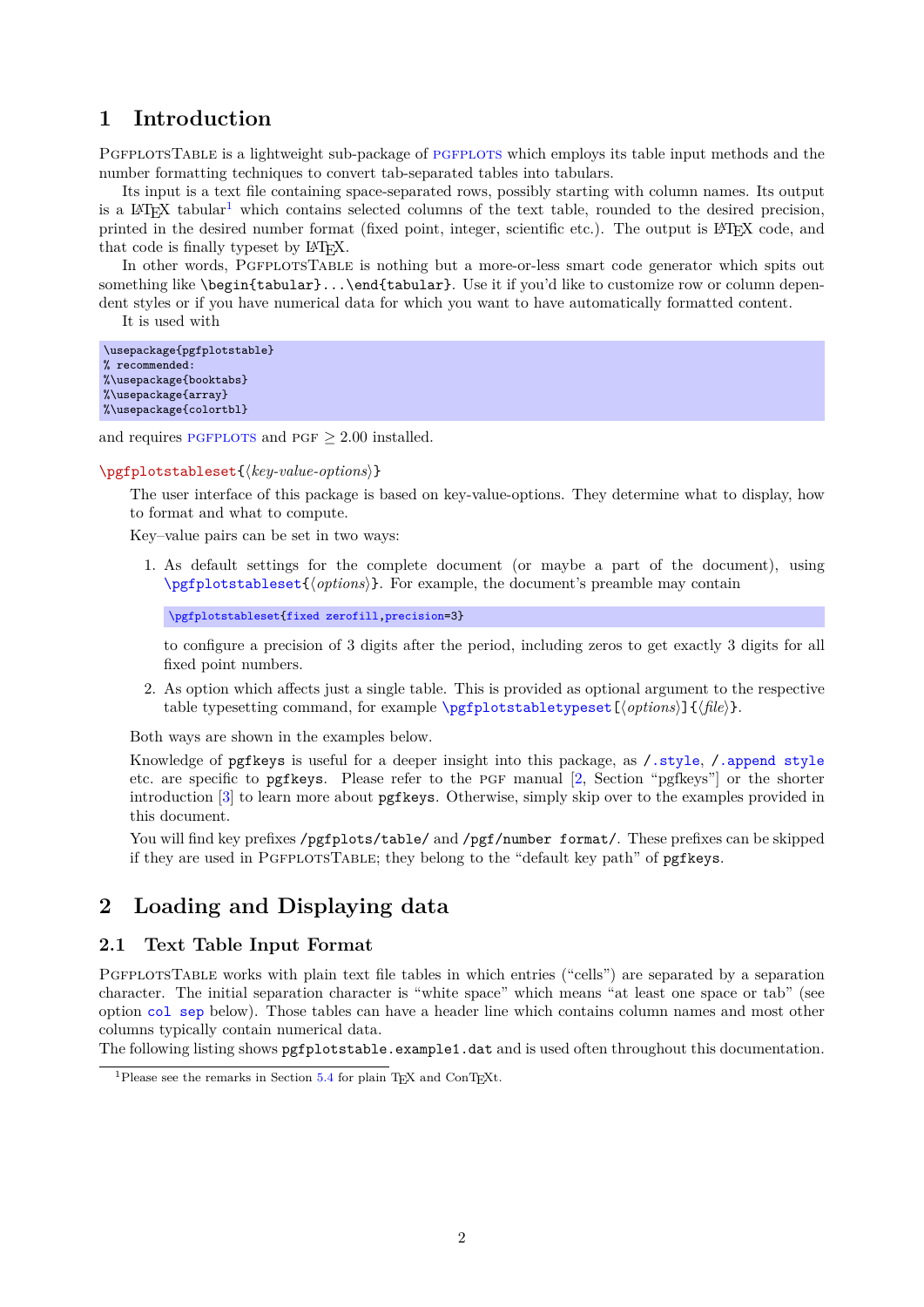| # Convergence results |                                    |                    |                    |                |                                            |                |  |
|-----------------------|------------------------------------|--------------------|--------------------|----------------|--------------------------------------------|----------------|--|
|                       | # fictional source, generated 2008 |                    |                    |                |                                            |                |  |
| level                 | dof                                | error1             | info<br>error2     |                | $grad(log(dot), log(error2))$ quot(error1) |                |  |
| 1                     | 4                                  | 2.50000000e-01     | 7.57858283e-01     | 48             | 0                                          |                |  |
| $\overline{2}$        | 16                                 | $6.25000000e-02$   | 5.00000000e-01     | 25             | $-3.00000000e-01$                          | 4              |  |
| 3                     | 64                                 | 1.56250000e-02     | 2.87174589e-01     | 41             | $-3.99999999e-01$                          | 4              |  |
| 4                     | 256                                | $3.90625000e - 03$ | 1.43587294e-01     | 8              | $-5.00000003e-01$                          | 4              |  |
| 5                     | 1024                               | $9.76562500e-04$   | 4.41941738e-02     | 22             | $-8.49999999e-01$                          | 4              |  |
| 6                     | 4096                               | 2.44140625e-04     | 1.69802322e-02     | 46             | $-6.90000001e-01$                          | 4              |  |
| $\overline{7}$        | 16384                              | 6.10351562e-05     | 8.20091159e-03     | 40             | $-5.24999999e-01$                          | 4              |  |
| 8                     | 65536                              | 1.52587891e-05     | $3.90625000e - 03$ | 48             | $-5.35000000e-01$                          | 3.99999999e+00 |  |
| 9                     | 262144                             | 3.81469727e-06     | 1.95312500e-03     | 33             | $-5.00000000e-01$                          | 4.00000001e+00 |  |
| 10                    | 1048576                            | 9.53674316e-07     | 9.76562500e-04     | $\overline{2}$ | $-5.00000000e-01$                          | 4.00000001e+00 |  |

Lines starting with '%' or '#' are considered to be comment lines and are ignored.

<span id="page-2-0"></span>\pgfplotstabletypeset[\*optional arguments*)]{\file name or \macro or *inline table*}}

Loads (or acquires) a table and typesets it using the current configuration of number formats and table options.

In case the first argument is a file name, the table will be loaded from disk. If it is an already loaded table (see [\pgfplotstableread](#page-3-0) or [\pgfplotstablenew](#page-46-2)), it will be used. Otherwise, if it is inline table data, this data will be parsed just as if it was found in a file (see [\pgfplotstableread](#page-3-0)).

The configuration can be customized with  $\langle$  optional arguments $\rangle$ . Configuration can be done for the complete table or for particular columns (or rows).

| level          | DOF            | e <sub>1</sub> | e <sub>2</sub>       | info    | $\nabla e_2$ | $e_1^{(n)}$<br>$e_1^{(n-1)}$ |
|----------------|----------------|----------------|----------------------|---------|--------------|------------------------------|
| $\mathbf{1}$   | $\overline{4}$ | $2.5^{-1}$     | $7.58 \cdot 10^{-1}$ | $+48.0$ |              |                              |
| $\overline{2}$ | 16             | $6.3^{-2}$     | $5.00 \cdot 10^{-1}$ | $+25.0$ | $-0.3$       | $\overline{4}$               |
| 3              | 64             | $1.6^{-2}$     | $2.87 \cdot 10^{-1}$ | $+41.0$ | $-0.4$       | $\overline{4}$               |
| $\overline{4}$ | 256            | $3.9^{-3}$     | $1.44 \cdot 10^{-1}$ | $+8.0$  | $-0.5$       | $\overline{4}$               |
| 5              | 1024           | $9.8^{-4}$     | $4.42 \cdot 10^{-2}$ | $+22.0$ | $-0.85$      | $\overline{4}$               |
| 6              | 4096           | $2.4^{-4}$     | $1.70 \cdot 10^{-2}$ | $+46.0$ | $-0.69$      | $\overline{4}$               |
| $\overline{7}$ | 16384          | $6.1^{-5}$     | $8.20 \cdot 10^{-3}$ | $+40.0$ | $-0.52$      | $\overline{4}$               |
| 8              | 65536          | $1.5^{-5}$     | $3.91 \cdot 10^{-3}$ | $+48.0$ | $-0.54$      | $\overline{4}$               |
| 9              | 262144         | $3.8^{-6}$     | $1.95 \cdot 10^{-3}$ | $+33.0$ | $-0.5$       | $\overline{4}$               |
| 10             | 1048576        | $9.5^{-7}$     | $9.77 \cdot 10^{-4}$ | $+2.0$  | $-0.5$       | $\overline{4}$               |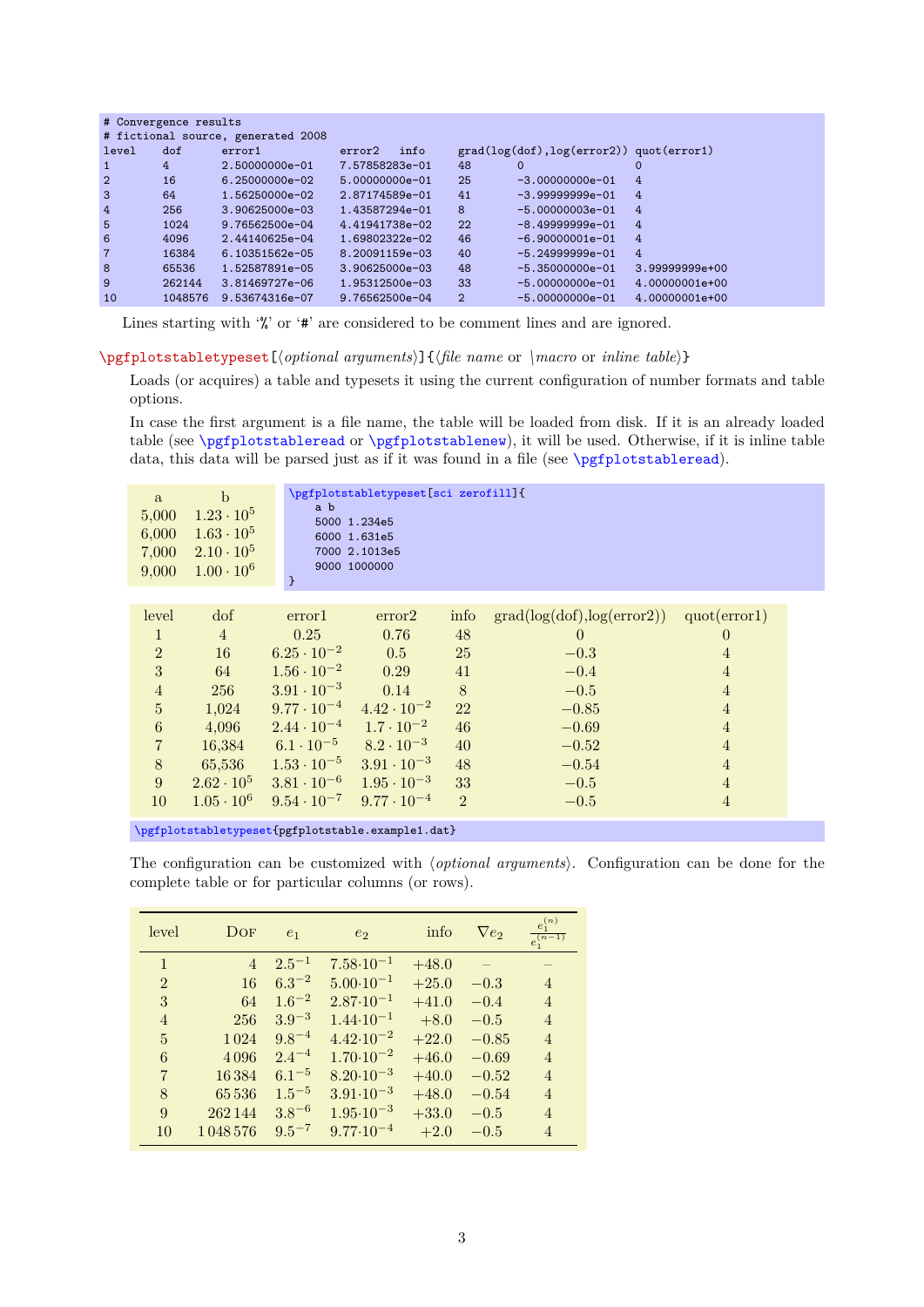```
\pgfplotstableset{% global config, for example in the preamble
    % these columns/<colname>/.style={<options>} things define a style
    % which applies to <colname> only.
    columns/dof/.style={int detect,column type=r,column name=\textsc{Dof}},
    columns/error1/.style={
        sci,sci zerofill,sci sep align,precision=1,sci superscript,
        column name=$e_1$,
    },
    columns/error2/.style={
        sci,sci zerofill,sci sep align,precision=2,sci 10e,
        column name=$e_2$,
    },
    columns/{grad(log(dof),log(error2))}/.style={
        string replace={0}{}, % erase '0'
        column name={$\nabla e_2$},
        dec sep align,
    },
    columns/{quot(error1)}/.style={
        string replace={0}{}, % erase '0'
        column name={$\frac{e_1^{(n)}}{e_1^{(n-1)}}$}
    },
    empty cells with={--}, % replace empty cells with '--'
    every head row/.style={before row=\toprule,after row=\midrule},
    every last row/.style={after row=\bottomrule}
}
\pgfplotstabletypeset[ % local config, applies only for this table
    1000 sep={\,},
    columns/info/.style={
        fixed,fixed zerofill,precision=1,showpos,
        column type=r,
    }
\overline{1}{pgfplotstable.example1.dat}
```
level dof error 1 4 0.25 2 16  $6.25 \cdot 10^{-2}$ 3 64  $1.56 \cdot 10^{-2}$ 4 256  $3.91 \cdot 10^{-3}$ 5 1,024 9.77 · 10−<sup>4</sup> 6  $4,096$   $2.44 \cdot 10^{-4}$ 7 16,384 6.10 · 10−<sup>5</sup> 8 65,536 1.53 · 10<sup>-5</sup> 9  $2.62 \cdot 10^5$   $3.81 \cdot 10^{-6}$  $10 \quad 1.05 \cdot 10^6 \quad 9.54 \cdot 10^{-7}$ [\pgfplotstabletypeset](#page-2-0) [\[col sep=](#page-4-0)&[,row sep=](#page-6-0)\\[,sci zerofill\]](#page-27-0) { level & dof & error  $\setminus$ <br>1 & 4 & 2.500000  $\begin{array}{ccc} 1 & k & 4 & k & 2.50000000e-01 \\ 2 & k & 16 & 6.25000000e-02 \end{array}$  $6.25000000e-02$ 3 & 64 & 1.56250000e-02 \\ 4 & 256 & 3.90625000e-03 \\  $5 k$  1024  $k$  9.76562500e-04 \\ 6 & 4096 & 2.44140625e-04 \\ 7 & 16384 & 6.10351562e-05 \\ 8 & 65536 & 1.52587891e-05 \\ 9 & 262144 & 3.81469727e-06 \\ 10 & 1048576 &9.53674316e-07 \\ }

All of these options are explained in all detail in the following sections. You may also use an input format similar to the tabular environment:

Technical note: every opened file will be protocolled into your logfile.

\pgfplotstabletypesetfile[\*optional arguments*}]{\*file name*}}

Loads the table (*file name*) and typesets it. As of PGFPLOTSTABLE 1.2, this command is an alias to [\pgfplotstabletypeset](#page-2-0), that means the first argument can be either a file name or an already loaded table.

<span id="page-3-0"></span>\pgfplotstableread{*\file name*}}{/\macro}} \pgfplotstableread{*\inline table*}}{*\\macro*}}

Loads a table into the T<sub>F</sub>X macro  $\langle \langle \rangle$  *macro*). This macro will store the table as internal structure and can be used multiple times.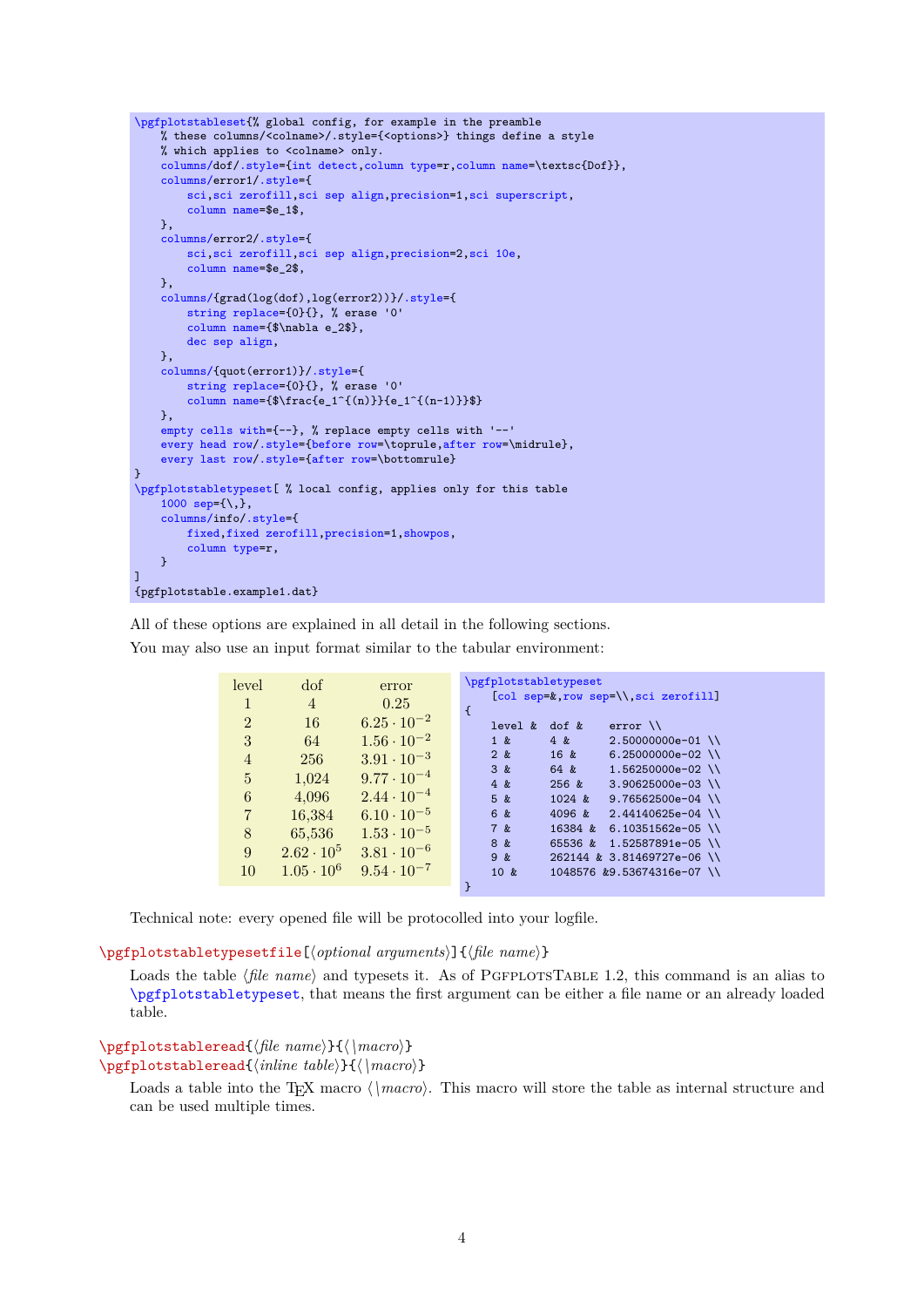| dof               | error1               | dof               | error2               |
|-------------------|----------------------|-------------------|----------------------|
| 4                 | 0.25                 | $\overline{4}$    | 0.76                 |
| 16                | $6.25 \cdot 10^{-2}$ | 16                | 0.5                  |
| 64                | $1.56 \cdot 10^{-2}$ | 64                | 0.29                 |
| 256               | $3.91 \cdot 10^{-3}$ | 256               | 0.14                 |
| 1,024             | $9.77 \cdot 10^{-4}$ | 1,024             | $4.42 \cdot 10^{-2}$ |
| 4,096             | $2.44 \cdot 10^{-4}$ | 4,096             | $1.7 \cdot 10^{-2}$  |
| 16,384            | $6.1 \cdot 10^{-5}$  | 16,384            | $8.2 \cdot 10^{-3}$  |
| 65,536            | $1.53 \cdot 10^{-5}$ | 65,536            | $3.91 \cdot 10^{-3}$ |
| $2.62 \cdot 10^5$ | $3.81 \cdot 10^{-6}$ | $2.62 \cdot 10^5$ | $1.95 \cdot 10^{-3}$ |
| $1.05 \cdot 10^6$ | $9.54 \cdot 10^{-7}$ | $1.05 \cdot 10^6$ | $9.77 \cdot 10^{-4}$ |

[\pgfplotstableread{](#page-3-0)pgfplotstable.example1.dat}\loadedtable [\pgfplotstabletypeset\[](#page-2-0)[columns=](#page-9-1){dof,error1}]\loadedtable \hspace{2cm} [\pgfplotstabletypeset\[](#page-2-0)[columns=](#page-9-1){dof,error2}]\loadedtable

The first argument can be a  $\langle$ *file name* $\rangle$  as in the example here. It is also possible to provide the table data directly:

```
% Alternative: inline table data:
\pgfplotstableread{
level dof error1 error2 info grad(log(dof),log(error2)) quot(error1)
1 4 2.50000000e-01 7.57858283e-01 48 0 0
                 6.25000000e-02 5.00000000e-01 25
3 64 1.56250000e-02 2.87174589e-01 41 -3.99999999e-01 4<br>4 256 3.90625000e-03 1.43587294e-01 8 -5.00000003e-01 4
4 256 3.90625000e-03 1.43587294e-01 8
5 1024 9.76562500e-04 4.41941738e-02 22 -8.49999999e-01 4
6 4096 2.44140625e-04 1.69802322e-02 46 -6.9000001e-01 4 7 16384 6.10351562e-05 8.20091159e-03 40 -5.2499999e-01 46.10351562e-05 8.20091159e-03 40
8 65536 1.52587891e-05 3.90625000e-03 48 -5.35000000e-01 3.99999999e+00
9 262144 3.81469727e-06 1.95312500e-03 33 -5.00000000e-01 4.00000001e+00<br>10 1048576 9.53674316e-07 9.76562500e-04 2 -5.00000000e-01 4.00000001e+00
        10 48576 9.53674316e-07 9.76562500e-04 2
}\loadedtable
% can be used as above:
\pgfplotstabletypeset[columns={dof,error1}]\loadedtable
\hspace{2cm}
\pgfplotstabletypeset[columns={dof,error2}]\loadedtable
```
It is checked automatically whether the first argument contains inline data or a file name.

This check whether the first argument is inline data or a file name works as follows: if [format=](#page-6-1)auto, the first argument is considered to be a file name unless it contains the [row sep](#page-6-0) character (see [row sep](#page-6-0)). If [format=](#page-6-1)inline, it is always considered to be inline data. If [format=](#page-6-1)file, it is a file name.

#### **Special cases and more details:**

- The inline data format is "fragile". If you experience problems, terminate your tables with '\\' combined with [row sep=](#page-6-0) $\setminus \$  (the docs for [row sep](#page-6-0) contain alternative ways and more explanation).
- There are variants of this command which do not really build up a struct, but which report every line to a "listener". There is also a struct which avoids protection by TEX scopes. In case you need such things, consider reading the source code comments.
- Technical note: every opened file will be protocolled into your logfile.
- Note: avoid using '\table' as name, it conflicts with \begin[{table}](#page-56-0) of LATEX.

<span id="page-4-0"></span>/pgfplots/table/col sep=space|tab|comma|semicolon|colon|braces|&|ampersand (initially space) Specifies the column separation character for table reading. The initial choice, space, means "at least one white space". White spaces are tab stops or spaces (newlines characters always delimit lines). For example, the file pgfplotstable.example1.csv uses commas as separation characters.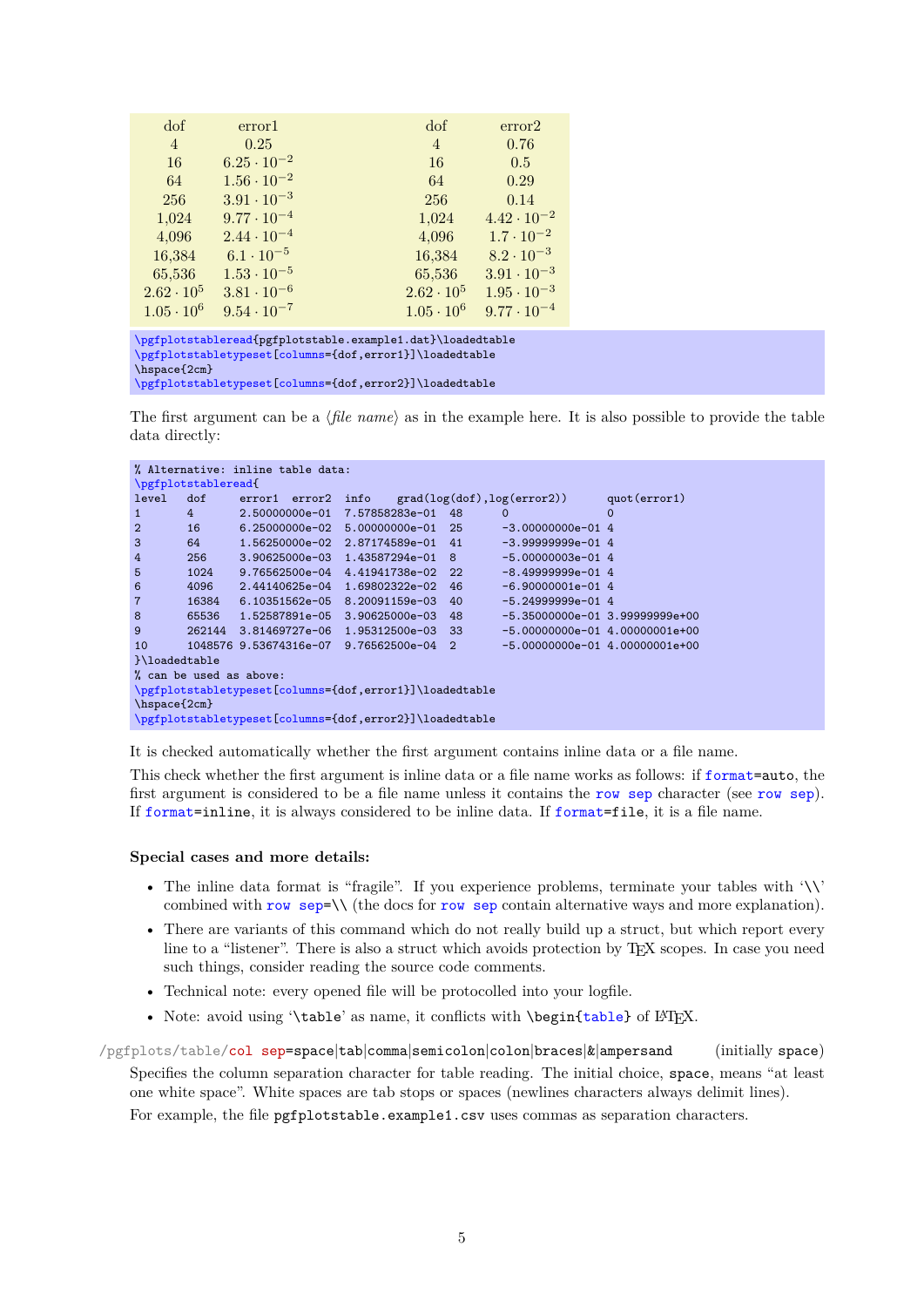| # Convergence results                                                         |
|-------------------------------------------------------------------------------|
| # fictional source generated 2008                                             |
| level, dof, error1, error2, info, {grad(log(dof), log(error2))}, quot(error1) |
| 1,9,2.50000000e-01,7.57858283e-01,48,0,0                                      |
| $2, 25, 6.250000000e-02, 5.00000000e-01, 25, -1.35691545e+00, 4$              |
| 3,81,1.56250000e-02,2.87174589e-01,41,-1.17924958e+00,4                       |
| 4, 289, 3.90625000e-03, 1.43587294e-01, 8, -1.08987331e+00, 4                 |
| 5,1089,9.76562500e-04,4.41941738e-02,22,-1.04500712e+00,4                     |
| 6,4225,2.44140625e-04,1.69802322e-02,46,-1.02252239e+00,4                     |
| 7,16641,6.10351562e-05,8.20091159e-03,40,-1.01126607e+00,4                    |
| 8,66049,1.52587891e-05,3.90625000e-03,48,-1.00563427e+00,3.99999999e+00       |
| 9,263169,3.81469727e-06,1.95312500e-03,33,-1.00281745e+00,4.00000001e+00      |
| 10,1050625,9.53674316e-07,9.76562500e-04,2,-1.00140880e+00,4.00000001e+00     |

Thus, we need to specify [col sep=](#page-4-0)comma when we read it.

| level          | dof               | error1               | error2               | info           | grad(log(dot), log(error2)) | quot(error1)   |
|----------------|-------------------|----------------------|----------------------|----------------|-----------------------------|----------------|
|                | $\overline{4}$    | 0.25                 | 0.76                 | 48             | $\left( \right)$            | $\theta$       |
| $\overline{2}$ | 16                | $6.25 \cdot 10^{-2}$ | 0.5                  | 25             | $-0.3$                      | 4              |
| 3              | 64                | $1.56 \cdot 10^{-2}$ | 0.29                 | 41             | $-0.4$                      | $\overline{4}$ |
| $\overline{4}$ | 256               | $3.91 \cdot 10^{-3}$ | 0.14                 | 8              | $-0.5$                      | $\overline{4}$ |
| $\overline{5}$ | 1,024             | $9.77 \cdot 10^{-4}$ | $4.42 \cdot 10^{-2}$ | 22             | $-0.85$                     | $\overline{4}$ |
| 6              | 4,096             | $2.44 \cdot 10^{-4}$ | $1.7 \cdot 10^{-2}$  | 46             | $-0.69$                     | $\overline{4}$ |
| $\overline{7}$ | 16,384            | $6.1 \cdot 10^{-5}$  | $8.2 \cdot 10^{-3}$  | 40             | $-0.52$                     | $\overline{4}$ |
| 8              | 65,536            | $1.53 \cdot 10^{-5}$ | $3.91 \cdot 10^{-3}$ | 48             | $-0.54$                     | $\overline{4}$ |
| 9              | $2.62 \cdot 10^5$ | $3.81 \cdot 10^{-6}$ | $1.95 \cdot 10^{-3}$ | 33             | $-0.5$                      | $\overline{4}$ |
| 10             | $1.05 \cdot 10^6$ | $9.54 \cdot 10^{-7}$ | $9.77 \cdot 10^{-4}$ | $\overline{2}$ | $-0.5$                      | $\overline{4}$ |

[\pgfplotstabletypeset\[](#page-2-0)[col sep=](#page-4-0)comma]{pgfplotstable.example1.csv}

You may call [\pgfplotstableset{](#page-1-4)[col sep=](#page-4-0)comma} once in your preamble if all your tables use commas as column separator.

Please note that if cell entries (for example column names) contain the separation character, you need to enclose the column entry in *braces*: {grad(log(dof),log(error2)}. If you want to use unmatched braces, you need to write a backslash before the brace. For example the name 'column{withbrace' needs to be written as 'column\{withbrace'.

For [col sep](#page-4-0) $\neq$ space, spaces will be considered to be part of the argument (there is no trimming). However, (as usual in T<sub>EX</sub>), multiple successive spaces and tabs are replace by a single white space. Of course, if [col sep=](#page-4-0)tab, tabs are the column separators and will be treated specially.

Furthermore, if you need empty cells in case [col sep=](#page-4-0)space, you have to provide {} to delimit such a cell since [col sep=](#page-4-0)space uses *at least* one white space (consuming all following ones).

The value [col sep=](#page-4-0)braces is special since it actually uses two separation characters. Every single cell entry is delimited by an opening and a closing brace,  $\langle entry \rangle$ , for this choice. Furthermore, any white space (spaces and tabs) between cell entries are *skipped* in case **braces** until the next  $\langle entry \rangle$  is found. A further specialty of [col sep=](#page-4-0)braces is that it has support for *multi-line* cells: everything within balanced braces is considered to be part of a cell. This includes newlines:<sup>[2](#page-5-0)</sup>

The [col sep=](#page-4-0) $\&$  case (probably together with [row sep=](#page-6-0)\\) allows to read tables as you'd usually type them in LAT<sub>E</sub>X. This will automatically enable [trim cells](#page-5-1).

<span id="page-5-1"></span>/pgfplots/table/trim cells=true|false (initially false)

If enabled, leading and trailing white space will be removed while tables are read.

This might be necessary if you have [col sep](#page-4-0) $\neq$ space but your cells contain spaces. It will be activated automatically for [col sep=](#page-4-0)&.

<span id="page-5-2"></span>/pgfplots/table/header=true|false|has colnames (initially true)

Configures if column names shall be identified automatically during input operations.

<span id="page-5-0"></span><sup>&</sup>lt;sup>2</sup>This treatment of newlines within balanced braces actually applies to every other column separator as well (it is a TEX readline feature). In other words: you *can* have multi-line cells for every column separator if you enclose them in balanced curly braces. However, col sep=braces has the special treatment that end-of-line counts as white space character; for every other col sep value, this white space is suppressed to remove spurious spaces.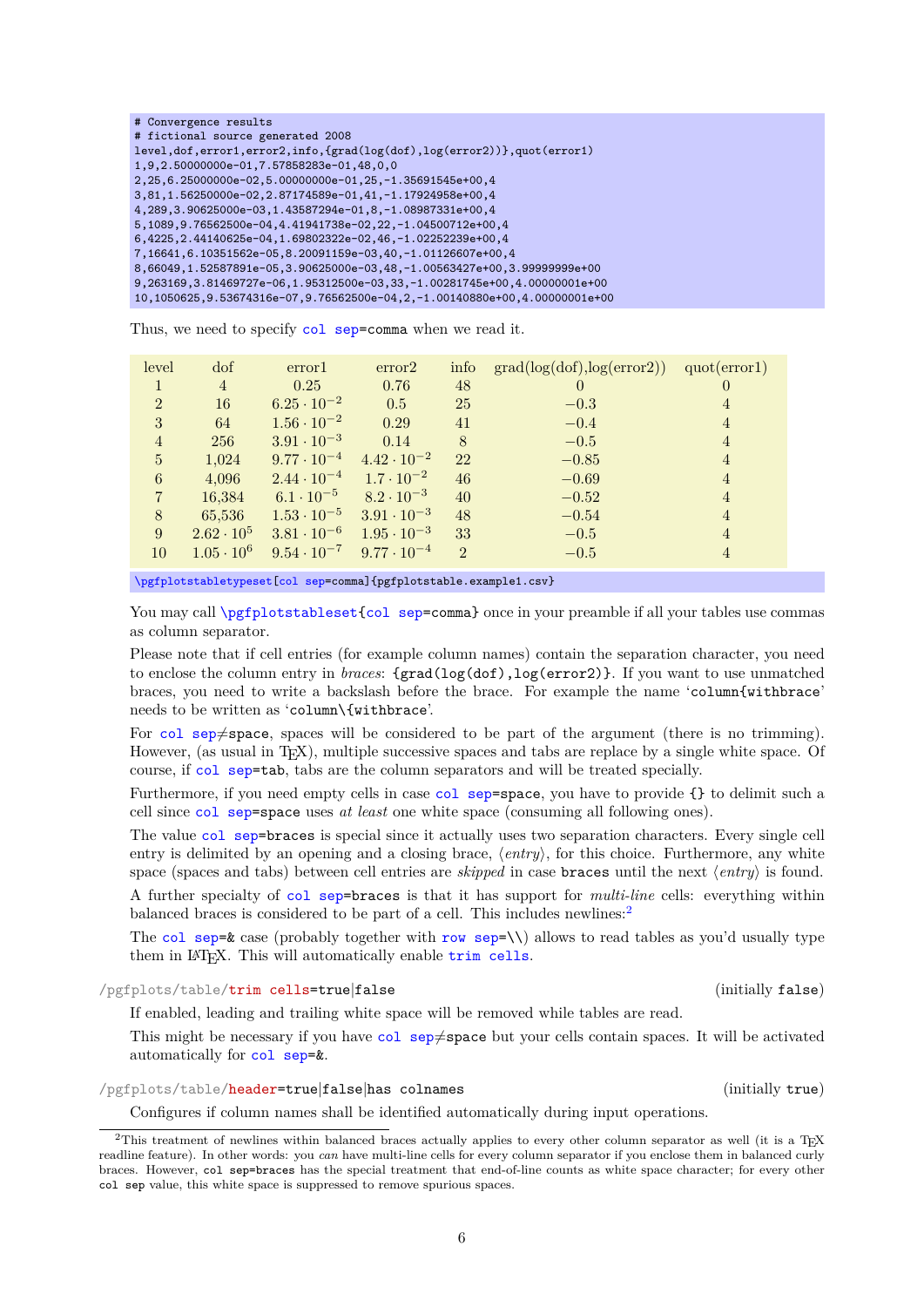The first non-comment line *can* be a header which contains column names. The [header](#page-5-2) key configures how to detect if that is really the case.

The choice true enables auto detection of column names: If the first non-comment line contains at least one non-numerical entry (for example 'a name'), each entry in this line is supposed to be a column name. If the first non-comment line contains only numerical data, it is used as data row. In this case, column indices will be assigned as column "names".

The choice false is identical to this last case, i.e. even if the first line contains strings, they won't be recognised as column names.

Finally, the choice has colnames is the opposite of false: it assumes that the first non-comment line *contains* column names. In other words: even if only numbers are contained in the first line, they are considered to be column *names*.

Note that this key only configures headers in *input* tables. To configure *output* headers, you may want to look at [every head row](#page-19-0).

<span id="page-6-1"></span>/pgfplots/table/format=auto|inline|file (initially auto)

Configures the format expected as first argument for  $\pgfplotstableread{\in\phi}.$  $\pgfplotstableread{\in\phi}.$ 

The choice inline expects the table data directly as argument where rows are separated by [row sep](#page-6-0). Inline data is "fragile", because T<sub>EX</sub> may consume end-of-line characters (or [col sep](#page-4-0) characters). See [row sep](#page-6-0) for details.

The choice file expects a file name.

The choice auto searches for a [row sep](#page-6-0) in the first argument supplied to [\pgfplotstableread](#page-3-0). If a [row sep](#page-6-0) has been found, it is inline data, otherwise it is a file name.

<span id="page-6-0"></span>/pgfplots/table/row sep=newline|\\ (initially newline)

Configures the character to separate rows of the inline table data format (see [format=](#page-6-1)inline).

The choice newline uses the end of line as it appears in the table data (i.e. the input file or any inline table data).

The choice  $\setminus \setminus$  uses  $\setminus \setminus \setminus'$  to indicate the end of a row.

Note that newline for inline table data is "fragile": you can't provide such data inside of TEX macros (this does not apply to input files). Whenever you experience problems, proceed as follows:

- 1. First possibility: call [\pgfplotstableread{](#page-3-0)\data}}\yourmacro *outside* of any macro declaration.
- 2. Use [row sep=](#page-6-0) $\mathcal{N}$ .

The same applies if you experience problems with inline data and special [col sep](#page-4-0) choices (like [col](#page-4-0) [sep=](#page-4-0)tab).

The reasons for such problems is that T<sub>EX</sub> scans the macro bodies and replaces newlines by white space. It does other substitutions of this sort as well, and these substitutions can't be undone (maybe not even found).

<span id="page-6-2"></span>/pgfplots/table/ignore chars={h*comma-separated-list*i} (initially empty)

Allows to define an "ignore list" for single characters. Any characters found in an input file which occur also in  $\langle comma-separated-list \rangle$  will silently by thrown away. The processing is exactly the same as if you did not write them at all in the first place.

For example, suppose we are given pgfplotstable.example5.dat with

first ,second (1)(0) ,2 1#2)  $(3)(0)$ , 4 1#3) (5)(0) ,6 1#3)

then, we can ignore several of the characters by writing

| first | second | <i><u><b>Npgfplotstabletypeset</b></u></i>                                |
|-------|--------|---------------------------------------------------------------------------|
| 10    | 212    | [col sep=comma, ignore chars= $\{(),\},\$<br>{pgfplotstable.example5.dat} |
| 30    | 413    |                                                                           |
| 50    | 613    |                                                                           |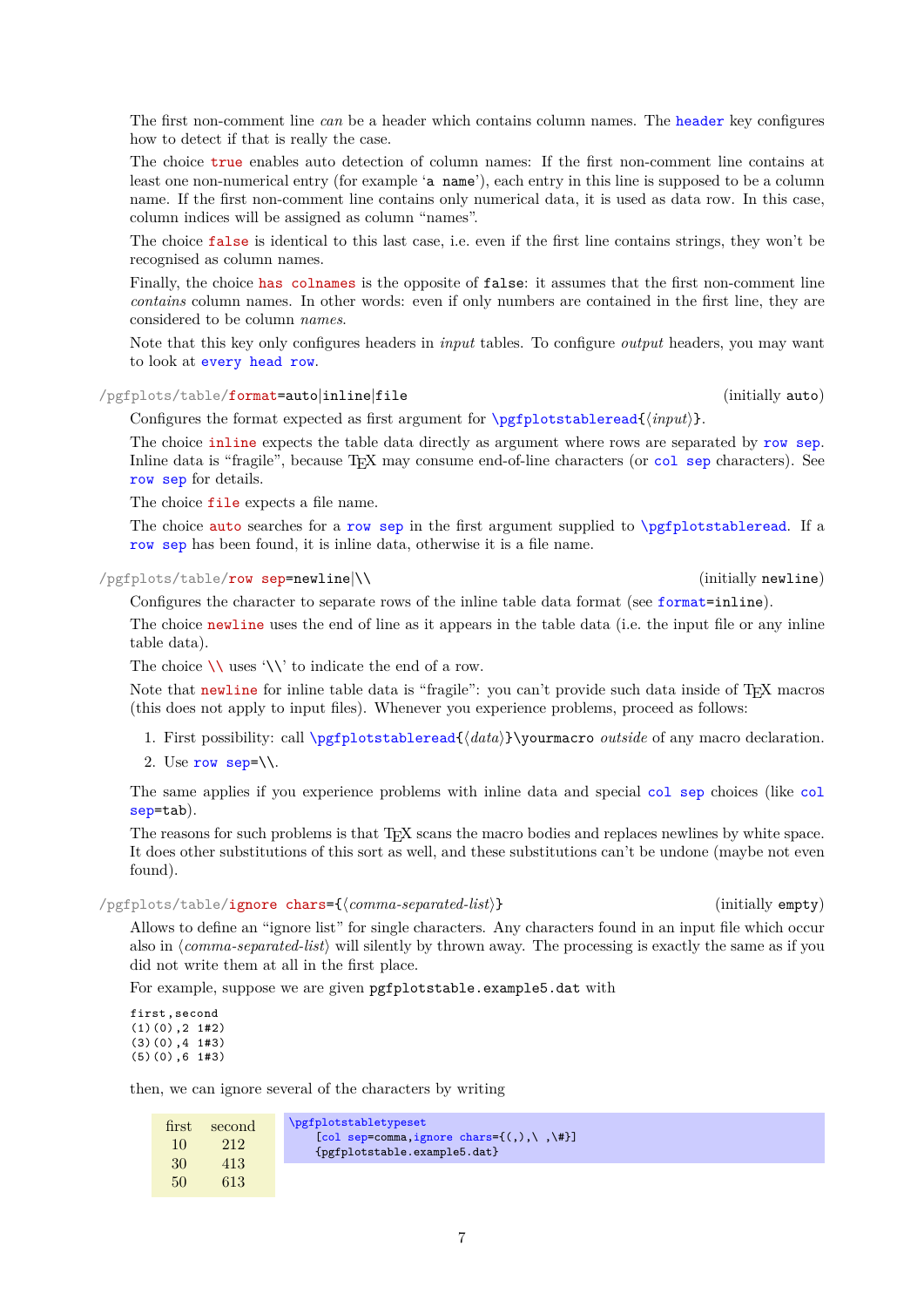The (comma-separated-list) should contain exactly one character in each list element, and the single characters should be separated by commas. Some special characters like commas, white space, hashes, percents or backslashes need to be escaped by prefixing them with a backslash.

Besides normal characters, it is also supported to eliminate any binary code from your input files. For example, suppose you have binary characters of code 0x01 (hex notation) in your files. Then, use

# [\pgfplotstableset{](#page-1-4)[ignore chars=](#page-6-2){\^^01}}

to eliminate them silently. The  $\hat{\phantom{a}}$ *digit* $\langle diqit \rangle$  notation is a TEX feature to provide characters in hexadecimal encoding where  $\langle diqit \rangle$  is one of 0123456789abcdef. I don't know if the backslash in \^^01 is always necessary, try it out. There is also a character based syntax, in which \^^M is  $\langle newline \rangle$ and  $\{\hat{ }$  is  $\langle tab \rangle$ . Refer to [\[1\]](#page-71-2) for more details.

Note that after stripping all these characters, the input table must be valid  $-$  it should still contain column separators and balanced columns.

This setting applies to \addplot [table](#page-56-0) and \addplot file for PGFPLOTS as well.

Note that [ignore chars](#page-6-2) is "fragile" when it is applied to [format=](#page-6-1)inline or [format=](#page-6-1)auto. Consider [format=](#page-6-1)file if you experience problems.<sup>[3](#page-7-0)</sup>

<span id="page-7-1"></span>/pgfplots/table/white space chars={h*comma-separated-list*i} (initially empty)

Allows to define a list of single characters which are actually treated like white space (in addition to tabs and spaces). It might be useful in order to get more than one column separator character.

The [white space chars](#page-7-1) list is used in exactly the same way as [ignore chars](#page-6-2), and the same remarks as above apply as well.

<span id="page-7-2"></span>/pgfplots/table/text special chars={h*comma-separated-list*i} (initially empty)

Allows to define a list of single characters which are actually treated like normal text (like any characters with category code 12).

The [text special chars](#page-7-2) list is used in exactly the same way as [ignore chars](#page-6-2), and the same remarks as above apply as well.

Note that some (selected) special characters are installed by [verb string type](#page-37-0).



# <span id="page-7-3"></span>/pgfplots/table/comment chars={h*comma-separated-list*i} (initially empty)

Allows to add one or more *additional* comment characters. Each of these characters has a similar effect as the # character, i.e. all following characters of that particular input line are skipped.

| $\Omega$       |       | \pgfplotstabletypeset[comment chars=!]{ |
|----------------|-------|-----------------------------------------|
|                |       | Some comments                           |
|                |       | $1\,0$                                  |
| 2 <sup>0</sup> | $-10$ | $2 - 10$                                |
| 3              |       | ! another comment line                  |
|                |       | 30                                      |
|                |       |                                         |

The example above uses '!' as additional comment character (which allows to parse Touchstone files).

/pgfplots/table/percent is letter=true|false (initially false)

Allows to control how to treat percent characters in input files. PGFPLOTSTABLE used to keep the TFX special meaning as comment character which means that all characters following percent where ignored.

<span id="page-7-0"></span><sup>&</sup>lt;sup>3</sup>See also row sep for more information about dealing with fragile inline table formats.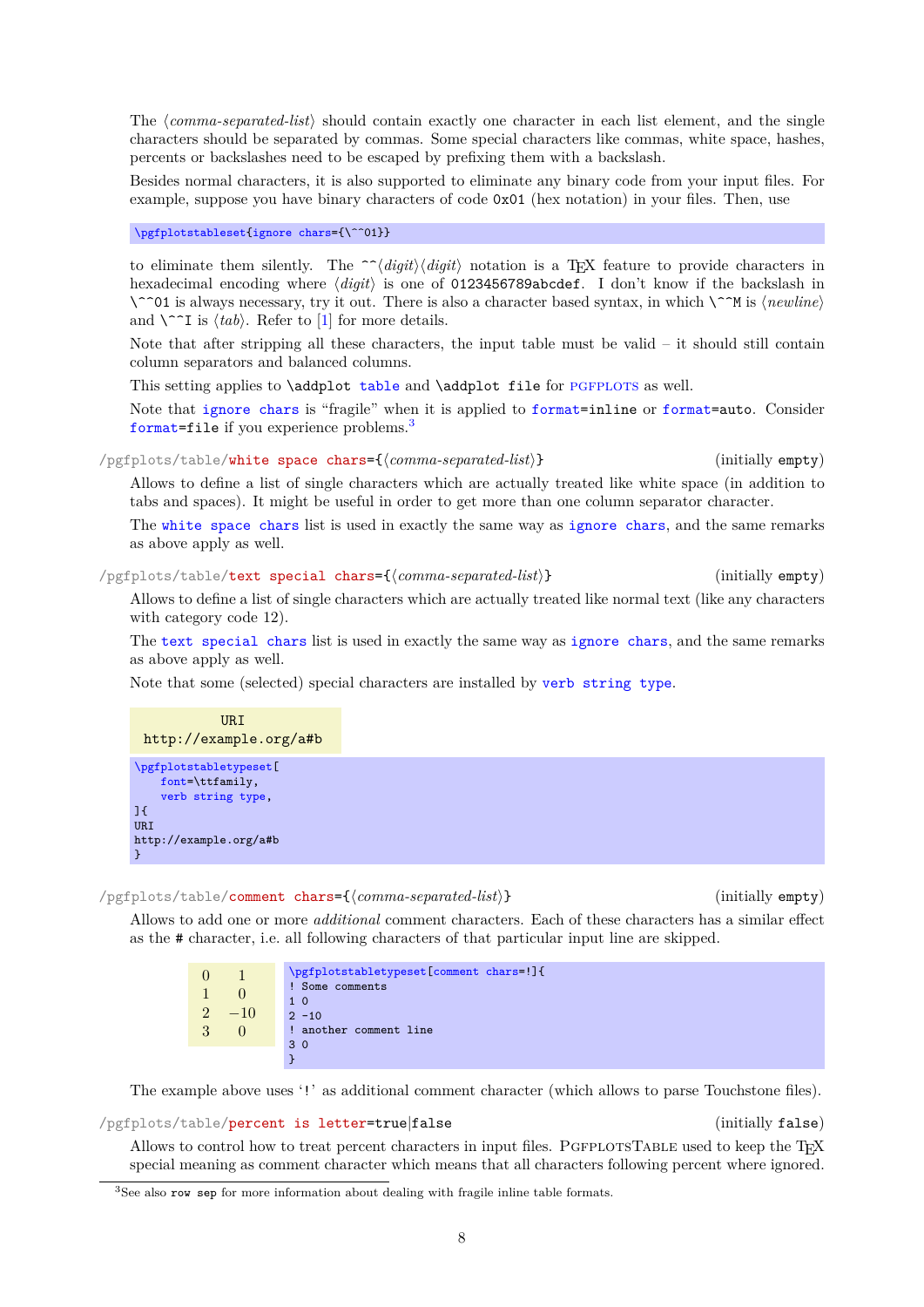The value true means that a percent is just a normal letter without special meaning. The value false means that percent is special as it used to be.

<span id="page-8-0"></span>/pgfplots/table/text indicator={h*char*i} (initially empty)

Allows to define a text indicator character. If this is defined, it can be used to enclose delimiters in a cell's body:

A B A long cell normalcell [\pgfplotstabletypeset\[](#page-2-0)[text indicator=](#page-8-0)"[,string type\]](#page-37-1){ A B "A long cell" normalcell }

If the [text indicator](#page-8-0) also occurs within the cell, it has to be doubled:

```
A B
 A long "cell" normalcell
\pgfplotstabletypeset[text indicator=",string type]{
A B
"A long ""cell""" normalcell
}
```
Cells which do not start with the text indicator are handled normally. Note that [text indicator](#page-8-0) does not support multi-line cells.

# <span id="page-8-1"></span>/pgfplots/table/skip first n={h*integer*i} (initially 0)

Allows to skip the first *(integer)* lines of an input file. The lines will not be processed.

| A B C<br>$2^{\circ}$<br>$5\quad 6$ | $\mathbf{3}$ | \pgfplotstabletypeset[skip first n=4]{%<- this '%' is important. Otherwise, the<br>%newline here would delimit an (empty) row.<br>XYZ Format,<br>Version 1.234 |
|------------------------------------|--------------|----------------------------------------------------------------------------------------------------------------------------------------------------------------|
|                                    |              | Date 2010-09-01                                                                                                                                                |
|                                    |              | <b>Cauthor Mustermann</b>                                                                                                                                      |
|                                    |              | A B C                                                                                                                                                          |
|                                    |              | $1\ 2\ 3$                                                                                                                                                      |
|                                    |              | 4 5 6                                                                                                                                                          |
|                                    |              |                                                                                                                                                                |

<span id="page-8-2"></span>/pgfplots/table/search path={h*comma-separated-list*i} (initially .)

Allows to provide a search path for input tables. This variable is evaluated whenever PGFPLOTS attempts to read a data file. This includes both [\pgfplotstableread](#page-3-0) and \addplot [table](#page-56-0); its value resembles a comma-separated list of path names. The requested file will be read from the first matching location in that list.

Use '.' to search using the normal T<sub>E</sub>X file searching procedure (i.e. typically in the current working directory).

An entry in *(comma-separated-list)* can be relative to the current working directory, i.e. something like [search path=](#page-8-2){.,../datafiles} is accepted.

```
/pgfplots/table/search path/implicit .=true|false (initially true)
```
PGFPLOTSTABLE allows to add '.' to the value of [search path](#page-8-2) implicitly as this is typically assumed in many applications of search paths.

The initial configuration [search path/implicit .=](#page-8-3)true will ensure that '.' is added in front of the [search path](#page-8-2) if the user value does not contain a '.'.

The value [search path/implicit .=](#page-8-3)false will not add '.'.

Keep in mind that '.' means "let T<sub>E</sub>X search for the file on its own". This will typically find files in the current working directory, but it will also include processing of TEXINPUTS.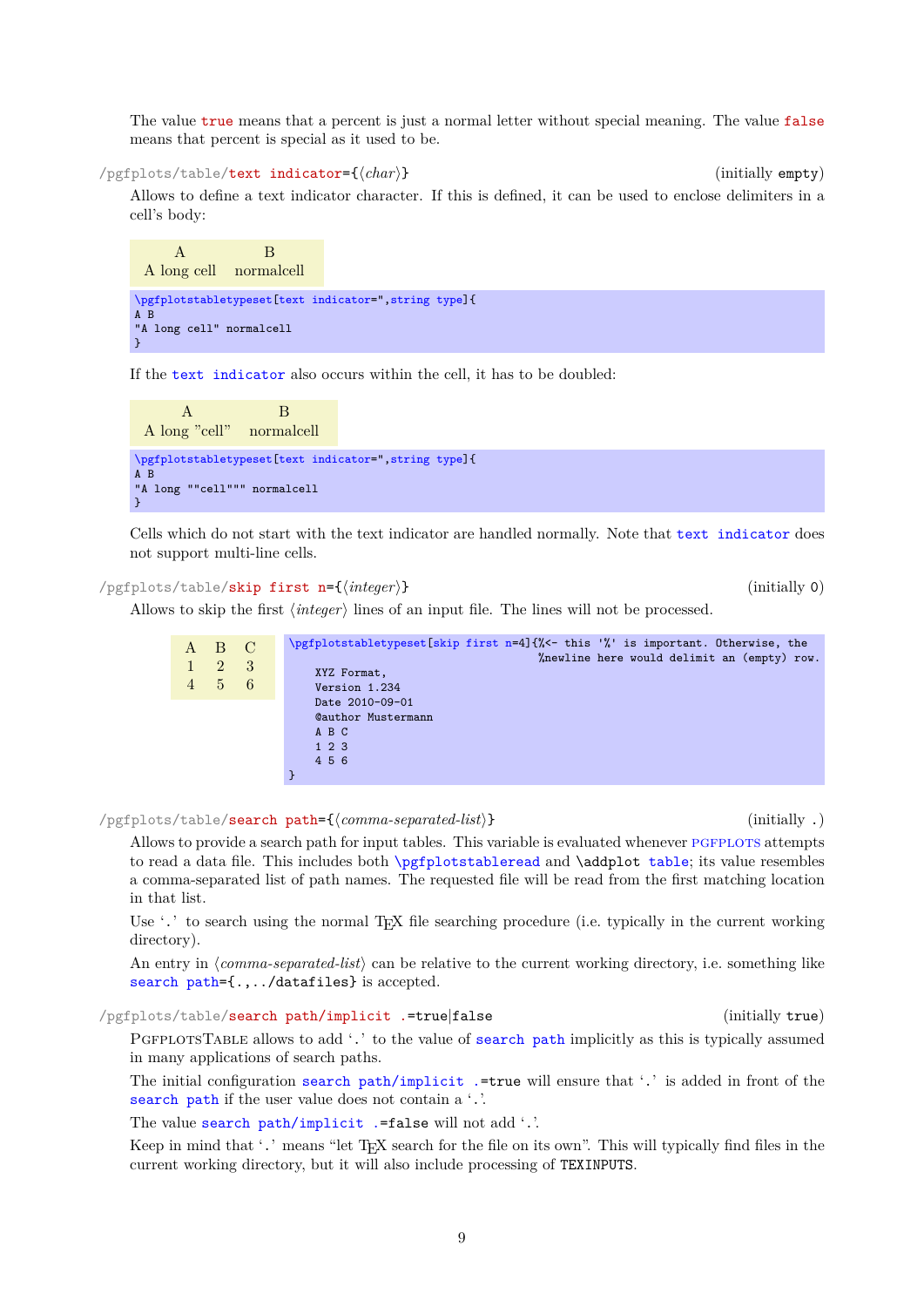# <span id="page-9-0"></span>**2.2 Selecting Columns and their Appearance Styles**

<span id="page-9-1"></span>/pgfplots/table/columns={h*comma-separated-list*i}

Selects particular columns of the table. If this option is empty (has not been provided), all available columns will be selected.

Inside of *(comma-separated-list*), column names as they appear in the table's header are expected. If there is no header, simply use column indices. If there are column names, the special syntax  $\lceil \text{index} \rceil \langle \text{integer} \rangle \rceil$  can be used to select columns by index. The first column has index 0.

| dof                 | level          | info           |
|---------------------|----------------|----------------|
| $\overline{4}$      | $\mathbf{1}$   | 48             |
| 16                  | $\overline{2}$ | 25             |
| 64                  | 3              | 41             |
| 256                 | 4              | 8              |
| 1,024               | 5              | 22             |
| 4,096               | 6              | 46             |
| 16,384              | 7              | 40             |
| 65,536              | 8              | 48             |
| $2.62 \cdot 10^{5}$ | 9              | 33             |
| $1.05 \cdot 10^{6}$ | 10             | $\mathfrak{D}$ |

preferred.

[\pgfplotstabletypeset\[](#page-2-0)[columns=](#page-9-1){dof,level,[index]4}]{pgfplotstable.example1.dat}

The special pgfkeys feature [\pgfplotstableset{](#page-1-4)[columns](#page-9-1)[/.add=](#page-59-3){}{,a further col}} allows to *append* a value, in this case ', a further col' to the actual value. See [/.add](#page-59-3) for details.

# <span id="page-9-2"></span>/pgfplots/table/alias/(*col name*)/.initial={(*real col name*)}

Assigns the new name  $\langle col \text{ name} \rangle$  for the column denoted by  $\langle \text{real} \text{ col} \text{ name} \rangle$ . Afterwards, accessing  $\langle col \text{ name} \rangle$ *name*) will use the data associated with column  $\langle real \ col \ name \rangle$ .

| a<br>3<br>5 | newname<br>$\overline{2}$<br>$\overline{4}$<br>6 | % in preamble:<br>\pgfplotstableset{<br>alias/newname/.initial=b,<br>ን |
|-------------|--------------------------------------------------|------------------------------------------------------------------------|
|             |                                                  | % in document:                                                         |
|             |                                                  | \pgfplotstabletypeset[                                                 |
|             |                                                  | columns= $\{a, newname\}$ ,% access to 'newname' is the same as to 'b' |
|             |                                                  | J {                                                                    |
|             |                                                  | a b                                                                    |
|             |                                                  | $1\quad2$                                                              |
|             |                                                  | $3\overline{4}$                                                        |
|             |                                                  | 5 6                                                                    |
|             |                                                  | }%                                                                     |

You can use columns//*col name*)[/.style](#page-58-2) to assign styles for the alias, not for the original column name. If there exists both an alias and a column of the same name, the column name will be preferred. Furthermore, if there exists a [create on use](#page-49-0) statement with the same name, this one will also be

In case (col name) contains characters which are required for key settings, you need to use braces around it: "[alias/{](#page-9-2)name=wi/th,special}[/.initial=](#page-59-4){othername}".

This key is used whenever columns are queried, it applies also to the \addplot [table](#page-56-0) statement of PGFPLOTS.

/pgfplots/table/columns/h*column name*i/.style={h*key-value-list*i}

Sets all options in  $\langle kev-value-list \rangle$  exclusively for  $\langle column \ name \rangle$ .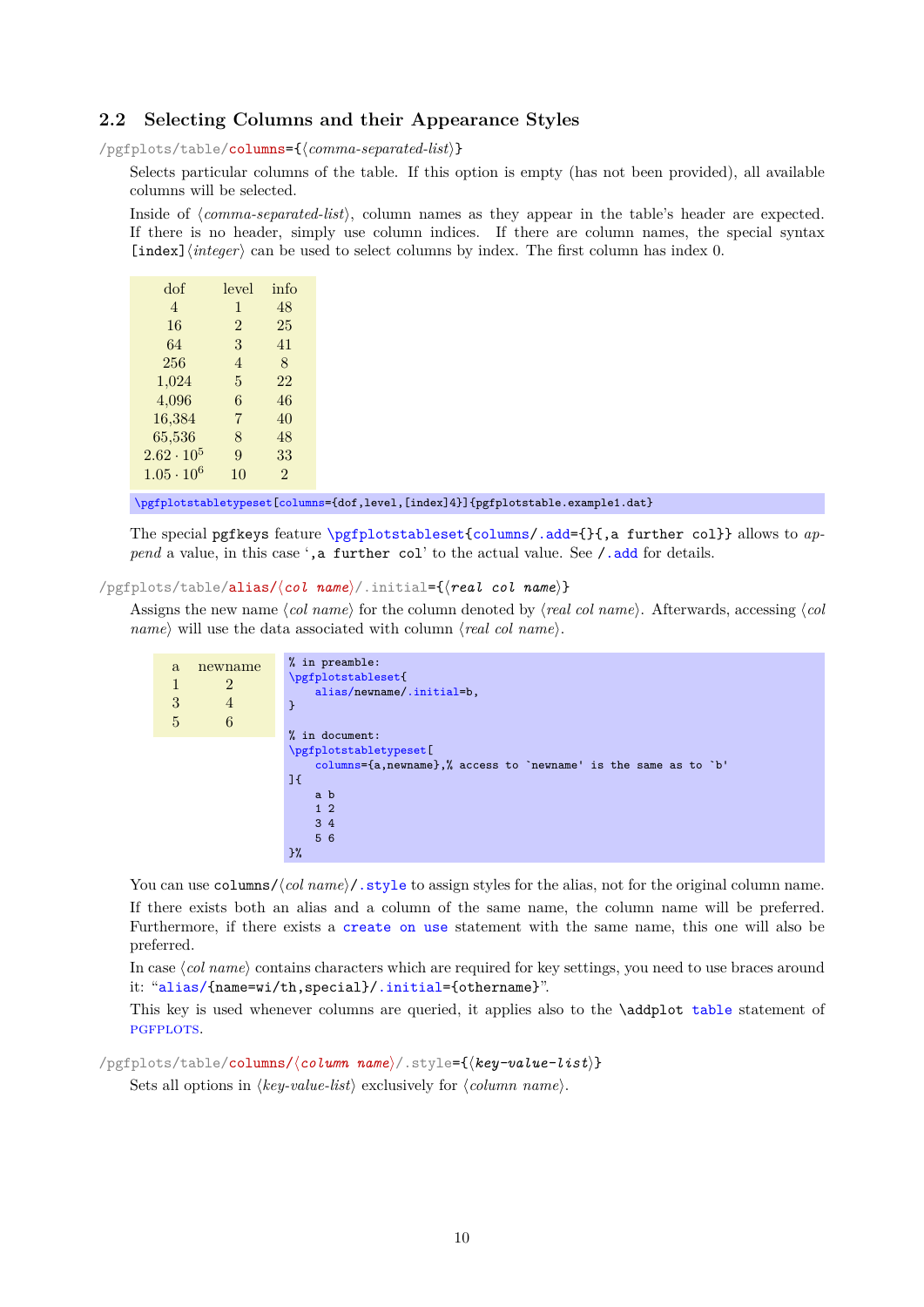| level                                                                                                                                                                                                                                                                                                           | DOF                            | $L_2$                    | A           | info           | $grad(log(dof), log(error2))$ $quot(error1)$ |                |
|-----------------------------------------------------------------------------------------------------------------------------------------------------------------------------------------------------------------------------------------------------------------------------------------------------------------|--------------------------------|--------------------------|-------------|----------------|----------------------------------------------|----------------|
| $\mathbf{1}$                                                                                                                                                                                                                                                                                                    | $\overline{4}$                 | $2.500_{-1}$             | $7.58_{-1}$ | 48             | $\overline{0}$                               | 0              |
| $\overline{2}$                                                                                                                                                                                                                                                                                                  | 16                             | $6.250_{-2}$ $5.00_{-1}$ |             | 25             | $-0.3$                                       | $\overline{4}$ |
| 3                                                                                                                                                                                                                                                                                                               | 64                             | $1.563_{-2}$ $2.87_{-1}$ |             | 41             | $-0.4$                                       | $\overline{4}$ |
| $\overline{4}$                                                                                                                                                                                                                                                                                                  | 256                            | $3.906_{-3}$ $1.44_{-1}$ |             | 8              | $-0.5$                                       | $\overline{4}$ |
| $\overline{5}$                                                                                                                                                                                                                                                                                                  | 1,024                          | $9.766_{-4}$ $4.42_{-2}$ |             | 22             | $-0.85$                                      | $\overline{4}$ |
| $\,6\,$                                                                                                                                                                                                                                                                                                         | 4,096                          | $2.441_{-4}$ $1.70_{-2}$ |             | 46             | $-0.69$                                      | $\overline{4}$ |
| $\overline{7}$                                                                                                                                                                                                                                                                                                  | 16,384                         | $6.104_{-5}$ $8.20_{-3}$ |             | 40             | $-0.52$                                      | $\overline{4}$ |
| $\,8\,$                                                                                                                                                                                                                                                                                                         | 65,536                         | $1.526_{-5}$ $3.91_{-3}$ |             | 48             | $-0.54$                                      | $\overline{4}$ |
| 9                                                                                                                                                                                                                                                                                                               | 262,144                        | $3.815_{-6}$ $1.95_{-3}$ |             | 33             | $-0.5$                                       | $\overline{4}$ |
| 10                                                                                                                                                                                                                                                                                                              | 1,048,576                      | $9.537_{-7}$ $9.77_{-4}$ |             | $\overline{2}$ | $-0.5$                                       | $\overline{4}$ |
| \pgfplotstabletypeset [<br>columns/error1/.style={<br>column name=\$L 2\$,<br>sci, sci zerofill, sci subscript,<br>precision=3},<br>columns/error2/.style={<br>column name=\$A\$,<br>sci, sci zerofill, sci subscript,<br>precision=2},<br>columns/dof/.style={<br>int detect,<br>column name=\textsc{Dof}<br>} |                                |                          |             |                |                                              |                |
| I                                                                                                                                                                                                                                                                                                               | ${pffplotstable.cxample1.dat}$ |                          |             |                |                                              |                |

If your column name contains commas ',', slashes '/' or equal signs  $=$ ', you need to enclose the column name in braces.

| DOF<br>4<br>16<br>64<br>256<br>1,024<br>4,096<br>16,384<br>65,536<br>262,144<br>1,048,576 | L <sub>2</sub><br>$2.500_{-1}$<br>$6.250_{-2}$<br>$1.563_{-2}$<br>$3.906_{-3}$<br>$9.766_{-4}$<br>$2.441_{-4}$<br>$6.104_{-5}$<br>$1.526_{-5}$<br>$3.815_{-6}$<br>$9.537_{-7}$ | slopes $L_2$<br>0.0<br>$-0.3$<br>$-0.4$<br>$-0.5$<br>$-0.8$<br>$-0.7$<br>$-0.5$<br>$-0.5$<br>$-0.5$<br>$-0.5$ | \pgfplotstabletypeset [<br>$\text{columns}=\{\text{dof},\text{error1},\{\text{grad}(\text{log}(\text{dof}),\text{log}(\text{error2}))\}\},$<br>columns/error1/.style={<br>column name=\$L 2\$,<br>sci, sci zerofill, sci subscript,<br>precision=3},<br>columns/dof/.style={<br>int detect,<br>column name=\textsc{Dof}},<br>columns/{grad(log(dof),log(error2))}/.style={<br>column name=slopes \$L_2\$,<br>fixed, fixed zerofill,<br>precision=1}<br>{pgfplotstable.example1.dat} |
|-------------------------------------------------------------------------------------------|--------------------------------------------------------------------------------------------------------------------------------------------------------------------------------|---------------------------------------------------------------------------------------------------------------|-------------------------------------------------------------------------------------------------------------------------------------------------------------------------------------------------------------------------------------------------------------------------------------------------------------------------------------------------------------------------------------------------------------------------------------------------------------------------------------|
|                                                                                           |                                                                                                                                                                                |                                                                                                               |                                                                                                                                                                                                                                                                                                                                                                                                                                                                                     |

If your tables don't have column names, you can simply use integer indices instead of  $\langle column \ name \rangle$ to refer to columns. If you have column names, you can't set column styles using indices.

/pgfplots/table/display columns/ $\langle \textit{index} \rangle$ /.style={ $\langle \textit{key-value-list} \rangle$ }

Applies all options in  $\langle kev-value-list \rangle$  exclusively to the column which will appear at position  $\langle index \rangle$  in the output table.

In contrast to the table/columns/ $\langle name \rangle$  styles, this option refers to the output table instead of the input table. Since the output table has no unique column name, you can only access columns by index. Indexing starts with  $\langle \text{index} \rangle = 0$ .

Display column styles override input column styles.

/pgfplots/table/every col no  $\langle \textit{index} \rangle$  (style, no value)

A style which is identical with display columns/ $\langle \text{index} \rangle$ : it applies exclusively to the column at position  $\langle index \rangle$  in the output table.

See display columns/ $\langle \text{index} \rangle$  for details.

<span id="page-10-0"></span>/pgfplots/table/column type={h*tabular column type*i} (initially c)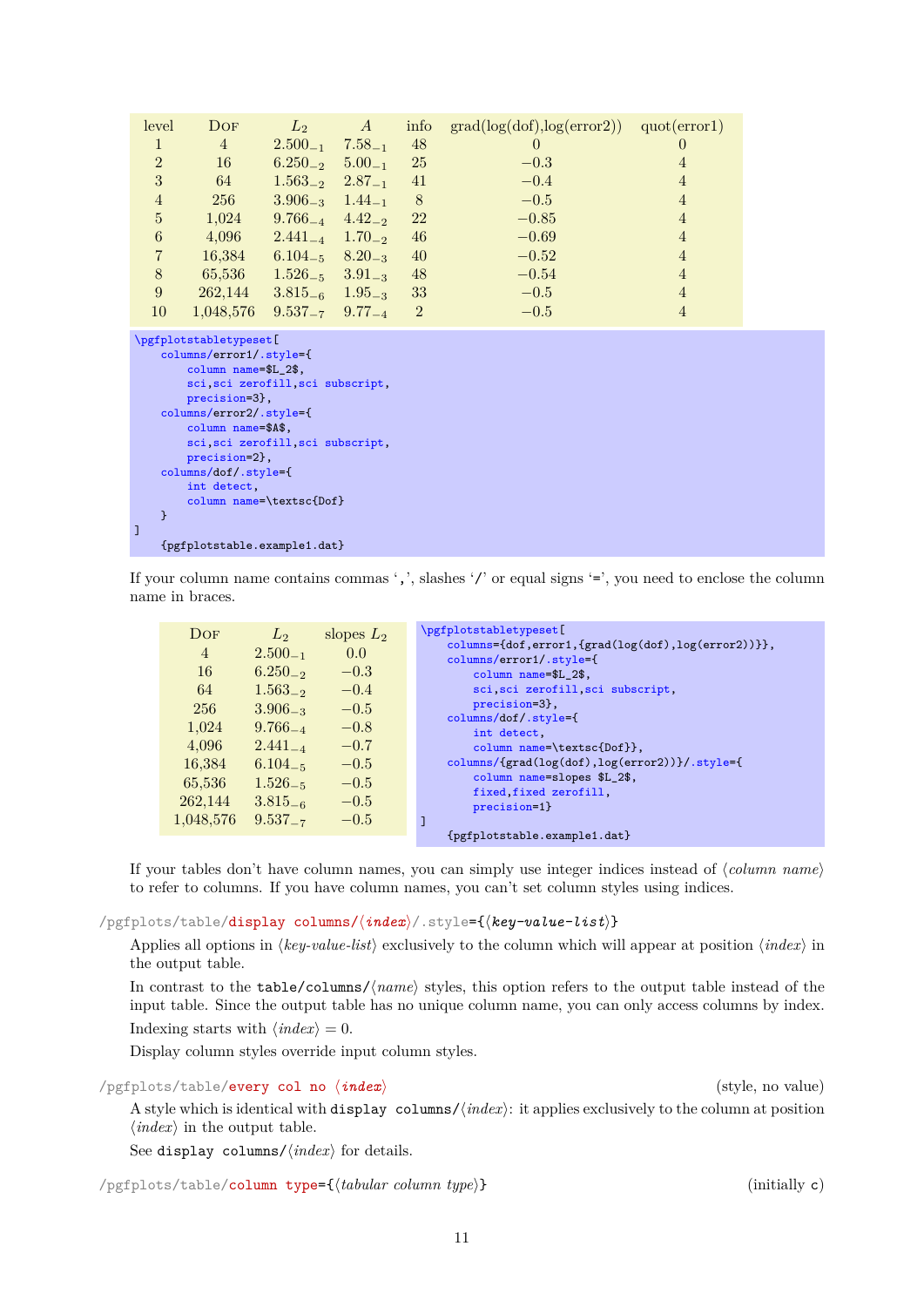Contains the column type for tabular.

If all column types are empty, the complete argument is skipped (assuming that no tabular environment is generated).

Use [\pgfplotstableset{](#page-1-4)[column type/](#page-10-0)[.add=](#page-59-3){\before}}{\after}}} to *modify* a value instead of overwriting it. The  $\ell$  add key handler works for other options as well.



<span id="page-11-0"></span>/pgfplots/table/column name={h*TEX display column name*i} (initially \pgfkeysnovalue) Sets the column's display name in the current context.

It is advisable to provide this option inside of a column-specific style, i.e. using

columns/{*(lowlevel colname*)}[/.style=](#page-58-2)[{column name=](#page-11-0){ $\{TRX\ displaysub>displayname{map}\}$ .

Here, "lowlevel colname" refers to the column name that is present in your input table. This lowlevel column name has a couple of restrictions (it has to be expandable, for example – that means many control sequences are forbidden). The value of [column name](#page-11-0) is only used within [\pgfplotstabletypeset](#page-2-0) in order to generate a *display* name for the column in question.

Note that you are allowed to provide an *empty* display name using [column name=](#page-11-0){}. This results in an empty string above the column when used in [\pgfplotstabletypeset](#page-2-0).

The initial configuration is [column name=](#page-11-0)\pgfkeysnovalue. This constitutes a special "null" value which tells  $\pgfplotstabletypeset$  that it should fall back to the column's name (i.e. the lowlevel name).

<span id="page-11-1"></span>/pgfplots/table/assign column name[/.code=](#page-59-5){h*...*i}

Allows to *modify* the value of [column name](#page-11-0).

Argument #1 is the current column name, that means after evaluation of [column name](#page-11-0). After assign column name, a new (possibly modified) value for [column name](#page-11-0) should be set.

That means you can use [column name](#page-11-0) to assign the name as such and [assign column name](#page-11-1) to generate final T<sub>E</sub>X code (for example to insert  $\mu\text{1}(c){+1}$ ).

| first<br>3 | second | \pgfplotstabletypeset[<br>assign column name/.style={<br>/pgfplots/table/column name={\textbf{#1}}<br>}, |
|------------|--------|----------------------------------------------------------------------------------------------------------|
|            |        |                                                                                                          |
|            |        |                                                                                                          |
|            |        | first second                                                                                             |
|            |        | $1\quad2$                                                                                                |
|            |        | $3\overline{4}$                                                                                          |
|            |        |                                                                                                          |

Note that the PGFPLOTSTABLE provides limited postprocessing capabilities for headers, in particular, [postproc cell content](#page-44-1) and its friends merely apply to "normal" cells. If you want to modify the appearance of header cells, you should consider using [assign column name](#page-11-1).

Default is empty which means no change.

/pgfplots/table/multicolumn names={h*tabular column type*i} (style, initially c)

A style which typesets each column name in the current context using a  $\mathrm{multicolumn{1}{\{tabular}}}$ *column type* $\{\langle the \ column \ name \rangle\}$  statement.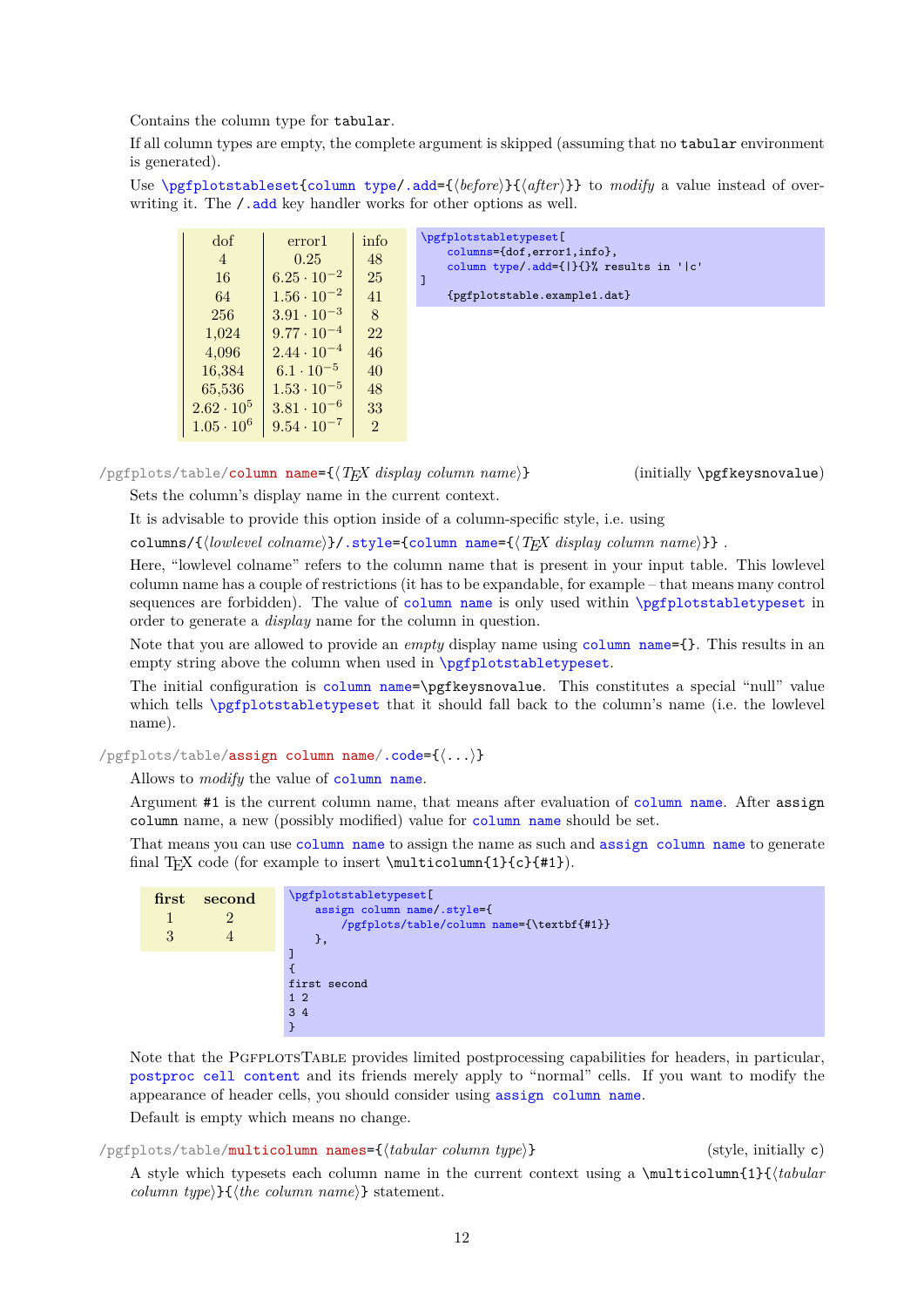Here,  $\langle$ *the [column name](#page-11-0)* $\rangle$  is set with column name as usual.

<span id="page-12-0"></span>/pgfplots/table/dec sep align={*{header column type*}} (style, initially c)

A style which aligns numerical columns at the decimal separator. The first argument determines the alignment of the header column. Please note that you need \usepackage{array} for this style.

| dof               | error1               | error2      | info           | grad(log(dot), log(error2)) |
|-------------------|----------------------|-------------|----------------|-----------------------------|
| $\overline{4}$    | 0.25                 | $7.58_{-1}$ | 48             | $\Omega$                    |
| 16                | $6.25 \cdot 10^{-2}$ | $5.00_{-1}$ | 25             | $-0.3$                      |
| 64                | $1.56 \cdot 10^{-2}$ | $2.87_{-1}$ | 41             | $-0.4$                      |
| 256               | $3.91 \cdot 10^{-3}$ | $1.44_{-1}$ | 8 <sup>8</sup> | $-0.5$                      |
| 1,024             | $9.77 \cdot 10^{-4}$ | $4.42_{-2}$ | 22             | $-0.85$                     |
| 4,096             | $2.44 \cdot 10^{-4}$ | $1.70_{-2}$ | 46             | $-0.69$                     |
| 16,384            | $6.1 \cdot 10^{-5}$  | $8.20_{-3}$ | 40             | $-0.52$                     |
| 65,536            | $1.53 \cdot 10^{-5}$ | $3.91_{-3}$ | 48             | $-0.54$                     |
| $2.62 \cdot 10^5$ | $3.81 \cdot 10^{-6}$ | $1.95_{-3}$ | 33             | $-0.5$                      |
| $1.05 \cdot 10^6$ | $9.54 \cdot 10^{-7}$ | $9.77_{-4}$ | $\overline{2}$ | $-0.5$                      |
|                   |                      |             |                |                             |

```
% requires \usepackage{array}
\pgfplotstabletypeset[
    columns={dof,error1,error2,info,{grad(log(dof),log(error2))}},
    columns/error1/.style={dec sep align},
    columns/error2/.style={sci,sci subscript,sci zerofill,dec sep align},
    columns/info/.style={fixed,dec sep align},
    columns/{grad(log(dof),log(error2))}/.style={fixed,dec sep align}
]
    {pgfplotstable.example1.dat}
```
Or with comma as decimal separator:

| dof               | error1               | error <sub>2</sub> | info           | grad(log(dot), log(error2)) |
|-------------------|----------------------|--------------------|----------------|-----------------------------|
| $\overline{4}$    | 0.25                 | $7,58_{-1}$        | 48             | $\overline{0}$              |
| 16                | $6,25 \cdot 10^{-2}$ | $5,00_{-1}$        | 25             | $-0,3$                      |
| 64                | $1,56 \cdot 10^{-2}$ | $2,87_{-1}$        | 41             | $-0,4$                      |
| 256               | $3,91 \cdot 10^{-3}$ | $1,44_{-1}$        | 8              | $-0,5$                      |
| 1.024             | $9,77 \cdot 10^{-4}$ | $4,42_{-2}$        | 22             | $-0.85$                     |
| 4.096             | $2,44 \cdot 10^{-4}$ | $1,70_{-2}$        | 46             | $-0,69$                     |
| 16.384            | $6.1 \cdot 10^{-5}$  | $8,20_{-3}$        | 40             | $-0,52$                     |
| 65.536            | $1,53 \cdot 10^{-5}$ | $3,91_{-3}$        | 48             | $-0,54$                     |
| $2,62 \cdot 10^5$ | $3,81 \cdot 10^{-6}$ | $1.95_{-3}$        | 33             | $-0.5$                      |
| $1,05 \cdot 10^6$ | $9.54 \cdot 10^{-7}$ | $9,77_{-4}$        | $\overline{2}$ | $-0.5$                      |

```
% requires \usepackage{array}
\pgfplotstabletypeset[
    use comma,
    columns={dof,error1,error2,info,{grad(log(dof),log(error2))}},
    columns/error1/.style={dec sep align},
    columns/error2/.style={sci,sci subscript,sci zerofill,dec sep align},
    columns/info/.style={fixed,dec sep align},
    columns/{grad(log(dof),log(error2))}/.style={fixed,dec sep align}
\overline{1}{pgfplotstable.example1.dat}
```
It may be advisable to use [fixed zerofill](#page-26-1) and/or [sci zerofill](#page-27-0) to force at least one digit after the decimal separator to improve placement of exponents: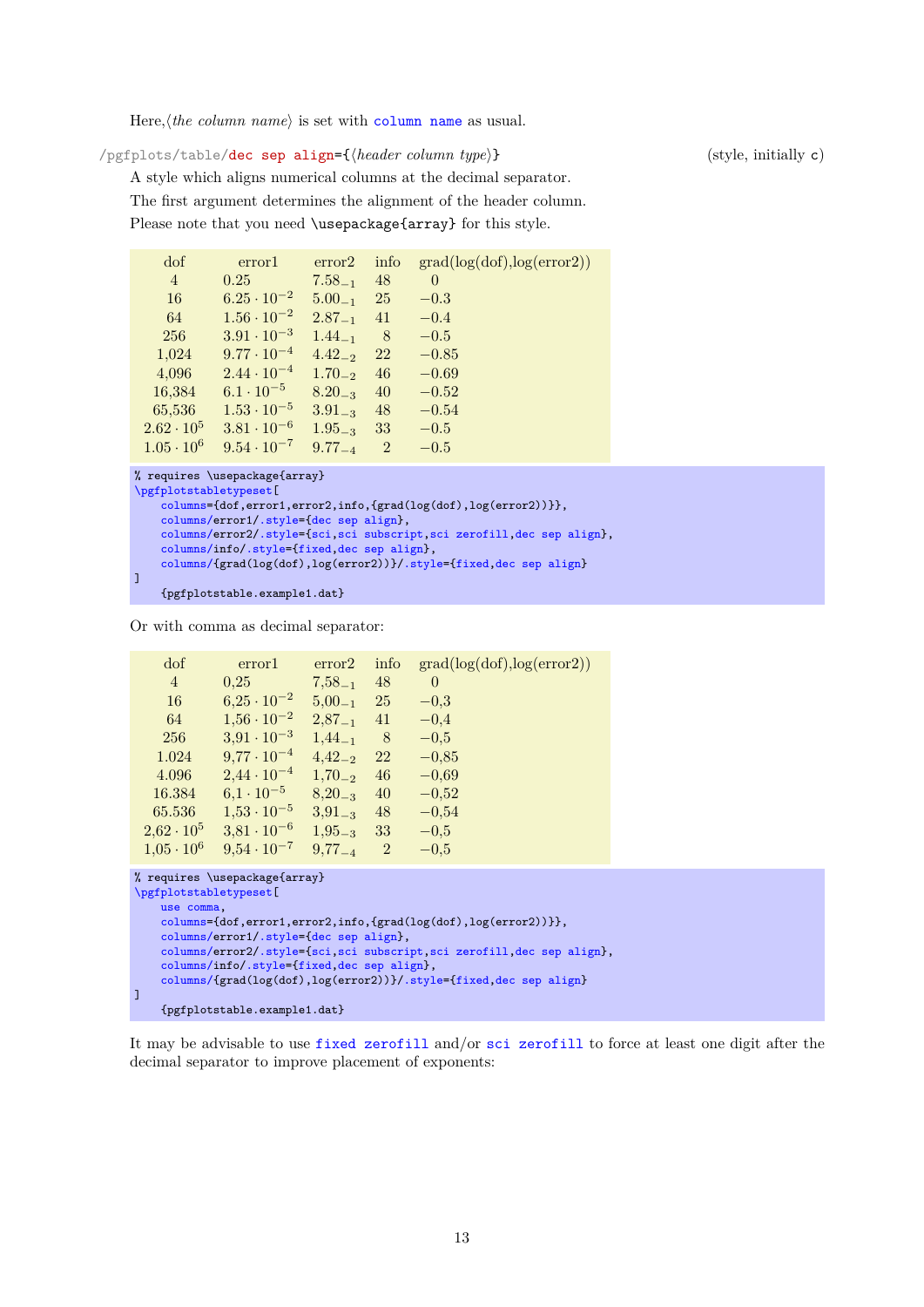| dof                                                                                                                                      | error1                                               | error2      | info           | grad(log(dot), log(error2)) |  |  |  |
|------------------------------------------------------------------------------------------------------------------------------------------|------------------------------------------------------|-------------|----------------|-----------------------------|--|--|--|
| $\overline{4}$                                                                                                                           | 0.25                                                 | $7.58_{-1}$ | 48             | 0.00                        |  |  |  |
| 16                                                                                                                                       | $6,25 \cdot 10^{-2}$                                 | $5.00_{-1}$ | 25             | $-0.30$                     |  |  |  |
| 64                                                                                                                                       | $1.56 \cdot 10^{-2}$                                 | $2,87_{-1}$ | 41             | $-0,40$                     |  |  |  |
| 256                                                                                                                                      | $3.91 \cdot 10^{-3}$                                 | $1,44_{-1}$ | -8             | $-0.50$                     |  |  |  |
| 1.024                                                                                                                                    | $9,77 \cdot 10^{-4}$                                 | $4.42_{-2}$ | 22             | $-0,85$                     |  |  |  |
| 4.096                                                                                                                                    | $2,44 \cdot 10^{-4}$                                 | $1,70_{-2}$ | 46             | $-0,69$                     |  |  |  |
| 16.384                                                                                                                                   | $6.10 \cdot 10^{-5}$                                 | $8,20_{-3}$ | 40             | $-0,52$                     |  |  |  |
| 65.536                                                                                                                                   | $1,53 \cdot 10^{-5}$                                 | $3.91_{-3}$ | 48             | $-0.54$                     |  |  |  |
| $2,62 \cdot 10^5$                                                                                                                        | $3,81 \cdot 10^{-6}$                                 | $1,95_{-3}$ | 33             | $-0,50$                     |  |  |  |
| $1.05 \cdot 10^6$                                                                                                                        | $9.54 \cdot 10^{-7}$                                 | $9,77_{-4}$ | $\overline{2}$ | $-0.50$                     |  |  |  |
| % requires \usepackage{array}<br>\pgfplotstabletypeset [                                                                                 |                                                      |             |                |                             |  |  |  |
| use comma,                                                                                                                               |                                                      |             |                |                             |  |  |  |
| $\text{columns}=\{\text{dof},\text{error1},\text{error2},\text{info},\text{grad}(\text{log}(\text{dof}),\text{log}(\text{error2}))\}\},$ |                                                      |             |                |                             |  |  |  |
|                                                                                                                                          | columns/error1/.style={dec sep align, sci zerofill}, |             |                |                             |  |  |  |
| columns/error2/.style={sci,sci subscript,sci zerofill, dec sep align},                                                                   |                                                      |             |                |                             |  |  |  |

#### [columns/i](#page-9-1)nfo[/.style=](#page-58-2)[{fixed,](#page-26-2)[dec sep align}](#page-12-0), [columns/{](#page-9-1)grad(log(dof),log(error2))}[/.style=](#page-58-2)[{fixed](#page-26-2)[,dec sep align](#page-12-0)[,fixed zerofill}](#page-26-1)

{pgfplotstable.example1.dat}

 $\overline{1}$ 

The style [dec sep align](#page-12-0) actually introduces two new tabular columns,<sup>[4](#page-13-1)</sup> namely  $r@{}$ l. It introduces multicolumns for column names accordingly and handles numbers which do not have a decimal separator. Note that for fixed point numbers, it might be an alternative to use [fixed zerofill](#page-26-1) combined with [column type=](#page-10-0)r to get a similar effect.

Please note that this style overwrites [column type](#page-10-0), [assign cell content](#page-36-3) and some number formatting settings.

<span id="page-13-0"></span>/pgfplots/table/sci sep align={*header column type*}} (style, initially c)

A style which aligns numerical columns at the exponent in scientific representation.

The first argument determines the alignment of the header column.

It works similarly to [dec sep align](#page-12-0), namely by introducing two artificial columns r@{}l for alignment. Please note that you need \usepackage{array} for this style.

Please note that this style overwrites [column type](#page-10-0), [assign cell content](#page-36-3) and some number formatting settings.

/pgfplots/table/dcolumn={h*tabular column type*i}{h*type for column name*i} (style, initially {D{.}{.}{2}}{c})

<span id="page-13-2"></span>A style which can be used together with the [dcolumn](#page-13-2) package of David Carlisle. It also enables alignment at the decimal separator. However, the decimal separator needs to be exactly one character which is incompatible with '{,}' (the default setting for [use comma](#page-33-0)).

<span id="page-13-3"></span>/pgfplots/table/sort={*{true,false}*} (initially false)

If set to true, [\pgfplotstabletypeset](#page-2-0) will sort the table before applying its operation. See the description of  $\sqrt{pfplotstablesort}$  for how to configure [sort key](#page-63-1) and [sort cmp](#page-63-2).

<span id="page-13-1"></span><sup>4</sup>Unfortunately, dec sep align is currently not very flexible when it comes to column type modifications. In particular, it is not possible to use colored columns or cells in conjunction with dec sep align. The \rowcolor command works properly; the color hangover introduced by colortbl is adjusted automatically.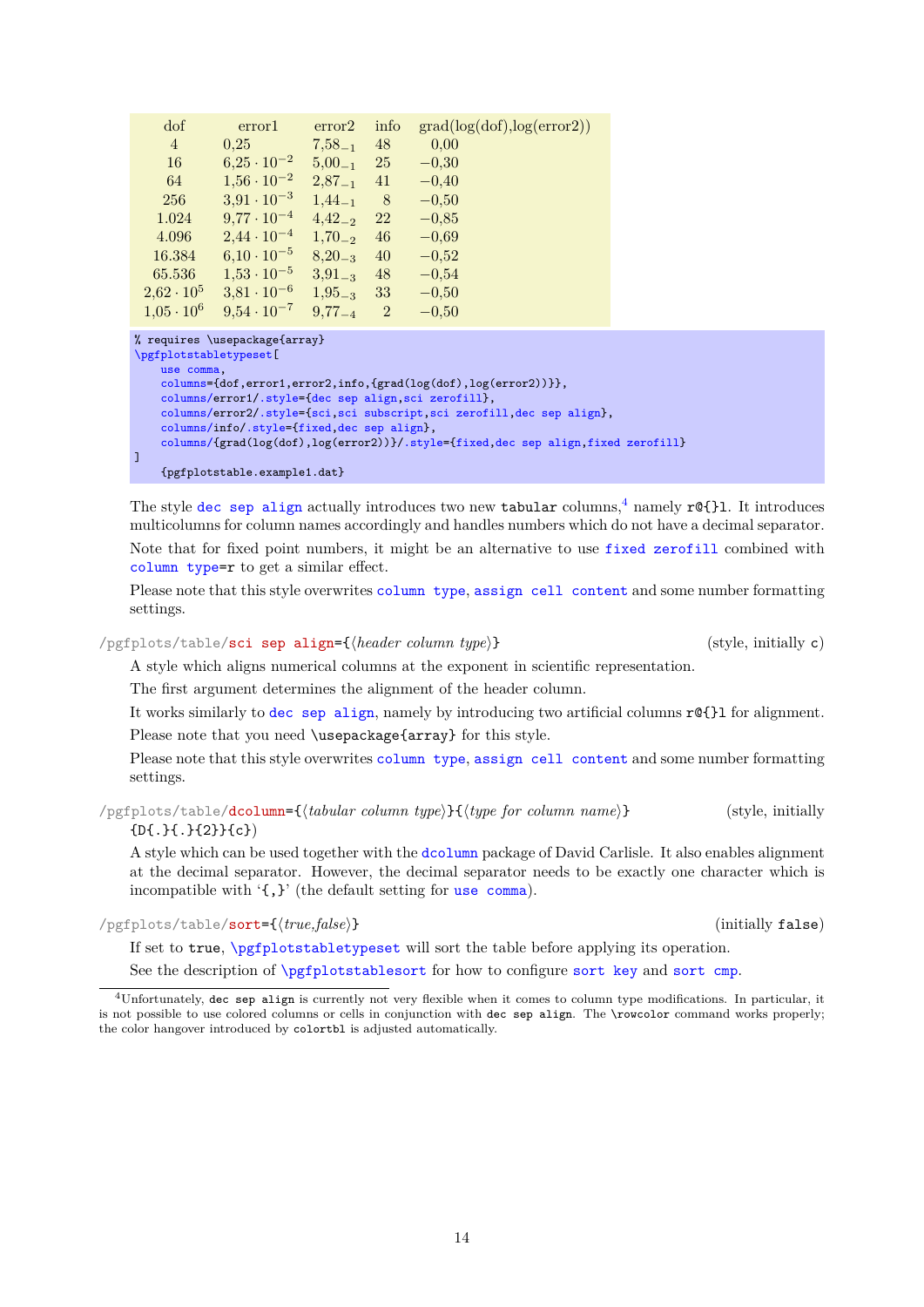15

16 6.25<sup>−</sup><sup>2</sup> 5.00<sup>−</sup><sup>1</sup> 4 2.50<sup>−</sup><sup>1</sup> 7.58<sup>−</sup><sup>1</sup> [\pgfplotstabletypeset\[](#page-2-0) [sort,](#page-13-3)[sort key=](#page-63-1)error2, [columns=](#page-9-1){dof,error1,error2}, [columns/e](#page-9-1)rror1[/.style=](#page-58-2)[{sci,](#page-27-1)[sci subscript](#page-34-3)[,sci zerofill](#page-27-0)[,dec sep align}](#page-12-0), [columns/e](#page-9-1)rror2[/.style=](#page-58-2)[{sci,](#page-27-1)[sci subscript](#page-34-3)[,sci zerofill](#page-27-0)[,dec sep align}](#page-12-0), ] {pgfplotstable.example1.dat}

The [sort](#page-13-3) mechanism is applied before the actual typesetting routine starts, i.e. it has the same effect as if you'd call [\pgfplotstablesort](#page-63-0) manually before typesetting the table (however, the [sort](#page-13-3) key has the advantage of respecting the [include outfiles](#page-24-0) caching mechanism). Any [create on use](#page-49-0) specifications are resolved before calling the [sort key](#page-63-1).

# <span id="page-14-0"></span>/pgfplots/table/every first column (style, no value)

dof error1 error2  $1.05 \cdot 10^6$   $9.54_{-7}$   $9.77_{-4}$ <br> $2.62 \cdot 10^5$   $3.81_{-6}$   $1.95_{-3}$ 

65,536 1.53<sup>−</sup><sup>5</sup> 3.91<sup>−</sup><sup>3</sup>  $16,384$   $6.10_{-5}$   $8.20_{-3}$ <br>4.096  $2.44_{-4}$   $1.70_{-2}$  $4,096$   $2.44_{-4}$   $1.70_{-2}$ <br> $1.024$   $9.77_{-4}$   $4.42_{-2}$ 

256 3.91<sup>−</sup><sup>3</sup> 1.44<sup>−</sup><sup>1</sup> 64 1.56<sup>−</sup><sup>2</sup> 2.87<sup>−</sup><sup>1</sup>

 $3.81_{-6}$  1.95<sub>-3</sub>

 $9.77_{-4}$  4.42<sub>-2</sub>

A style which is installed for every first column only.

| level           | dof               | error1               | error2               | info           | grad(log(dot), log(error2)) | quot(error1)   |
|-----------------|-------------------|----------------------|----------------------|----------------|-----------------------------|----------------|
|                 | $\overline{4}$    | 0.25                 | 0.76                 | 48             | $\overline{0}$              | $\theta$       |
| $\mathfrak{D}$  | 16                | $6.25 \cdot 10^{-2}$ | 0.5                  | 25             | $-0.3$                      | 4              |
| 3               | 64                | $1.56 \cdot 10^{-2}$ | 0.29                 | 41             | $-0.4$                      | 4              |
| $\overline{4}$  | 256               | $3.91 \cdot 10^{-3}$ | 0.14                 | 8              | $-0.5$                      | $\overline{4}$ |
| $5\overline{)}$ | 1,024             | $9.77 \cdot 10^{-4}$ | $4.42 \cdot 10^{-2}$ | 22             | $-0.85$                     | 4              |
| 6               | 4,096             | $2.44 \cdot 10^{-4}$ | $1.7 \cdot 10^{-2}$  | 46             | $-0.69$                     | 4              |
| $\overline{7}$  | 16,384            | $6.1 \cdot 10^{-5}$  | $8.2 \cdot 10^{-3}$  | 40             | $-0.52$                     | 4              |
| 8               | 65,536            | $1.53 \cdot 10^{-5}$ | $3.91 \cdot 10^{-3}$ | 48             | $-0.54$                     | $\overline{4}$ |
| 9               | $2.62 \cdot 10^5$ | $3.81 \cdot 10^{-6}$ | $1.95 \cdot 10^{-3}$ | 33             | $-0.5$                      | 4              |
| 10              | $1.05 \cdot 10^6$ | $9.54 \cdot 10^{-7}$ | $9.77 \cdot 10^{-4}$ | $\overline{2}$ | $-0.5$                      | 4              |

```
\pgfplotstabletypeset[
every head row/.style={before row=,after row=\hline\hline},
every last row/.style={after row=\hline},
 every first column/.style={
  column type/.add={|}{}
},
every last column/.style={
 column type/.add={}{|}
}]
   {pgfplotstable.example1.dat}
```
# <span id="page-14-1"></span>/pgfplots/table/every last column (style, no value)

A style which is installed for every last column only.

<span id="page-14-2"></span>/pgfplots/table/every even column (style, no value)

A style which is installed for every column with even column index (starting with 0).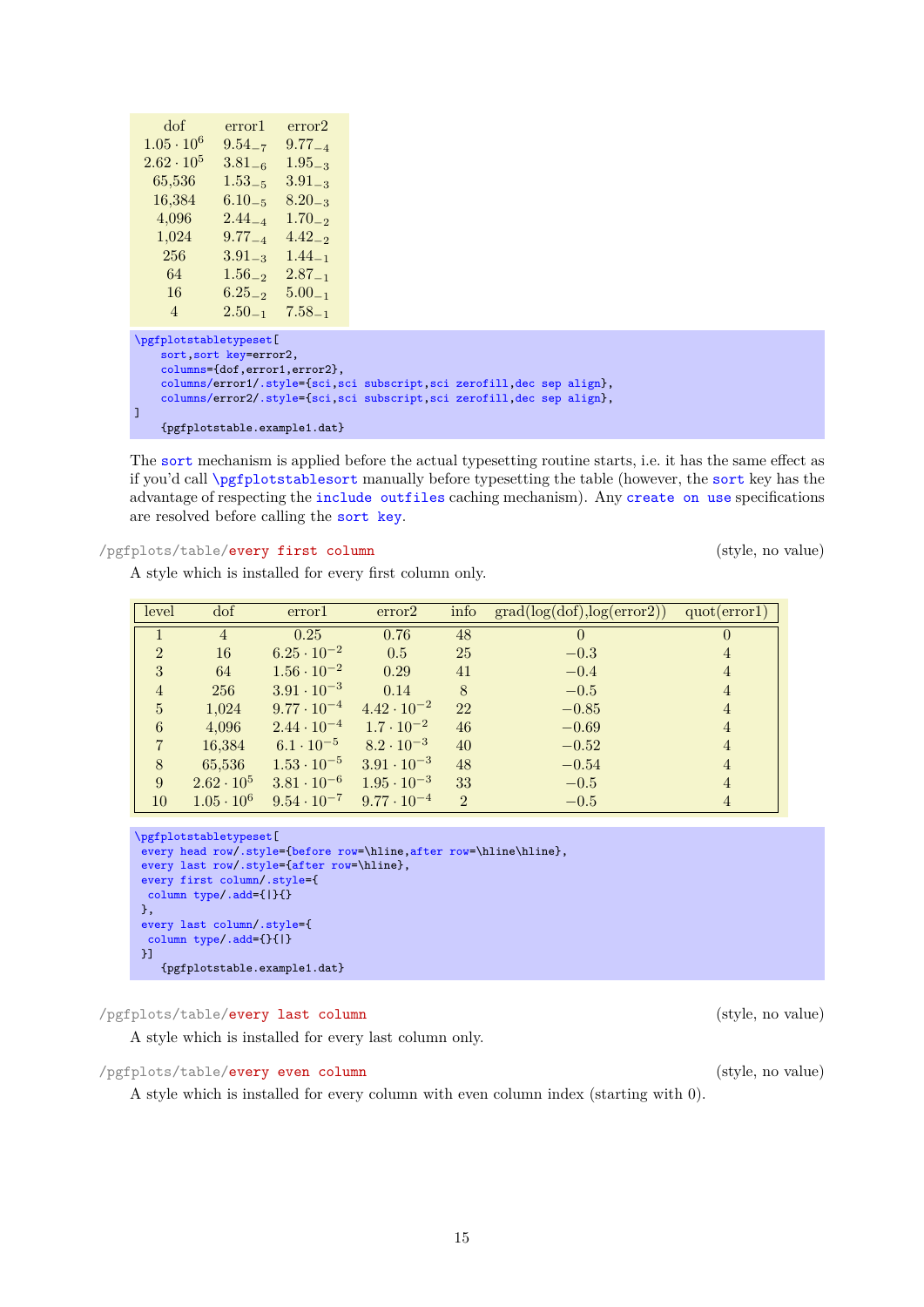```
16
```

```
\pgfplotstablerow
```
During the evaluation of row or column options, this command expands to the current row's index. "Evaluation of column options" applies to any of the styles in Section [3,](#page-36-0) i.e. preprocessing, typesetting, and postprocessing.

During the evaluation of row or column options, this command expands to the current column's index.

During the evaluation of column options, this command expands to the current column's name. It is valid while [\pgfplotstabletypeset](#page-2-0) processes the column styles (including the preprocessing step

\pgfplotstablecol

explained in Section [3.3\)](#page-39-0), prepares the output cell content and checks row predicates.

<span id="page-15-1"></span>

# \pgfplotstablecolname

/pgfplots/table/every odd column (style, no value) A style which is installed for every column with odd column index (starting with 0).

```
},
\overline{1}
```
[\pgfplotstabletypeset\[](#page-2-0) [every column](#page-15-0)[/.code=](#page-59-5){

\fi

first second third

{

<span id="page-15-0"></span> $1 \quad 2 \quad 3$ 4 5 6

[\pgfplotstableset{](#page-1-4)

[columns/e](#page-9-1)rror1[/.style=](#page-58-2){ [column name=](#page-11-0)\$L\_2\$,

[precision=](#page-31-1)3}, [columns/d](#page-9-1)of[/.style=](#page-58-2){ [int detect,](#page-29-0)

[sci](#page-27-1)[,sci zerofill](#page-27-0)[,sci subscript,](#page-34-3)

[columns/{](#page-9-1)grad(log(dof),log(error2))}[/.style=](#page-58-2){

[column name=](#page-11-0)\textsc{Dof}},

[column name=](#page-11-0)slopes \$L\_2\$, [fixed,](#page-26-2)[fixed zerofill,](#page-26-1) [precision=](#page-31-1)1}}

DOF  $L_2$  slopes  $L_2$  info 4 2.500<sup>−</sup><sup>1</sup> 0.0 48 16  $6.250_{-2}$  −0.3 25 64  $1.563_{-2}$  −0.4 41 256  $3.906_{-3}$  −0.5 8  $1,024$   $9.766_{-4}$   $-0.8$  22  $4,096$   $2.441_{-4}$   $-0.7$   $46$ <br>16.384 6.104 =  $-0.5$  40  $16,384$   $6.104_{-5}$   $-0.5$ 

```
65,536 1.526−5 −0.5 48
   262.144 3.815<sub>-6</sub> -0.5 33
   1,048,576 9.537<sub>-7</sub> −0.5 2
/pgfplots/table/every column (style, no value)
   A style which is applied to every column.
     first second third
```
\ifnu[m\pgfplotstablecol>](#page-15-1)0

\pgfkeysalso{column type/.add={|}{}}%

[columns=](#page-9-1){dof,error1,{grad(log(dof),log(error2))},info},

```
% requires \usepackage{colortbl}
\pgfplotstabletypeset[
 every even column/.style={
 column type/.add={>{\columncolor[gray]{.8}}}{}
}]
    {pgfplotstable.example1.dat}
```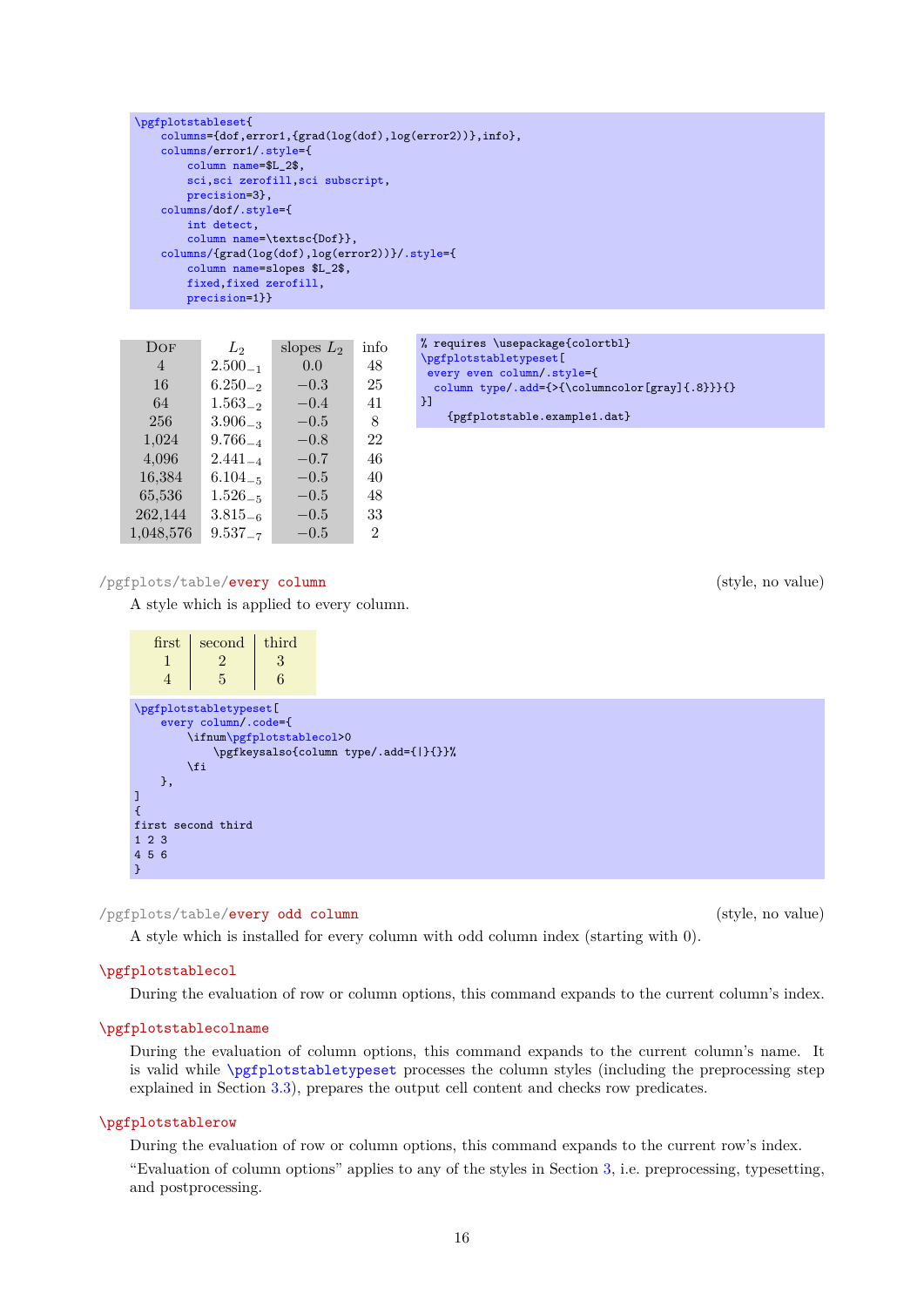The macro [\pgfplotstablerow](#page-15-2) can take any of the values  $0, 1, 2, \ldots, n - 1$  where n is the value of [\pgfplotstablerows](#page-16-2).

"Evaluation of row options" applies to stuff like [every last row](#page-20-0).

Note that it will have the special value −1 for the header row.

### <span id="page-16-4"></span>\pgfplotstablecols

During the evaluation of row or column options, this command expands to the total number of columns in the output table.

# <span id="page-16-2"></span>\pgfplotstablerows

During evaluation of *columns*, this command expands to the total number of *input* rows. You can use it inside of [row predicate](#page-41-0).

During evaluation of *rows*, this command expands to the total number of *output* rows.

### <span id="page-16-3"></span>\pgfplotstablename

During [\pgfplotstabletypeset](#page-2-0), this macro contains the table's macro name as top-level expansion. If you are unfamiliar with "top-level-expansions" and '\expandafter', you will probably never need this macro.

Advances users may benefit from expressions like

\expandafte[r\pgfplotstabletypeset](#page-2-0)[\pgfplotstablename](#page-16-3).

For tables which have been loaded from disk (and have no explicitly assigned macro name), this expands to a temporary macro.

# <span id="page-16-0"></span>**2.3 Configuring Row Appearance: Styles**

The following styles allow to configure the final table code *after any cell contents have been assigned*.

<span id="page-16-1"></span> $\text{logfplots}/\text{table}/\text{before row}=\{\langle T_F X \text{ code}\rangle\}$ 

Contains T<sub>E</sub>X code which will be installed before the first cell in a row.

Keep in mind that PGFPLOTSTABLE does no magic  $-$  it is simply a code generator which produces tabular environments. Consequently, you can add any T<sub>EX</sub> code which you would normally write into your tabular environment here.

An example could be a multicolumn heading for which PGFPLOTSTABLE has no own solution:

|     |         | Singular | Plural  |         |  |
|-----|---------|----------|---------|---------|--|
|     | English | Gaeilge  | English | Gaeilge |  |
| 1st | at me   | agam     | at us   | againn  |  |
| 2st | at you  | agat     | at you  | agaibh  |  |
| 3st | at him  | aige     | at them | acu     |  |
|     | at her  | aici     |         |         |  |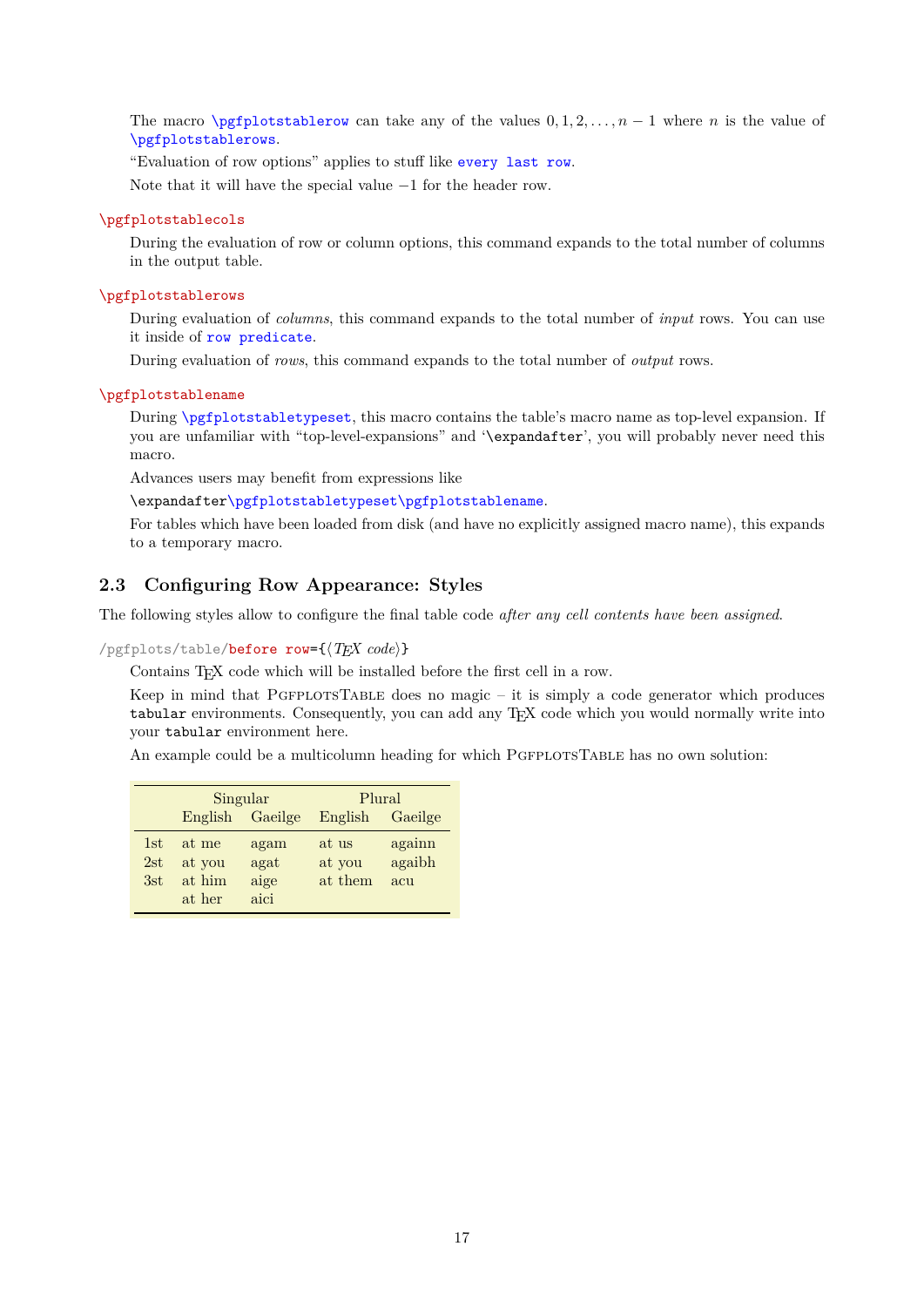```
% \usepackage{booktabs}
\pgfplotstabletypeset[
   column type=l,
   every head row/.style={
       before row={
          \toprule
          & \multicolumn{2}{c}{Singular} & \multicolumn{2}{c}{Plural}\\
       },
       after row=\midrule,
   },
   every last row/.style={
       after row=\bottomrule},
   columns/p {column name=},
   columns/singGaeilge/.style ={column name=Gaeilge},
    columns/pluralGaeilge/.style={column name=Gaeilge},
    columns/singEnglish/.style ={column name=English},
   columns/pluralEnglish/.style={column name=English},
   col sep=k, row sep=\setminus.
   string type,
]{
person & singEnglish & singGaeilge & pluralEnglish & pluralGaeilge\\
1st & at me & agam & at us & againn\\
2st & at you & agat & at you & agaibh\\
3st & at him & aige & at them & acu\\
      & at her & aici & &\\
}
```
The example declares a lot of options and is finally followed by a short inline table. The [every head row](#page-19-0) style configures \multicolumn headings by means of verbatim tabular code, together with booktabs rules. It might be helpful to consider the [debug](#page-24-1) or [outfile](#page-23-0) keys during experiments. The [columns/](#page-9-1)... styles are necessary to change the column headings.

Sometimes, one wants to combine \multicolumn and \rowcolor. From what I know about IATEX, this is a little bit complicated: it requires the use of \columncolor inside of the \multicolumn. As in the example above, it is necessary to modify the code generated by PGFPLOTSTABLE a little bit. Keep in mind that PGFPLOTSTABLE is just a code generator for tabular environments – modify whatever you want. The following example demonstrates the combination of \multicolumn and \rowcolor. It has been taken out of an – admittedly advanced – application:

|                | Quantenzahlen | Term- |                                        |
|----------------|---------------|-------|----------------------------------------|
| $\overline{n}$ |               |       | bezeichnung                            |
|                |               |       | $1s\sigma$                             |
| $\overline{2}$ |               |       | $2s\sigma$                             |
| $\overline{2}$ |               |       |                                        |
| $\overline{2}$ |               |       | $\frac{2p\sigma}{2p\pi}$<br>$3d\sigma$ |
| 3              | 2             |       |                                        |
| 3              |               |       | $3d\delta$                             |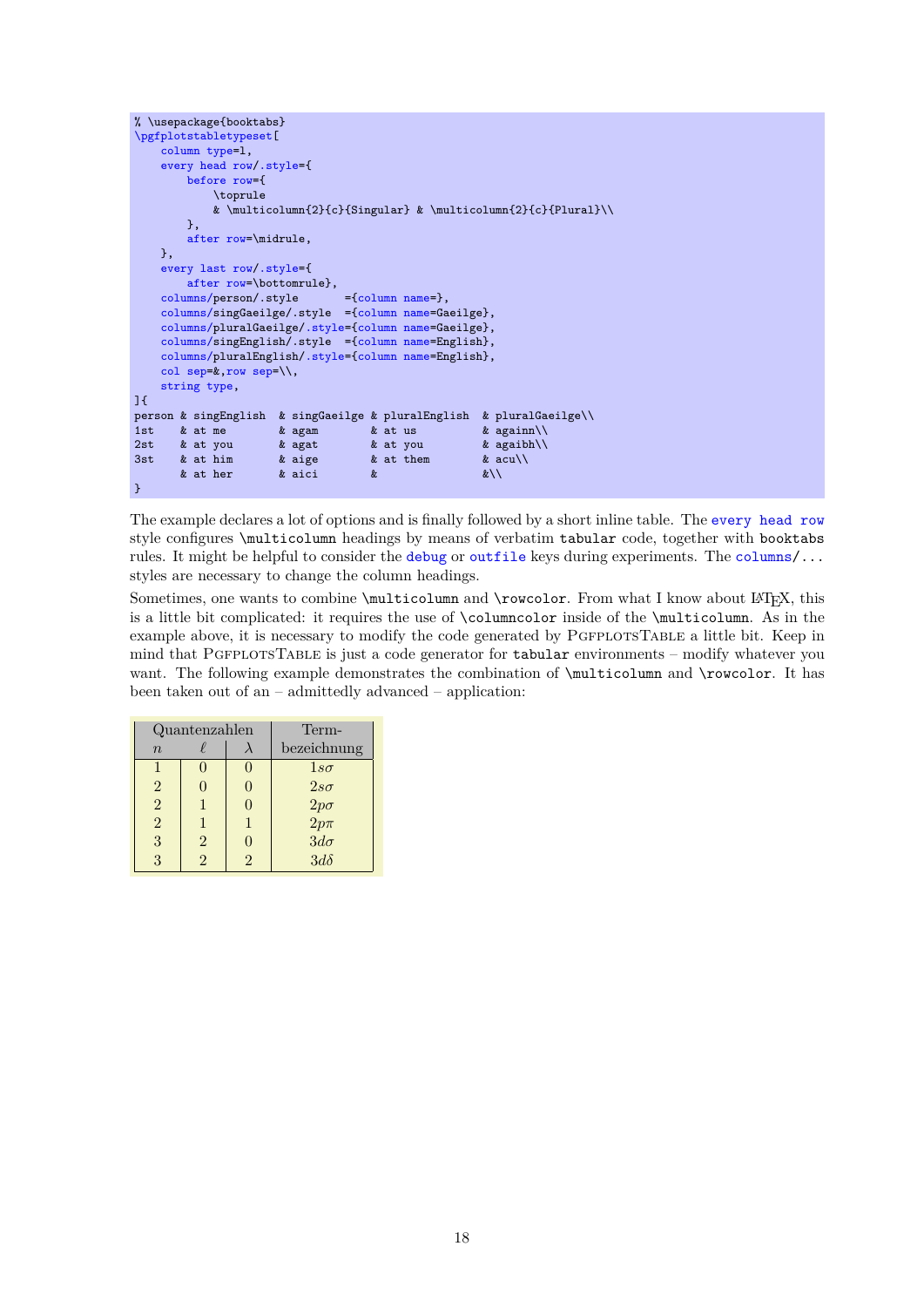```
\newcolumntype{C}{>{\centering\arraybackslash}p{6mm}}% a centered fixed-width-column
\pgfplotstabletypeset[
    col sep=&,
    row sep=\backslash \backslash,
    every head row/.style={
    % as in the previous example, this patches the first row:
        before row={
            \hline
            \rowcolor{lightgray}
             \multicolumn{3}{|>{\columncolor{lightgray}}c|}{Quantenzahlen} & Term-\\
             \rowcolor{lightgray}
        },
        after row=\hline,
    },
    every last row/.style={
         after row=\hline},
    % define column-specific styles:
    columns/n/.style={column type=|C,column name=$n$},
    columns/l/.style={column type=|C,column name=$\ell$},
    columns/lambda/.style={column type=|C,column name=$\lambda$},
    columns/text/.style={column type=|c|,column name=bezeichnung,
        string type % <-it contains formatted data
    },
] {
n & l & lambda & text\\
1 & 0 & 0 & $1 s\sigma$ \\
2 & 0 & 0 & $2 s\sigma$ \\
2 & 1 & 0 & $2 p\sigma$ \\
2 & 1 & 1 & $2 p \pi $\\
3 & 2 & 0 & $3 d\sigma$ \\
3 & 2 & 2 & $3 d\delta$ \\
}
```
Up to the number formatting (which actually invokes  $\epsilon$ )  $\gamma$ ), the code above is equivalent to the listing

```
\newcolumntype{C}{>{\centering\arraybackslash}p{6mm}}% a centered fixed-width-column
\begin{tabular}{|C|C|C|c|}
\hline
\rowcolor{lightgray} \multicolumn{3}{|>{\columncolor{lightgray}}c|}{Quantenzahlen} & Term-\\
\rowcolor{lightgray} $n$ & $\ell$ & $\lambda$ & bezeichnung\\
\hline
$1$ & $0$ & $0$ & $1 s\sigma$ \\
$2$ & $0$ & $0$ & $2 s\sigma$ \\
$2$ & $1$ & $0$ & $2 p\sigma$ \\
$2$ & $1$ & $1$ & $2 p \pi$ \\
$3$ & $2$ & $0$ & $3 d\sigma$ \\
$3$ & $2$ & $2$ & $3 d\delta$ \\
\hline
\end{tabular}
```
Clearly, the overhead introduced by defining a lot of styles is only worth the effort if you require number printing, automated processing, or have a huge bulk of similar tables.

<span id="page-18-0"></span> $\text{logfplots}/\text{table/after row}=\{\langle T_F X \text{ code}\rangle\}$ 

Contains T<sub>E</sub>X code which will be installed after the last cell in a row (i.e. after  $\setminus \setminus$ ).

# <span id="page-18-1"></span>/pgfplots/table/every even row (style, no value)

A style which is installed for each row with even row index. The first row is supposed to be a "head" row and does not count. Indexing starts with 0.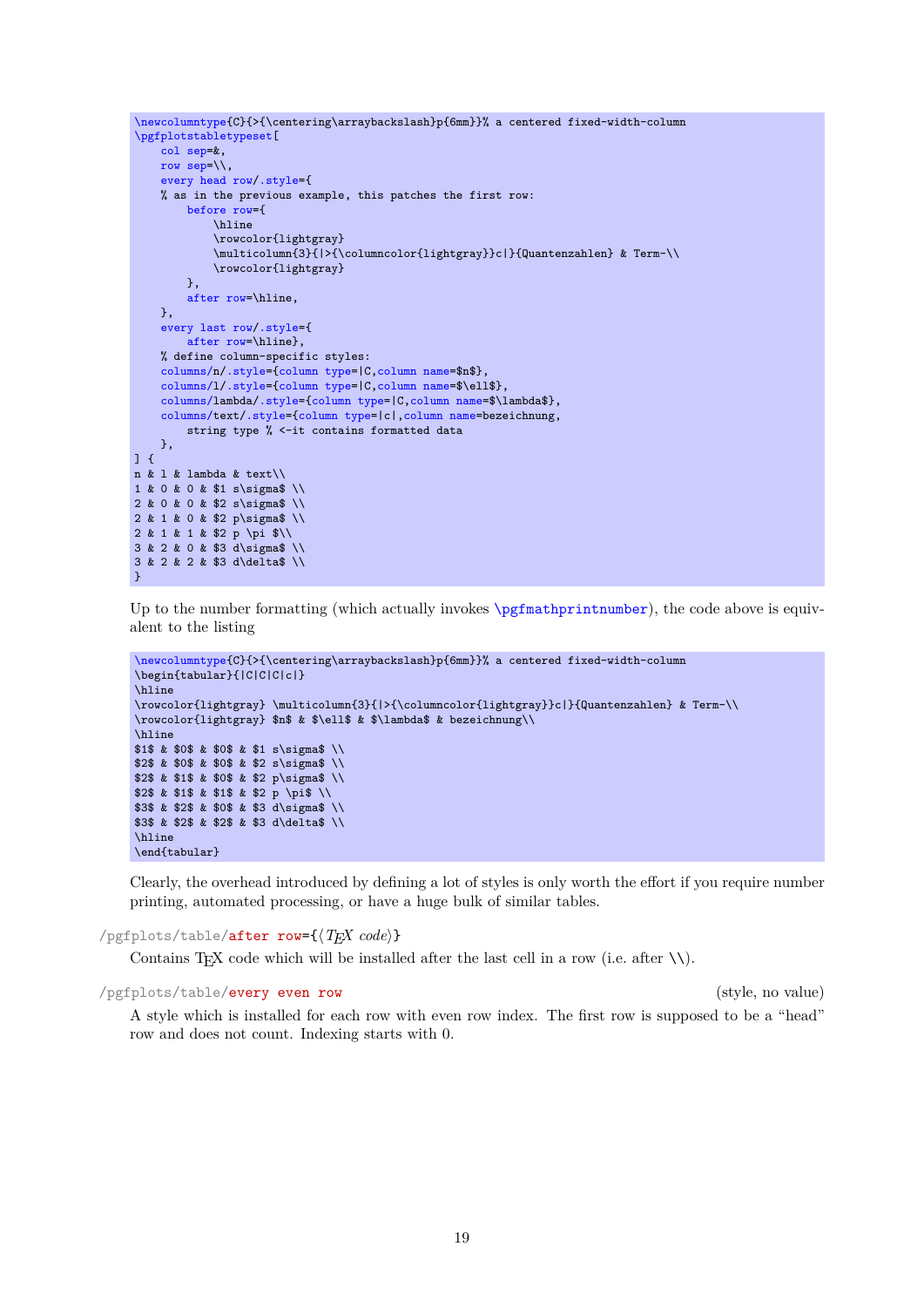```
\pgfplotstableset{
   columns={dof,error1,{grad(log(dof),log(error2))}},
   columns/error1/.style={
       column name=$L_2$,
       sci,sci zerofill,sci subscript,
       precision=3},
   columns/dof/.style={
       int detect,
       column name=\textsc{Dof}},
   columns/{grad(log(dof),log(error2))}/.style={
       column name=slopes $L_2$,
       fixed,fixed zerofill,
       precision=1}}
```

| Dof       | $L_2$        | slopes $L_2$  |
|-----------|--------------|---------------|
| 4         | $2.500_{-1}$ | 0.0           |
| 16        | $6.250_{-2}$ | $-0.3\,$      |
| 64        | $1.563_{-2}$ | $-0.4\,$      |
| 256       | $3.906_{-3}$ | $-0.5\,$      |
| 1,024     | $9.766_{-4}$ | $^{-0.8}$     |
| 4,096     | $2.441_{-4}$ | $^{-0.7}$     |
| 16,384    | $6.104_{-5}$ | $^{\rm -0.5}$ |
| 65,536    | $1.526_{-5}$ | $^{\rm -0.5}$ |
| 262,144   | $3.815_{-6}$ | $^{\rm -0.5}$ |
| 1,048,576 | $9.537_{-7}$ | $-0.5\,$      |

| Dof       | $L_2$        | slopes $L_2$ |
|-----------|--------------|--------------|
| 4         | $2.500_{-1}$ | 0.0          |
| 16        | $6.250_{-2}$ | $-0.3$       |
| 64        | $1.563_{-2}$ | $-0.4$       |
| 256       | $3.906_{-3}$ | $-0.5$       |
| 1,024     | $9.766_{-4}$ | $-0.8$       |
| 4,096     | $2.441_{-4}$ | $-0.7$       |
| 16,384    | $6.104_{-5}$ | $-0.5$       |
| 65,536    | $1.526_{-5}$ | $-0.5$       |
| 262,144   | $3.815_{-6}$ | $-0.5$       |
| 1,048,576 | $9.537 - 7$  | $-0.5$       |

```
after row=\bottomrule},
]
    {pgfplotstable.example1.dat}
```
[before row=](#page-16-1)\toprule[,after row=](#page-18-0)\midrule},

% requires \usepackage{booktabs}

[every head row/](#page-19-0)[.style=](#page-58-2){

[every last row/](#page-20-0)[.style=](#page-58-2){

[\pgfplotstabletypeset\[](#page-2-0)

```
% requires \usepackage{booktabs,colortbl}
\pgfplotstabletypeset[
    every even row/.style={
       before row={\rowcolor[gray]{0.9}}},
    every head row/.style={
       before row=\toprule,after row=\midrule},
    every last row/.style={
        after row=\bottomrule},
]
    {pgfplotstable.example1.dat}
```
# /pgfplots/table/every odd row (style, no value)

A style which is installed for each row with odd row index. The first row is supposed to be a "head" row and does not count. Indexing starts with 0.

# <span id="page-19-0"></span>/pgfplots/table/every head row (style, no value)

A style which is installed for each first row in the tabular. This can be used to adjust options for column names or to add extra lines/colors.

|                      | $Col A \quad B \quad C$ |  |
|----------------------|-------------------------|--|
| The first column E F |                         |  |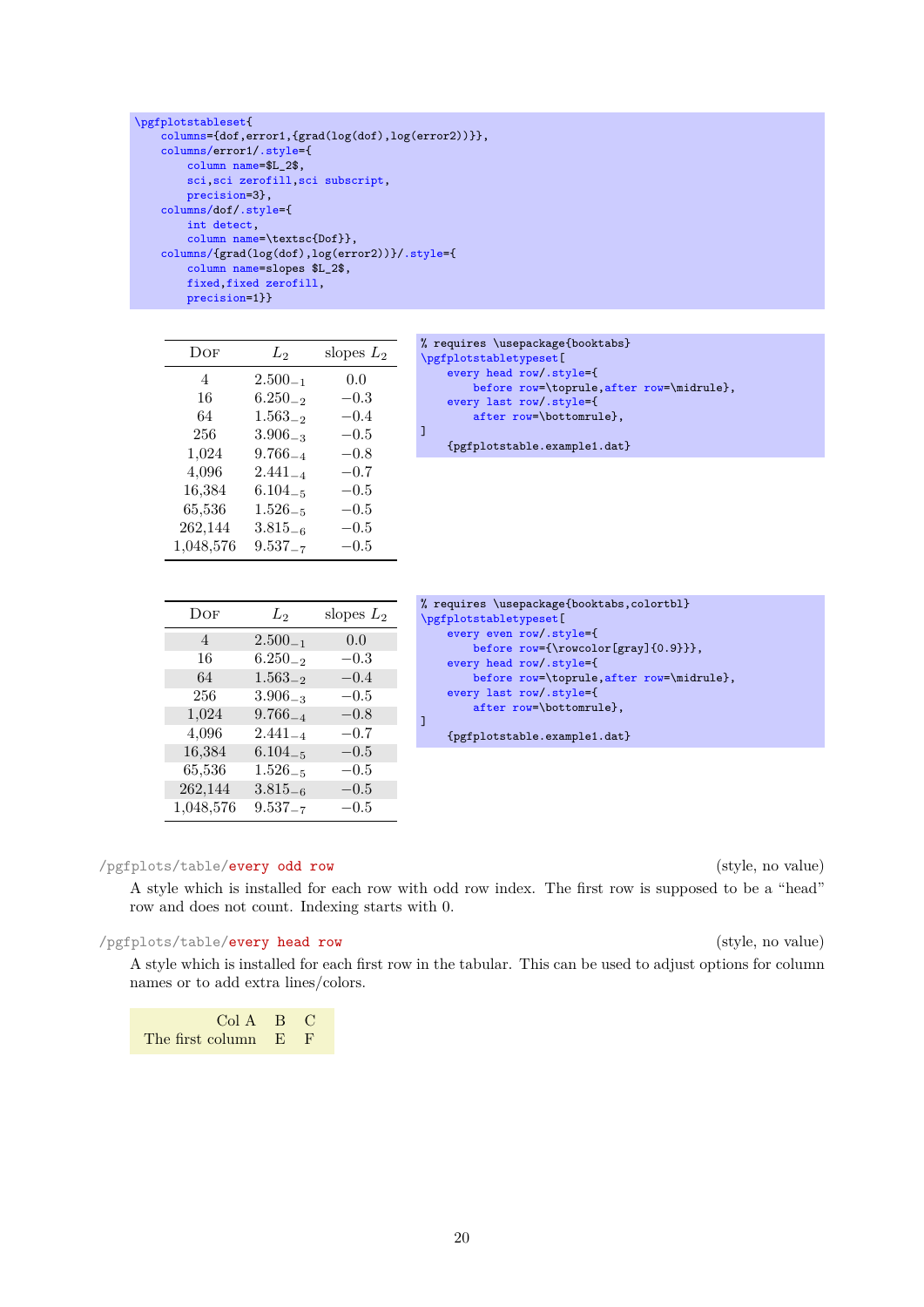```
\pgfplotstabletypeset[
      % suppress the header row 'col1 col2 col3':
      every head row/.style={output empty row},
      col sep=comma,
      columns/col1/.style={string type,column type=r},
      columns/col2/.style={string type,column type=l},
      columns/col3/.style={string type,column type=l},
      ]
    {
        col1,col2,col3
        Col A,B,C
        The first column,E,F
    }
/pgfplots/table/every first row (style, no value)
```
<span id="page-20-2"></span>A style which is installed for each first *data* row, i.e. after the head row.

<span id="page-20-0"></span>

| /pgfplots/table/every last row                                              | (style, no value) |
|-----------------------------------------------------------------------------|-------------------|
| A style which is installed for each last row.                               |                   |
| $\sqrt{p\pi}}$ pgfplots/table/every row no $\langle \textit{index} \rangle$ | (style, no value) |

A style which is installed for the row with index  $\langle \text{index} \rangle$ .

```
/pgfplots/table/every nth row={\integer}}{\options}}
\anglepgfplots/table/every nth row={\langle \text{integer[}\langle \text{shift} \rangle \text{]} \rangle}{\langle \text{options} \rangle}
```
This allows to install  $\langle options \rangle$  for every nth row with  $n = \langle integer \rangle$ .

|                |                | \pgfplotstabletypeset[                    |
|----------------|----------------|-------------------------------------------|
| $\mathbf{a}$   | b              | every nth row={3}{before row=\midrule},   |
| $\left($       | $\theta$       | every head row/.style={                   |
|                |                | before row=\toprule, after row=\midrule}, |
|                | $\mathbf{1}$   | every last row/.style={                   |
| $\overline{2}$ | $\overline{2}$ | after row=\bottomrule},                   |
|                |                | 1 <sup>1</sup>                            |
| 3              | $\overline{3}$ | a b                                       |
| $\overline{4}$ | $\overline{4}$ | 0 <sub>0</sub>                            |
| 5              | 5              | $1\quad1$                                 |
|                |                | 2 <sub>2</sub>                            |
| 6              | 6              | 3 <sub>3</sub>                            |
|                | $\overline{7}$ | 4 4                                       |
|                |                | 5 <sub>5</sub>                            |
| 8              | 8              | 6 6                                       |
|                |                |                                           |
|                |                | 77                                        |
|                |                | 88                                        |
|                |                |                                           |

Only data rows are considered for [every nth row](#page-20-1); it will never apply to column names and data rows are numbered like  $i = 0, 1, 2, \ldots$  (the example above applies it to the rows with  $a = 3, 6$ ). Since the case  $i = 0$  can be handled by [every first row](#page-20-2), it is not considered for [every nth row](#page-20-1).

The second syntax allows to provide an additional  $\langle shift \rangle$ :

| $\mathbf{a}$    | $\mathbf b$      | \pgfplotstabletypeset[                                        |
|-----------------|------------------|---------------------------------------------------------------|
| $\Omega$        | $\boldsymbol{0}$ | every nth row={3[+1]}{before row=\midrule},<br>1 <sup>1</sup> |
|                 |                  | a b                                                           |
| $\overline{2}$  | $\overline{2}$   | 0 <sub>0</sub><br>$1\quad1$                                   |
| 3               | 3                | 2 <sub>2</sub>                                                |
| 4               | $\overline{4}$   | 3 <sub>3</sub><br>44                                          |
| $\overline{5}$  | $\overline{5}$   | 5 5                                                           |
| $6\phantom{.}6$ | 6                | 66                                                            |
|                 |                  | 77<br>88                                                      |
| 8               | 8                | 99                                                            |
| 9               | 9                | 10 10                                                         |
| 10              | 10               |                                                               |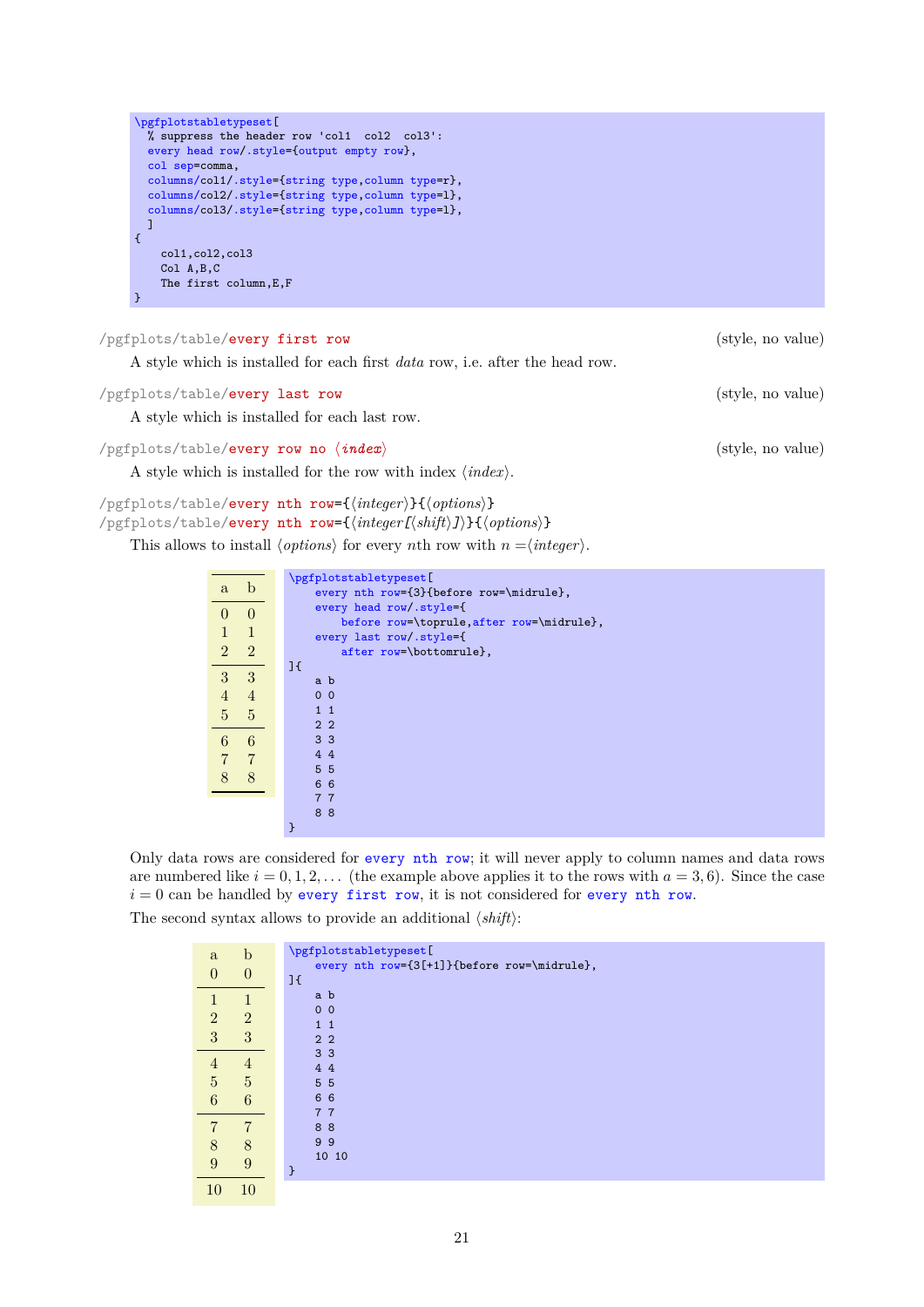Here, the style is applied to rows  $i = 1, 4, 7, 10$  (mathematically, it is applied if  $(i \mod n) = \langle shift \rangle$ ). The  $\langle shift \rangle$  can be negative.

You can define many [every nth row](#page-20-1) styles, they are processed in the order of occurrence (consider using [before row](#page-16-1)[/.add=](#page-59-3) $\{ \text{before existing} \} \{ \text{after existing} \}$  to modify an existing value).

Note that [every nth row/](#page-20-1).style 2 args=... is the same as [every nth row=](#page-20-1)....

```
/pgfplots/table/output empty row (style, no value)
```
A style which suppresses output for the current row.

This style is evaluated very late, after all column-specific content modifications have been applied. It is equivalent to

```
\pgfplotstableset{
    output empty row/.style={
        typeset cell/.style={@cell content={}}
    },
}
```
See [every head row](#page-19-0) for an application.

# <span id="page-21-0"></span>**2.4 Configuring Single Cell Appearance: Styles**

Besides the possibilities to change column styles and row styles, there are also a couple of styles to change single cells.

/pgfplots/table/every row *(rowindex)* column *(colindex)* (style, no value)

A style which applies to at most one cell: the one with row index  $\langle rowindex \rangle$  and column index  $\langle colindex \rangle$ . Each of these indices starts with 0.

The style is evaluated in the same context as the [preproc cell content](#page-39-2), [assign cell content](#page-36-3), and [postproc cell content](#page-44-1) keys and it is a legitimate possibility to modify any of these parameters. It is also possible to replace the initial cell value by assigning something to [@cell content](#page-44-2).

For example, consider this unmodified table:

| $\mathrm{colA}$<br>11<br>21 | $\mathrm{colB}$<br>12<br>22 <sup>1</sup> | $_{\rm colC}$<br><sup>13</sup><br>23 | \pgfplotstabletypeset[<br>col sep= $k, row sep=\1]$<br>$coll & colB & colC \ \wedge$ |
|-----------------------------|------------------------------------------|--------------------------------------|--------------------------------------------------------------------------------------|
|                             |                                          |                                      | & 22 & 23<br>21                                                                      |

Now, we change the number format of one of its cells, and at the same time we change the formatting of another (single) cell:

| colA                   | colB | $_{\rm colC}$                          |                                                                                          |
|------------------------|------|----------------------------------------|------------------------------------------------------------------------------------------|
| 11                     | -12  | -13                                    |                                                                                          |
| 21                     |      | $22 \t 2.3 \t 10^1$                    |                                                                                          |
|                        |      |                                        |                                                                                          |
| \pgfplotstabletypeset[ |      |                                        | every row 1 column $2/.style={}/pgf/number format/sci$ ,                                 |
|                        |      |                                        | every row 0 column 0/.style={postproc cell content/.style={@cell content=\textbf{##1}}}, |
|                        |      | col sep= $k$ , row sep= $\setminus$ ]{ |                                                                                          |
|                        |      | $coll & colB & colC \setminus \$       |                                                                                          |
| 11                     |      | $& 12 & 213 \ \ 13$                    |                                                                                          |
| 21                     |      | & 22 & 23 \\                           |                                                                                          |
|                        |      |                                        |                                                                                          |

Note that this style is (only) applied to input row/column values.

/pgfplots/table/every row no *(rowindex*) column no *(colindex*) (style, no value)

This is actually the same – row no and row are both supported, the same for column and column no.

/pgfplots/table/every row h*rowindex*i column h*colname*i (style, no value)

A similar style as above, but it allows column *names* rather than column indices. Column names need to be provided in the same way as for other column-specific styles (including the extra curly braces in case  $\langle \text{column} \rangle$  contains special characters).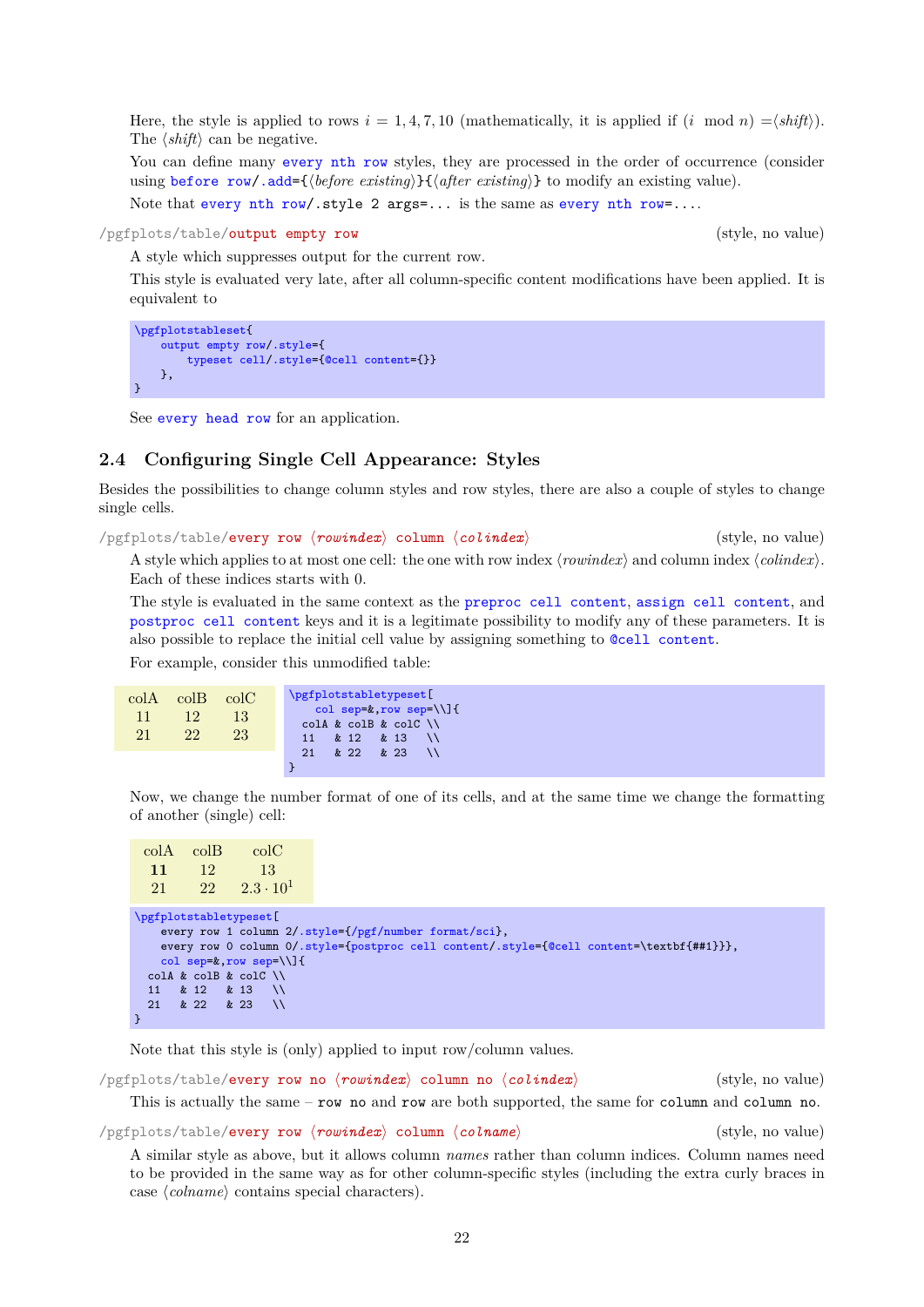Our example from above can thus become:

|    | $colA$ $colB$ $colC$ |    | \pgfplotstabletypeset[                                   |
|----|----------------------|----|----------------------------------------------------------|
|    |                      |    | every row 1 column colB/.style={string replace*={2}{4}}, |
| 88 | 12                   | 13 | every row 0 column colA/.style={preproc/expr={##1*8}},   |
| 21 | 44                   | 23 | col sep= $k$ , row sep= $\setminus$ ]{                   |
|    |                      |    | $coll & colB & colC \ \backslash \$                      |
|    |                      |    | & 12 & 13 \\<br>11                                       |
|    |                      |    | $21 \& 22 \& 23 \quad \vee$                              |
|    |                      |    |                                                          |

The example employs the [string replace\\*](#page-39-3) preprocessor style and the [preproc/expr](#page-40-0) style. All preprocessor or postprocessor styles can be used.

Please refer to Section [3](#page-36-0) for predefined choices.

# <span id="page-22-0"></span>**2.5 Customizing and Getting the Tabular Code**

The following keys allow changes of alignment ([begin table](#page-22-2)) and [font](#page-22-1) and they allow to write the generated code to [outfile](#page-23-0)s (see also [write to macro](#page-24-2)). Furthermore, the generated code can be fine–tuned to provide other sorts of table output, beyond LATEX.

<span id="page-22-6"></span>/pgfplots/table/every table={\*file name*}}

A style which is installed at the beginning of every  $\pp$  fplotstabletypeset command.<sup>[5](#page-22-3)</sup>

The table file name is given as first argument.

<span id="page-22-1"></span>/pgfplots/table/**font={/font** name}} (initially empty)

Assigns a font used for the complete table.

<span id="page-22-2"></span>/pgfplots/table/begin table={ $\{code\}$  (initially \begin{tabular})

Contains  $\{\langle code \rangle\}$  which is generated as table start.

The following example uses a longtable instead of tabular:

```
\pgfplotstableset{
    begin table=\begin{longtable}.
    end table=\end{longtable},
}
```
Note that longtable allows the use of *replicated headers* for multi-page tables by means of its \endhead macro:

```
% replicate column names on top of every page of a multi-page table:
\pgfplotstableset{
    row sep=\backslash \backslash,
    begin table=\begin{longtable},
    end table=\end{longtable},
    every head row/.append style={after row=\endhead},
}
```
If the first page should have a different header, you can use \endfirsthead provided by the longtable package:

```
% replicate column names on top of every page of a multi-page table,
% but with different values for first page:
\pgfplotstableset{
    row sep=\backslash \backslash,
    begin table=\begin{longtable},
    end table=\end{longtable},
    every head row/.append style={after row={%
             \caption{The caption}%
             \endfirsthead
             \multicolumn{3}{c}{{\bfseries \tablename\ \thetable{} -- continued from previous page}} \\
             \endhead
        },
    },
}
```
<span id="page-22-3"></span><sup>5</sup>The every table style is installed *after* options provided to **\pgfplotstabletypeset**; it has higher precedence.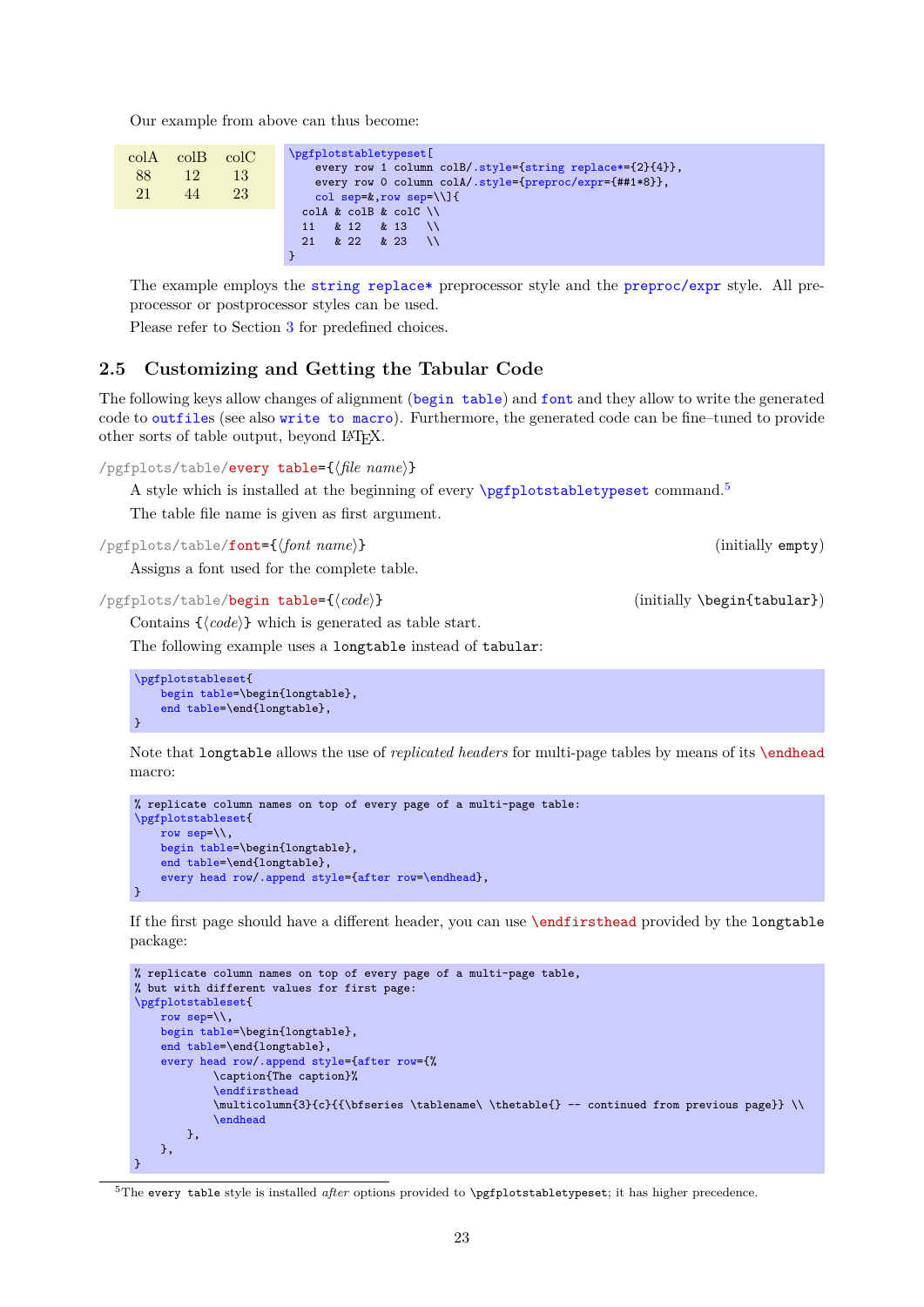The preceding example uses the longtable macros \caption, [\endfirsthead](#page-22-5), \thetable, and [\endhead](#page-22-4). In addition, it requires to provide the number of columns ({3} in this case) *explicitly*. It is also possible to *change* the value of [begin table](#page-22-2). For example,

```
\pgfplotstableset{
    begin table/.add={}{[t]},
}
```
prepends the empty string {} and appends the prefix [t]. Thus, '\begin{tabular}' becomes '\begin{tabular}[t]'.

<span id="page-23-2"></span>/pgfplots/table/end table={ $\{code\}$  (initially \end{tabular})

Contains  $\langle code \rangle$  which is generated as table end.

```
/pgfplots/table/typeset cell/.code={h...i}
```
<span id="page-23-3"></span>A code key which assigns /pgfplots/table/@cell content to the final output of the current cell. The first argument, #1, is the final cell's value. After this macro, the value of [@cell content](#page-44-2) will be written to the output.

The default implementation is

```
/pgfplots/table/typeset cell/.code={%
    \ifnum\c@pgfplotstable@colindex=\c@pgfplotstable@numcols\relax
        \pgfkeyssetvalue{/pgfplots/table/@cell content}{#1\\}%
    \else
        \pgfkeyssetvalue{/pgfplots/table/@cell content}{#1&}%
    \fi
},
```
**Attention:** The value of [\pgfplotstablecol](#page-15-1) starts with 1 in this context, i.e. it is in the range  $1, \ldots, n$  where  $n = \pmb{\infty}$  whete vertexts whether we have the last column.

```
/pgfplots/table/outfile={hfile namei} (initially empty)
```
Writes the generated tabular code into  $\langle$ *file name* $\rangle$ . It can then be used with  $\infty$ ,  $\{$ *file name* $\rangle$ , PGFPLOTSTABLE is no longer required since it contains a completely normal tabular.

| dof                 | error1               |
|---------------------|----------------------|
| $\overline{4}$      | 0.25                 |
| 16                  | $6.25\cdot 10^{-2}$  |
| 64                  | $1.56 \cdot 10^{-2}$ |
| 256                 | $3.91 \cdot 10^{-3}$ |
| 1,024               | $9.77\cdot10^{-4}$   |
| 4,096               | $2.44 \cdot 10^{-4}$ |
| 16,384              | $6.1 \cdot 10^{-5}$  |
| 65,536              | $1.53 \cdot 10^{-5}$ |
| $2.62 \cdot 10^{5}$ | $3.81 \cdot 10^{-6}$ |
| $1.05 \cdot 10^{6}$ | $9.54 \cdot 10^{-7}$ |
|                     |                      |

```
\pgfplotstabletypeset[
    columns={dof,error1},
   outfile=pgfplotstable.example1.out.tex]
   {pgfplotstable.example1.dat}
```
and pgfplotstable.example1.out.tex contains

```
\begin {tabular}{cc}%
dof&error 1\\%
\pgfutilensuremath {4}&\ pgfutilensuremath {0.25}\\%
\pgfutilensuremath {16}&\ pgfutilensuremath {6.25\cdot 10^{ -2}}\\%
\pgfutilensuremath {64}&\ pgfutilensuremath {1.56\cdot 10^{ -2}}\\%
\pgfutilensuremath {256}&\ pgfutilensuremath {3.91\cdot 10^{ -3}}\\%
\pgfutilensuremath {1{ ,}024}&\ pgfutilensuremath {9.77\cdot 10^{ -4}}\\%
\pgfutilensuremath {4{ ,}096}&\ pgfutilensuremath {2.44\cdot 10^{ -4}}\\%
\pgfutilensuremath {16{ ,}384}&\ pgfutilensuremath {6.1\cdot 10^{ -5}}\\%
```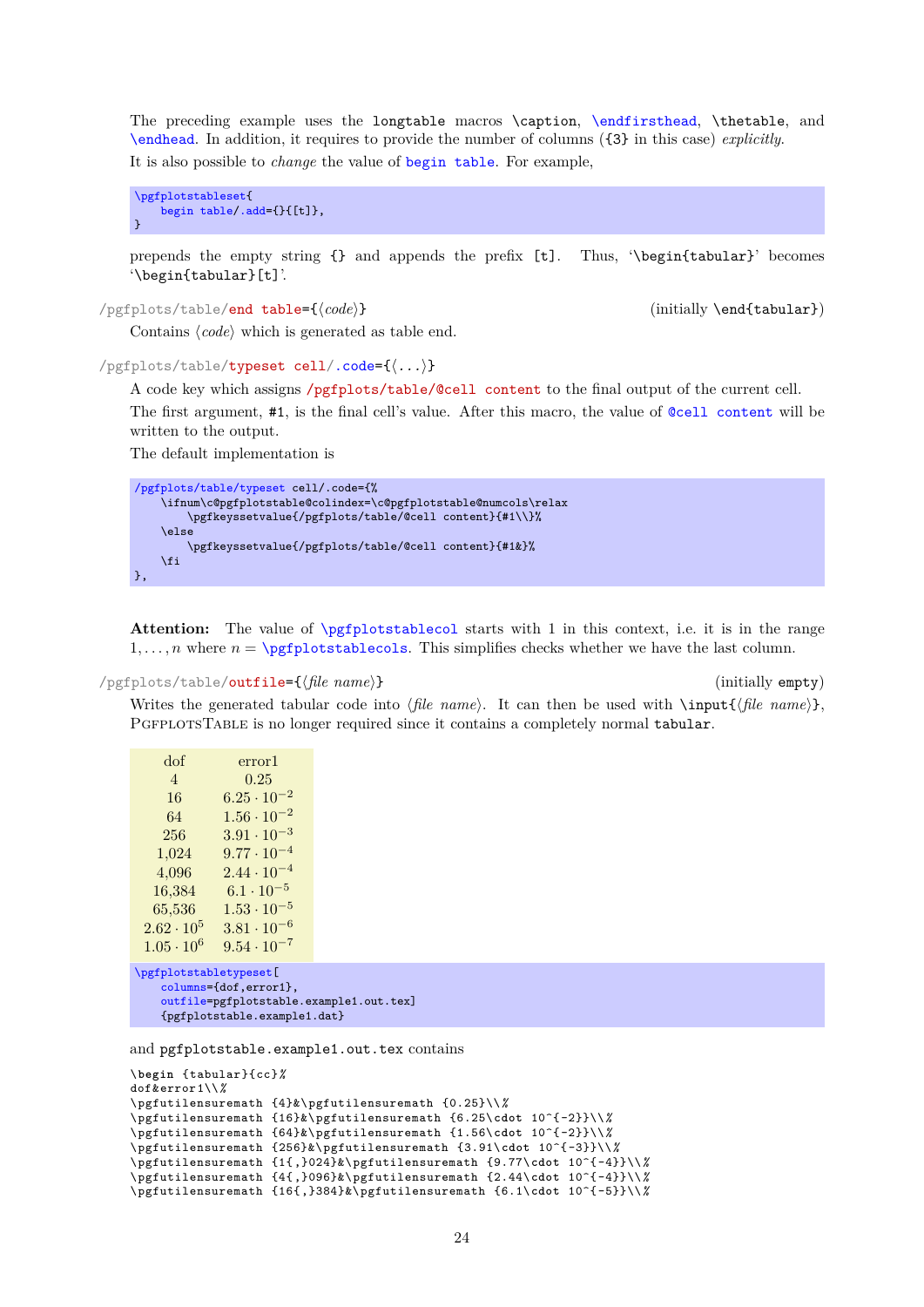\pgfutilensuremath {65{ ,}536}&\ pgfutilensuremath {1.53\**cdot** 10^{ -5}}\\*%* \pgfutilensuremath {2.62\**cdot** 10^{5}}&\ pgfutilensuremath {3.81\**cdot** 10^{ -6}}\\*%* \pgfutilensuremath {1.05\**cdot** 10^{6}}&\ pgfutilensuremath {9.54\**cdot** 10^{ -7}}\\*%* \**end** {tabular}*%*

The command \pgfutilensuremath checks whether math mode is active and switches to math mode if necessary.[6](#page-24-4)

<span id="page-24-0"></span>/pgfplots/table/include outfiles={*\boolean*}} (initially false)

If enabled, any already existing outfile will be \input instead of overwritten.

[\pgfplotstableset{](#page-1-4)[include outfiles}](#page-24-0) % for example in the document's preamble

This allows to place any corrections manually into generated output files since PGFPLOTSTABLE won't overwrite the resulting tables automatically.

This will affect tables for which the [outfile](#page-23-0) option is set. If you wish to apply it to every table, consider

[\pgfplotstableset{](#page-1-4)[every table](#page-22-6)[/.append style=](#page-59-2)[{outfile=](#page-23-0){#1.out}}}

which will generate an **[outfile](#page-23-0)** name for every table.

/pgfplots/table/force remake={h*boolean*i} (initially false)

If enabled, the effect of [include outfiles](#page-24-0) is disabled. As all key settings only last until the next brace (or  $\end{math}$ ), this key can be used to regenerate some output files while others are still included.

<span id="page-24-2"></span>/pgfplots/table/write to macro={ $\langle \rangle$ *macroname*}}

If the value of [write to macro](#page-24-2) is not empty, the completely generated (tabular) code will be written into the macro  $\langle \langle \rangle$ *macroname*).

See the [typeset=](#page-24-3)false key in case you need *only* the resulting macro.

<span id="page-24-5"></span>/pgfplots/table/skip coltypes=true|false (initially false)

Allows to skip the  $\langle \text{coltypes} \rangle$  in  $\begin{cases} \langle \text{coltypes} \rangle \}$ . This allows simplifications for other table types which don't have  $\mathbb{H}\Gamma F X$ 's table format.

# <span id="page-24-3"></span>/pgfplots/table/typeset=true|false (initially true)

A boolean which disables the final typesetting stage. Use [typeset=](#page-24-3)false in conjunction with [write](#page-24-2) [to macro](#page-24-2) if only the generated code is of interest and TEX should not attempt to produce any content in the output pdf.

# <span id="page-24-1"></span>/pgfplots/table/debug={h*boolean*i} (initially false)

 $\langle \text{table}\rangle$ 

 $\langle$ /table>

If enabled, it will write every final tabular code to your logfile.

### <span id="page-24-6"></span>/pgfplots/table/TeX comment={h*comment sign*i} (initially %)

<tr><td>level</td><td>dof</td><td>error1</td></tr>

<tr>><td>1</td><td>4</td><td>></td></tr>  $\langle$ tr><td>2</td><td><td>16</td><td>6.25e-2</td></tr> <tr>><td>3</td><td>64</td><td>1.56e-2</td></tr> <tr>><td>4</td><td>256</td><td>3.91e-3</td></tr> <tr><td>5</td><td>1024</td><td>9.77e-4</td></tr> <tr><td>6</td><td>4096</td><td>2.44e-4</td></tr>  $\langle$ tr><td>7</td><td>16384</td><td>6.1e-5</td></tr> <tr><td>8</td><td>65536</td><td>1.53e-5</td></tr> <tr>><td>9</td><td>2.62e5</td><td>3.81e-6</td></tr>  $\frac{\text{str}{\text{str}}\text{str}{\text{str}}\text{dr}^2\text{dr}^2\text{dr}^2\text{dr}^2\text{dr}^2\text{dr}^2\text{dr}^2\text{dr}^2\text{dr}^2\text{dr}^2\text{dr}^2\text{dr}^2\text{dr}^2\text{dr}^2\text{dr}^2\text{dr}^2\text{dr}^2\text{dr}^2\text{dr}^2\text{dr}^2\text{dr}^2\text{dr}^2\text{dr}^2\text{dr}^2\text{dr}^2\text{dr}^2\text{dr}^2\text{dr}^2\text$ 

The comment sign which is inserted into outfiles to suppress trailing white space.

As a last example, we use PgfplotsTable to write an .html file (including number formatting and rounding!):

<span id="page-24-4"></span><sup>6</sup>Please note that \pgfutilensuremath needs to be replaced by \**ensuremath** if you want to use the output file independent of pgf. That can be done by \**let**\pgfutilensuremath=\**ensuremath** which enables the LATEX command \**ensuremath**.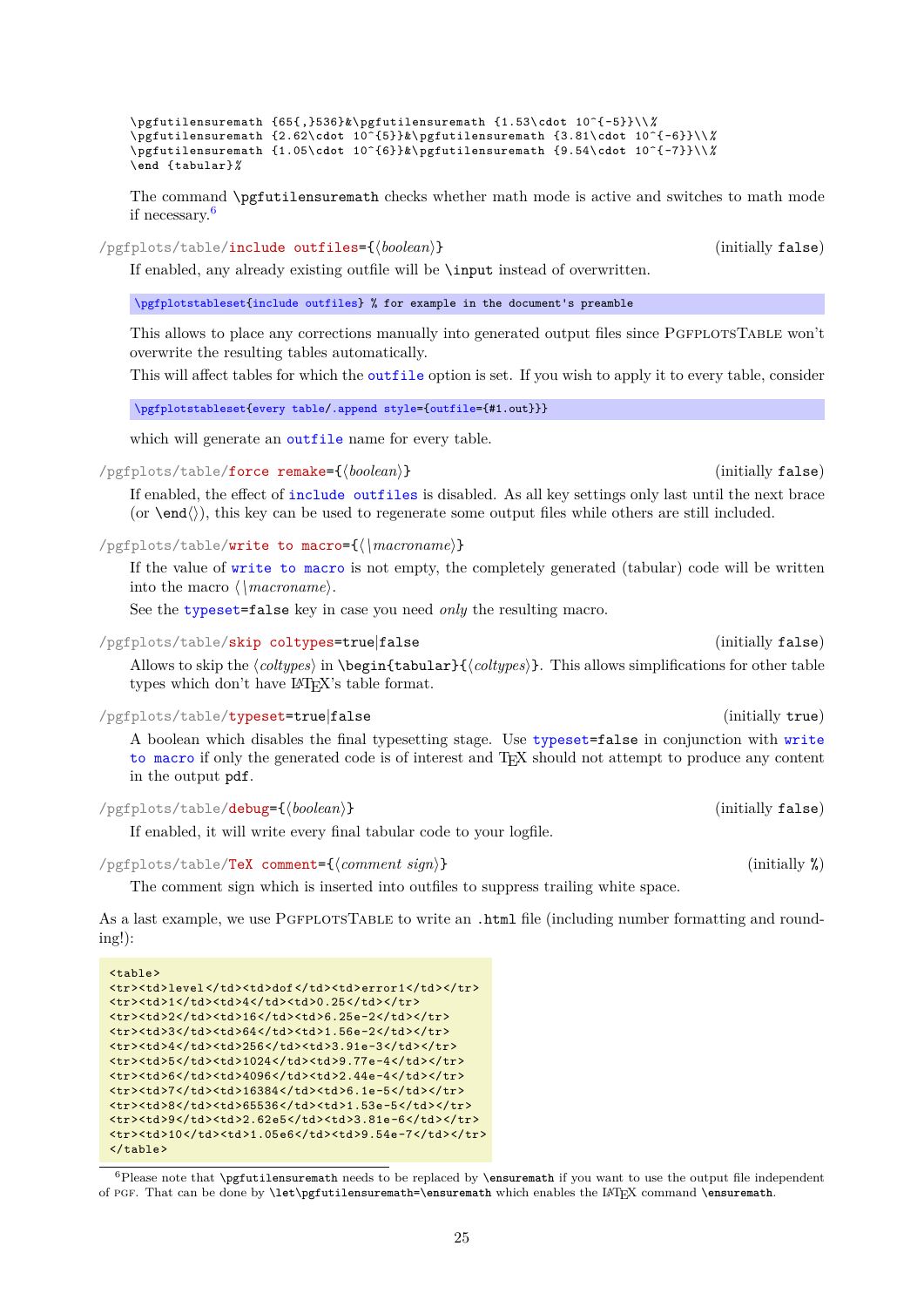```
\pgfplotstabletypeset[
    begin table={<table>}, end table={</table>},
    typeset cell/.style={
      /pgfplots/table/@cell content={<td>#1</td>}
    },
    before row=,after row=</tr>,
    skip coltypes, typeset=false,
    verbatim,% configures number printer
    TeX comment=,
    columns={level,dof,error1},
    outfile=pgfplotstable.example1.out.html,
]{pgfplotstable.example1.dat}
\lstinputlisting
    [basicstyle=\ttfamily\footnotesize]
    {pgfplotstable.example1.out.html}
```
# <span id="page-25-0"></span>**2.6 Defining Column Types for tabular**

Besides input of text files, it is sometimes desirable to define column types for existing tabular environments.

<span id="page-25-1"></span>\newcolumntype{h*letter*i}[h*number of arguments*i]>{h*before column*i}h*column type*i<{h*after column*i}

The command  $\neq$  vertex is part of the array package and it defines a new column type  $\langle$  *letter* $\rangle$ for use in LAT<sub>EX</sub> tabular environments.

\usepackage{array}

| $-b$<br>$-a+$<br>$-c+$ | $\newcolumntype{d}{>-}c{+}$<br>\begin{tabular}{dl}<br>a & b |
|------------------------|-------------------------------------------------------------|
|                        | $c \& d \wedge$                                             |
|                        | \end{tabular}                                               |

Now, the environment pgfplotstablecoltype can be used in  $\langle before\ column\rangle$  and  $\langle after\ column\rangle$  to define numerical columns:

| 9         | $2.50_{-1}$ | % requires \usepackage{array}                                       |
|-----------|-------------|---------------------------------------------------------------------|
| 25        |             | $\neq$ (Lewcolumntype [L] [1]                                       |
|           | $6.25_{-2}$ | {>{\begin{pgfplotstablecoltype}[#1]}r<{\end{pgfplotstablecoltype}}} |
| 81        | $1.56_{-2}$ |                                                                     |
| 289       | $3.91_{-3}$ | \begin{tabular}{L{int detect}L{sci,sci subscript,sci zerofill}}     |
| 1,089     | $9.77_{-4}$ | & 2.50000000e-01\\<br>9                                             |
|           |             | 25<br>& 6.25000000e-02\\                                            |
| 4,225     | $2.44_{-4}$ | 81<br>& 1.56250000e-02\\                                            |
| 16,641    | $6.10_{-5}$ | 289<br>& 3.90625000e-03\\                                           |
| 66,049    | $1.53_{-5}$ | & 9.76562500e-04\\<br>1089                                          |
| 263,169   | $3.81_{-6}$ | & 2.44140625e-04\\<br>4225                                          |
|           |             | & 6.10351562e-05\\<br>16641                                         |
| 1,050,625 | $9.54_{-7}$ | & 1.52587891e-05\\<br>66049                                         |
|           |             | 263169 & 3.81469727e-06\\                                           |
|           |             | 1050625& 9.53674316e-07\\                                           |
|           |             | \end{tabular}                                                       |

The environment pgfplotstablecoltype accepts an optional argument which may contain any number formatting options. It is an error if numerical columns contain non-numerical data, so it may be necessary to use \multicolumn for column names.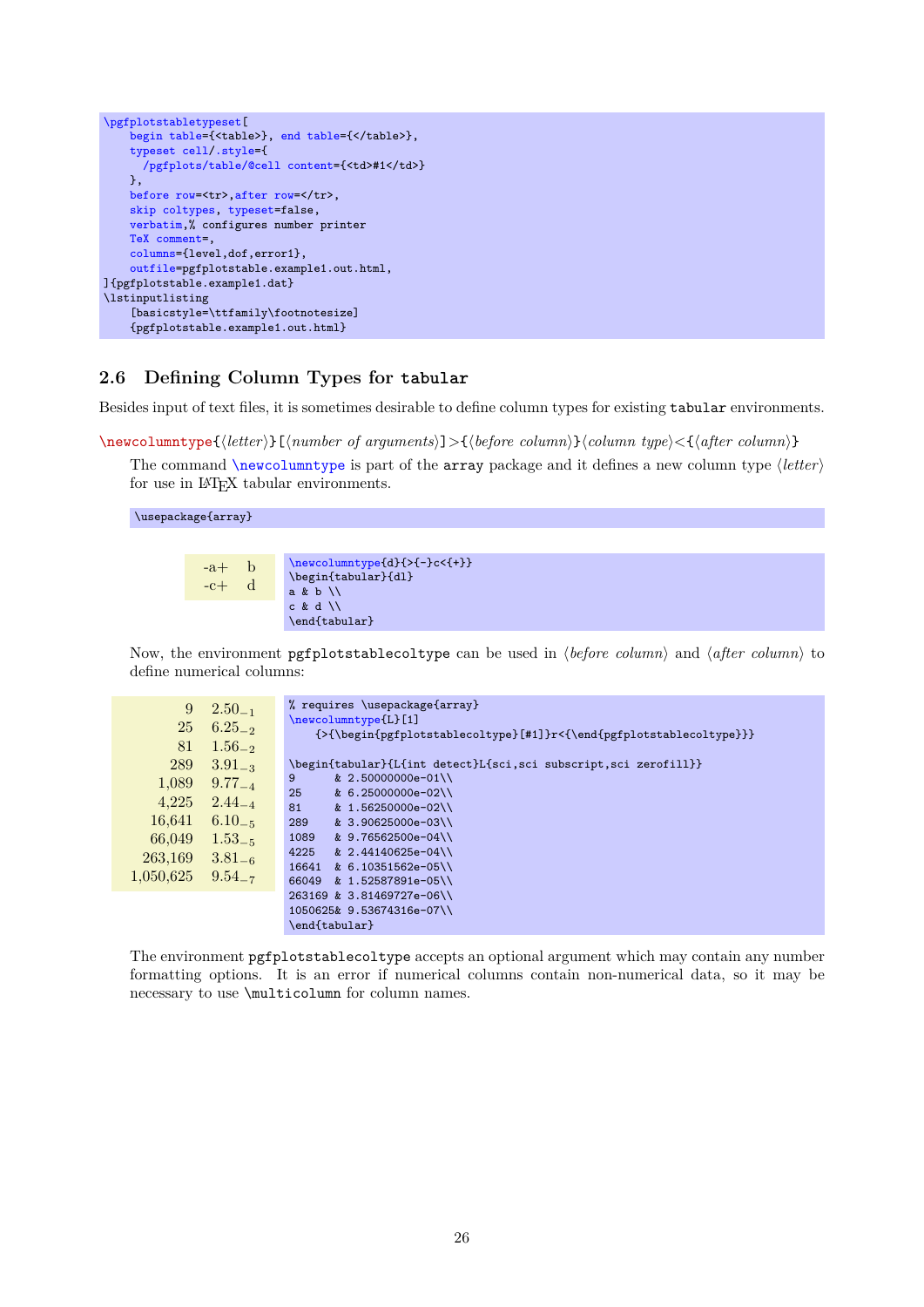| Dof       | Error       | % requires \usepackage{array}                                                 |
|-----------|-------------|-------------------------------------------------------------------------------|
|           |             | \newcolumntype{L}[1]                                                          |
| 9         | $2.50_{-1}$ | $\{\verb \begin{pefplotstablecoltype} f#1]{r<}\end{pefplotstablecoltype}\}\}$ |
| 25        | $6.25_{-2}$ |                                                                               |
| 81        | $1.56_{-2}$ | \begin{tabular}{L{int detect}L{sci,sci subscript,sci zerofill}}               |
| 289       | $3.91_{-3}$ | \multicolumn{1}{r}{Dof} & \multicolumn{1}{r}{Error}\\                         |
|           |             | 9<br>$& 2.50000000e-01$                                                       |
| 1,089     | $9.77_{-4}$ | 25<br>& 6.25000000e-02\\                                                      |
| 4.225     | $2.44_{-4}$ | 81<br>& 1.56250000e-02\\                                                      |
| 16,641    | $6.10 - 5$  | & 3.90625000e-03\\<br>289                                                     |
|           |             | & 9.76562500e-04\\<br>1089                                                    |
| 66,049    | $1.53_{-5}$ | 4225<br>& $2.44140625e-04$                                                    |
| 263,169   | $3.81_{-6}$ | 16641<br>& 6.10351562e-05\\                                                   |
| 1,050,625 | $9.54_{-7}$ | 66049<br>& 1.52587891e-05\\                                                   |
|           |             |                                                                               |
|           |             | 263169 & 3.81469727e-06\\                                                     |
|           |             | 1050625& 9.53674316e-07\\                                                     |
|           |             | \end{tabular}                                                                 |

# <span id="page-26-0"></span>**2.7 Number Formatting Options**

The following extract of [\[2\]](#page-71-0) explains how to configure number formats. The common option prefix /pgf/number format can be omitted; it will be recognized automatically.

All these number formatting options can also be applied to PGFPLOTS.

# <span id="page-26-3"></span>\pgfmathprintnumber{ $\langle x \rangle$ }

Generates pretty-printed output for the (real) number  $\langle x \rangle$ . The input number  $\langle x \rangle$  is parsed using \pgfmathfloatparsenumber which allows arbitrary precision.

Numbers are typeset in math mode using the current set of number printing options, see below. Optional arguments can also be provided using  $\sqrt{p\pi\theta}$  interprintnumber  $[\langle options \rangle]\{\langle x \rangle\}$ .

## $\text{logfr+anthprintrumberto}\{\langle x\rangle\}\{\langle \rangle\}$

Returns the resulting number into  $\langle \rangle$ *macro* $\rangle$  instead of typesetting it directly.

<span id="page-26-2"></span>/pgf/number format/fixed (no value)

Configures [\pgfmathprintnumber](#page-26-3) to round the number to a fixed number of digits after the period, discarding any trailing zeros.

4.57 0 0.1 24,415.98 123,456.12

\pgfkeys{/pgf/number format/.cd[,fixed,](#page-26-2)[precision=](#page-31-1)2} [\pgfmathprintnumber{](#page-26-3)4.568}\hspace{1em} [\pgfmathprintnumber{](#page-26-3)5e-04}\hspace{1em} [\pgfmathprintnumber{](#page-26-3)0.1}\hspace{1em} [\pgfmathprintnumber{](#page-26-3)24415.98123}\hspace{1em} [\pgfmathprintnumber{](#page-26-3)123456.12345}

See Section [2.7.1](#page-31-0) for how to change the appearance.

<span id="page-26-1"></span>/pgf/number format/fixed zerofill={h*boolean*i} (default true)

Enables or disables zero filling for any number drawn in fixed point format.

4.57 0.00 0.10 24,415.98 123,456.12

\pgfkeys{/pgf/number format/.cd[,fixed,](#page-26-2)[fixed zerofill,](#page-26-1)[precision=](#page-31-1)2} [\pgfmathprintnumber{](#page-26-3)4.568}\hspace{1em} [\pgfmathprintnumber{](#page-26-3)5e-04}\hspace{1em} [\pgfmathprintnumber{](#page-26-3)0.1}\hspace{1em} [\pgfmathprintnumber{](#page-26-3)24415.98123}\hspace{1em} [\pgfmathprintnumber{](#page-26-3)123456.12345}

This key affects numbers drawn with [fixed](#page-26-2) or [std](#page-27-2) styles (the latter only if no scientific format is chosen).

 $4.57 \t 5 \cdot 10^{-5} \t 1.00 \t 1.23 \cdot 10^{5}$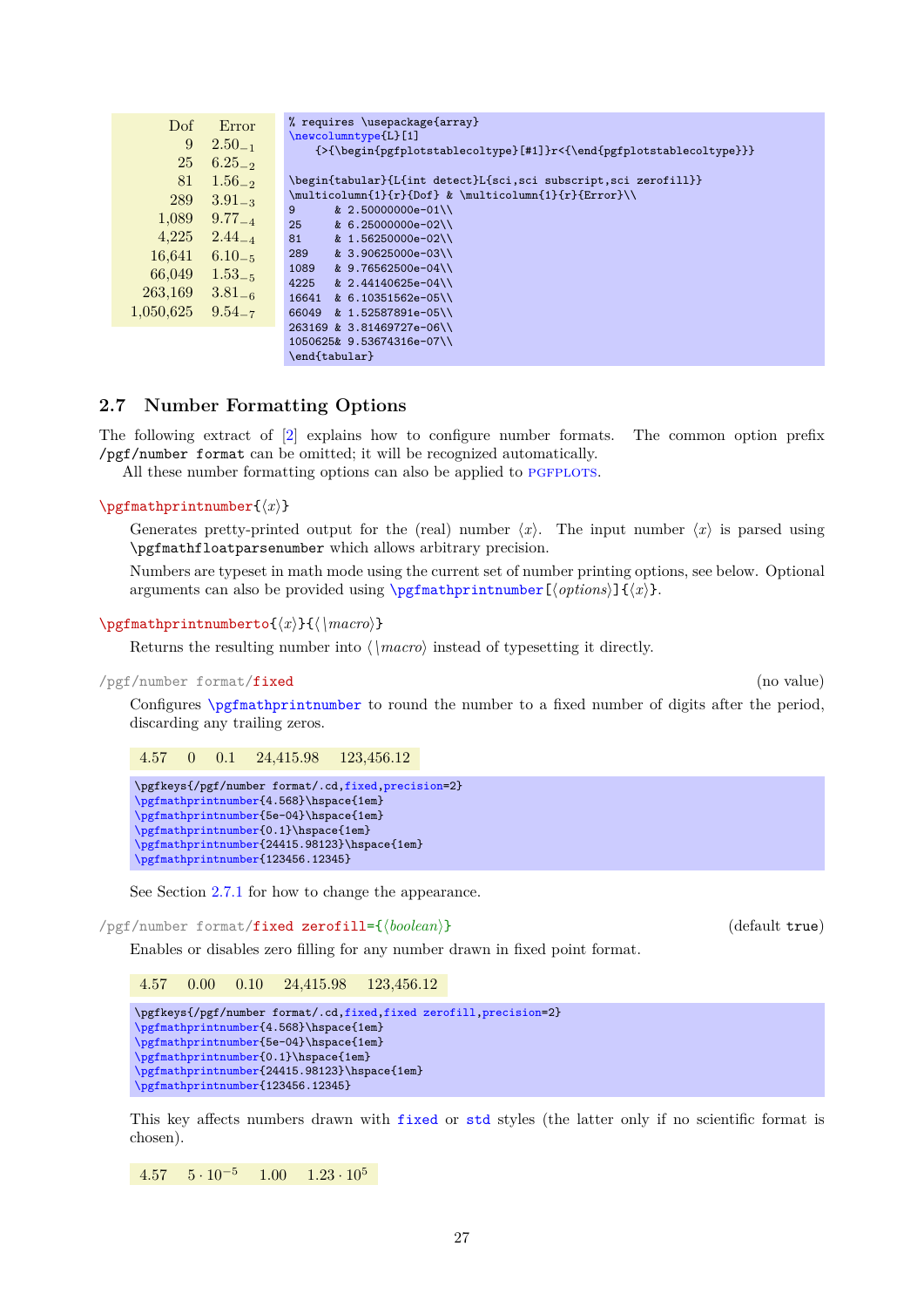\pgfkeys{/pgf/number format/.cd[,std,](#page-27-2)[fixed zerofill,](#page-26-1)[precision=](#page-31-1)2} [\pgfmathprintnumber{](#page-26-3)4.568}\hspace{1em} [\pgfmathprintnumber{](#page-26-3)5e-05}\hspace{1em} [\pgfmathprintnumber{](#page-26-3)1}\hspace{1em} [\pgfmathprintnumber{](#page-26-3)123456.12345}

See Section [2.7.1](#page-31-0) for how to change the appearance.

<span id="page-27-1"></span>/pgf/number format/sci (no value)

Configures [\pgfmathprintnumber](#page-26-3) to display numbers in scientific format, that means sign, mantissa and exponent (base 10). The mantissa is rounded to the desired [precision](#page-31-1) (or [sci precision](#page-31-2), see below).

 $4.57 \cdot 10^{0}$   $5 \cdot 10^{-4}$   $1 \cdot 10^{-1}$   $2.44 \cdot 10^{4}$   $1.23 \cdot 10^{5}$ 

\pgfkeys{/pgf/number format/.cd[,sci,](#page-27-1)[precision=](#page-31-1)2} [\pgfmathprintnumber{](#page-26-3)4.568}\hspace{1em} [\pgfmathprintnumber{](#page-26-3)5e-04}\hspace{1em} [\pgfmathprintnumber{](#page-26-3)0.1}\hspace{1em} [\pgfmathprintnumber{](#page-26-3)24415.98123}\hspace{1em} [\pgfmathprintnumber{](#page-26-3)123456.12345}

See Section [2.7.1](#page-31-0) for how to change the exponential display style.

<span id="page-27-0"></span>/pgf/number format/sci zerofill={h*boolean*i} (default true)

Enables or disables zero filling for any number drawn in scientific format.

 $4.57 \cdot 10^{0}$   $5.00 \cdot 10^{-4}$   $1.00 \cdot 10^{-1}$   $2.44 \cdot 10^{4}$   $1.23 \cdot 10^{5}$ 

```
\pgfkeys{/pgf/number format/.cd,sci,sci zerofill,precision=2}
\pgfmathprintnumber{4.568}\hspace{1em}
\pgfmathprintnumber{5e-04}\hspace{1em}
\pgfmathprintnumber{0.1}\hspace{1em}
\pgfmathprintnumber{24415.98123}\hspace{1em}
\pgfmathprintnumber{123456.12345}
```
As with [fixed zerofill](#page-26-1), this option does only affect numbers drawn in [sci](#page-27-1) format (or [std](#page-27-2) if the scientific format is chosen).

See Section [2.7.1](#page-31-0) for how to change the exponential display style.

/pgf/number format/**zerofill={** $\{boolean\}$  (style, default true)

Sets both [fixed zerofill](#page-26-1) and [sci zerofill](#page-27-0) at once.

<span id="page-27-2"></span>/pgf/number format/std (no value)  $\sqrt{pgt/number}$  format/std= $\langle lower e\rangle$ /pgf/number format/std= $\langle lower e\rangle$ : $\langle upper e\rangle$ 

Configures [\pgfmathprintnumber](#page-26-3) to a standard algorithm. It chooses either [fixed](#page-26-2) or [sci](#page-27-1), depending on the order of magnitude. Let  $n = s \cdot m \cdot 10^e$  be the input number and p the current precision. If  $-p/2 \leq e \leq 4$ , the number is displayed using [fixed](#page-26-2) format. Otherwise, it is displayed using [sci](#page-27-1) format.

4.57  $5 \cdot 10^{-4}$  0.1  $24,415.98$   $1.23 \cdot 10^{5}$ 

\pgfkeys{/pgf/number format/.cd[,std,](#page-27-2)[precision=](#page-31-1)2} [\pgfmathprintnumber{](#page-26-3)4.568}\hspace{1em} [\pgfmathprintnumber{](#page-26-3)5e-04}\hspace{1em} [\pgfmathprintnumber{](#page-26-3)0.1}\hspace{1em} [\pgfmathprintnumber{](#page-26-3)24415.98123}\hspace{1em} [\pgfmathprintnumber{](#page-26-3)123456.12345}

The parameters can be customized using the optional integer argument(s): if  $\langle lower e \rangle \leq e \leq \langle upper e \rangle$ , the number is displayed in [fixed](#page-26-2) format, otherwise in [sci](#page-27-1) format. Note that  $\langle lower \ e \rangle$  should be negative for useful results. The precision used for scientific format can be adjusted with [sci precision](#page-31-2) if necessary.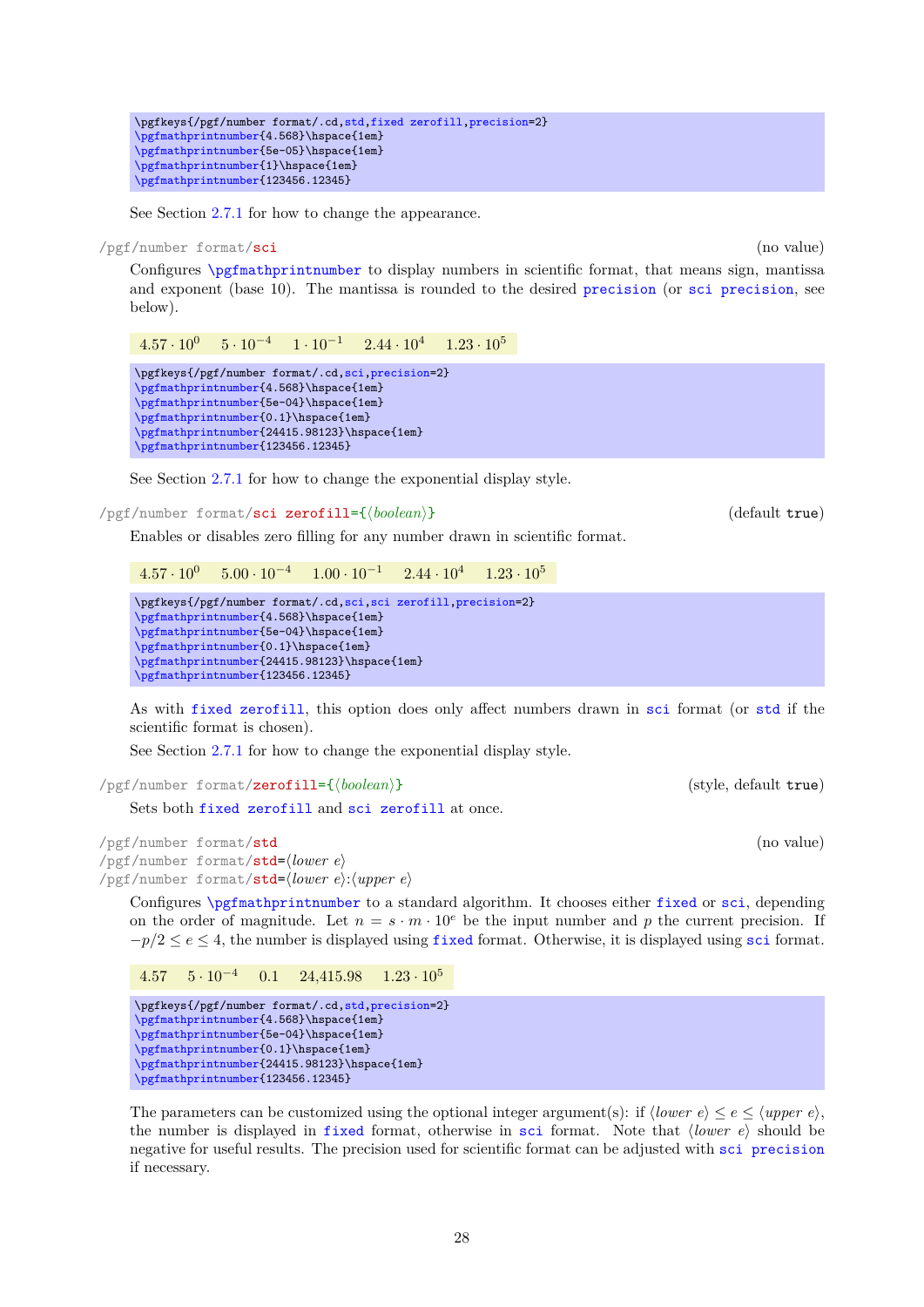<span id="page-28-0"></span>/pgf/number format/**relative\*=** $\langle exponent \ base \ 10 \rangle$ 

Configures  $\epsilon$  \permathprintnumber to format numbers relative to an order of magnitude,  $10^r$ , where r is an integer number.

This key addresses different use-cases.

**First use-case:** provide a unified format for a *sequence* of numbers. Consider the following test:

0 1.2 6 20.6 87 \pgfkeys[{/pgf/number format/relative\\*=](#page-28-0){1}} [\pgfmathprintnumber{](#page-26-3)6.42e-16}\hspace{1em} [\pgfmathprintnumber{](#page-26-3)1.2}\hspace{1em} [\pgfmathprintnumber{](#page-26-3)6}\hspace{1em} [\pgfmathprintnumber{](#page-26-3)20.6}\hspace{1em} [\pgfmathprintnumber{](#page-26-3)87}

With any other style, the  $6.42e-16$  would have been formatted as an isolated number. Here, it is rounded to 0 because when viewed [relative](#page-29-1) to  $10<sup>1</sup>$  (the exponent 1 is the argument for relative), it has no significant digits.

123 0 0 \pgfkeys[{/pgf/number format/relative\\*=](#page-28-0){2}} [\pgfmathprintnumber{](#page-26-3)123.345}\hspace{1em} [\pgfmathprintnumber{](#page-26-3)0.0012}\hspace{1em} [\pgfmathprintnumber{](#page-26-3)0.0014}\hspace{1em}

The example above applies the initial [precision=](#page-31-1)2 to 123.345 – relative to 100. Two significant digits of 123.345 relative to 100 are 123. Note that the "2 significant digits of 123.345" translates to "round 1.2345 to 2 digits", which would yield 1.2300. Similarly, the other two numbers are 0 compared to 100 using the given [precision](#page-31-1).

```
123.345 \quad 1.2 \cdot 10^{-3} \quad 1.4 \cdot 10^{-3}\pgfkeys{/pgf/number format/relative*={-3}}
\pgfmathprintnumber{123.345}\hspace{1em}
\pgfmathprintnumber{0.0012}\hspace{1em}
\pgfmathprintnumber{0.0014}\hspace{1em}
```
**Second use-case:** improve rounding in the presence of *inaccurate* numbers. Let us suppose that some limited-precision arithmetics resulted in the result 123456999 (like the [fpu](#page-51-1) of PGF). You know that its precision is about five or six significant digits. And you want to provide a fixed point output. In this case, the trailing digits ....999 are a numerical artifact due to the limited precision. Use [relative\\*=](#page-28-0)3[,precision=](#page-31-1)0 to eliminate the artifacts:

 $1.23457 \cdot 10^8$   $1.23457 \cdot 10^8$ 

```
,relative*=,precision=0}
\pgfmathprintnumber{123456999}\hspace{1em}
\pgfmathprintnumber{123456999.12}
```
Here, [precision=](#page-31-1)0 means that we inspect 123456.999 and round that number to 0 digits. Finally, we move the period back to its initial position. Adding [relative style](#page-29-2)[=fixed](#page-26-2) results in fixed point output format:

123,457,000 123,457,000

```
,relative*=,precision=,relative style=fixed}
\pgfmathprintnumber{123456999}\hspace{1em}
\pgfmathprintnumber{123456999.12}
```
Note that there is another alternative for this use-case which is discussed later: the [fixed relative](#page-29-3) style.

123,457,000 123,457,000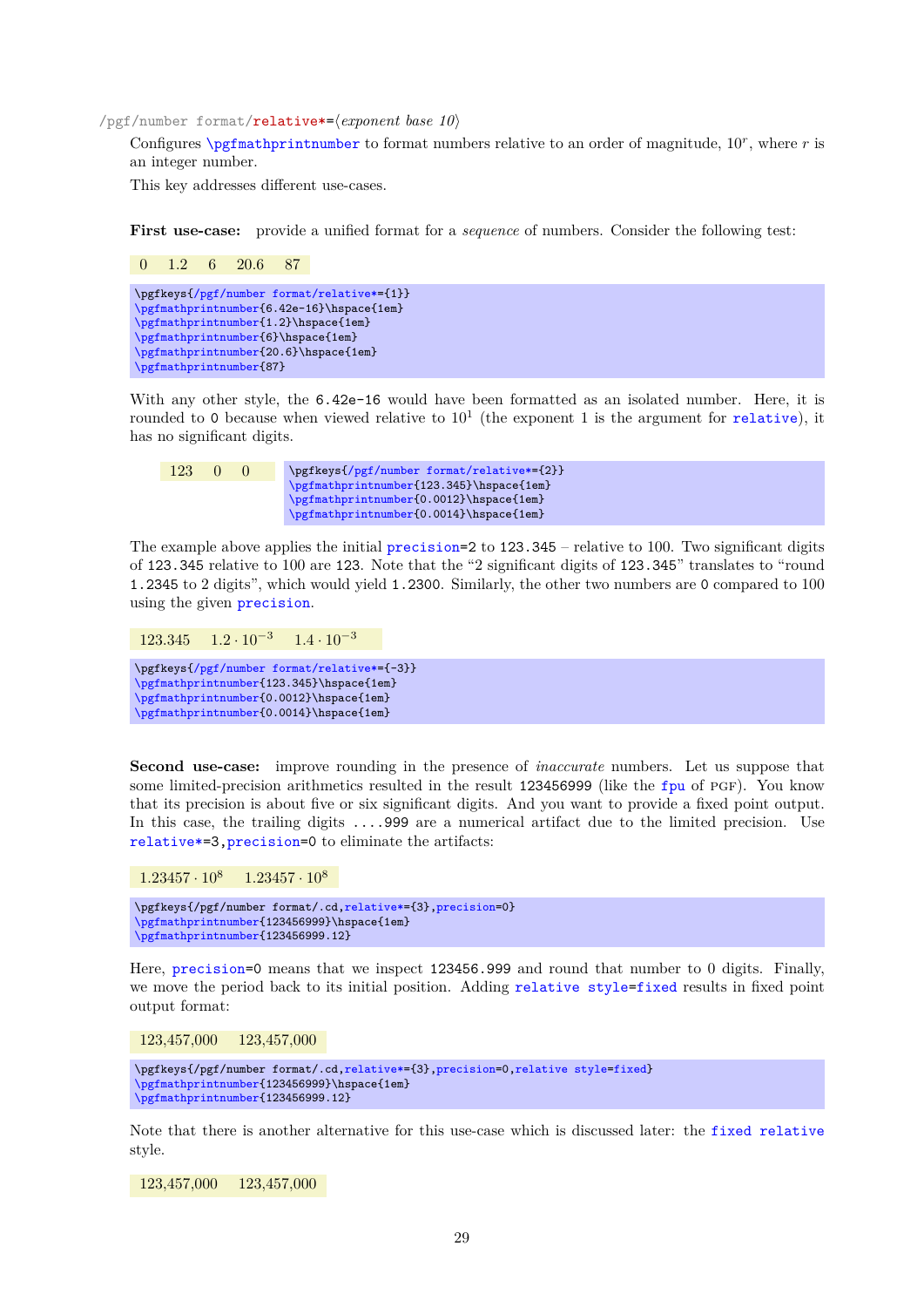\pgfkeys{/pgf/number format/.cd[,fixed relative,](#page-29-3)[precision=](#page-31-1)6} [\pgfmathprintnumber{](#page-26-3)123456999}\hspace{1em} [\pgfmathprintnumber{](#page-26-3)123456999.12}

<span id="page-29-1"></span>You might wonder why there is an asterisk in the key's name. The short answer is: there is also a /pgf/number format/relative number printer which does unexpected things. The key [relative\\*](#page-28-0) repairs this. Existing code will still use the old behavior.

Technically, the key works as follows: as already explained above, [relative\\*=](#page-28-0)3 key applied to 123456999.12 moves the period by three positions and analyzes 123456.99912. Mathematically speaking, we are given a number  $x = \pm m \cdot 10^e$  and we attempt to apply relative  $r = r$ . The method then rounds  $x/10<sup>r</sup>$  to [precision](#page-31-1) digits. Afterwards, it multiplies the result by  $10<sup>r</sup>$  and typesets it.

<span id="page-29-4"></span>/pgf/number format/every relative (style, no value)

A style which configures how the [relative](#page-29-1) method finally displays its results. The initial configuration is

\pgfkeys[{/pgf/number format/every relative](#page-29-4)[/.style](#page-58-2)[=std}](#page-27-2)

Note that rounding is turned off when the resulting style is being evaluated (since [relative](#page-29-1) already rounded the number).

Although supported, I discourage from using [fixed zerofill](#page-26-1) or [sci zerofill](#page-27-0) in this context – it may lead to a suggestion of higher precision than is actually used (because [fixed zerofill](#page-26-1) might simply add .00 although there was a different information before [relative](#page-29-1) rounded the result).

<span id="page-29-2"></span>/pgf/number format/relative style={ $\langle options \rangle$ }

The same as [every relative/](#page-29-4)[.append style=](#page-59-2) $\{\langle options \rangle\}.$ 

<span id="page-29-3"></span>/pgf/number format/fixed relative (no value)

Configures [\pgfmathprintnumber](#page-26-3) to format numbers in a similar way to the [fixed](#page-26-2) style, but the [precision](#page-31-1) is interpreted relatively to the number's exponent.

The motivation is to get the same rounding effect as for [sci](#page-27-1), but to display the number in the [fixed](#page-26-2) style:

1,000 100 0.00001 0.0101 1.24 1,000 1,010

| \pgfkeys{/pgf/number format/.cd,fixed relative, precision=3} |
|--------------------------------------------------------------|
| \pgfmathprintnumber{1000.0123}\hspace{1em}                   |
| \pgfmathprintnumber{100.0567}\hspace{1em}                    |
| \pgfmathprintnumber{0.000010003452}\hspace{1em}              |
| \pgfmathprintnumber{0.010073452}\hspace{1em}                 |
| \pgfmathprintnumber{1.23567}\hspace{1em}                     |
| \pgfmathprintnumber{1003.75}\hspace{1em}                     |
| \pgfmathprintnumber{1006.75}\hspace{1em}                     |
|                                                              |

The effect of [fixed relative](#page-29-3) is that the number is rounded to *exactly* the first (*precision*) non-zero digits, no matter how many leading zeros the number might have.

Use [fixed relative](#page-29-3) if you want [fixed](#page-26-2) and if you know that only the first  $n$  digits are correct. Use [sci](#page-27-1) if you need a scientific display style and only the first n digits are correct.

Note that [fixed relative](#page-29-3) ignores the [fixed zerofill](#page-26-1) flag.

See also the [relative\\*](#page-28-0) key. Note that the [relative=](#page-29-1) $\{\langle exponent \rangle\}$  key explicitly moves the period to some designated position before it attempts to round the number. Afterwards, it "rounds from the right", i.e. it rounds to that explicitly chosen digit position. In contrast to that, [fixed relative](#page-29-3) "rounds from the left": it takes the *first* non-zero digit, temporarily places the period after this digit, and rounds that number. The rounding style [fixed](#page-26-2) leaves the period where it is, and rounds everything behind that digit. The [sci](#page-27-1) style is similar to [fixed relative](#page-29-3).

<span id="page-29-0"></span>/pgf/number format/int detect (no value)

Configures [\pgfmathprintnumber](#page-26-3) to detect integers automatically. If the input number is an integer, no period is displayed at all. If not, the scientific format is chosen.

 $15 \quad 20 \quad 2.04 \cdot 10^{1} \quad 1 \cdot 10^{-2} \quad 0$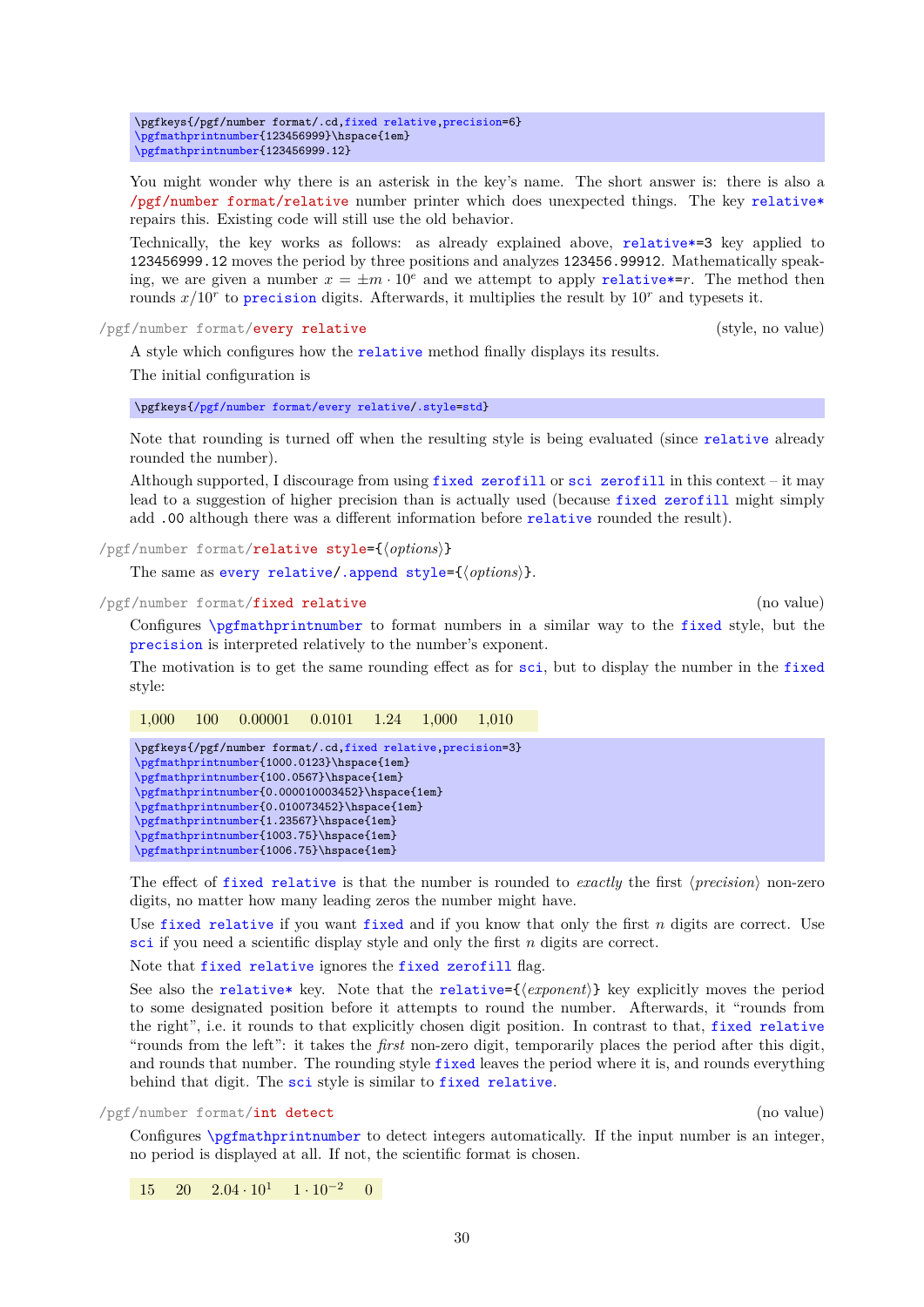```
\pgfkeys{/pgf/number format/.cd,int detect,precision=2}
\pgfmathprintnumber{15}\hspace{1em}
\pgfmathprintnumber{20}\hspace{1em}
\pgfmathprintnumber{20.4}\hspace{1em}
\pgfmathprintnumber{0.01}\hspace{1em}
\pgfmathprintnumber{0}
```
# <span id="page-30-0"></span>\pgfmathifisint{\*number constant*}}{\true code\}{\false code\}

A command which does the same check as [int detect](#page-29-0), but it invokes *{true code}* if the *{number constant*) actually is an integer and the  $\langle false \ code \rangle$  if not.

As a side-effect, \pgfretval will contain the parsed number, either in integer format or as parsed floating point number.

The argument *(number constant)* will be parsed with **\pgfmathfloatparsenumber.** 

15 is an int: 15. 15.5 is no int

15 [\pgfmathifisint{](#page-30-0)15}{is an int: \pgfretval.}{is no int}\hspace{1em} 15.5 [\pgfmathifisint{](#page-30-0)15.5}{is an int: \pgfretval.}{is no int}

<span id="page-30-1"></span>/pgf/number format/int trunc (no value)

Truncates every number to integers (discards any digit after the period).

4 0 0 24,415 123,456

```
\pgfkeys{/pgf/number format/.cd,int trunc}
     \pgfmathprintnumber{4.568}\hspace{1em}
     \pgfmathprintnumber{5e-04}\hspace{1em}
     \pgfmathprintnumber{0.1}\hspace{1em}
     \pgfmathprintnumber{24415.98123}\hspace{1em}
     \pgfmathprintnumber{123456.12345}
/pgf/number format/frac (no value)
    Displays numbers as fractionals.
      \frac{1}{3}\frac{1}{2}16
               75
                     \frac{3}{25}rac{2}{75} –
                                  \frac{1}{75} \frac{18}{25} \frac{1}{15} \frac{2}{15} -\frac{1}{75} 3\frac{1}{3} 1\frac{16993}{72465} 1 -6\pgfkeys{/pgf/number format/frac}
     \pgfmathprintnumber{0.3333333333333333}\hspace{1em}
     \pgfmathprintnumber{0.5}\hspace{1em}
     \pgfmathprintnumber{2.133333333333325e-01}\hspace{1em}
     \pgfmathprintnumber{0.12}\hspace{1em}
     \pgfmathprintnumber{2.6666666666666646e-02}\hspace{1em}
     \pgfmathprintnumber{-1.333333333333334e-02}\hspace{1em}
     \pgfmathprintnumber{7.200000000000000e-01}\hspace{1em}
     \pgfmathprintnumber{6.6666666666666667e-02}\hspace{1em}
     \pgfmathprintnumber{1.3333333333333338e-01}\hspace{1em}
     \pgfmathprintnumber{-1.3333333333333338e-02}\hspace{1em}
     \pgfmathprintnumber{3.3333333}\hspace{1em}
     \pgfmathprintnumber{1.2345}\hspace{1em}
     \pgfmathprintnumber{1}\hspace{1em}
     \pgfmathprintnumber{-6}
    /pgf/number format/frac TeX={\langle \rangle} (initially \frac)
```
Allows to use a different implementation for \frac inside of the [frac](#page-30-2) display type.

<span id="page-30-3"></span>/pgf/number format/**frac denom**= $\langle int \rangle$  (initially empty)

Allows to provide a custom denominator for [frac](#page-30-2).

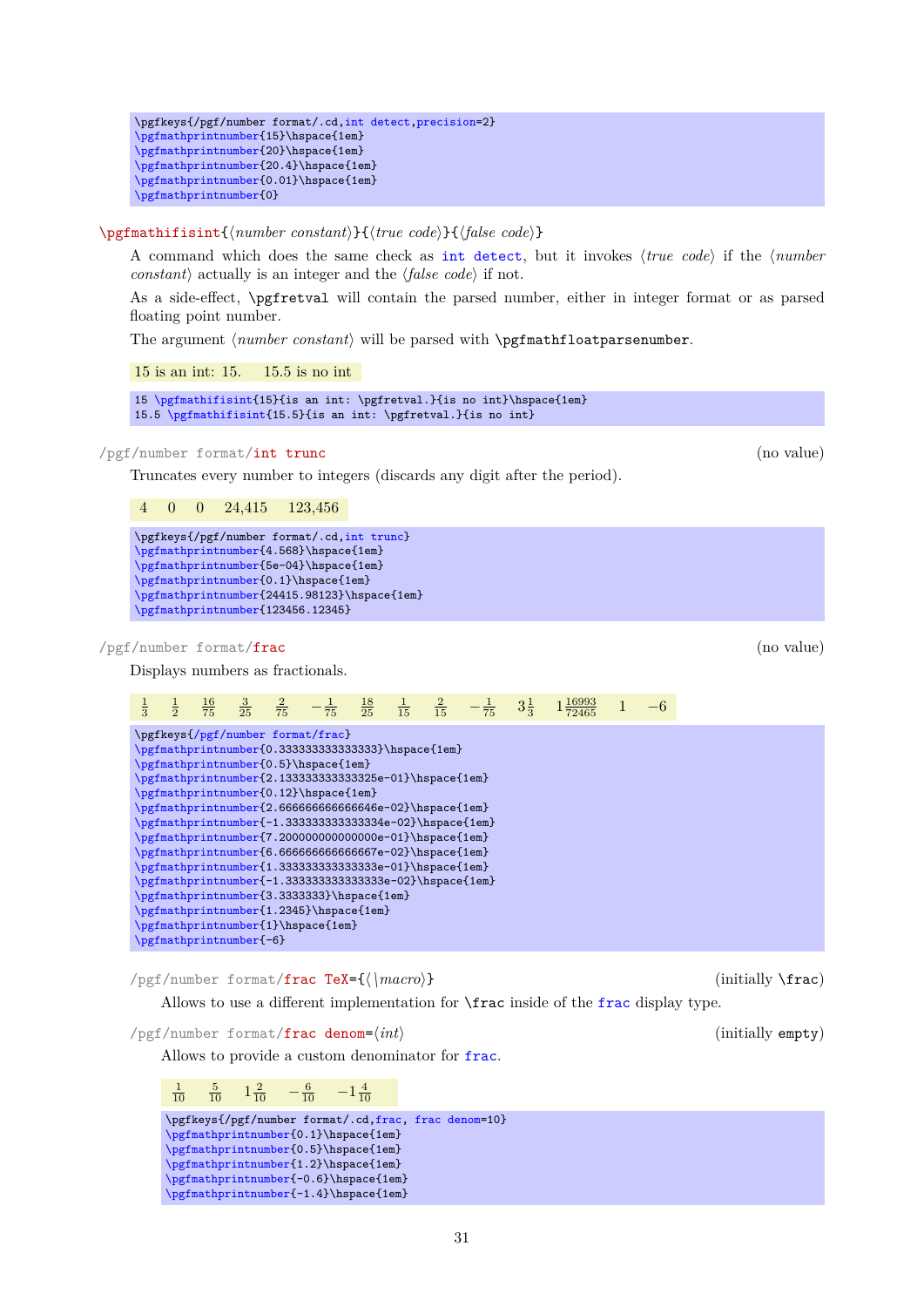#### <span id="page-31-3"></span>/pgf/number format/frac whole=true|false (initially true)

Configures whether complete integer parts shall be placed in front of the fractional part. In this case, the fractional part will be less then 1. Use [frac whole=](#page-31-3)false to avoid whole number parts.



<span id="page-31-4"></span>/pgf/number format/frac shift={h*integer*i} (initially 4)

In case you experience stability problems, try experimenting with a different [frac shift](#page-31-4). Higher shift values  $k$  yield higher sensitivity to inaccurate data or inaccurate arithmetics.

Technically, the following happens. If  $r < 1$  is the fractional part of the mantissa, then a scale  $i = 1/r \cdot 10^k$  is computed where k is the shift; fractional parts of i are neglected. The value  $1/r$  is computed internally, its error is amplified.

If you still experience stability problems, use \usepackage{fp} in your preamble. The [frac](#page-30-2) style will then automatically employ the higher absolute precision of  $\mathbf{fp}$  for the computation of  $1/r$ .

<span id="page-31-1"></span>/pgf/number format/precision={h*number*i}

Sets the desired rounding precision for any display operation. For scientific format, this affects the mantissa.

<span id="page-31-2"></span>/pgf/number format/sci precision= $\langle number\ or\ empty\rangle$  (initially empty)

Sets the desired rounding precision only for [sci](#page-27-1) styles.

Use [sci precision=](#page-31-2){} to restore the initial configuration (which uses the argument provided to [precision](#page-31-1) for all number styles).

### <span id="page-31-5"></span>/pgf/number format/read comma as period=true|false (initially false)

This is one of the few keys which allows to customize the number parser. If this switch is turned on, a comma is read just as a period.

> 1,234.56 \pgfkeys[{/pgf/number format/read comma as period}](#page-31-5) [\pgfmathprintnumber{](#page-26-3)1234,56}

This is typically undesired as it can cause side-effects with math parsing instructions. However, it is supported to format input numbers or input tables. Consider [use comma](#page-33-0) to typeset the result with a comma as well.

> 1.234,56 \pgfkeys{/pgf/number format/.cd, [read comma as period,](#page-31-5) [use comma}](#page-33-0) [\pgfmathprintnumber{](#page-26-3)1234,56}

**Note:** this key requires a PGF version which is more recent than PGF 3.0.0.

# <span id="page-31-0"></span>**2.7.1 Changing Number Format Display Styles**

You can change the way how numbers are displayed. For example, if you use the 'fixed' style, the input number is rounded to the desired precision and the current fixed point display style is used to typeset the number. The same is applied to any other format: first, rounding routines are used to get the correct digits, afterwards a display style generates proper TEX-code.

## <span id="page-31-6"></span> $\sqrt{pgt/number}$  format/set decimal separator= $\{(text)\}$

Assigns *(text)* as decimal separator for any fixed point number (including the mantissa in sci format).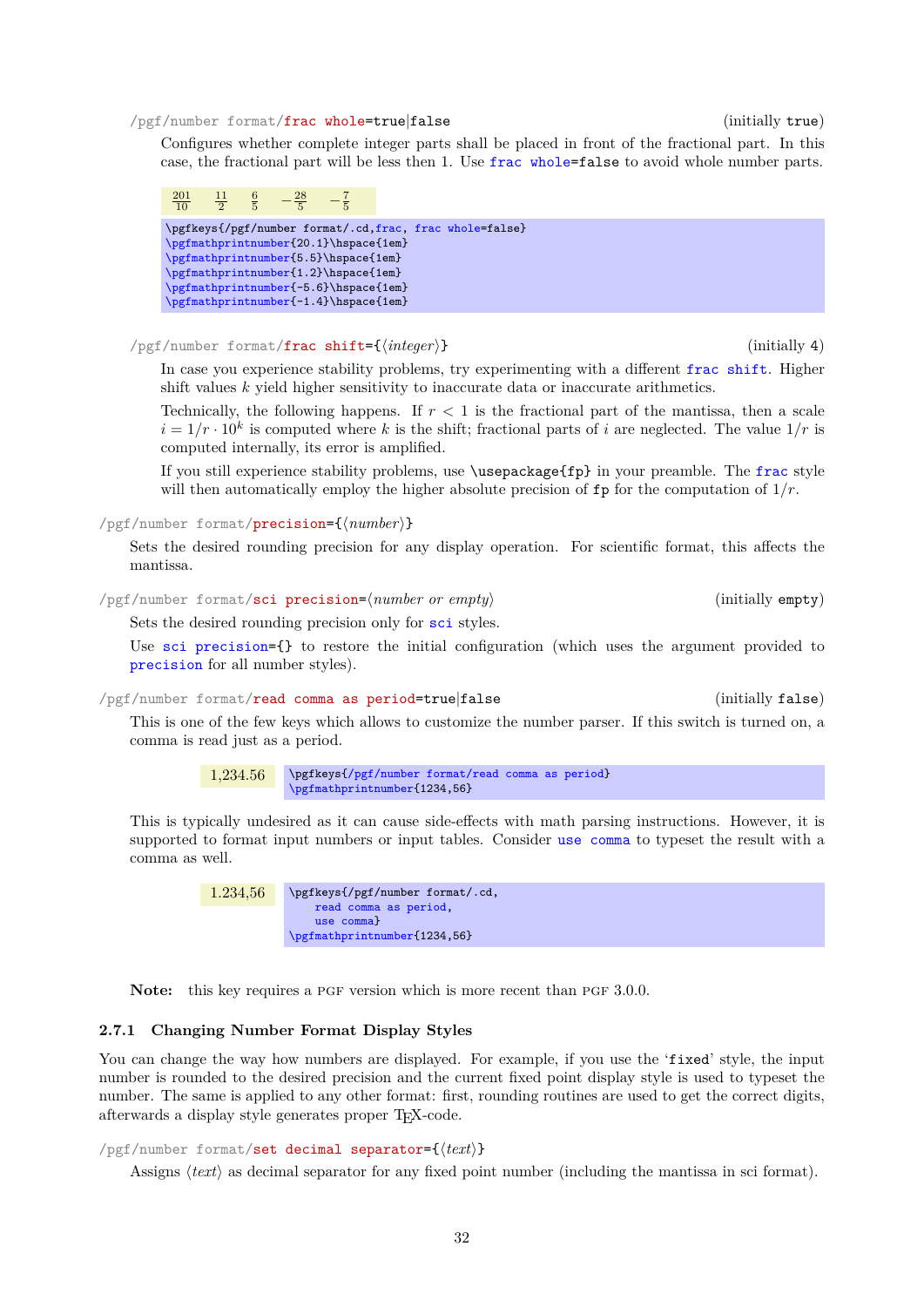# <span id="page-32-3"></span>/pgf/number format/dec sep={ $\langle text \rangle$ }

Just another name for [set decimal separator](#page-31-6).

<span id="page-32-1"></span> $\text{logf/number}$  format/set thousands separator= $\{\text{logf/number}}\}$ 

Assigns  $\langle text \rangle$  as thousands separator for any fixed point number (including the mantissa in sci format).

| 1234.56             | \pgfkeys{/pgf/number format/.cd,<br>fixed,<br>fixed zerofill.<br>precision=2,<br>set thousands separator={}}<br>\pgfmathprintnumber{1234.56}           |
|---------------------|--------------------------------------------------------------------------------------------------------------------------------------------------------|
| 1234567890.00       | \pgfkeys{/pgf/number format/.cd,<br>fixed,<br>fixed zerofill,<br>precision=2,<br>set thousands separator={}}<br>\pgfmathprintnumber{1234567890}        |
| 1.234.567.890.00    | \pgfkeys{/pgf/number format/.cd,<br>fixed,<br>fixed zerofill,<br>precision=2,<br>set thousands separator={.}}<br>\pgfmathprintnumber{1234567890}       |
| 1, 234, 567, 890.00 | \pgfkeys{/pgf/number format/.cd,<br>fixed,<br>fixed zerofill,<br>precision=2,<br>set thousands separator={,}}<br>\pgfmathprintnumber{1234567890}       |
| 1,234,567,890.00    | \pgfkeys{/pgf/number format/.cd,<br>fixed,<br>fixed zerofill,<br>precision=2,<br>set thousands separator={{{{,}}}}}<br>\pgfmathprintnumber{1234567890} |

The last example employs commas and disables the default comma-spacing.

<span id="page-32-0"></span>/pgf/number format/1000 sep={ $\langle text \rangle$ }

Just another name for [set thousands separator](#page-32-1).

```
/pgf/number format/1000 sep in fractionals={hbooleani} (initially false)
```
Configures whether the fractional part should also be grouped into groups of three digits.

The value true will activate the [1000 sep](#page-32-0) for both integer and fractional parts. The value false will activate [1000 sep](#page-32-0) only for the integer part.

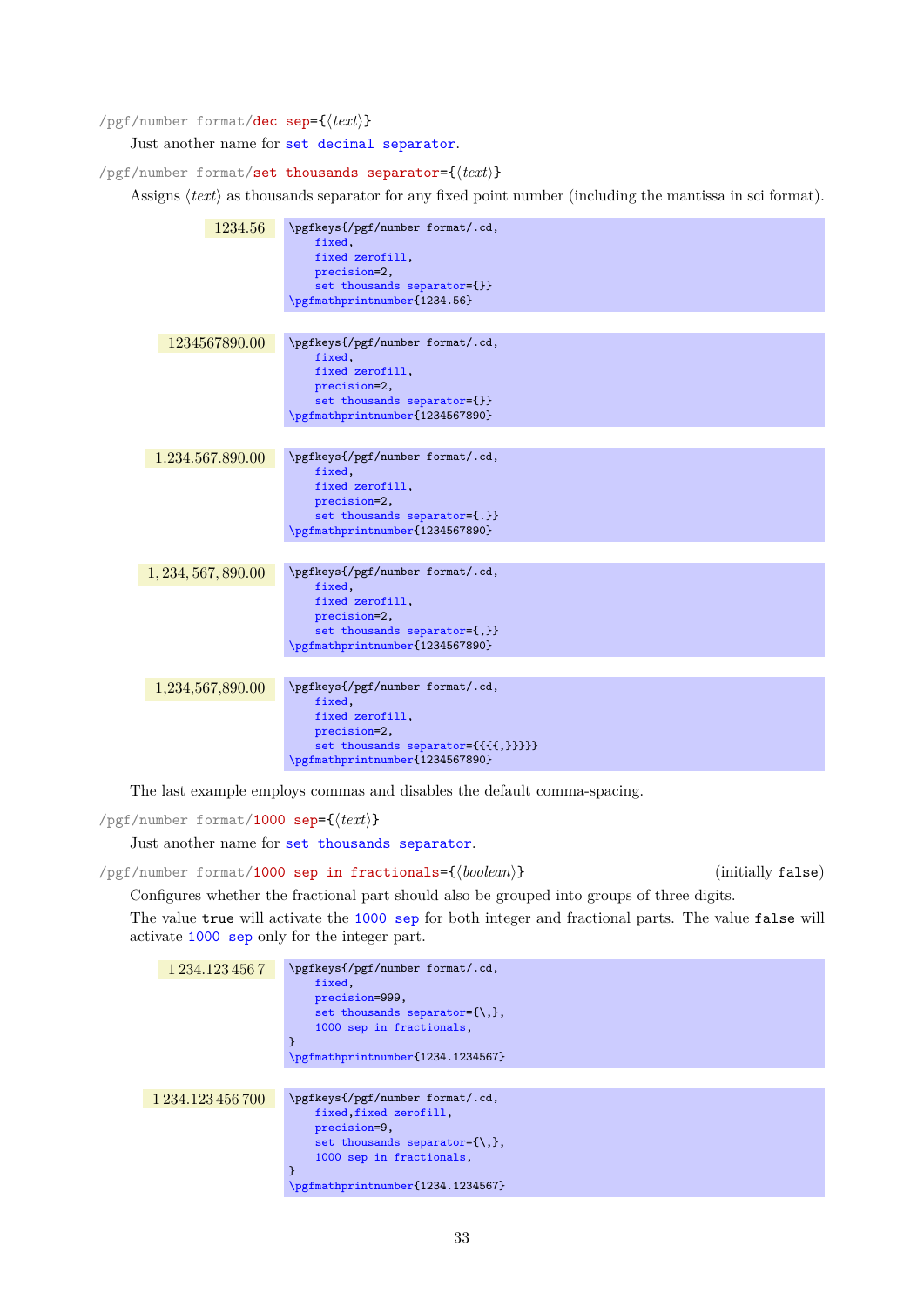<span id="page-33-1"></span>/pgf/number format/min exponent for 1000 sep={h*number*i} (initially 0)

Defines the smallest exponent in scientific notation which is required to draw thousand separators. The exponent is the number of digits minus one, so  $\langle number \rangle = 4$  will use thousand separators starting with  $1e4 = 10000.$ 

| 5 000; 1 000 000 | \pgfkeys{/pgf/number format/.cd,<br>int detect.<br>1000 sep= $\{\},\}$ ,<br>min exponent for 1000 sep=0}<br>\pgfmathprintnumber{5000}; \pgfmathprintnumber{1000000}  |
|------------------|----------------------------------------------------------------------------------------------------------------------------------------------------------------------|
| 1000; 5000       | \pgfkeys{/pgf/number format/.cd,<br>int detect,<br>1000 sep= $\{\},\}$ ,<br>min exponent for 1000 sep=4}<br>\pgfmathprintnumber{1000}; \pgfmathprintnumber{5000}     |
| 10000; 1000000   | \pgfkeys{/pgf/number format/.cd,<br>int detect.<br>1000 sep= $\{\},\}$ ,<br>min exponent for 1000 sep=4}<br>\pgfmathprintnumber{10000}; \pgfmathprintnumber{1000000} |

A value of 0 disables this feature (negative values are ignored).

<span id="page-33-2"></span>/pgf/number format/use period (no value)

A predefined style which installs periods '.' as decimal separators and commas ',' as thousands separators. This style is the default.



1,234.56 \pgfkeys{/pgf/number format/.cd[,fixed,](#page-26-2)[precision=](#page-31-1)2[,use period}](#page-33-2) [\pgfmathprintnumber{](#page-26-3)1234.56}

# <span id="page-33-0"></span>/pgf/number format/use comma (no value)

A predefined style which installs commas ',' as decimal separators and periods '.' as thousands separators.



1.234,56 \pgfkeys{/pgf/number format/.cd[,fixed,](#page-26-2)[precision=](#page-31-1)2[,use comma}](#page-33-0) [\pgfmathprintnumber{](#page-26-3)1234.56}

<span id="page-33-3"></span>/pgf/number format/**skip 0.={** $\{boolean\}$ } (initially false)

Configures whether numbers like 0.1 shall be typeset as .1 or not.

| .56  | \pgfkeys{/pgf/number format/.cd,<br>fixed.<br>fixed zerofill, precision=2,<br>$skip 0.1cm 0.$ }<br>\pgfmathprintnumber{0.56} |
|------|------------------------------------------------------------------------------------------------------------------------------|
|      |                                                                                                                              |
| 0.56 | \pgfkeys{/pgf/number format/.cd,<br>fixed.<br>fixed zerofill, precision=2,<br>skip 0.=false}<br>\pgfmathprintnumber{0.56}    |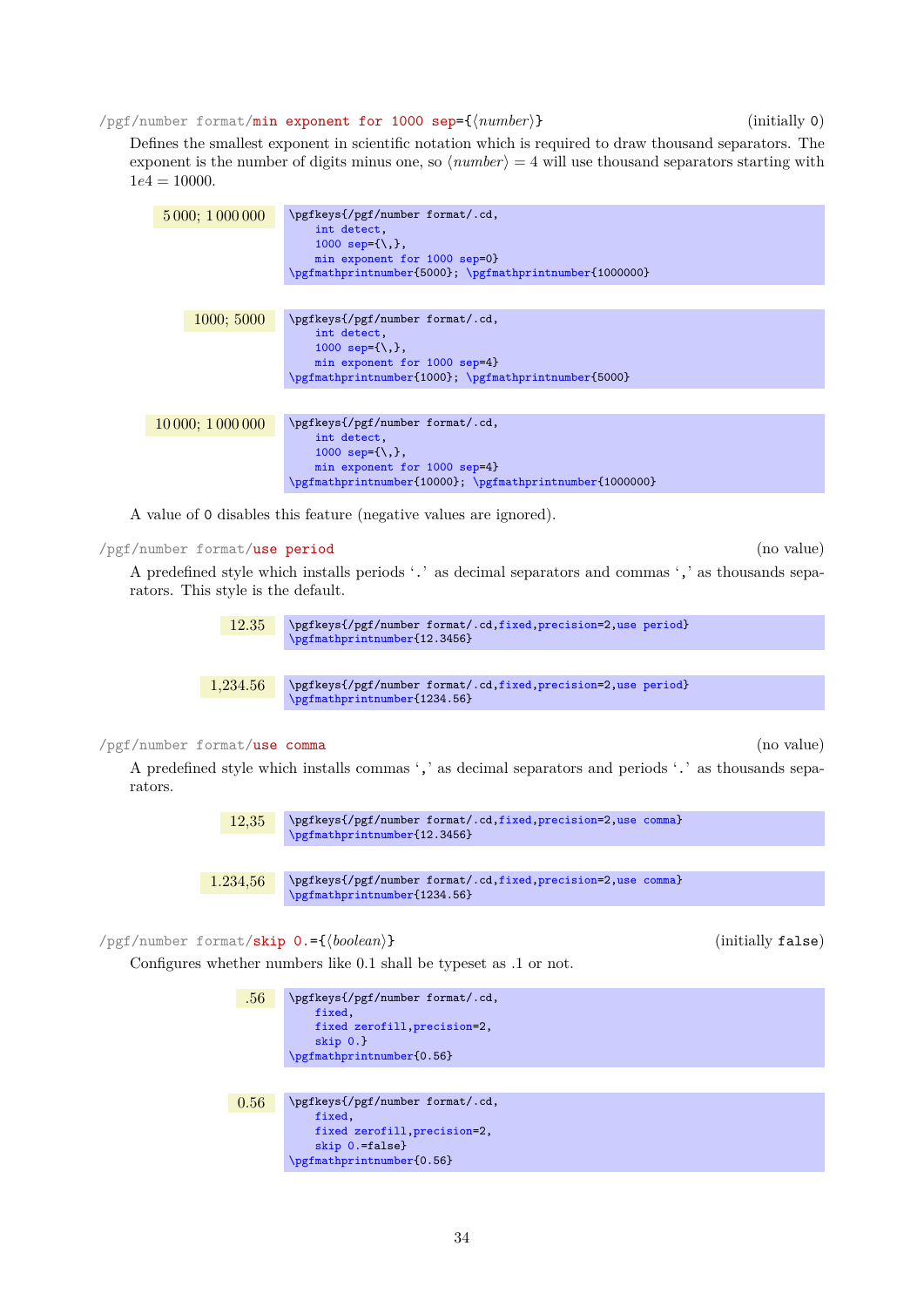<span id="page-34-2"></span>/pgf/number format/showpos={\boolean\}} (initially false)

Enables or disables display of plus signs for non-negative numbers.

<span id="page-34-7"></span><span id="page-34-4"></span><span id="page-34-1"></span>

|                                          | $+12.35$             | \pgfkeys{/pgf/number format/showpos}<br>\pgfmathprintnumber{12.345}                                                                                                                             |            |
|------------------------------------------|----------------------|-------------------------------------------------------------------------------------------------------------------------------------------------------------------------------------------------|------------|
|                                          | 12.35                | \pgfkeys{/pgf/number format/showpos=false}<br>\pgfmathprintnumber{12.345}                                                                                                                       |            |
|                                          | $+1.23 \cdot 10^{1}$ | \pgfkeys{/pgf/number format/.cd, showpos, sci}<br>\pgfmathprintnumber{12.345}                                                                                                                   |            |
|                                          |                      | /pgf/number format/print sign={\boolean}}                                                                                                                                                       |            |
|                                          |                      | A style which is simply an alias for showpos= $\langle boolean \rangle$ .                                                                                                                       |            |
| /pgf/number format/sci 10e               |                      |                                                                                                                                                                                                 | (no value) |
|                                          |                      | Uses $m \cdot 10^e$ for any number displayed in scientific format.                                                                                                                              |            |
|                                          | $1.23 \cdot 10^{1}$  | \pgfkeys{/pgf/number format/.cd,sci,sci 10e}<br>\pgfmathprintnumber{12.345}                                                                                                                     |            |
|                                          |                      |                                                                                                                                                                                                 |            |
| /pgf/number format/sci 10 <sup>o</sup> e |                      |                                                                                                                                                                                                 | (no value) |
| The same as 'sci 10e'.                   |                      |                                                                                                                                                                                                 |            |
| /pgf/number format/sci e                 |                      |                                                                                                                                                                                                 | (no value) |
| scientific format.                       |                      | Uses the ' $1e+0$ ' format which is generated by common scientific tools for any number displayed in                                                                                            |            |
|                                          | $1.23e+1$            | \pgfkeys{/pgf/number format/.cd,sci,sci e}<br>\pgfmathprintnumber{12.345}                                                                                                                       |            |
| /pgf/number format/sci E                 |                      |                                                                                                                                                                                                 | (no value) |
| The same with an uppercase 'E'.          |                      |                                                                                                                                                                                                 |            |
|                                          |                      |                                                                                                                                                                                                 |            |
|                                          | $1.23E+1$            | \pgfkeys{/pgf/number format/.cd,sci,sci E}<br>\pgfmathprintnumber{12.345}                                                                                                                       |            |
|                                          |                      |                                                                                                                                                                                                 |            |
| /pgf/number format/sci subscript         |                      |                                                                                                                                                                                                 | (no value) |
| very little space.                       |                      | Typesets the exponent as subscript for any number displayed in scientific format. This style requires                                                                                           |            |
|                                          | $1.23_1$             | \pgfkeys{/pgf/number format/.cd,sci,sci subscript}<br>\pgfmathprintnumber{12.345}                                                                                                               |            |
| /pgf/number format/sci superscript       |                      |                                                                                                                                                                                                 | (no value) |
| very little space.                       |                      | Typesets the exponent as superscript for any number displayed in scientific format. This style requires                                                                                         |            |
|                                          | 1.23 <sup>1</sup>    | \pgfkeys{/pgf/number format/.cd,sci,sci superscript}<br>\pgfmathprintnumber{12.345}                                                                                                             |            |
|                                          |                      |                                                                                                                                                                                                 |            |
|                                          |                      | $\gamma$ pgf/number format/sci generic={ $\langle keys \rangle$ }<br>Allows to define a custom number style for the scientific format. Here, $\langle keys \rangle$ can be one of the following |            |
| choices (omit the long key prefix):      |                      |                                                                                                                                                                                                 |            |

<span id="page-34-6"></span><span id="page-34-5"></span><span id="page-34-3"></span><span id="page-34-0"></span>/pgf/number format/sci generic/mantissa sep={ $\{ \text{text}\}$ } (initially empty) Provides the separator between the mantissa and the exponent. It might be  $\cdot$ cdot, for example,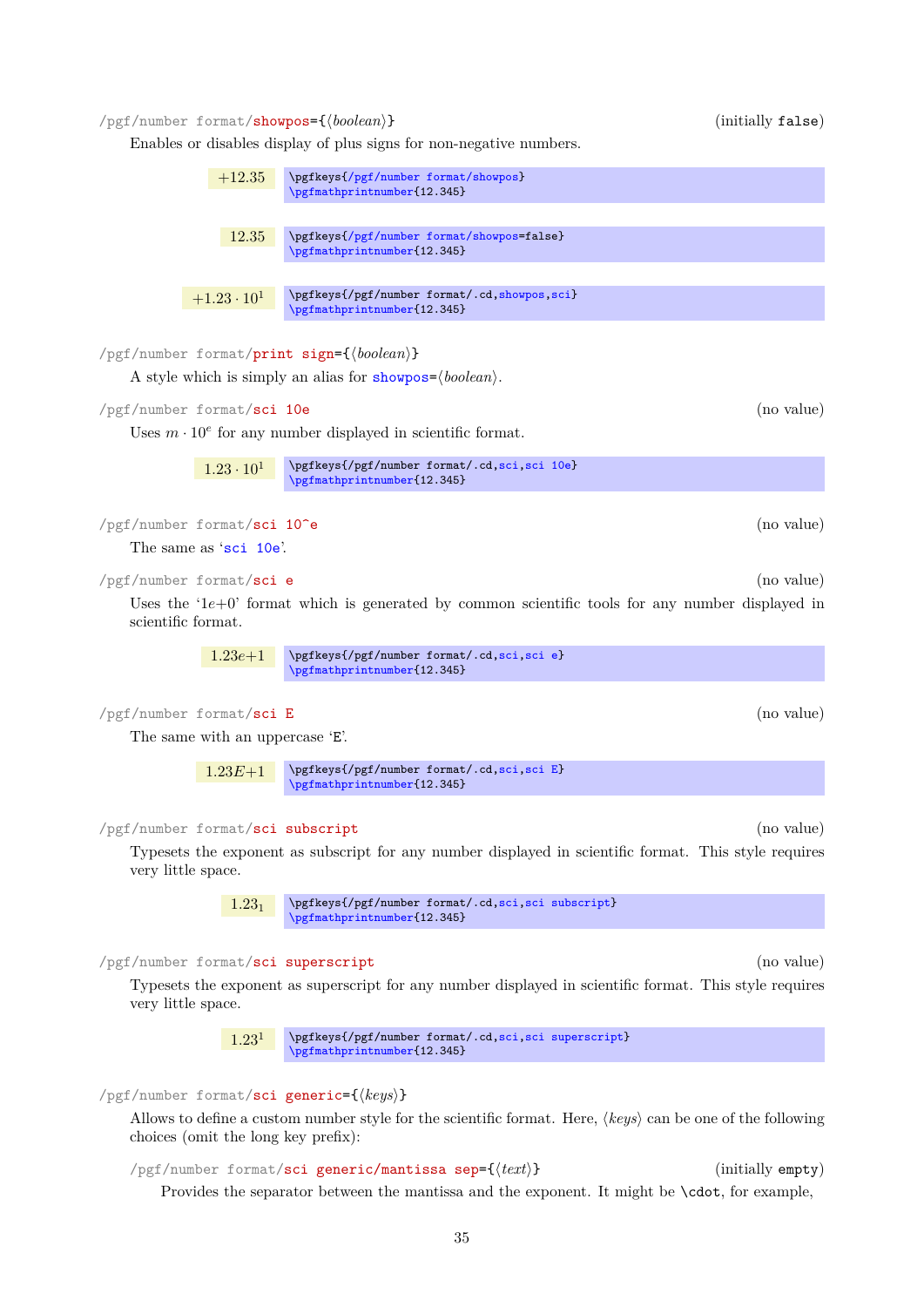/pgf/number format/sci generic/exponent={h*text*i} (initially empty)

Provides text to format the exponent. The actual exponent is available as argument #1 (see below).

```
1.23 \times 10^1; 1.23 \times 10^{-4}
```
\pgfkeys{ /pgf/number format/.cd, [sci,](#page-27-1) [sci generic=](#page-34-6){mantissa sep=\times,exponent={10^{#1}}}} [\pgfmathprintnumber{](#page-26-3)12.345}; [\pgfmathprintnumber{](#page-26-3)0.00012345}

The *(keys)* can depend on three parameters, namely on #1 which is the exponent, #2 containing the flags entity of the floating point number and #3 is the (unprocessed and unformatted) mantissa.

Note that [sci generic](#page-34-6) is *not* suitable to modify the appearance of fixed point numbers, nor can it be used to format the mantissa (which is typeset like fixed point numbers). Use [dec sep](#page-32-3), [1000 sep](#page-32-0) and [print sign](#page-34-7) to customize the mantissa.

<span id="page-35-1"></span>/pgf/number format/retain unit mantissa=true|false (initially true)

Allows to omit a unit mantissa.

 $1.05 \cdot 10^{1}$ ;  $10^{1}$ ;  $1.01 \cdot 10^{3}$ ;  $-10^{3}$ ;

```
\pgfkeys{
    /pgf/number format/.cd,
    sci, retain unit mantissa=false}
\pgfmathprintnumber{10.5};
\pgfmathprintnumber{10};
\pgfmathprintnumber{1010};
\pgfmathprintnumber[precision=1]{-1010};
```
The feature is applied after rounding to the desired precision: if the remaining mantissa is equal to 1, it will be omitted. It applies to all styles involving the scientific format (including [std](#page-27-2)).

 $\text{logf/number}$  format/**@dec sep mark={** $\text{deg}$ }

Will be placed right before the place where a decimal separator belongs to. However,  $\langle text \rangle$  will be inserted even if there is no decimal separator. It is intended as place-holder for auxiliary routines to find alignment positions.

This key should never be used to change the decimal separator! Use [dec sep](#page-32-3) instead.

/pgf/number format/@sci exponent mark={h*text*i}

Will be placed right before exponents in scientific notation. It is intended as place-holder for auxiliary routines to find alignment positions.

This key should never be used to change the exponent!

<span id="page-35-2"></span>/pgf/number format/assume math mode={h*boolean*i} (default true)

Set this to true if you don't want any checks for math mode.

The initial setting installs a \pgfutilensuremath around each final number to change to math mode if necessary. Use [assume math mode=](#page-35-2)true if you know that math mode is active and you don't want \pgfutilensuremath.

<span id="page-35-0"></span>/pgf/number format/verbatim (style, no value)

A style which configures the number printer to produce verbatim text output, i.e. it doesn't contain TEX macros.

| $1.23e1; 1.23e-4; 3.27e6$ | \pgfkeys{                           |
|---------------------------|-------------------------------------|
|                           | /pgf/fpu,                           |
|                           | /pgf/number format/.cd,             |
|                           | sci,                                |
|                           | verbatim}                           |
|                           | \pgfmathprintnumber{12.345};        |
|                           | \pgfmathprintnumber{0.00012345};    |
|                           | \pgfmathparse{exp(15)}              |
|                           | \pgfmathprintnumber{\pgfmathresult} |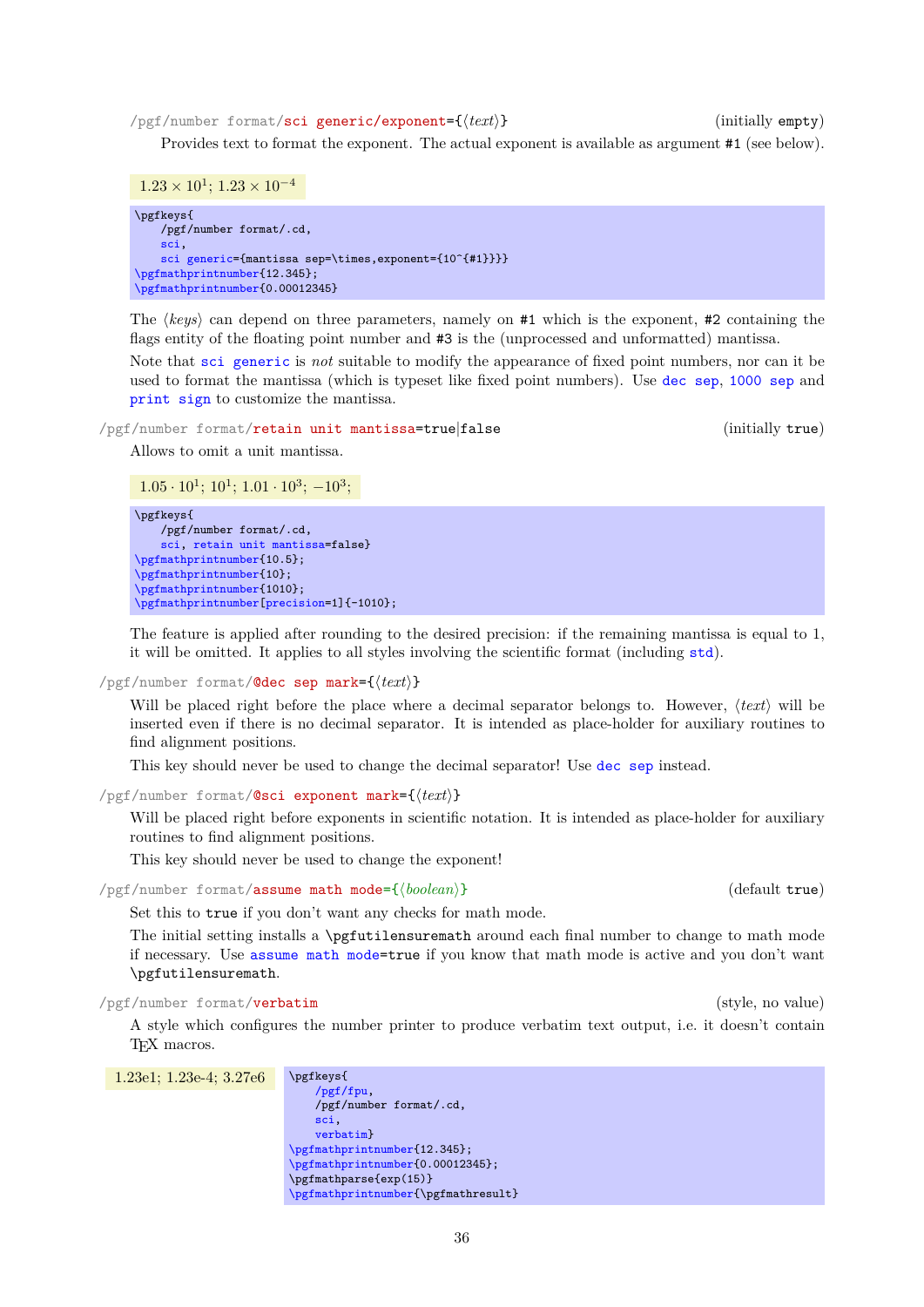<span id="page-36-2"></span>The style resets [1000 sep](#page-32-0), [dec sep](#page-32-1), [print sign](#page-34-0), [skip 0.](#page-33-0) and sets [assume math mode](#page-35-0). Furthermore, it installs a [sci generic](#page-34-1) format for verbatim output of scientific numbers.

However, it will still respect [precision](#page-31-0), [fixed zerofill](#page-26-0), [sci zerofill](#page-27-0) and the overall styles [fixed](#page-26-1), [sci](#page-27-1), [int detect](#page-29-0) (and their variants). It might be useful if you intend to write output files.

# <span id="page-36-0"></span>**3 From Input Data To Output Tables: Data Processing**

The conversion from an unprocessed input table to a final typesetted tabular code uses four stages for every cell,

- 1. Loading the table,
- 2. Preprocessing,
- 3. Typesetting,
- 4. Postprocessing.

The main idea is to select one typesetting algorithm (for example "format my numbers with the configured number style"). This algorithm usually doesn't need to be changed. Fine-tuning can then be done using zero, one or more preprocessors and postprocessors. Preprocessing can mean to select only particular rows or to apply some sort of operation before the typesetting algorithm sees the content. Postprocessing means to apply fine-tuning to the resulting TEX output – for example to deal with empty cells or to insert unit suffixes or modify fonts for single cells.

Note that this kind of operation is processed column by column. As a consequence, the keys for preprocessing, typesetting, and postprocessing apply to styles on columns. They are unavailable for row styles like [every last row](#page-20-0). If you need to apply such content-based operations on specific rows, you have to write code of sorts "if  $\pgfplotstablerow = generate content differently"$  $\pgfplotstablerow = generate content differently"$ .

# **3.1 Loading the table**

This first step to typeset a table involves the obvious input operations. Furthermore, the "new column creation" operations explained in Section [4](#page-46-0) are processed at this time. The table data is read (or acquired) as already explained earlier in this manual. Then, if columns are missing, column alias and [create on use](#page-49-0) specifications will be processed as part of the loading procedure. See Section [4](#page-46-0) for details about column creation.

# **3.2 Typesetting Cell Content**

Typesetting cells means to take their value and "do something". In many cases, this involves number formatting routines. For example, the "raw" input data 12.56 might become 1.26 \cdot 10^1. The result of this stage is no longer useful for content-based computations. The typesetting step follows the preprocessing step.

Typesetting cell content is applied in a column by column fashion, i.e. it can be configured for row styles. See the notes in the introduction of Section [3](#page-36-0) for details how to apply such styles on specific rows only.

<span id="page-36-1"></span>/pgfplots/table/assign cell content[/.code=](#page-59-0){h*...*i}

Allows to redefine the algorithm which assigns cell contents. The argument #1 is the (unformatted) contents of the input table.

The resulting output needs to be written to [/pgfplots/table/@cell content](#page-23-0).

|                | $a_{\cdot}$ | h        | \begin {tabular}{ccc}%                                                                               |  |  |  |  |
|----------------|-------------|----------|------------------------------------------------------------------------------------------------------|--|--|--|--|
|                |             |          | \toprule &a&b\\\midrule %<br>\multirow {4}{*}{data}&\pgfutilensuremath {1}&\pgfutilensuremath {2}\\% |  |  |  |  |
|                |             | $\sim$ 4 | &\pgfutilensuremath $\{3\}\&\pmb{\text{split}$ iensuremath $\{4\}\&\pmb{\text{split}}$               |  |  |  |  |
| $data$ $5$ $6$ |             |          | &\pgfutilensuremath $\{5\}\&\pmb{\text{positive}}$                                                   |  |  |  |  |
|                |             |          | &\pgfutilensuremath {7}&\pgfutilensuremath {8}\\\bottomrule %                                        |  |  |  |  |
|                |             |          | end ftabular}%                                                                                       |  |  |  |  |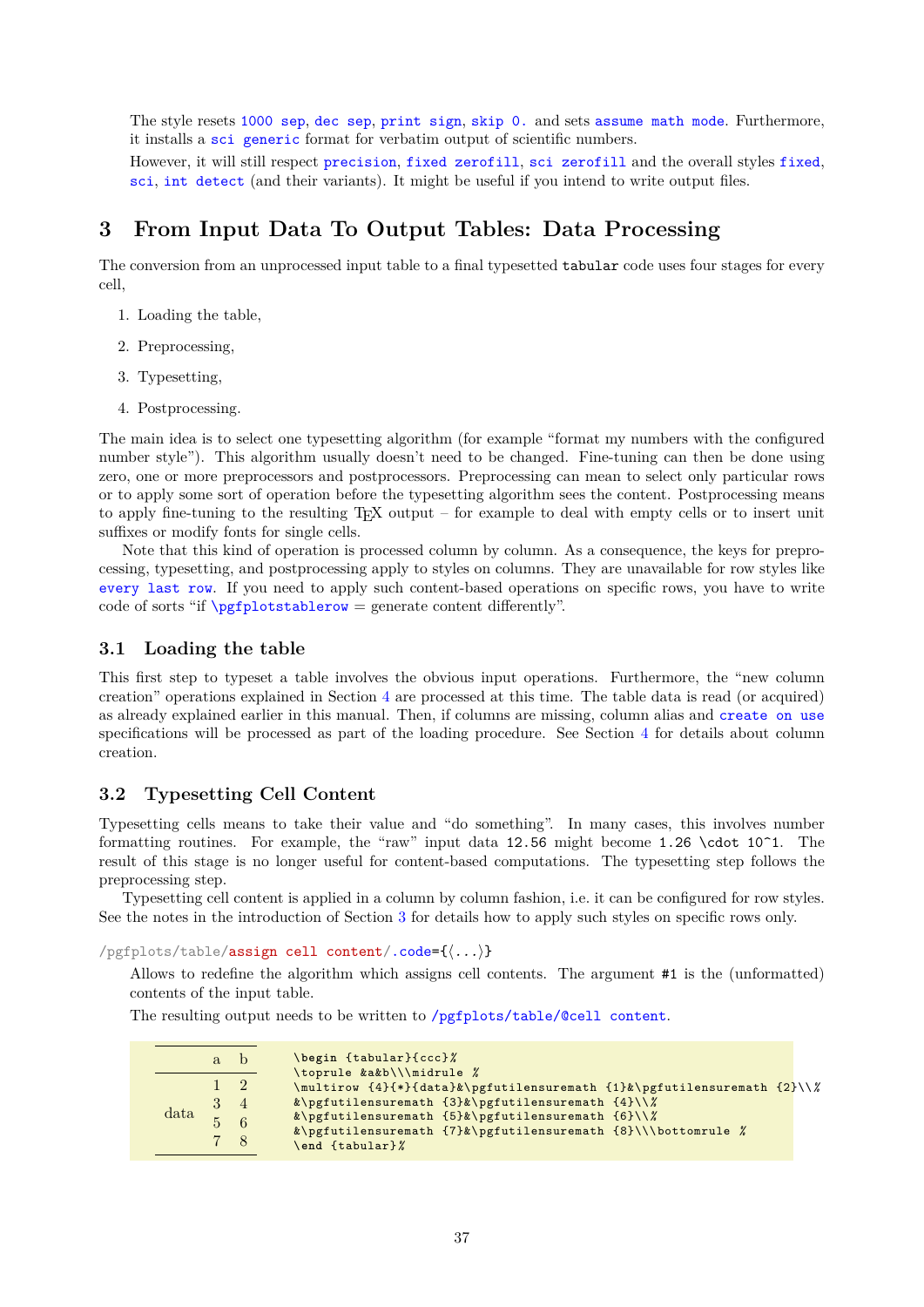```
% \usepackage{multirow} and
% \usepackage{booktabs}:
\pgfplotstabletypeset[
    columns/Z/.style={
        column name={},
        assign cell content/.code={% use \multirow for Z column:
            m\pgfplotstablerow=0
                 \pgfkeyssetvalue{/pgfplots/table/@cell content}
                     {\multirow{4}{*}{##1}}%
            \left\{ \right\}\pgfkeyssetvalue{/pgfplots/table/@cell content}{}%
            \sqrt{fi}},
    },
    % use \booktabs as well (compare examples above):
    every head row/.style={before row=\toprule,after row=\midrule},
    every last row/.style={after row=\bottomrule},
    row sep=\\,col sep=&,
    outfile=pgfplotstable.multirow.out,% write it to file
]{% here: inline data in tabular format:
    Z & a & b \\
    data & 1 & 2 \\
         & 3 & 4 \ \text{)}& 5 & 6 \\
         & 7 & 8 \\
}
% ... and show the generated file:
\lstinputlisting[basicstyle=\footnotesize\ttfamily]{pgfplotstable.multirow.out}
```
The example above uses \usepackage{multirow} to format column Z. More precisely, it uses \multirow{4}{\*}{data} for row #0 of column Z and the empty string for any other row in column Z.

Please note that you may need special attention for  $#1=\{\langle\rangle\}$ , i.e. the empty string. This may happen if a column has less rows than the first column. PGFPLOTSTABLE will balance columns automatically in this case, inserting enough empty cells to match the number of rows of the first column.

Please note further that if any column has more entries than the first column, these entries will be skipped and a warning message will be issued into the logfile.

This key is evaluated inside of a local TEX group, so any local macro assignments will be cleared afterwards.

# <span id="page-37-2"></span>/pgfplots/table/numeric type (style, no value)

<span id="page-37-5"></span>% An example how to use

A style which (re)defines [assign cell content](#page-36-1) back to its original value which assumes numerical data.

It invokes [\pgfmathprintnumberto](#page-26-2) and writes the result into [@cell content](#page-44-0).

# <span id="page-37-0"></span>/pgfplots/table/string type (style, no value)

A style which redefines [assign cell content](#page-36-1) to simply return the "raw" input data, that means as text column. This assumes input tables with valid LATEX content (verbatim printing is not supported).

# <span id="page-37-1"></span>/pgfplots/table/verb string type (style, no value)

A style which redefines [assign cell content](#page-36-1) to return the "raw" as is. Thus, it is quite similar to [string type](#page-37-0) – but it will return control sequences and (many, not all) special characters without expanding them.

You may need to combine [verb string type](#page-37-1) with special chars.

# <span id="page-37-4"></span>/pgfplots/table/numeric as string type (style, no value)

A style which redefines [assign cell content](#page-36-1) such that it assumes numerical input data. It returns a string literal describing the input number either as integer or in scientific (exponential) notation. In contrast to [numeric type](#page-37-2), it does not apply number formatting.

# <span id="page-37-3"></span> $\text{logfplots/table/date type}=\{\text{data form} \}$

A style which expects ISO dates of the form YYYY-MM-DD in each cell and produces pretty-printed strings on output. The output format is given as  $\langle date\ format \rangle$ . Inside of  $\langle date\ format \rangle$ , several macros which are explained below can be used.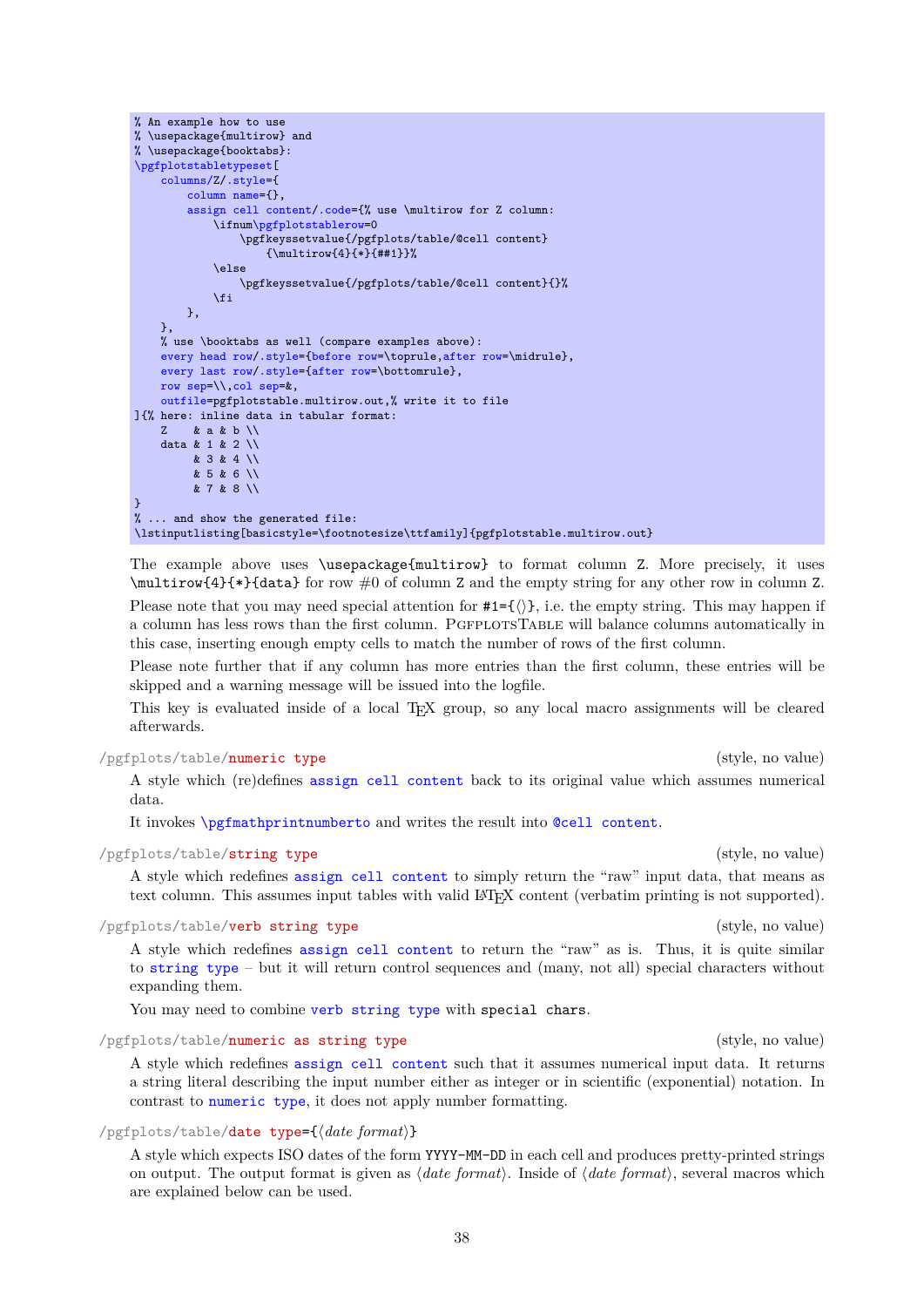<span id="page-38-2"></span>

| date                                                                                   | account1 | date             | account1 |  |  |  |
|----------------------------------------------------------------------------------------|----------|------------------|----------|--|--|--|
| 2008-01-03                                                                             | 60       | January 2008     | 60       |  |  |  |
| 2008-02-06                                                                             | 120      | February 2008    | 120      |  |  |  |
| 2008-03-15                                                                             | $-10$    | March 2008       | $-10$    |  |  |  |
| 2008-04-01                                                                             | 1,800    | April 2008       | 1,800    |  |  |  |
| $2008 - 05 - 20$                                                                       | 2,300    | May 2008         | 2,300    |  |  |  |
| 2008-06-15                                                                             | 800      | <b>June 2008</b> | 800      |  |  |  |
| % Requires<br>% \usepackage{pgfcalendar}<br>\pgfplotstableset{columns={date,account1}} |          |                  |          |  |  |  |

```
% plotdata/accounts.dat contains:
% date
                     \text{account1 account2 account2} \text{account3}<br>\text{60} \text{1200} \text{400}% 2008-01-03 60 1200 400<br>% 2008-02-06 120 1600 410
% 2008-02-06 120 1600 410<br>% 2008-03-15 -10 1600 410
% 2008 - 03 - 15% 2008-04-01 1800 500 410
% 2008 - 05 - 20% 2008-06-15 800 1920 410
% Show the contents in `string type':
\pgfplotstabletypeset[
    columns/date/.style={string type}
]{plotdata/accounts.dat}
\hspace{1cm}
% Show the contents in `date type':
\pgfplotstabletypeset[
     columns/d/.style={date type={\monthname\\year}}
]{plotdata/accounts.dat}
```
This style **requires** to load the pgf **calendar package**:

#### \usepackage{pgfcalendar}

#### <span id="page-38-1"></span>\year

Inside of *date format*), this macro expands to the year as a number (like 2008).

#### \month

Inside of  $\langle date\ format \rangle$ , this macro expands to the month as a number, starting with 1 (like 1).

#### <span id="page-38-0"></span>\monthname

Inside of  $\langle date\ format \rangle$ , this macro expands to the month's name as set in the current language (like January). See below for how to change the language.

#### \monthshortname

Inside of  $\langle date\ format \rangle$ , this macro expands to the month's short name as set in the current language (like Jan). See below for how to change the language.

# \day

Inside of  $\langle date\ format \rangle$ , this macro expands to the day as number (like 31).

#### \weekday

Inside of *(date format)*, this macro expands to the weekday number (0 for Monday, 1 for Tuesday etc.).

#### \weekdayname

Inside of  $\langle date\ format \rangle$ , this macro expands to the weekday's name in the current language (like Wednesday). See below for how to change the language.

#### \weekdayshortname

Inside of *(date format)*, this macro expands to the weekday's short name in the current language (like Wed). See below for how to change the language.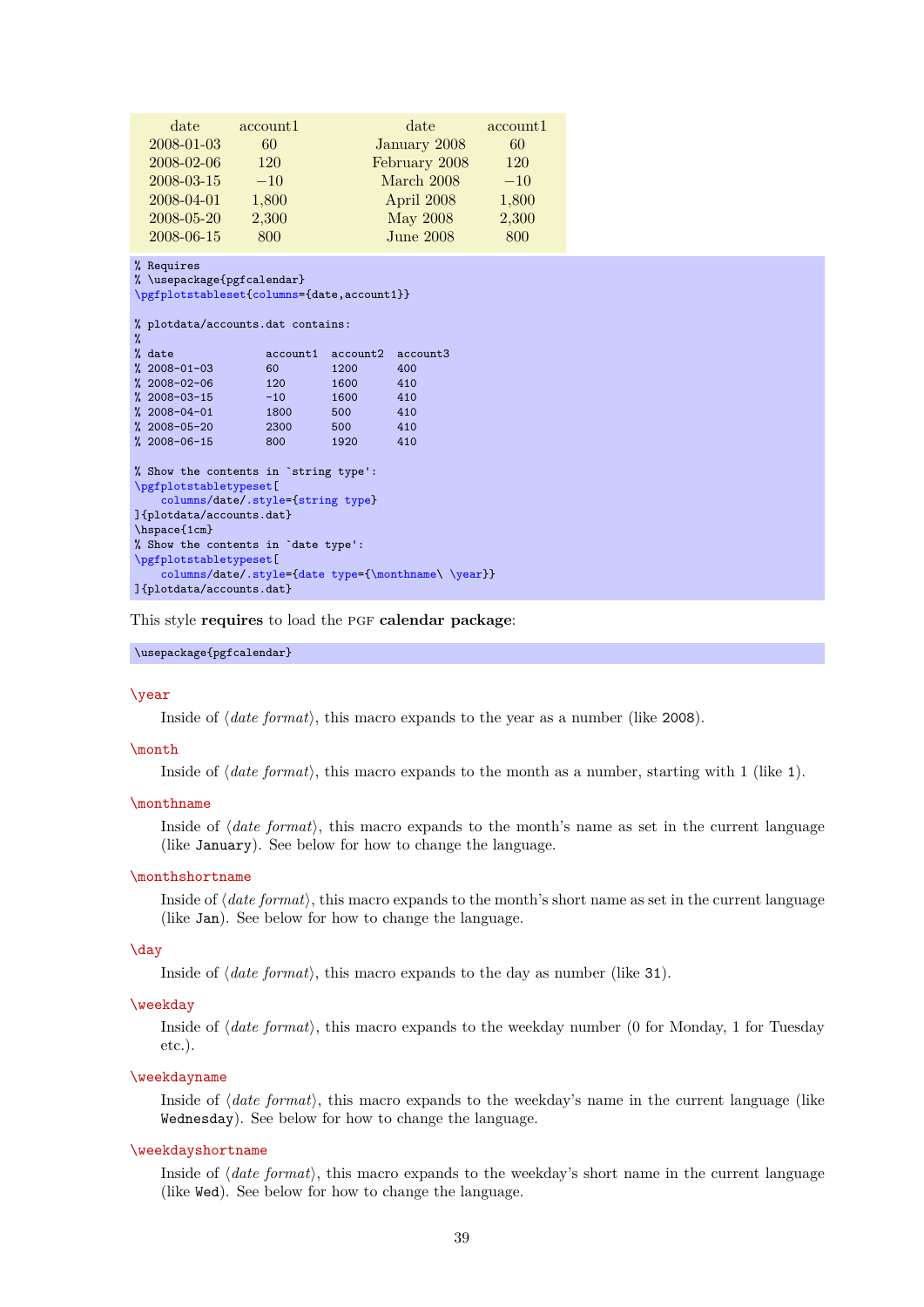#### <span id="page-39-3"></span>**Changing the language for dates**

The date feature is implemented using the PGF calendar module. This module employs the package translator (if it is loaded). I don't have more details yet, sorry. Please refer to [\[2\]](#page-71-0) for more details.

# **3.3 Preprocessing Cell Content**

The preprocessing step allows to change cell contents *before* any typesetting routine (like number formatting) has been applied. Thus, if tables contain numerical data, it is possible to apply math operations at this stage. Furthermore, cells can be erased depending on their numerical value. The preprocessing step follows after the data acquisition step ("loading step"). This means in particular that you can create (or copy) columns and apply operations on them.

Preprocessing is applied in a column by column fashion, i.e. it can be configured for row styles. See the notes in the introduction of Section [3](#page-36-0) for details how to apply such styles on specific rows only.

<span id="page-39-0"></span>/pgfplots/table/preproc cell content[/.code=](#page-59-0){h*...*i}

Allows to *modify* the contents of cells *before* [assign cell content](#page-36-1) is called.

The semantics is as follows: before the preprocessor, [@cell content](#page-44-0) contains the raw input data (or, maybe, the result of another preprocessor call). After the preprocessor, [@cell content](#page-44-0) is filled with a – possibly modified – value. The resulting value is then used as input to [assign cell content](#page-36-1).

In the default settings, [assign cell content](#page-36-1) expects numerical input. So, the preprocessor is expected to produce numerical output.

It is possible to provide multiple preprocessor directives using [/.append code](#page-59-1) or [/.append style](#page-59-2) key handlers.

In case you don't want (or need) stackable preprocessors, you can also use '#1' to get the raw input datum as it is found in the file. Furthermore, the key [@unprocessed cell content](#page-44-1) will also contain the raw input datum.

<span id="page-39-1"></span>/pgfplots/table/string replace={\*cell match*}}{\*cell replacement*}}

Appends code to the current [preproc cell content](#page-39-0) value which replaces any cell with exact match  $\ell$ *cell match*) by  $\ell$ *cell replacement*). No expansion is performed during this step;  $\ell$ *cell match*) must match literally.

| level          | dof                 | level          | dof                 |
|----------------|---------------------|----------------|---------------------|
| 1              | 4                   | $\mathbf{1}$   | 4                   |
| $\overline{2}$ | 16                  | $\mathfrak{D}$ | 16                  |
| 3              | 64                  | 3              | 64                  |
| 4              | 256                 | $\overline{4}$ | $-42$               |
| 5              | 1,024               | 5              | 1,024               |
| 6              | 4,096               | 6              | 4,096               |
| 7              | 16,384              | 7              | 16,384              |
| 8              | 65,536              | 8              | 65,536              |
| 9              | $2.62 \cdot 10^5$   | 9              | $2.62 \cdot 10^{5}$ |
| 10             | $1.05 \cdot 10^{6}$ | 10             | $1.05 \cdot 10^{6}$ |

```
\pgfplotstabletypeset[columns={level,dof}]
    {pgfplotstable.example1.dat}
\pgfplotstabletypeset[
   columns={level,dof},
   columns/level/.style={string replace={A}{B}}, % does nothing because there is no cell 'A'
   columns/dof/.style={string replace={256}{-42}}] % replace cell '256' with '-42'
   {pgfplotstable.example1.dat}
```
See the [string replace\\*](#page-39-2) method for sub-string replacement.

<span id="page-39-2"></span>/pgfplots/table/string replace\*={\pattern}}{\replacement}}

Appends code to the current [preproc cell content](#page-39-0) value which replaces every occurrence of  $\langle pattern \rangle$ with  $\langle replacement \rangle$ . No expansion is performed during this step;  $\langle pattern \rangle$  must match literally.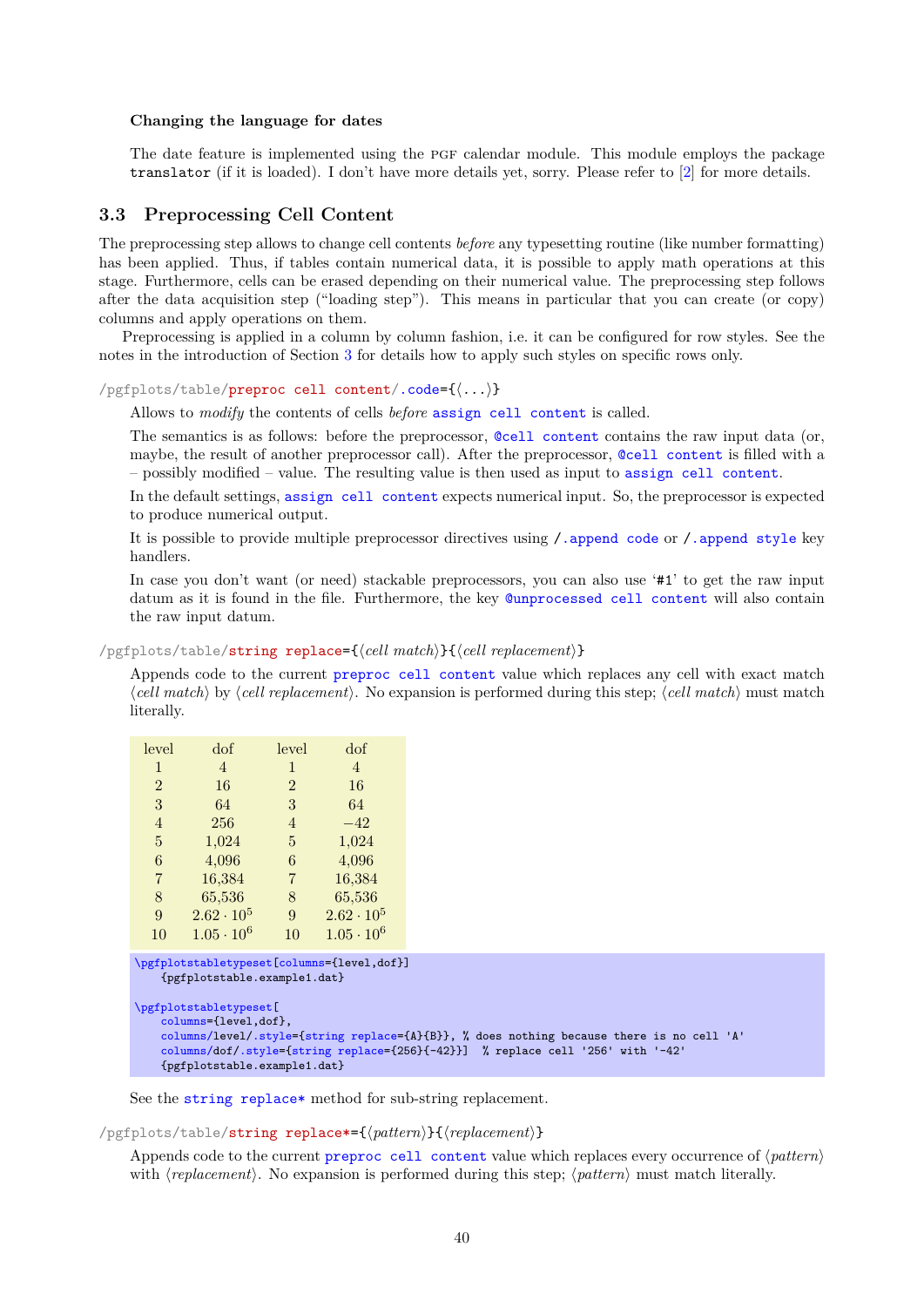<span id="page-40-3"></span>

| $\text{colB}$ $\text{colC}$<br>$\mathrm{colA}$<br>13<br>16<br>11<br>61<br>63<br>66 | \pgfplotstabletypeset[<br>string replace*= ${2}$ {6},<br>col sep= $k, row sep=\1]$<br>$coll$ & colB & colC $\setminus$ |
|------------------------------------------------------------------------------------|------------------------------------------------------------------------------------------------------------------------|
|                                                                                    | & 12 & 13<br>11<br>& 22<br>$\&$ 23<br>21                                                                               |

#### /pgfplots/table/clear infinite (style, no value)

Appends code to the current [preproc cell content](#page-39-0) value which replaces every infinite number with the empty string. This clears any cells with  $\pm\infty$  and NaN.

<span id="page-40-0"></span>/pgfplots/table/preproc/expr={ $\{matherth\ expression\}$ }

Appends code to the current [preproc cell content](#page-39-0) value which evaluates (*math expression*) for every cell. Arithmetics are carried out in floating point.

Inside of  $\langle \text{math expression} \rangle$ , use one of the following expressions to get the current cell's value.

• The string '##1' expands to the cell's content as it has been found in the input file, ignoring preceding preprocessors.

This is usually enough.

• The command  $\theta$  (*thisrow{(the currently processed column name*)} expands to the current cell's content. This will also include the results of preceding preprocessors.

Note that  $\theta$  in this context (inside of the preprocessor) is not as powerful as in the context of column creation routines: the argument must match exactly the name of the currently processed column name. You can also use the shorthand

[\thisrow](#page-48-0)[{\pgfplotstablecolname}](#page-15-1).

• The command \pgfkeysvalueof[{/pgfplots/table/@cell content}](#page-23-0) is the same.

| \pgfplotstabletypeset[                   |
|------------------------------------------|
| columns={level},                         |
| columns/level/.style={                   |
| column name={\$2\cdot \text{level}+4\$}, |
| $preproc/expr={2*##1 + 4}$               |
| ŀ                                        |
| 1                                        |
| {pgfplotstable.example1.dat}             |
|                                          |
|                                          |
|                                          |
|                                          |
|                                          |
|                                          |

Empty cells won't be processed, assuming that a math expression with an "empty number" will fail. Note that there is also an [create col/expr](#page-51-0) which is more powerful than [preproc/expr](#page-40-0).

#### <span id="page-40-2"></span>/pgfplots/table/multiply by={\real number}}

Appends code to the current [preproc cell content](#page-39-0) value which multiplies every cell by  $\langle real\ number \rangle$ . Arithmetics are carried out in floating point.

# /pgfplots/table/divide by={ $\{real\ number\}$ }

Appends code to the current [preproc cell content](#page-39-0) value which divides every cell by  $\langle real\ number \rangle$ . Arithmetics are carried out in floating point.

# <span id="page-40-1"></span>/pgfplots/table/sqrt (style, no value)

Appends code to the current [preproc cell content](#page-39-0) value which takes the square root  $\sqrt{\cdot}$  of every non-empty cell. Arithmetics are carried out in floating point.

The following example copies the column error1 and applies [sqrt](#page-40-1) to the copy.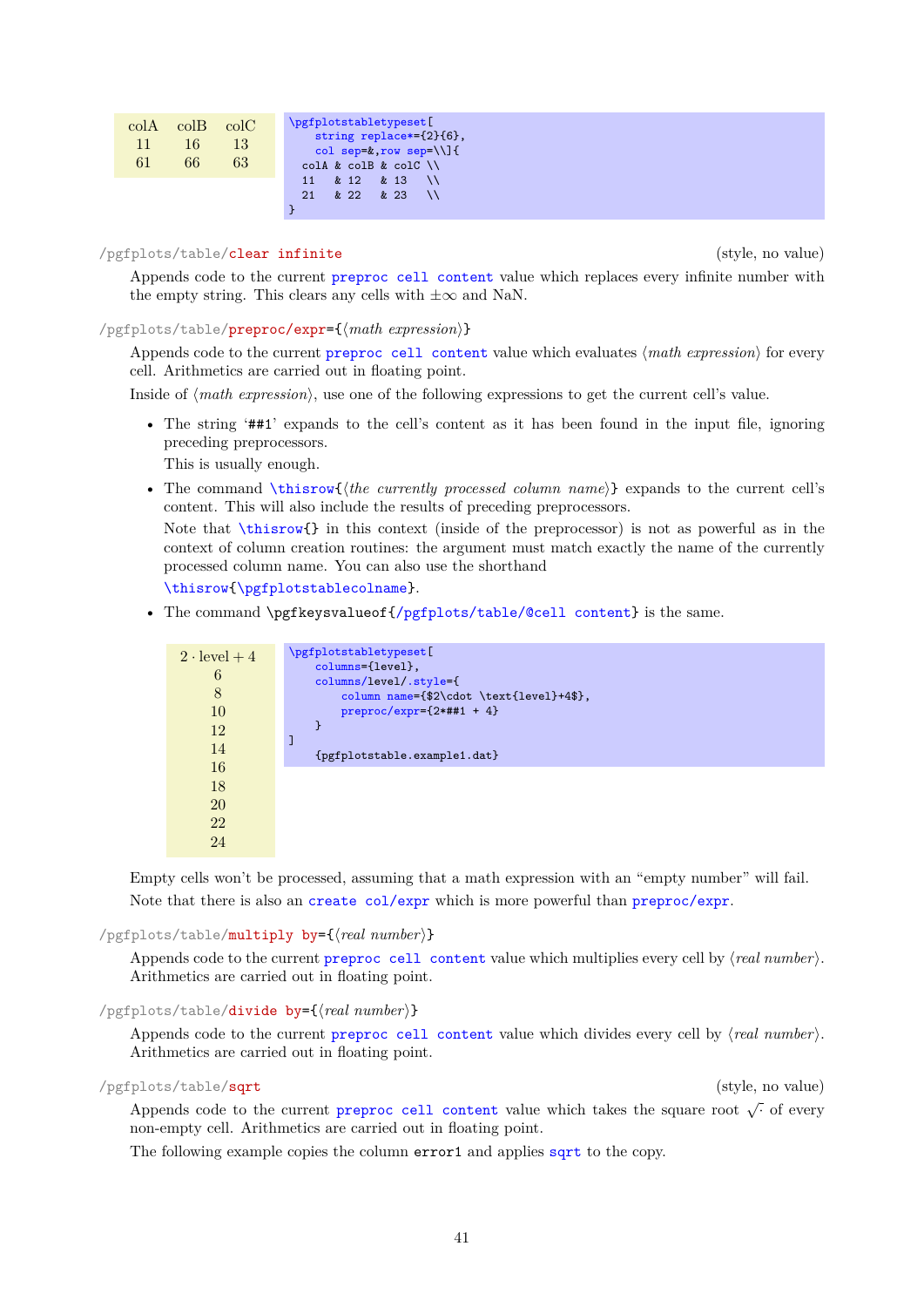```
\epsilon\sqrt{\epsilon}2.500 \cdot 10^{-1} 5.000 \cdot 10^{-1}<br>6.250 \cdot 10^{-2} 2.500 \cdot 10^{-1}6.250 \cdot 10^{-2} 2.500 \cdot 10^{-1}<br>1.563 \cdot 10^{-2} 1.250 \cdot 10^{-1}\frac{1.563 \cdot 10^{-2}}{3.906 \cdot 10^{-3}}6.250 \cdot 10^{-2}\begin{array}{r} 9.766 \cdot 10^{-4} \quad \, 3.125 \cdot 10^{-2} \\ 2.441 \cdot 10^{-4} \quad \, 1.562 \cdot 10^{-2} \end{array}2.441 \cdot 10^{-4}6.104 \cdot 10^{-5} 7.813 \cdot 10^{-3}1.526 \cdot 10^{-5} 3.906 \cdot 10^{-3}3.815 \cdot 10^{-6} 1.953 \cdot 10^{-3}9.537 \cdot 10^{-7} 9.766 \cdot 10^{-4}\pgfplotstableset{
      columns={error1,sqrterror1},
      create on use/sqrterror1/.style={create col/copy=error1},
      columns/error1/.style={column name=$\epsilon$},
      columns/sqrterror1/.style={sqrt,column name=$\sqrt \epsilon$},
      sci,sci 10e,precision=3,sci zerofill
}
\pgfplotstabletypeset{pgfplotstable.example1.dat}
```
Please take a look at Section [4](#page-46-0) for details about [create on use](#page-49-0).

#### <span id="page-41-0"></span>/pgfplots/table/multiply -1 (style, no value)

Appends code to current [preproc cell content](#page-39-0) value which multiplies every cell by −1. This style does the same job as multiply by--1, it is just faster because only the sign changes.

| dof               | error2               | slopes2 | dof               | error2               | slopes2 |
|-------------------|----------------------|---------|-------------------|----------------------|---------|
| $\overline{4}$    | $7.58 \cdot 10^{-1}$ |         | $\overline{4}$    | $7.58 \cdot 10^{-1}$ |         |
| 16                | $5.00 \cdot 10^{-1}$ | $-0.3$  | 16                | $5.00 \cdot 10^{-1}$ | 0.3     |
| 64                | $2.87 \cdot 10^{-1}$ | $-0.4$  | 64                | $2.87 \cdot 10^{-1}$ | 0.4     |
| 256               | $1.44 \cdot 10^{-1}$ | $-0.5$  | 256               | $1.44 \cdot 10^{-1}$ | 0.5     |
| 1,024             | $4.42 \cdot 10^{-2}$ | $-0.85$ | 1,024             | $4.42 \cdot 10^{-2}$ | 0.85    |
| 4,096             | $1.70 \cdot 10^{-2}$ | $-0.69$ | 4,096             | $1.70 \cdot 10^{-2}$ | 0.69    |
| 16,384            | $8.20 \cdot 10^{-3}$ | $-0.52$ | 16,384            | $8.20 \cdot 10^{-3}$ | 0.52    |
| 65,536            | $3.91 \cdot 10^{-3}$ | $-0.54$ | 65,536            | $3.91 \cdot 10^{-3}$ | 0.54    |
| $2.62 \cdot 10^5$ | $1.95 \cdot 10^{-3}$ | $-0.5$  | $2.62 \cdot 10^5$ | $1.95 \cdot 10^{-3}$ | 0.5     |
| $1.05 \cdot 10^6$ | $9.77 \cdot 10^{-4}$ | $-0.5$  | $1.05 \cdot 10^6$ | $9.77 \cdot 10^{-4}$ | 0.5     |

```
\pgfplotstableset{
   columns={dof,error2,slopes2},
   columns/error2/.style={sci,sci zerofill},
   columns/slopes2/.style={dec sep align,empty cells with={\ensuremath{-}}},
   create on use/slopes2/.style=
       {create col/gradient loglog={dof}{error2}}}
\pgfplotstabletypeset{pgfplotstable.example1.dat}
```

```
\pgfplotstabletypeset[columns/slopes2/.append style={multiply -1}]
   {pgfplotstable.example1.dat}
```
<span id="page-41-1"></span>/pgfplots/table/row predicate[/.code=](#page-59-0){h*...*i}

A boolean predicate which allows to select particular rows of the input table, based on the current row's index. The argument #1 contains the current row's index (starting with 0, not counting comment lines or column names).

The return value is assigned to the T<sub>EX</sub>-if  $\iff$  The return value is not changed, the return value is true.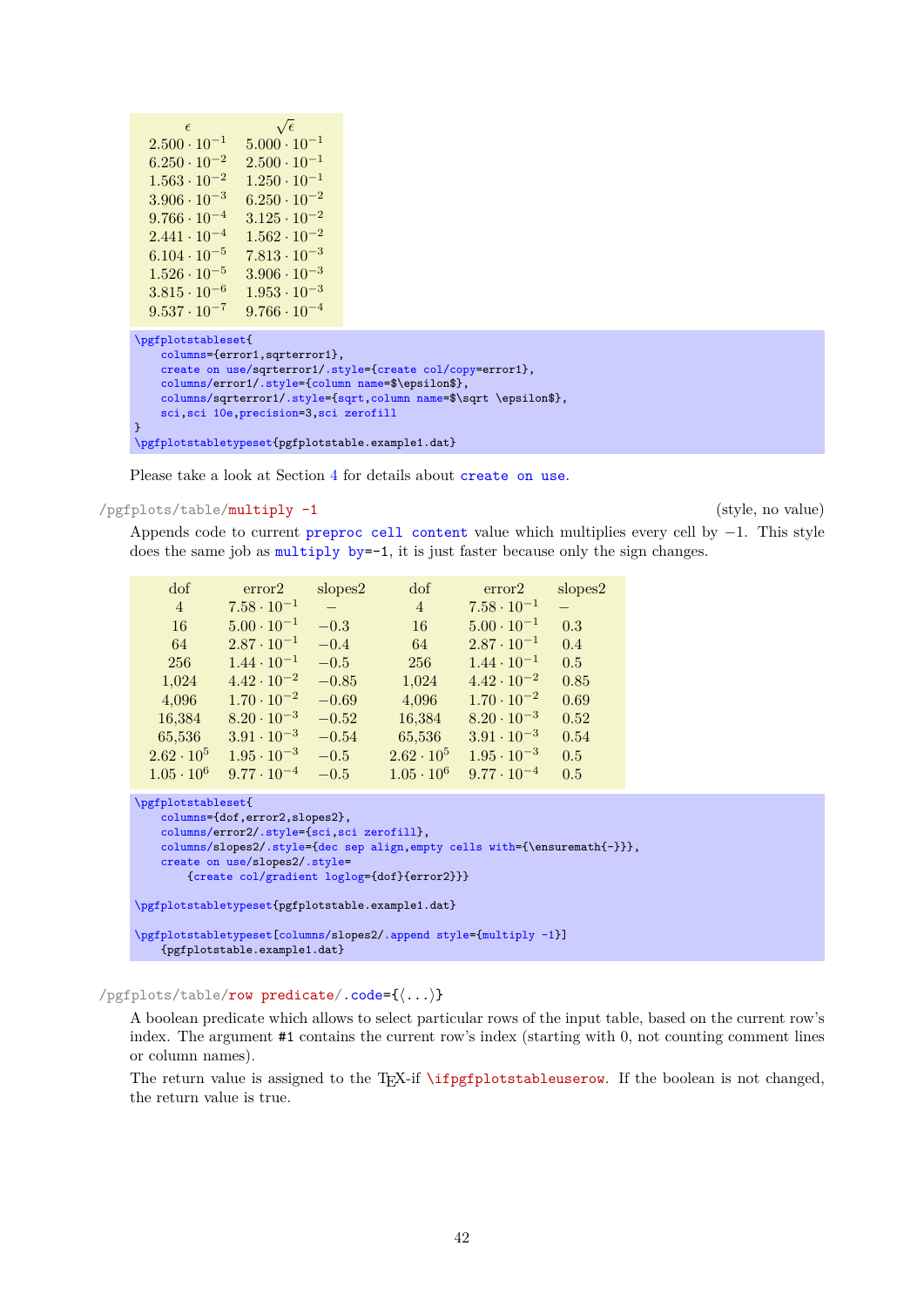<span id="page-42-2"></span>

| level          | dof               | error                                                       | error2                                    |          | info $grad(log(dot), log(error2))$ | quot(error1)   |
|----------------|-------------------|-------------------------------------------------------------|-------------------------------------------|----------|------------------------------------|----------------|
|                | 4                 | 0.25                                                        | 0.76                                      | 48       | $\left( \right)$                   |                |
| $\overline{2}$ | 16                | $6.25 \cdot 10^{-2}$                                        | 0.5                                       | 25       | $-0.3$                             | $\overline{4}$ |
| 3              | 64                | $1.56 \cdot 10^{-2}$                                        | 0.29                                      | 41       | $-0.4$                             | $\overline{4}$ |
| $\overline{4}$ | 256               | $3.91 \cdot 10^{-3}$                                        | 0.14                                      | 8        | $-0.5$                             | $\overline{4}$ |
| $\overline{5}$ | 1.024             |                                                             | $9.77 \cdot 10^{-4}$ $4.42 \cdot 10^{-2}$ | 22       | $-0.85$                            | $\overline{4}$ |
| 9              | $2.62 \cdot 10^5$ | $3.81 \cdot 10^{-6}$                                        | $1.95 \cdot 10^{-3}$                      | 33       | $-0.5$                             | $\overline{4}$ |
| 10             |                   | $1.05 \cdot 10^6$ $9.54 \cdot 10^{-7}$ $9.77 \cdot 10^{-4}$ |                                           | $\Omega$ | $-0.5$                             |                |

```
% requires \usepackage{booktabs}
\pgfplotstabletypeset[
    every head row/.style={
        before row=\toprule,after row=\midrule},
    every last row/.style={
        after row=\bottomrule},
    row predicate/.code={%
         \ifnum#1>4\relax
             \ifnum#1<8\relax
                  \pgfplotstableuserowfalse
             \chi_{fi}\overline{\text{til}}]
    {pgfplotstable.example1.dat}
```
Please note that [row predicate](#page-41-1) is applied *before* any other option which affects row (or column) appearance. It is evaluated before [assign cell content](#page-36-1). One of the consequences is that even/odd row styles refer to those rows for which the predicate returns true. In fact, you can use [row predicate](#page-41-1) to truncate the complete table before it has actually been processed.

During [row predicate](#page-41-1), the macro [\pgfplotstablerows](#page-16-1) contains the total number of *input* rows.

Furthermore, [row predicate](#page-41-1) applies only to the typeset routines, not the read methods. If you want to plot only selected [table](#page-56-0) entries with  $\addplot$  table, use the PGFPLOTS coordinate filter options.

#### <span id="page-42-0"></span>/pgfplots/table/skip rows between index={ $\{begin{matrix} h\end{matrix}$ }{ $\{end\}$ }

A style which appends a [row predicate](#page-41-1) which discards selected rows. The selection is done by index where indexing starts with 0. Every row with index  $\langle begin \rangle \leq i < \langle end \rangle$  will be skipped.

| level          | dof               | error                                     | error <sub>2</sub>   |               | info $grad(log(dd), log(error2))$ $quot(error1)$ |  |
|----------------|-------------------|-------------------------------------------|----------------------|---------------|--------------------------------------------------|--|
|                |                   | 0.25                                      | 0.76                 | 48            | $\theta$                                         |  |
| $\overline{2}$ | 16                | $6.25 \cdot 10^{-2}$                      | 0.5                  | 25            | $-0.3$                                           |  |
| $\overline{5}$ | 1.024             | $9.77 \cdot 10^{-4}$                      | $4.42 \cdot 10^{-2}$ | 22            | $-0.85$                                          |  |
| 6              | 4.096             | $2.44 \cdot 10^{-4}$                      | $1.7 \cdot 10^{-2}$  | 46            | $-0.69$                                          |  |
| $\overline{7}$ | 16.384            | $6.1 \cdot 10^{-5}$                       | $8.2 \cdot 10^{-3}$  | 40            | $-0.52$                                          |  |
| 10             | $1.05 \cdot 10^6$ | $9.54 \cdot 10^{-7}$ $9.77 \cdot 10^{-4}$ |                      | $\mathcal{D}$ | $-0.5$                                           |  |

```
% requires \usepackage{booktabs}
\pgfplotstabletypeset[
    every head row/.style={
        before row=\toprule,after row=\midrule},
    every last row/.style={
        after row=\bottomrule},
    skip rows between index={2}{4},
    skip rows between index={7}{9}
]
    {pgfplotstable.example1.dat}
```
#### <span id="page-42-1"></span> $\pi$  /pgfplots/table/select equal part entry of= $\{\sqrt{part}\ no\}$ } $\{\sqrt{part}\ count\}$

A style which overwrites [row predicate](#page-41-1) with a subset selection predicate. The idea is to split the current column into  $\langle part\ count \rangle$  equally sized parts and select only  $\langle part\ no \rangle$ .

This can be used to simulate multicolumn tables.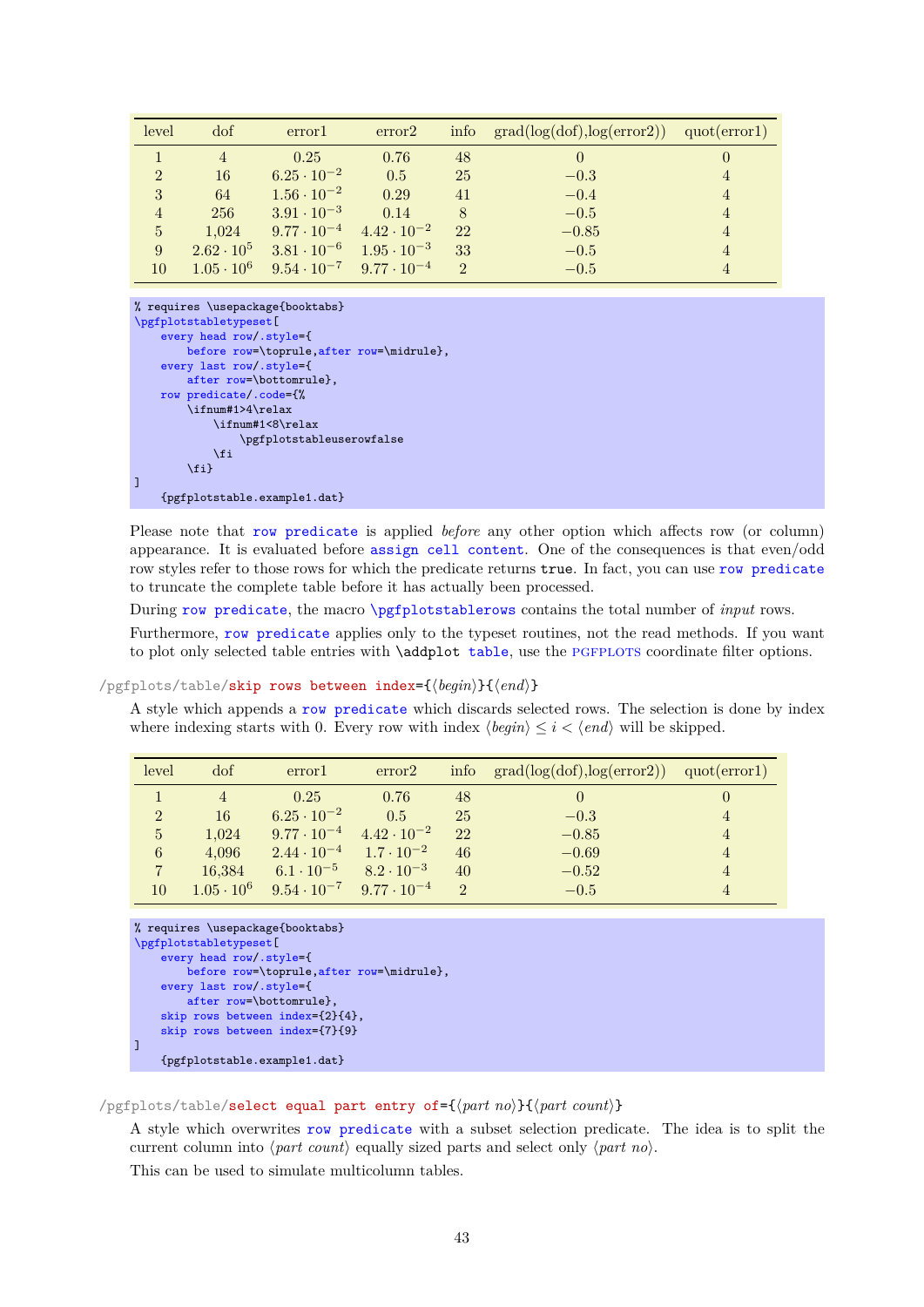<span id="page-43-2"></span>

| A              | B               |                |                |                 |             |
|----------------|-----------------|----------------|----------------|-----------------|-------------|
| A <sub>1</sub> | B1              |                |                |                 |             |
| A <sub>2</sub> | B <sub>2</sub>  |                |                |                 |             |
| A <sub>3</sub> | B <sub>3</sub>  |                |                |                 |             |
| A <sub>4</sub> | B <sub>4</sub>  |                |                |                 |             |
| A <sub>5</sub> | B <sub>5</sub>  |                |                |                 |             |
| A6             | <b>B6</b>       |                |                |                 |             |
| A7             | B7              |                |                |                 |             |
| A8             | <b>B8</b>       |                |                |                 |             |
| A <sub>9</sub> | <b>B</b> 9      | A              | B              | $\mathbf{A}$    | B           |
| A10            | <b>B10</b>      |                |                |                 |             |
| A11            | <b>B11</b>      | A <sub>1</sub> | B1             | A <sub>12</sub> | <b>B</b> 12 |
| A12            | <b>B</b> 12     | A <sub>2</sub> | $_{\rm B2}$    | A13             | <b>B13</b>  |
| A13            | <b>B13</b>      | A <sub>3</sub> | B <sub>3</sub> | A <sub>14</sub> | <b>B14</b>  |
| A14            | <b>B14</b>      | A <sub>4</sub> | <b>B4</b>      | A15             | <b>B15</b>  |
| A15            | <b>B15</b>      | A5             | B <sub>5</sub> | A16             | <b>B16</b>  |
| A16            | <b>B16</b>      | A6             | B6             | A17             | <b>B17</b>  |
| A17            | <b>B17</b>      | A7             | B7             | A18             | <b>B18</b>  |
| A18            | <b>B18</b>      | A8             | <b>B8</b>      | A19             | <b>B</b> 19 |
| A19            | <b>B19</b>      | A <sub>9</sub> | <b>B</b> 9     | A20             | <b>B20</b>  |
| A20            | B <sub>20</sub> | A10            | <b>B</b> 10    | A21             | <b>B21</b>  |
| A21            | <b>B21</b>      | A11            | <b>B11</b>     |                 |             |

```
% requires \usepackage{booktabs}
\pgfplotstableset{
    every head row/.style={before row=,after row=\midrule},
    every last row/.style={after row=\bottomrule}}
\pgfplotstabletypeset[string type]{pgfplotstable.example2.dat}%
~
\pgfplotstabletypeset[
    columns={A,B,A,B},
    display columns/0/.style={select equal part entry of={0}{2},string type},% first part of `A'
    display columns/1/.style={select equal part entry of={0}{2}, string type},% first part of `B'
    display columns/2/.style={select equal part entry of={1}{2}, string type},% second part of `A'
    display columns/3/.style={select equal part entry of={1}{2},string type},% second part of `B'
\overline{1}{pgfplotstable.example2.dat}
```
The example above shows the original file as-is on the left side. The right side shows columns A,B,A,B – but only half of the elements are shown, selected by indices  $\#0$  or  $\#1$  of  $\#2$ . The parts are equally large, up to a remainder.

If the available number of rows is not divisible by  $\langle$ *part count* $\rangle$ , the remaining entries are distributed equally among the first parts.

#### <span id="page-43-0"></span>/pgfplots/table/unique={ $\{ \text{column } name \}$ }

A style which appends a [row predicate](#page-41-1) which suppresses successive occurrences of the same elements in *(column name)*. For example, if *(column name)* contains 1,1,3,5,5,6,5,0, the application of [unique](#page-43-0) results in  $1,3,5,6,5,0$  (the last 5 is kept – it is not directly preceded by another 5).

The algorithm uses string token comparison to find multiple occurrence.<sup>[7](#page-43-1)</sup>

The argument  $\langle column \ name \rangle$  can be a column name, index, alias, or [create on use](#page-49-0) specification (the latter one must not depend on other [create on use](#page-49-0) statements). It is not necessary to provide a  $\langle column \ name \rangle$  which is part of the output.

However, it *is* necessary that the [unique](#page-43-0) predicate can be evaluated for all columns, starting with the first one. That means it is an error to provide [unique](#page-43-0) somewhere deep in column-specific styles.

<span id="page-43-1"></span> $7$ To be more precise, the comparison is done using \ifx, i.e. cell contents won't be expanded. Only the tokens as they are seen in the input table will be used.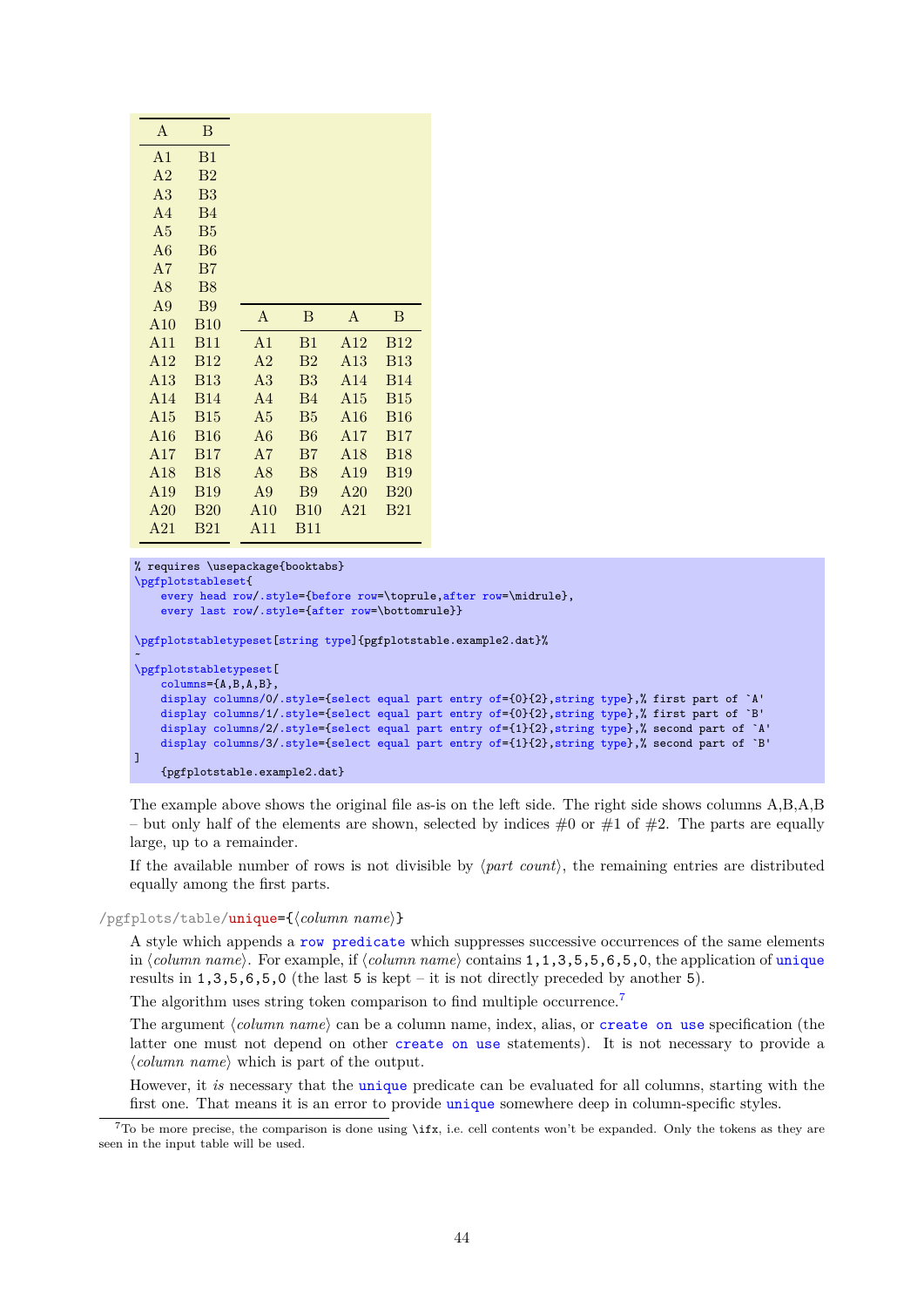# <span id="page-44-3"></span>**3.4 Postprocessing Cell Content**

The postprocessing step is applied after the typesetting stage. Its main purpose is to apply final formatting instructions which are not content-based.

Postprocessing is applied in a column by column fashion, i.e. it can be configured for row styles. See the notes in the introduction of Section [3](#page-36-0) for details how to apply such styles on specific rows only.

<span id="page-44-2"></span>/pgfplots/table/postproc cell content[/.code=](#page-59-0){h*...*i}

Allows to *modify* assigned cell content *after* it has been assigned, possibly content-dependent. Ideas could be to draw negative numbers in red, typeset single entries in bold face or insert replacement text. This key is evaluated *after* [assign cell content](#page-36-1). Its semantics is to modify an existing [@cell content](#page-44-0) value.

There may be more than one [postproc cell content](#page-44-2) command, if you use [/.append code](#page-59-1) or [/.append style](#page-59-2) to define them:

| dof                                           |
|-----------------------------------------------|
| $\overline{4}$                                |
|                                               |
| 16                                            |
| 64                                            |
| 256                                           |
|                                               |
|                                               |
|                                               |
| 16,384                                        |
|                                               |
|                                               |
|                                               |
| $1.05 \cdot 10^6$                             |
| 1,024<br>4,096<br>65,536<br>$2.62 \cdot 10^5$ |

The code above modifies [@cell content](#page-44-0) in two steps. The net effect is to prepend "\$\bf " and to append "\$ \EUR". It should be noted that pgfkeys handles / style and / code in (basically) the same way – both are simple code keys and can be used as such. You can combine both with  $/$  append style and  $\ell$ . append code. Please refer to  $[2,$  section about pgfkeys for details.

As in [assign cell content](#page-36-1), the code can evaluate helper macros like [\pgfplotstablerow](#page-15-0) to change only particular entries. Furthermore, the postprocessor may depend on the unprocessed cell input (as it has been found in the input file or produced by the loading procedure) and/or the preprocessed cell value. These values are available as

- <span id="page-44-1"></span>• the key @unprocessed cell content which stores the raw input,
- the key @cell content after rowcol styles which stores the value of [@cell content](#page-44-0) after evaluating cell specific styles,
- the key @preprocessed cell content which stores the result of the preprocessor,
- <span id="page-44-0"></span>• the key @cell content which contains the result of the typesetting routine,
- the shorthand '#1' which is also the unprocessed input argument as it has been found in the input table.

Remember that you can access the key values using

\pgfkeysvalueof{/pgfplots/table/@preprocessed cell content}

#### at any time.

This allows complete context-based formatting options. Please remember that empty strings may appear due to column balancing – introduce special treatment if necessary.

There is one special case which occurs if [@cell content](#page-44-0) itself contains the cell separation character '&'. In this case, [postproc cell content](#page-44-2) is invoked *separately* for each part before and after the ampersand and the ampersand is inserted afterwards. This allows compatibility with special styles which create artificial columns in the output (which is allowed, see [dec sep align](#page-12-0)). To allow separate treatment of each part, you can use the macro \pgfplotstablepartno. It is defined only during the evaluation of [postproc cell content](#page-44-2) and it evaluates to the current part index (starting with 0). If there is no ampersand in your text, the value will always be 0.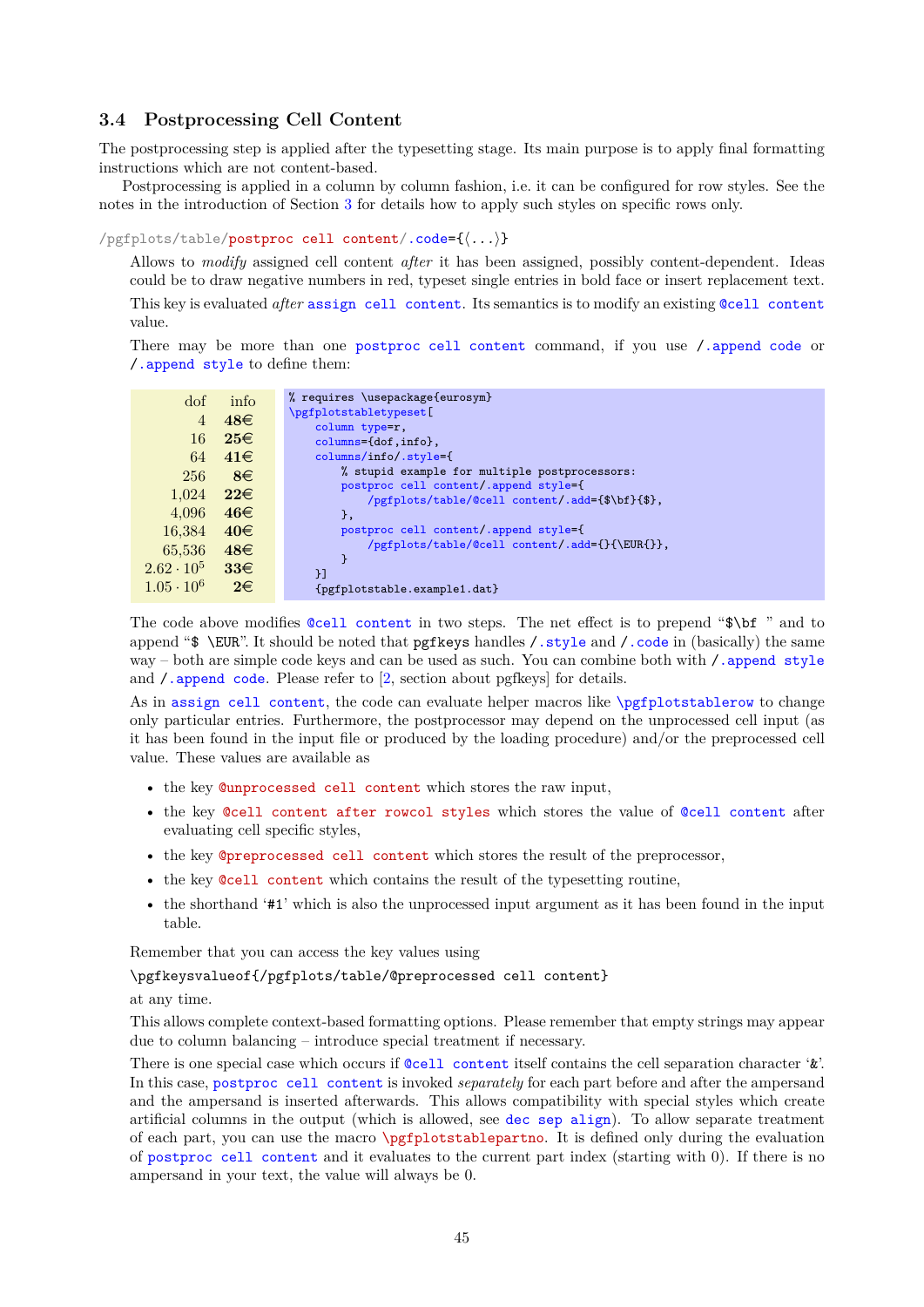<span id="page-45-2"></span>This key is evaluated inside of a local TEX group, so any local macro assignments will be cleared afterwards.

The following example can be used to insert a dash, −, in a slope column:

| dof                 | error1               | $\text{slopes1}$ |
|---------------------|----------------------|------------------|
| $\overline{4}$      | $2.50 \cdot 10^{-1}$ |                  |
| 16                  | $6.25 \cdot 10^{-2}$ | $-1$             |
| 64                  | $1.56 \cdot 10^{-2}$ | $-1$             |
| 256                 | $3.91 \cdot 10^{-3}$ | $-1$             |
| 1,024               | $9.77 \cdot 10^{-4}$ | $-1$             |
| 4,096               | $2.44 \cdot 10^{-4}$ | $-1$             |
| 16,384              | $6.10 \cdot 10^{-5}$ | $-1$             |
| 65,536              | $1.53 \cdot 10^{-5}$ | $-1$             |
| $2.62 \cdot 10^{5}$ | $3.81 \cdot 10^{-6}$ | $-1$             |
| $1.05 \cdot 10^{6}$ | $9.54 \cdot 10^{-7}$ | $-1$             |
|                     |                      |                  |

```
\pgfplotstableset{
   create on use/slopes1/.style=
        {create col/gradient loglog={dof}{error1}}}
\pgfplotstabletypeset[
   columns={dof,error1,slopes1},
   columns/error1/.style={sci,sci zerofill},
   columns/slopes1/.style={
       postproc cell content/.append code={%
            m\pgfplotstablerow=0
                \pgfkeyssetvalue{/pgfplots/table/@cell content}{\ensuremath{-}}%
            \sqrt{fi}\gamma%
   }]
   {pgfplotstable.example1.dat}
```
Since this may be useful in a more general context, it is available as [empty cells with](#page-45-0) style. Note that header rows are now modified by this key (see [assign column name](#page-11-1) if you want to modify header cell contents).

# <span id="page-45-0"></span>/pgfplots/table/empty cells with={ $\langle replacement\rangle$ }

Appends code to [postproc cell content](#page-44-2) which replaces any empty cell with  $\langle replacement\rangle$ .

If [dec sep align](#page-12-0) is active, the replacement will be inserted only for the part before the decimal separator.

```
/pgfplots/table/set content={hcontenti}
```
A style which redefines [postproc cell content](#page-44-2) to always return the value  $\langle content \rangle$ .

<span id="page-45-1"></span>/pgfplots/table/fonts by sign={ $\{TEX \ code \ for \ positive\}$ }{ $\{TEX \ code \ for \ negative\}$ }

Appends code to [postproc cell content](#page-44-2) which allows to set fonts for positive and negative numbers. The arguments  $\langle T_F X \rangle$  *code for positive*) and  $\langle T_F X \rangle$  *code for negative*) are inserted right before the typeset cell content. It is permissible to use both ways to change LATEX fonts: the  $\text{textbf}{\text{argument}}$  or the {\bfseries  ${\langle argument \rangle}$ } way.

| date             | account1 |
|------------------|----------|
| January 2008     | 60       |
| February 2008    | 120      |
| March 2008       | $-10$    |
| April 2008       | 1,800    |
| <b>May 2008</b>  | 2,300    |
| <b>June 2008</b> | 800      |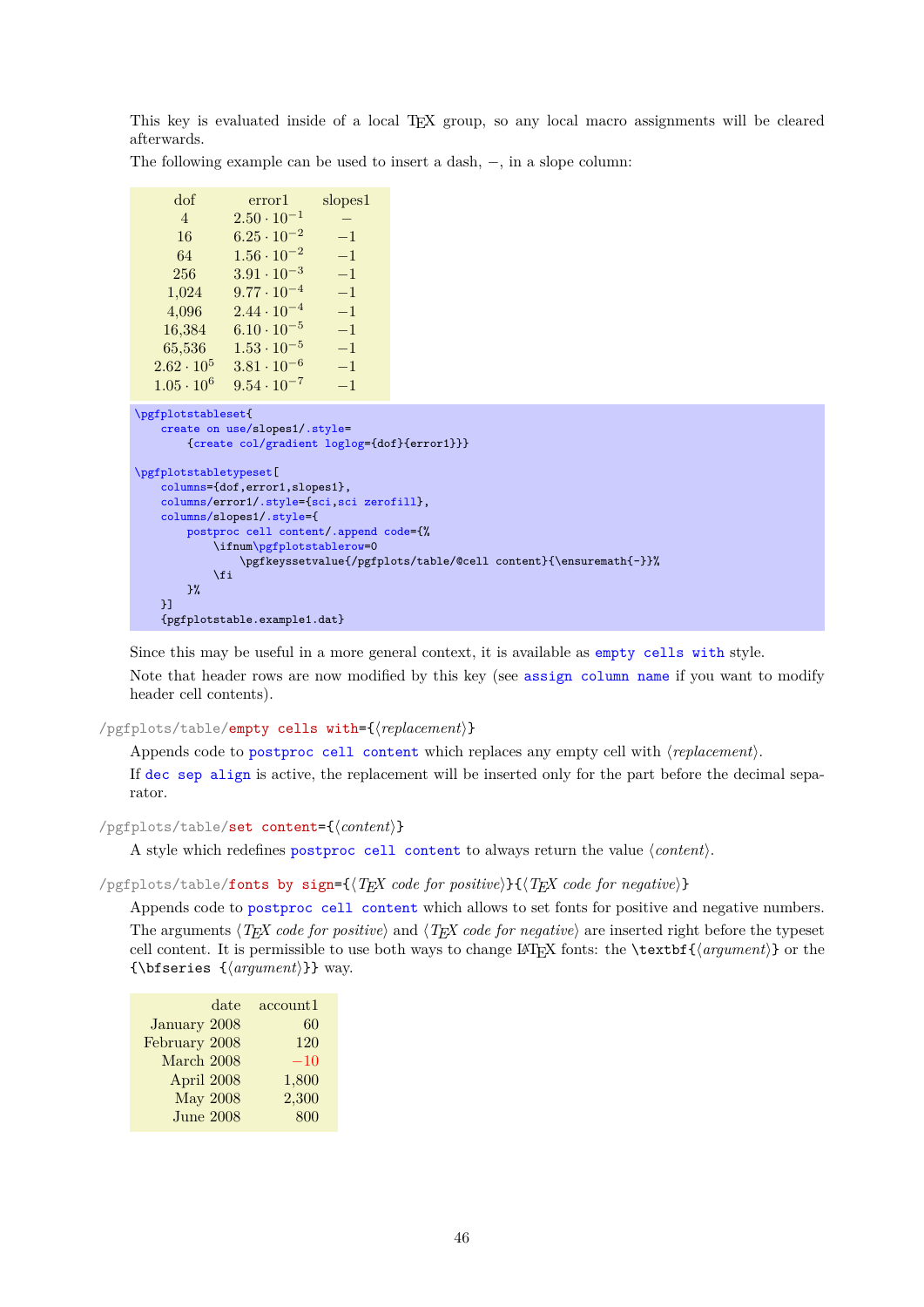```
% Requires
% \usepackage{pgfcalendar}
% plotdata/accounts.dat contains:
\gamma% date <br> \alpha account1 account2 account3
% 2008-01-03 60 1200 400
% 2008-02-06 120 1600 410
\begin{array}{cccc} \text{\%} & 2008-03-15 & -10 & 1600 & 410 \\ \text{\%} & 2008-04-01 & 1800 & 500 & 410 \end{array}% 2008 - 04 - 01% 2008-05-20 2300 500 410
% 2008-06-15 800 1920 410
\pgfplotstabletypeset[
    columns={date,account1},
    column type=r,
    columns/date/.style={date type={\monthname\ \year}},
    columns/a/.style={fonts by sign={}{\color{red}}}
\overline{1}{plotdata/accounts.dat}
```
In fact, the arguments for this style don't need to be font changes. The style [fonts by sign](#page-45-1) inserts several braces and the matching argument into [@cell content](#page-44-0). To be more precise, it results in

 $\{\langle T_F X \text{ code for negative}\rangle\}\$  for negative numbers and

 $\{\langle T \rangle \}$  *f (TEX code for positive*) $\{\langle cell \ value \rangle\}$  for all other numbers.

# <span id="page-46-0"></span>**4 Generating Data in New Tables or Columns**

It is possible to create new tables from scratch or to change tables after they have been loaded from disk.

#### <span id="page-46-3"></span>**4.1 Creating New Tables From Scratch**

<span id="page-46-1"></span>\pgfplotstablenew[ $\{options\}$ ]{ $\{row count\}$ }{ $\{ \{table\}$ } \pgfplotstablenew<sup>\*</sup>[\/options\]{\/row count\}{\\table\}

Creates a new table from scratch.

The new table will contain all [columns](#page-9-0) listed in the columns key. For [\pgfplotstablenew](#page-46-1), the columns key needs to be provided in [*(options*)]. For [\pgfplotstablenew\\*](#page-46-1), the current value of [columns](#page-9-0) is used, no matter where and when it has been set.

Furthermore, there must be [create on use](#page-49-0) statements (see the next subsection) for every column which shall be generated.<sup>[8](#page-46-2)</sup> Columns are generated independently, in the order of appearance in [columns](#page-9-0). As soon as a column is complete, it can be accessed using any of the basic level access mechanisms. Thus, you can build columns which depend on each other.

The table will contain exactly  $\langle row \ count \rangle$  rows. If  $\langle row \ count \rangle$  is an  $\text{ppfplotstable}$ statement, that statement will be executed and the resulting number of rows be used. Otherwise,  $\langle row$  $count$  will be evaluated as number.

| new                                        | % this key setting could be provided in the document's preamble:           |
|--------------------------------------------|----------------------------------------------------------------------------|
|                                            | \pgfplotstableset{                                                         |
| $\overline{4}$                             | % define how the 'new' column shall be filled:                             |
| $\overline{5}$                             | create on use/new/.style={create col/set list= $\{4,5,6,7,\ldots,10\}\}$ } |
| $\,6$                                      | % create a new table with 11 rows and column 'new':                        |
| $\begin{array}{c} 7 \\ 8 \\ 9 \end{array}$ | \pgfplotstablenew[columns={new}]{11}\loadedtable                           |
|                                            | % show it:                                                                 |
|                                            | \pgfplotstabletypeset [empty cells with={---}]\loadedtable                 |
|                                            |                                                                            |
| 10                                         |                                                                            |
|                                            |                                                                            |
|                                            |                                                                            |
|                                            |                                                                            |
| $\frac{1}{2}$                              |                                                                            |
|                                            |                                                                            |
|                                            |                                                                            |

<span id="page-46-2"></span><sup>8</sup>Currently, you need to provide at least one column: the implementation gets confused for completely empty tables. If you do not provide any column name, a dummy column will be created.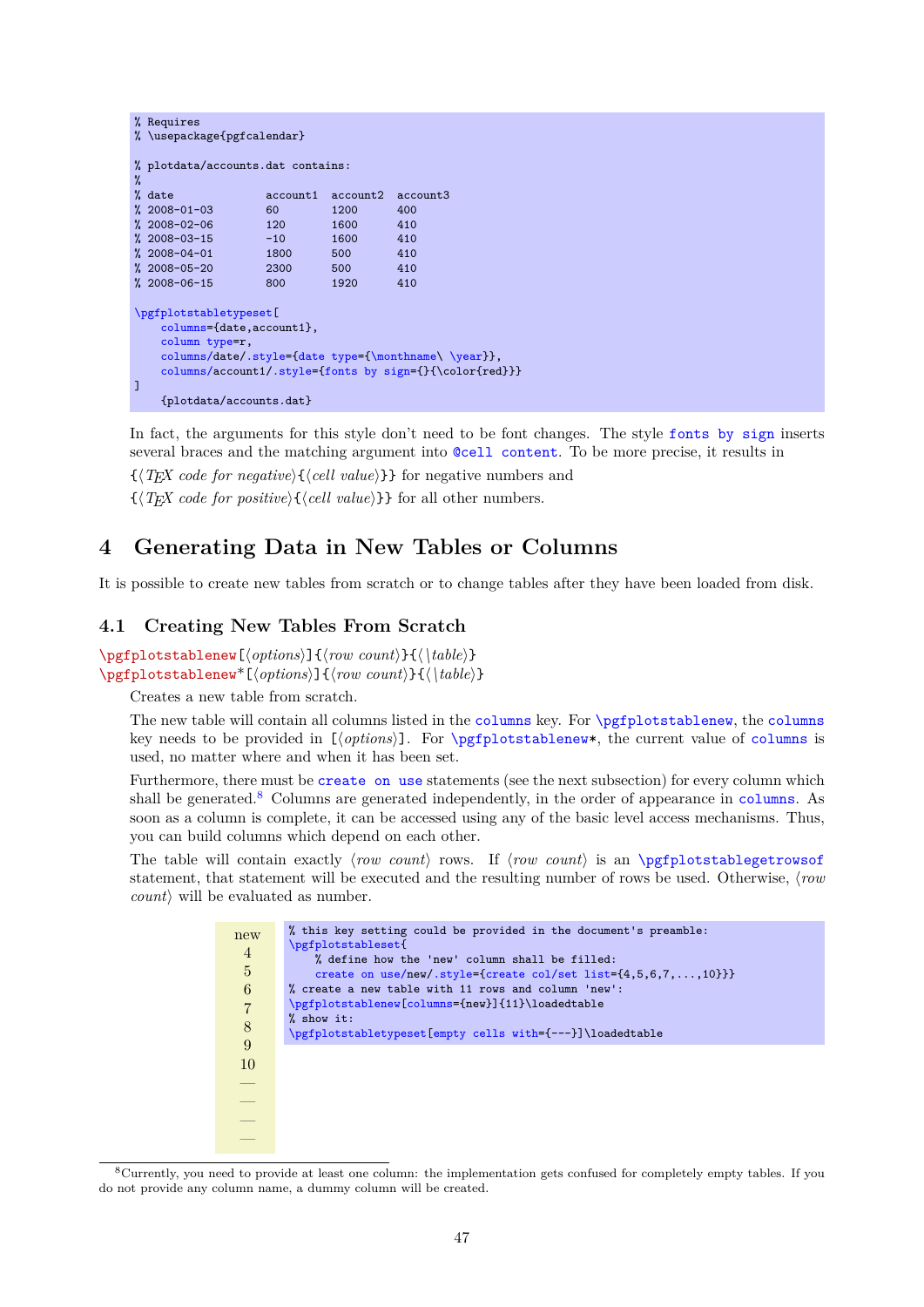<span id="page-47-4"></span>new  $1.31 \cdot 10^{12}$  $2.09 \cdot 10^{13}$  $3.56 \cdot 10^{14}$  $6.4 \cdot 10^{15}$  $1.22 \cdot 10^{17}$  $2.43 \cdot 10^{18}$  $5.11 \cdot 10^{19}$  $1.12 \cdot 10^{21}$  $2.59 \cdot 10^{22}$  $6.2 \cdot 10^{23}$  $1.55 \cdot 10^{25}$ % create a new table with 11 rows and column 'new': [\pgfplotstablenew\[](#page-46-1) % define how the 'new' column shall be filled: [create on use/n](#page-49-0)ew[/.style=](#page-58-0)[{create col/expr=](#page-51-0){factorial(15+\pgfplotstablerow)}}, [columns=](#page-9-0){new}] {11} \loadedtable % show it: [\pgfplotstabletypeset\](#page-2-0)loadedtable

#### <span id="page-47-0"></span>\pgfplotstablevertcat{h*\table1*i}{h*\table2 or filename*i}

Appends the contents of  $\langle \hat{h}_k \rangle$  to  $\langle \hat{h}_k \rangle$  ("vertical concatenation"). To be more precise, only columns which exist already in  $\langle \hat{z} | \hat{z} \rangle$  will be appended and every column which exists in  $\langle \hat{z} | \hat{z} \rangle$ must exist in  $\langle \hat{h} \rangle$  (or there must be [alias](#page-9-1) or [create on use](#page-49-0) specifications to generate them).

If the second argument is a file name, that file will be loaded from disk.

If  $\langle \hat{\phi} | \hat{\phi} |$  does not exist,  $\langle \hat{\phi} | \hat{\phi} |$  will be copied to  $\langle \hat{\phi} | \hat{\phi} |$ .

```
\pgfplotstablevertcat{\output}{datafile1} % loads `datafile1' -> `\output'
\pgfplotstablevertcat{\output}{datafile2} % appends rows of datafile2
\pgfplotstablevertcat{\output}{datafile3} % appends rows of datafile3
```
**Remark:** The output table  $\langle \hat{\theta} | \hat{\theta} | \hat{\theta} | \hat{\theta} | \hat{\theta} | \hat{\theta} | \hat{\theta} | \hat{\theta} | \hat{\theta} | \hat{\theta} | \hat{\theta} | \hat{\theta} | \hat{\theta} | \hat{\theta} | \hat{\theta} | \hat{\theta} | \hat{\theta} | \hat{\theta} | \hat{\theta} | \hat{\theta} | \hat{\theta} | \hat{\theta} | \hat{\theta} | \hat{\theta} | \hat{\theta} | \hat{\theta} | \hat{\theta} | \hat{\theta} | \hat{\theta} | \hat{\theta} | \hat{\theta} | \hat{\theta}$ afterwards. The current T<sub>EX</sub> scope is delimited by an extra set of curly braces. However, every LAT<sub>EX</sub> environment and, unfortunately, the TikZ [\foreach](#page-65-0) statement as well, introduce T<sub>E</sub>X scopes.

[pgfplots](#page-0-0) has some some loop statements which do not introduce extra scopes. For example,

```
\pgfplotsforeachungrouped \i in {1,2,...,10} {%
    \pgfplotstablevertcat{\output}{datafile\i} % appends `datafile\i' -> `\output'
}%
```
These looping macros are explained in the manual of PGFPLOTS, reference section "Miscellaneous Commands"

#### \pgfplotstableclear{ $\langle \hat{h}\rangle$ }

Clears a table. Note that it is much more reliable to introduce extra curly braces  $\{ \ldots \}$  around table operations – these braces define the scope of a variable (including tables).

## **4.2 Creating New Columns From Existing Ones**

<span id="page-47-1"></span>\pgfplotstablecreatecol[ $\{options\}$ ]{ $\{new\ col\ name\}$ }{ $\{\hat{table}\}$ }

Creates a new column named  $\langle new\ col\ name\rangle$  and appends it to an already existing table  $\langle \delta \rangle$  (*table*).

End users probably don't need to use [\pgfplotstablecreatecol](#page-47-1) directly at all – there is the highlevel framework [create on use](#page-49-0) which invokes it internally and can be used with simple key–value assignments (see below). However, this documentation explains how to use values of existing columns to fill new cells.

This command offers a flexible framework to generate new columns. It has been designed to create new columns using the already existing values – for example using logical or numerical methods to combine existing values. It provides fast access to a row's value, the previous row's value and the next row's value.

The following documentation is for everyone who wants to *write* specialized columns. It is not particularly difficult; it is just technical and it requires some knowledge of pgfkeys. If you don't like it, you can resort to predefined column generation styles – and enable those styles in  $\langle options \rangle$ .

<span id="page-47-3"></span><span id="page-47-2"></span>The column entries will be created using the command key create col/assign. It will be invoked for every row of the table. It is supposed to assign contents to create col/next content. During the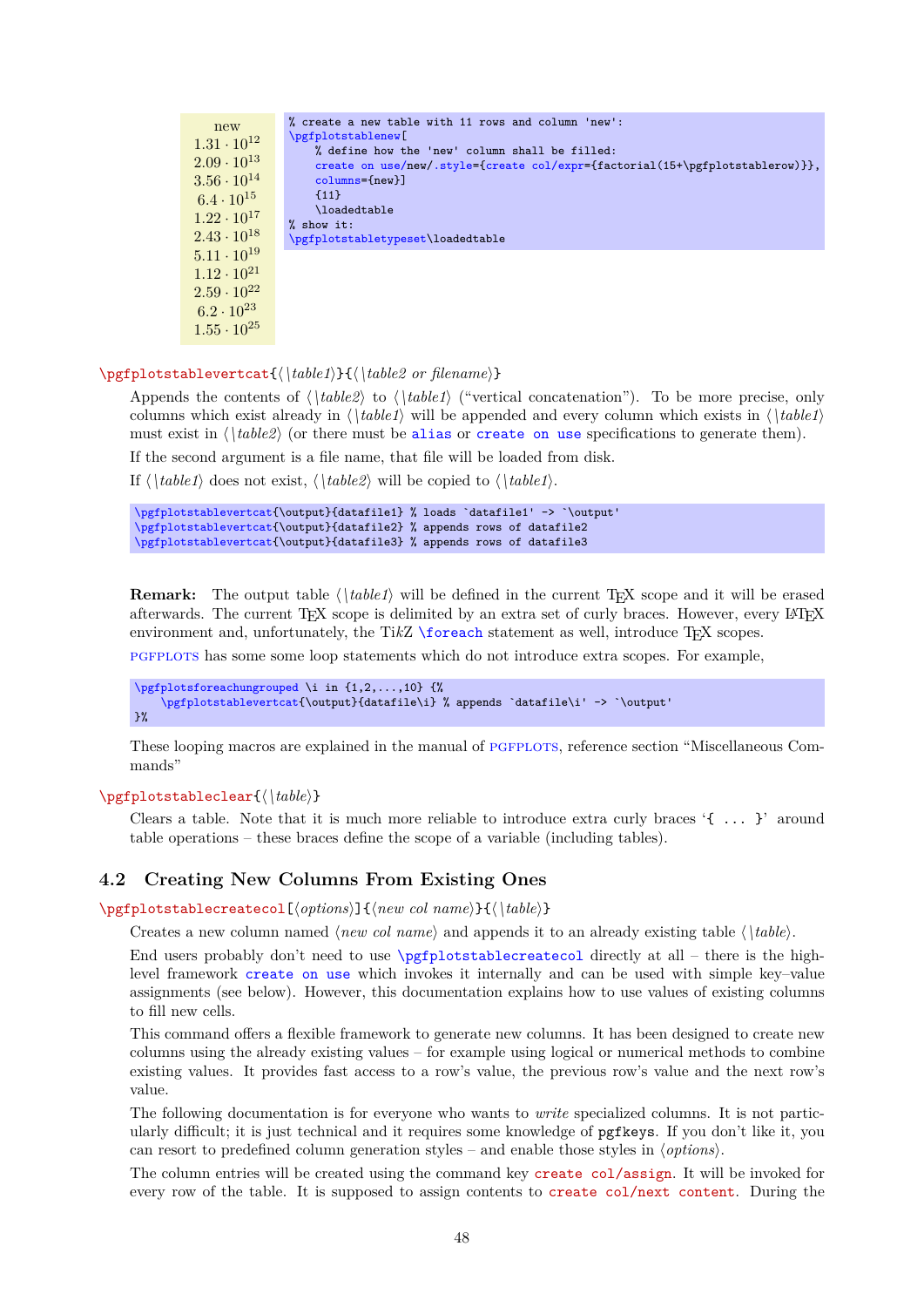evaluation, the macro [\thisrow{](#page-48-0)\*col name*}} expands to the current row's value of the column identified by (col name). Furthermore,  $\nextrow{\colone{col name}}$  $\nextrow{\colone{col name}}$  expands to the *next* row's value of the designated column and  $\preceq$ *(col name)* expands to the value of the *previous* row.

So, the idea is to simply redefine the command key [create col/assign](#page-47-2) in such a way that it fills new cells as desired.

<span id="page-48-6"></span><span id="page-48-5"></span>Two special [assign](#page-47-2) routines are available for the first and last row: The contents for the *last* row is computed with create col/assign last. Its semantics is the same. The contents for the *first* row is computed with create col/assign first to simplify special cases here. These first and last commands are optional, their default is to invoke the normal [assign](#page-47-2) routine.

The evaluation of the [assign](#page-47-2) keys is done in local TEX groups (i.e. any local definitions will be cleared afterwards).

<span id="page-48-2"></span>The following macros are useful during cell assignments:

1. \prevrow{ $\langle col \ name \rangle$ } / \getprevrow{ $\langle col \ name \rangle$ }{ $\langle \ ]$  macro

These two routines return the value stored in the *previous* row of the designated column  $\langle col \ name \rangle$ . The get routine stores it into  $\langle \n\langle \rangle$ 

The argument  $\langle col \ name \rangle$  has to denote either an existing column name or one for which an alias/ $\langle \textit{col name} \rangle$  exists.

<span id="page-48-0"></span>2. \thisrow{\col name}} / \getthisrow{\col name}}{\\macro\}

<span id="page-48-3"></span>These two routines return the *current* row's value stored in the designated column. The get routine stores it into  $\langle \, \langle \, \text{macro} \rangle$ .

The argument *(col name)* has to denote either an existing column name or one for which an alias/ $\langle \textit{col name} \rangle$  exists.

<span id="page-48-1"></span>3. \nextrow{h*col name*i} / \getnextrow{h*col name*i}{h*\macro*i}

<span id="page-48-4"></span>These two routines return the *next* row's value.

The argument  $\langle col \ name \rangle$  has to denote either an existing column name or one for which an alias/ $\langle \textit{col name} \rangle$  exists.

- 4. [\pgfplotstablerow](#page-15-0) and [\pgfplotstablerows](#page-16-1) which contain the current row's index and the total number of rows, respectively. See page [16](#page-9-2) for details.
- <span id="page-48-7"></span>5. \pgfmathaccuma and \pgfmathaccumb can be used to transport intermediate results. Both maintain their value from one column assignment to the next. All other local variables will be deleted after leaving the assignment routines. The initial value is the empty string for both of them unless they are already initialized by column creation styles.
- 6. \pgfplotstablename a macro containing the name of the currently processed table (i.e. it contains the second argument of [\pgfplotstablecreatecol](#page-47-1)).
- 7. commands which are valid throughout every part of this package, for example [\pgfplotstablerow](#page-15-0) to get the current row index or [\pgfplotstablerows](#page-16-1) to get the total number of rows.

The h*col name*i is expected to be a *physical* column name, no alias or column index is allowed (unless column indices and column names are the same).

The following example takes our well-known input table and creates a copy of the level column. Furthermore, it produces a lot of output to show the available macros. Finally, it uses **\pgfkeyslet** to assign the contents of the resulting \entry to [next content](#page-47-3).

| level          | new                               |
|----------------|-----------------------------------|
| 1              | thisrow=1; nextrow=2. $(\#0/10)$  |
| $\overline{2}$ | thisrow=2; nextrow=3. $(\#1/10)$  |
| 3              | thisrow=3; nextrow=4. $(\#2/10)$  |
| 4              | thisrow=4; nextrow=5. $(\#3/10)$  |
| 5              | thisrow=5; nextrow=6. $(\#4/10)$  |
| 6              | thisrow=6; nextrow=7. $(\#5/10)$  |
| 7              | thisrow=7; nextrow=8. $(\#6/10)$  |
| 8              | thisrow=8; nextrow=9. $(\#7/10)$  |
| 9              | thisrow=9; nextrow=10. $(\#8/10)$ |
| 10             | thisrow=10; nextrow=. $(\#9/10)$  |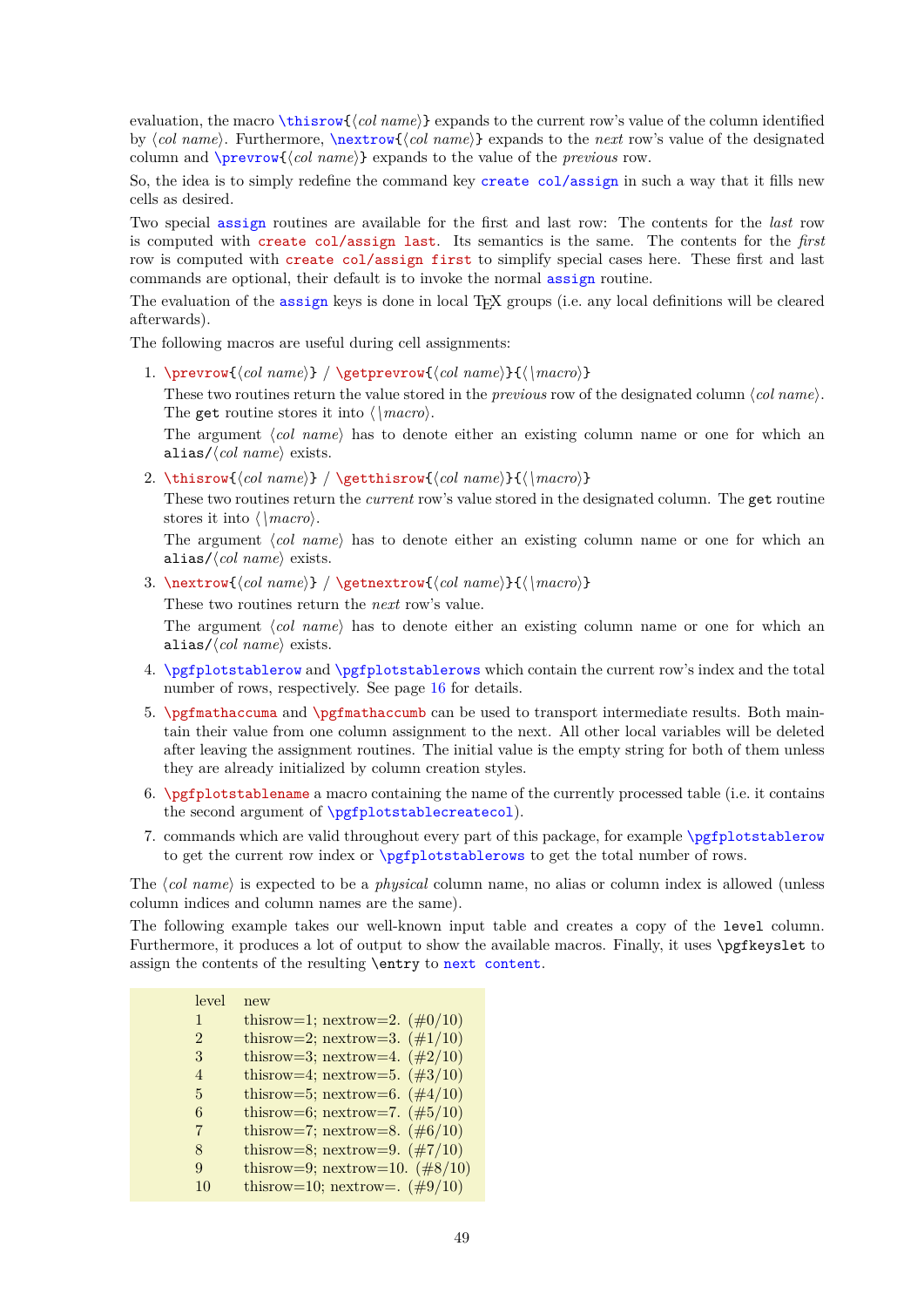```
\pgfplotstableread{pgfplotstable.example1.dat}\loadedtable
\pgfplotstablecreatecol[
    create col/assign/.code={%
        \getthisrow{level}\entry
        \getnextrow{level}\nextentry
        \edef\entry{thisrow=\entry; nextrow=\nextentry.
            (\#\pgfplotstablerow/\pgfplotstablerows)}%
        \pgfkeyslet{/pgfplots/table/create col/next content}\entry
    \overline{1}{new}\loadedtable
\pgfplotstabletypeset[
    column type=l,
    columns={level,new},
    columns/new/.style={string type}
]\loadedtable
```
There is one more specialty: you can use [columns=](#page-9-0){ $\{column list \}$ } to reduce the runtime complexity of this command. This works only if the [columns](#page-9-0) key is provided directly into h*options*i. In this case [\thisrow](#page-48-0) and its variants are only defined for those columns listed in the [columns](#page-9-0) value.

Limitations. Currently, you can only access three values of one column at a time: the current row, the previous row and the next row. Access to arbitrary indices is not (yet) supported.

**Remark:** If you'd like to create a table from scratch using this command (or the related [create on](#page-49-0) [use](#page-49-0) simplification), take a look at [\pgfplotstablenew](#page-46-1).

The default implementation of [assign](#page-47-2) is to produce empty strings. The default implementation of [assign last](#page-48-5) is to invoke [assign](#page-47-2), so in case you never really use the next row's value, you won't need to touch [assign last](#page-48-5). The same holds for [assign first](#page-48-6).

```
/pgfplots/table/create on use/\col name\/.style={\create options\}
```
Allows "lazy creation" of the column  $\langle col \ name \rangle$ . Whenever the column  $\langle col \ name \rangle$  is queried by name, for example in an [\pgfplotstabletypeset](#page-2-0) command, and such a column does not exist already, it is created on the fly.

| error1<br>$2.50 \cdot 10^{-1}$ | quot1          | % requires \usepackage{array}<br>\pgfplotstableset{% could be used in preamble<br>create on use/quot1/.style= |
|--------------------------------|----------------|---------------------------------------------------------------------------------------------------------------|
| $6.25 \cdot 10^{-2}$           | $\overline{4}$ | {create col/quotient={error1}}}                                                                               |
| $1.56 \cdot 10^{-2}$ 4         |                |                                                                                                               |
| $3.91 \cdot 10^{-3}$ 4         |                | \pgfplotstabletypeset [                                                                                       |
| $9.77 \cdot 10^{-4}$ 4         |                | columns={error1,quot1},<br>columns/error1/.style={sci,sci zerofill},                                          |
| $2.44 \cdot 10^{-4}$ 4         |                | columns/quot1/.style={dec sep align}]                                                                         |
| $6.10 \cdot 10^{-5}$ 4         |                | {pgfplotstable.example1.dat}                                                                                  |
| $1.53 \cdot 10^{-5}$ 4         |                |                                                                                                               |
| $3.81 \cdot 10^{-6}$ 4         |                |                                                                                                               |
| $9.54 \cdot 10^{-7}$ 4         |                |                                                                                                               |

The example above queries quot1 which does not yet exist in the input file. Therefore, it is checked whether a [create on use](#page-49-0) style for quot1 exists. This is the case, so it is used to create the missing column. The [create col/quotient](#page-53-0) key is discussed below; it computes quotients of successive rows in column error1.

A [create on use](#page-49-0) specification is translated into

[\pgfplotstablecreatecol\[](#page-47-1) $\langle create\; options \rangle$ ]{ $\langle col\; name \rangle$ }{ $\langle the\; table \rangle$ },

or, equivalently, into

[\pgfplotstablecreatecol\[](#page-47-1)create on use/ $\langle col \ name \rangle$ ]{ $\langle col \ name \rangle$ }{ $\langle the \ table \rangle$ }.

This feature allows some laziness, because you can omit the lengthy table modifications. However, laziness may cost something: in the example above, the generated column will be *lost* after returning from [\pgfplotstabletypeset](#page-2-0).

The [create on use](#page-49-0) has higher priority than [alias](#page-9-1).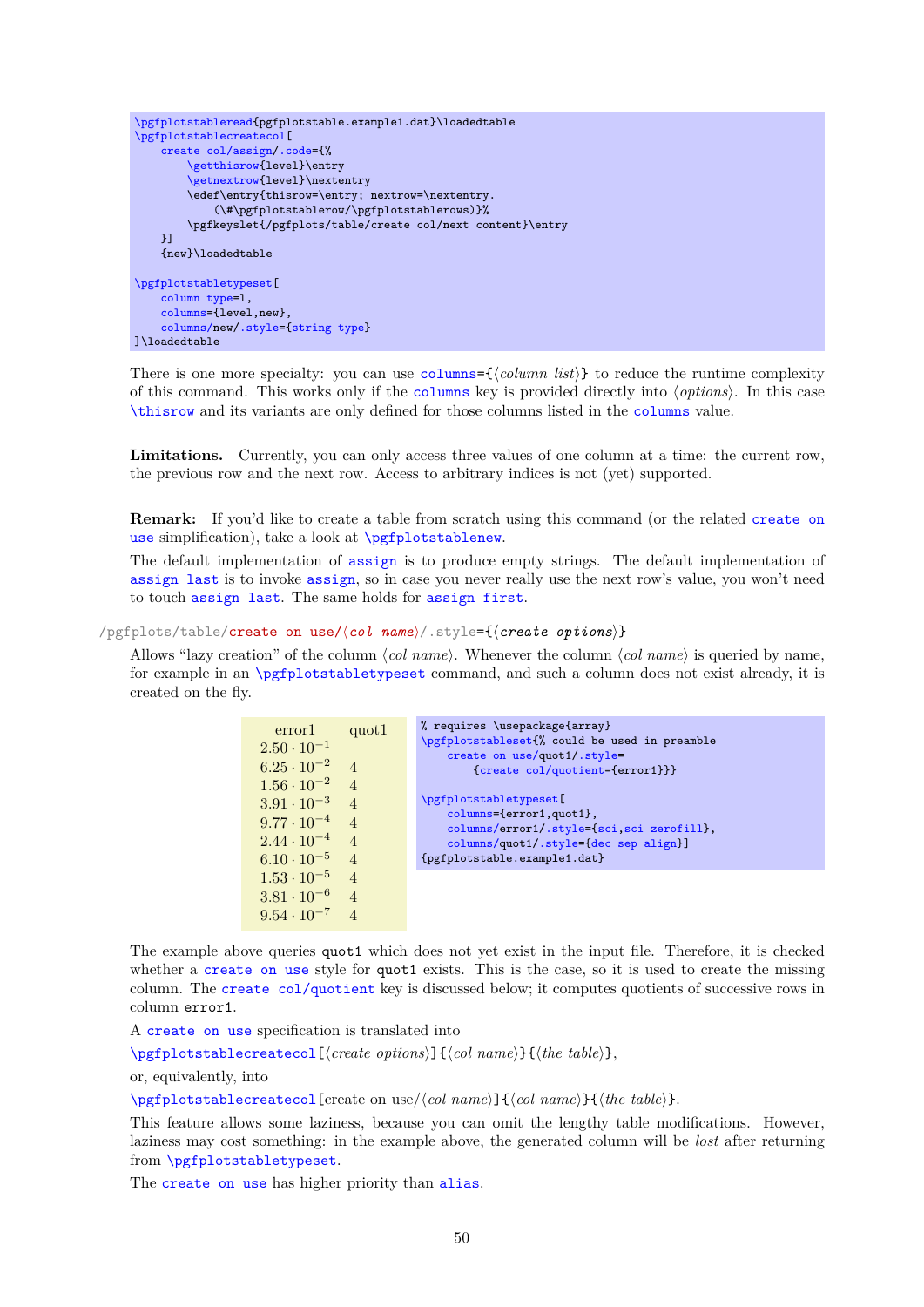<span id="page-50-3"></span>In case (col name) contains characters which are required for key settings, you need to use braces around it: "[create on use/{](#page-49-0)name=wi/th,special}[/.style=](#page-58-0){...}".

More examples for [create on use](#page-49-0) are shown below while discussing the available column creation styles.

Note that [create on use](#page-49-0) is also available within PGFPLOTS, in \addplot [table](#page-56-0) when used together with the read completely key.

# **4.3 Predefined Column Generation Methods**

The following keys can be used in both [\pgfplotstablecreatecol](#page-47-1) and the easier [create on use](#page-49-0) frameworks.

# **4.3.1 Acquiring Data Somewhere**

<span id="page-50-2"></span>/pgfplots/table/create col/set={ $\langle value \rangle$ }

A style for use in column creation context which creates a new column and writes  $\langle value \rangle$  into each new cell. The value is written as string (verbatim).

| level          | my new col    | \pgfplotstableset{                                                                                       |
|----------------|---------------|----------------------------------------------------------------------------------------------------------|
|                | $-$ empty $-$ | create on use/my new col/.style={create col/set={--empty--}},<br>columns/my new col/.style={string type} |
| $\overline{2}$ | $-$ empty $-$ |                                                                                                          |
| 3              | $-$ empty $-$ |                                                                                                          |
| $\overline{4}$ | $-$ empty $-$ | \pgfplotstabletypeset[<br>columns={level, my new col},                                                   |
| $\overline{5}$ | $-$ empty $-$ | ]{pgfplotstable.example1.dat}                                                                            |
| 6              | $-$ empty $-$ |                                                                                                          |
| 7              | $-$ empty $-$ |                                                                                                          |
| 8              | $-$ empty $-$ |                                                                                                          |
| 9              | $-$ empty $-$ |                                                                                                          |
| 10             | $-$ empty $-$ |                                                                                                          |

<span id="page-50-1"></span>/pgfplots/table/create col/set list={h*comma-separated-list*i}

A style for use in column creation context which creates a new column consisting of the entries in  $\langle commas separated-list \rangle$ . The value is written as string (verbatim).

The  $\text{command}, \text{that}$  is processed via TikZ's [\foreach](#page-65-0) command, that means you can use ... expressions to provide number (or character) ranges.

| level          | my new col     | \pgfplotstableset{                                                                                |
|----------------|----------------|---------------------------------------------------------------------------------------------------|
|                | A              | create on use/my new col/.style={                                                                 |
| $\overline{2}$ | В              | create col/set list= $\{A, B, C, 4, 50, 55, , 100\}$ ,<br>columns/my new col/.style={string type} |
| 3              |                |                                                                                                   |
|                |                |                                                                                                   |
| $\overline{4}$ | $\overline{4}$ | \pgfplotstabletypeset[                                                                            |
| 5              | 50             | columns={level, my new col},                                                                      |
| 6              | 55             | ]{pgfplotstable.example1.dat}                                                                     |
| 7              | 60             |                                                                                                   |
| 8              | 65             |                                                                                                   |
| 9              | 70             |                                                                                                   |
|                | 75             |                                                                                                   |

The new column will be padded or truncated to the required number of rows. If the list does not contain enough elements, empty cells will be produced.

<span id="page-50-0"></span>/pgfplots/table/create col/copy={\*column name*}}

A style for use in column creation context which simply copies the existing column  $\langle column \ name \rangle$ .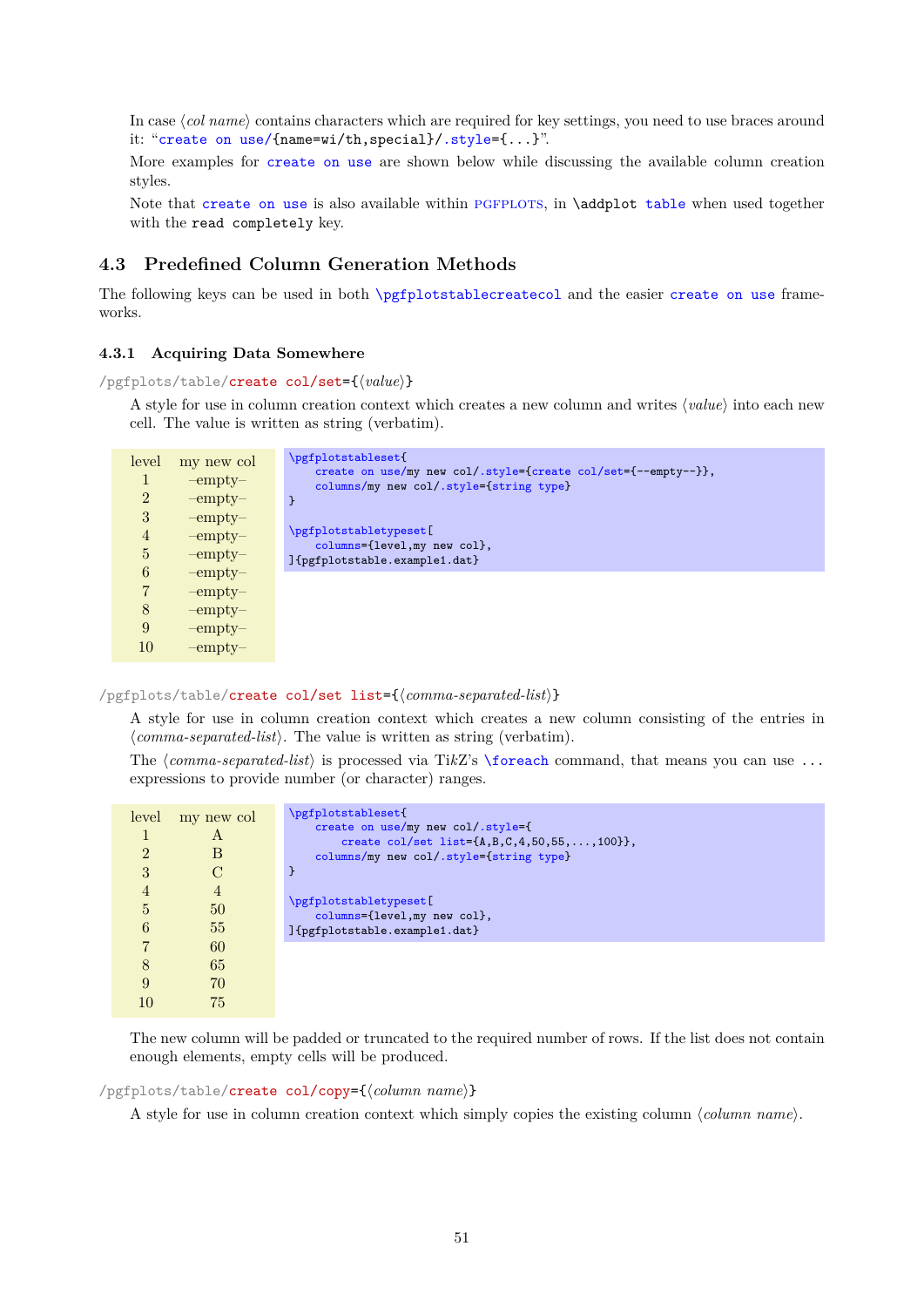<span id="page-51-2"></span>

|   | level Copy of level | \pgfplotstableset{<br>create on use/new/.style={create col/copy={level}}        |
|---|---------------------|---------------------------------------------------------------------------------|
|   |                     |                                                                                 |
| 3 |                     | \pgfplotstabletypeset[                                                          |
|   | 4                   | columns={level, new},                                                           |
| 5 | 5                   | columns/new/.style={column name=Copy of level}<br>]{pgfplotstable.example1.dat} |
| 6 |                     |                                                                                 |
|   |                     |                                                                                 |
|   |                     |                                                                                 |
|   |                     |                                                                                 |
|   |                     |                                                                                 |

/pgfplots/table/create col/copy column from table={h*file name or \macro*i}{h*column name*i}

A style for use in column creation context which creates a new column consisting of the entries in h*column name*i of the provided table. The argument may be either a file name or an already loaded table (i.e. a  $\langle \rangle$  as returned by  $\text{ppfplots}$ tableread).

You can use this style, possibly combined with [\pgfplotstablenew](#page-46-1), to merge one common sort of column from different tables into one large table.

The cell values are written as string (verbatim).

The new column will be padded or truncated to the required number of rows. If the list does not contain enough elements, empty cells will be produced.

# **4.3.2 Mathematical Operations**

## <span id="page-51-1"></span>/pgf/fpu=true|false (initially true)

Before we start to describe the column generation methods, one word about the math library. The core is always the PGF math engine written by Mark Wibrow and Till Tantau. However, this engine has been written to produce graphics and is not suitable for scientific computing.

I added a high-precision floating point library to PGF which will be part of releases newer than PGF 2.00. It offers the full range of IEEE double precision computing in T<sub>E</sub>X. This FPU is also part of PGFplotsTable, and it is activated by default for [create col/expr](#page-51-0) and all other predefined mathematical methods.

The FPU won't be active for newly defined numerical styles (although it is active for the predefined mathematical expression parsing styles like [create col/expr](#page-51-0)). If you want to add own routines or styles, you will need to use

\pgfkeys[{/pgf/fpu=](#page-51-1)true}

in order to activate the extended precision. The standard math parser is limited to fixed point numbers in the range of  $\pm 16384.00000$ .

#### <span id="page-51-0"></span>/pgfplots/table/create col/expr={ $\{math>math expression\}$ }

A style for use in [\pgfplotstablecreatecol](#page-47-1) which uses  $\langle math\; expression \rangle$  to assign contents for the new column.

|                | $level \quad 2$ -level | \pgfplotstableset{                                                        |
|----------------|------------------------|---------------------------------------------------------------------------|
|                | 2                      | create on use/new/.style={                                                |
| $\mathfrak{D}$ | 4                      | create col/expr={\thisrow{level}*2}}<br>ł                                 |
| 3              | 6                      |                                                                           |
| 4              | 8                      | \pgfplotstabletypeset[                                                    |
| 5              | 10                     | columns={level,new},<br>columns/new/.style={column name=\$2\cdot \$level} |
| 6              | 12                     | ]{pgfplotstable.example1.dat}                                             |
|                | 14                     |                                                                           |
| 8              | 16                     |                                                                           |
| 9              | 18                     |                                                                           |
|                | 20                     |                                                                           |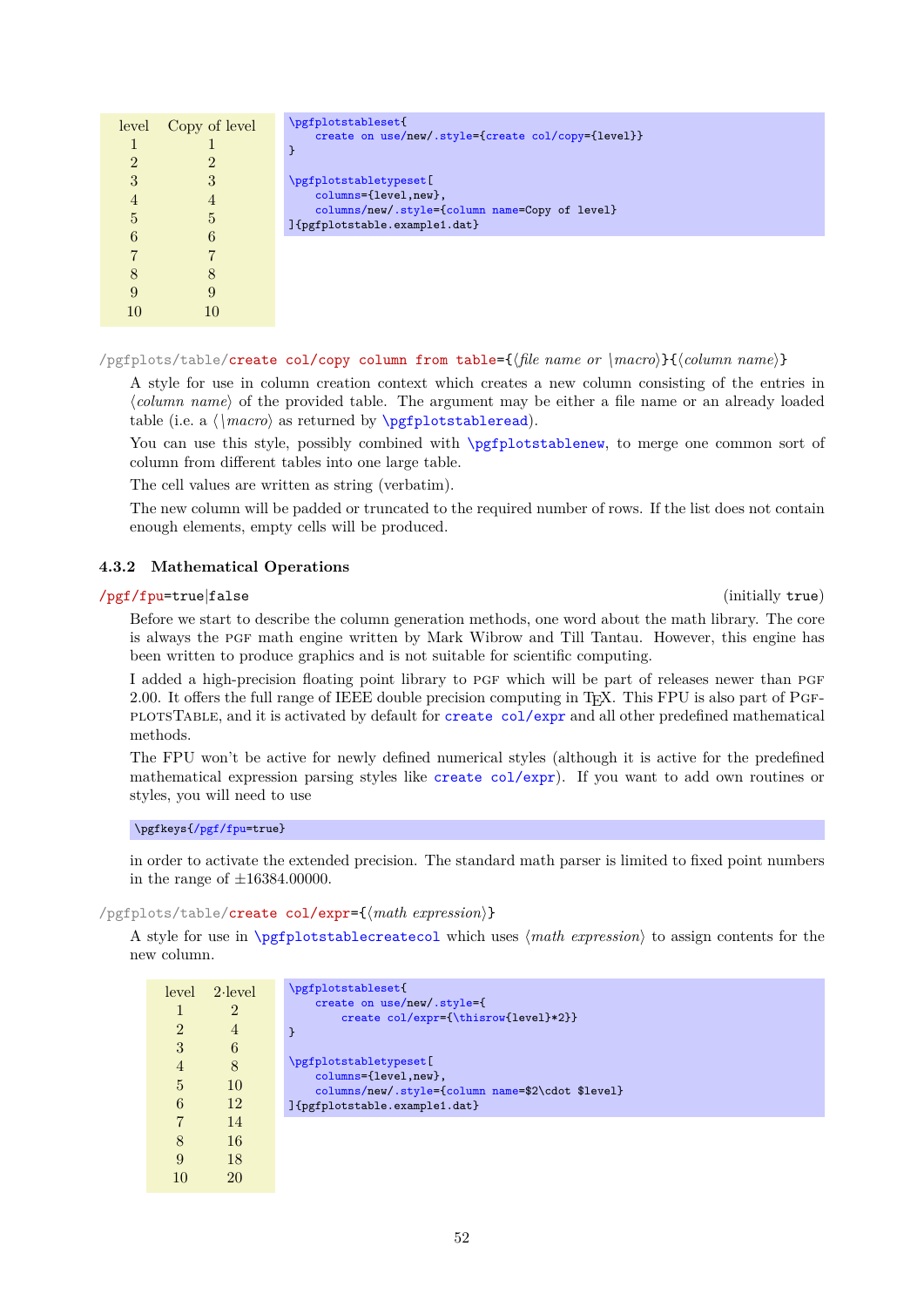<span id="page-52-2"></span>The macros [\thisrow{](#page-48-0) $\langle col \ name \rangle$ } and [\nextrow{](#page-48-1) $\langle col \ name \rangle$ } can be used to use values of the existing table.

Please see **[\pgfplotstablecreatecol](#page-47-1)** for more information.

**Accumulated columns:** The [expr](#page-51-0) style initializes [\pgfmathaccuma](#page-48-7) to 0 before its first column. Whenever it computes a new column value, it redefines  $\pgf$  mathemator be the result. That means you can use [\pgfmathaccuma](#page-48-7) inside of  $\langle \text{math } \rangle$  to accumulate columns. See [create col/expr](#page-52-0) [accum](#page-52-0) for more details.

**About the precision and number range:** Starting with version 1.2, [expr](#page-51-0) uses a floating point unit. The FPU provides the full data range of scientific computing with a relative precision between  $10^{-4}$  and  $10^{-6}$ . The [/pgf/fpu](#page-51-1) key provides some more details.

**Accepted operations:** The math parser of pgf, combined with the FPU, provides the following function and operators:

+, -, \*, /, abs, round, floor, mod, <, >, max, min, sin, cos, tan, deg (conversion from radians to degrees), rad (conversion from degrees to radians), atan, asin, acos, cot, sec, cosec, exp, ln, [sqrt](#page-40-1), the constanst pi and e,  $\hat{\ }$  (power operation), factorial<sup>[9](#page-52-1)</sup>, rand (random between  $-1$  and 1 following a uniform distribution), rnd (random between 0 and 1 following a uniform distribution), number format conversions hex, Hex, oct, bin and some more. The math parser has been written by Mark Wibrow and Till Tantau [\[2\]](#page-71-0), the FPU routines have been developed as part of PGFPLOTS. The documentation for both parts can be found in [\[2\]](#page-71-0). **Attention:** Trigonometric functions work with degrees, not with radians, unless trig format is reconfigured!

<span id="page-52-0"></span>/pgfplots/table/create col/expr accum={h*math expression*i}{h*accum initial*i}

A variant of [create col/expr](#page-51-0) which also allows to define the initial value of [\pgfmathaccuma](#page-48-7). The case  $\langle accum\ initial \rangle=0$  is *equivalent* to  $\exp\left(\frac{math\ current}{}$  expression.).

| level              | $\sum$ level | $\prod$ level                                              |  |
|--------------------|--------------|------------------------------------------------------------|--|
| 1                  | 1            | 1                                                          |  |
| $\overline{2}$     | 3            | $\overline{2}$                                             |  |
| 3                  | 6            | 6                                                          |  |
| $\overline{4}$     | 10           | 24                                                         |  |
| $\overline{5}$     | 15           | 120                                                        |  |
| $\boldsymbol{6}$   | 21           | 720                                                        |  |
| $\overline{7}$     | 28           | 5,040                                                      |  |
| 8                  | 36           | 40,320                                                     |  |
| 9                  | 45           | $3.63 \cdot 10^{5}$                                        |  |
| 10                 | 55           | $3.63 \cdot 10^{6}$                                        |  |
| \pgfplotstableset{ |              |                                                            |  |
|                    |              | create on use/new/.style={<br>$crasha$ col/evor={\portmati |  |

```
\text{accuracy}\thisrow{level}}},
    create on use/new2/.style={
        create col/expr accum={\pgfmathaccuma * \thisrow{level}}{1}%<- start with `1'
    }
}
\pgfplotstabletypeset[
    columns={level,new,new2},
    columns/new/.style={column name=$\sum$level},
    columns/new2/.style={column name=$\prod$level}
]{pgfplotstable.example1.dat}
```
The example creates two columns: the new column is just the sum of each value in the  $\langle level \rangle$  column (it employs the default [\pgfmathaccuma=](#page-48-7)0). The new2 column initializes \pgfmathaccuma=100 and then successively subtracts the value of  $\langle level \rangle$ .

<span id="page-52-1"></span><sup>&</sup>lt;sup>9</sup>Starting with PGF versions newer than 2.00, you can use the postfix operator ! instead of factorial.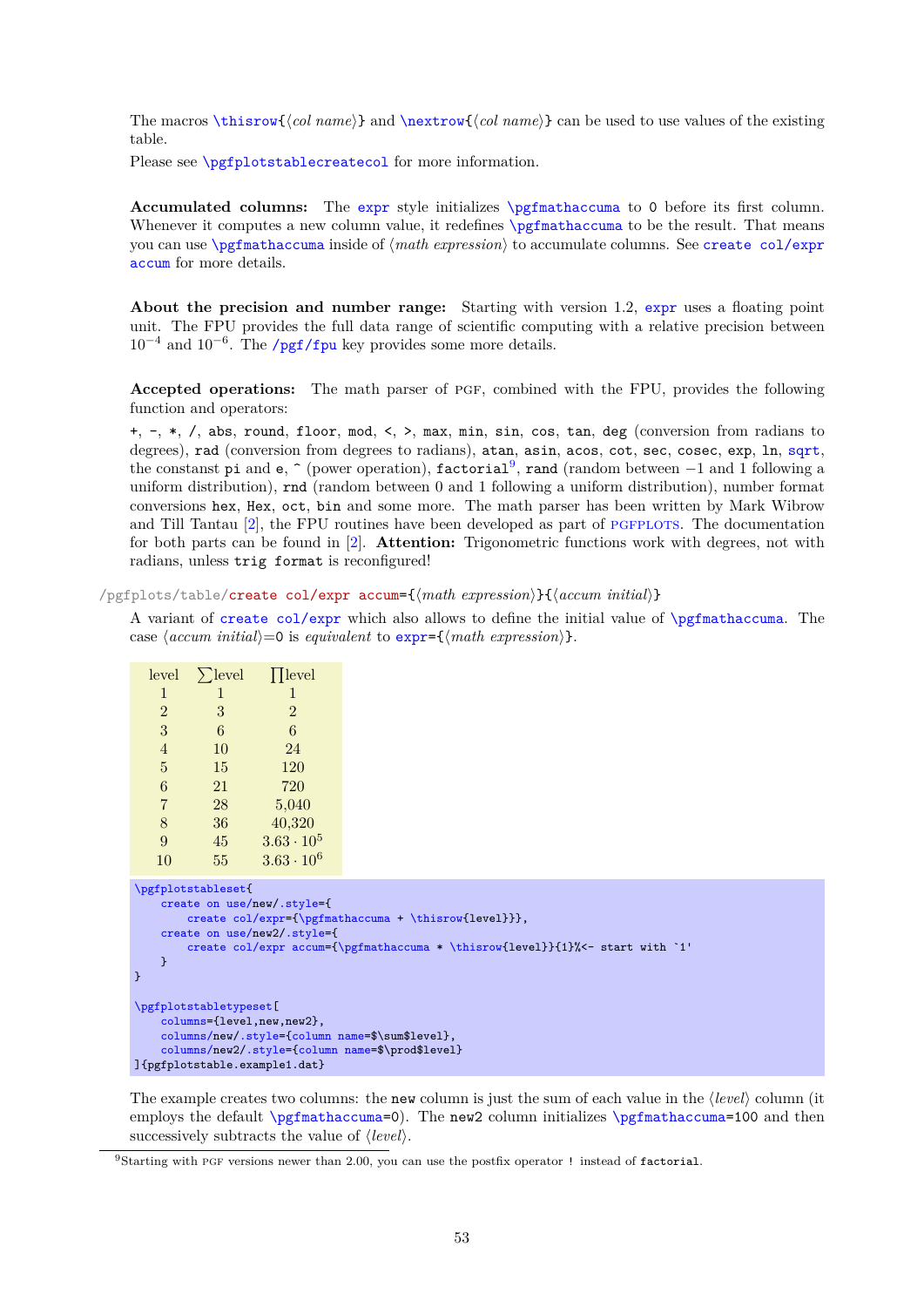## <span id="page-53-2"></span><span id="page-53-0"></span>/pgfplots/table/create col/quotient={\*column name*}}

A style for use in [\pgfplotstablecreatecol](#page-47-1) which computes the quotient  $c_i := m_{i-1}/m_i$  for every entry  $i = 1, \ldots, (n-1)$  in the column identified with  $\langle column \text{ name} \rangle$ . The first value  $c_0$  is kept empty.

| error2               | quot1 -                  | quot <sub>2</sub> |
|----------------------|--------------------------|-------------------|
| $7.58 \cdot 10^{-1}$ |                          |                   |
| $5.00 \cdot 10^{-1}$ | 4                        | 1.52              |
| $2.87 \cdot 10^{-1}$ | $\overline{4}$           | 1.74              |
| $1.44 \cdot 10^{-1}$ | $\overline{4}$           | $\mathfrak{D}$    |
| $4.42 \cdot 10^{-2}$ | $\overline{4}$           | 3.25              |
| $1.70 \cdot 10^{-2}$ | $\overline{4}$           | 2.6               |
| $8.20 \cdot 10^{-3}$ | $\overline{4}$           | 2.07              |
| $3.91 \cdot 10^{-3}$ | $\overline{4}$           | 2.1               |
| $1.95 \cdot 10^{-3}$ | $\overline{\mathcal{A}}$ | $\mathfrak{D}$    |
| $9.77 \cdot 10^{-4}$ | 4                        | $\mathfrak{D}$    |
|                      |                          |                   |

```
% requires \usepackage{array}
\pgfplotstableset{% configuration, for example, in preamble:
    create on use/quot1/.style={create col/quotient=error1},
    create on use/quot2/.style={create col/quotient=error2},
    columns={error1,error2,quot1,quot2},
    \gamma% display styles:
    columns/error1/.style={sci,sci zerofill},
    columns/error2/.style={sci,sci zerofill},
    columns/quot1/.style={dec sep align},
    columns/quot2/.style={dec sep align}
}
```
[\pgfplotstabletypeset{](#page-2-0)pgfplotstable.example1.dat}

This style employs methods of the floating point unit, that means it works with a relative precision of about  $10^{-7}$  (7 significant digits in the mantissa).

#### /pgfplots/table/create col/iquotient={\*column name*}}

Like [create col/quotient](#page-53-0), but the quotient is inverse.

#### <span id="page-53-1"></span>/pgfplots/table/create col/dyadic refinement rate={\*column name*}}

A style for use in  $\pgfplotstablecreatecol$  which computes the convergence rate  $\alpha$  of the data in column  $\langle column \ name \rangle$ . The contents of  $\langle column \ name \rangle$  is assumed to be something like  $e_i(h_i) = O(h_i^{\alpha}).$ Assuming a dyadic refinement relation from one row to the next,  $h_i = h_{i-1}/2$ , we have  $h_{i-1}^{\alpha}/(h_{i-1}/2)^{\alpha} =$  $2^{\alpha}$ , so we get  $\alpha$  using

$$
c_i := \log_2\left(\frac{e_{i-1}}{e_i}\right).
$$

The first value  $c_0$  is kept empty.

| error1               | error2               | rate1                       | rate2        |
|----------------------|----------------------|-----------------------------|--------------|
| $2.50 \cdot 10^{-1}$ | $7.58 \cdot 10^{-1}$ |                             |              |
| $6.25 \cdot 10^{-2}$ | $5.00 \cdot 10^{-1}$ | $\mathfrak{D}$              | 0.6          |
| $1.56 \cdot 10^{-2}$ | $2.87 \cdot 10^{-1}$ | $\mathfrak{D}$              | 0.8          |
| $3.91 \cdot 10^{-3}$ | $1.44 \cdot 10^{-1}$ | $\mathcal{D}_{\cdot}$       | $\mathbf{1}$ |
| $9.77 \cdot 10^{-4}$ | $4.42 \cdot 10^{-2}$ | $\mathcal{D}_{\mathcal{L}}$ | 1.7          |
| $2.44 \cdot 10^{-4}$ | $1.70 \cdot 10^{-2}$ | $\mathfrak{D}$              | 1.38         |
| $6.10 \cdot 10^{-5}$ | $8.20 \cdot 10^{-3}$ | $\mathcal{D}_{\cdot}$       | 1.05         |
| $1.53 \cdot 10^{-5}$ | $3.91 \cdot 10^{-3}$ | $\mathfrak{D}$              | 1.07         |
| $3.81 \cdot 10^{-6}$ | $1.95 \cdot 10^{-3}$ | $\mathcal{D}_{\mathcal{L}}$ | $\mathbf{1}$ |
| $9.54 \cdot 10^{-7}$ | $9.77 \cdot 10^{-4}$ | $\mathfrak{D}$              | $\mathbf{1}$ |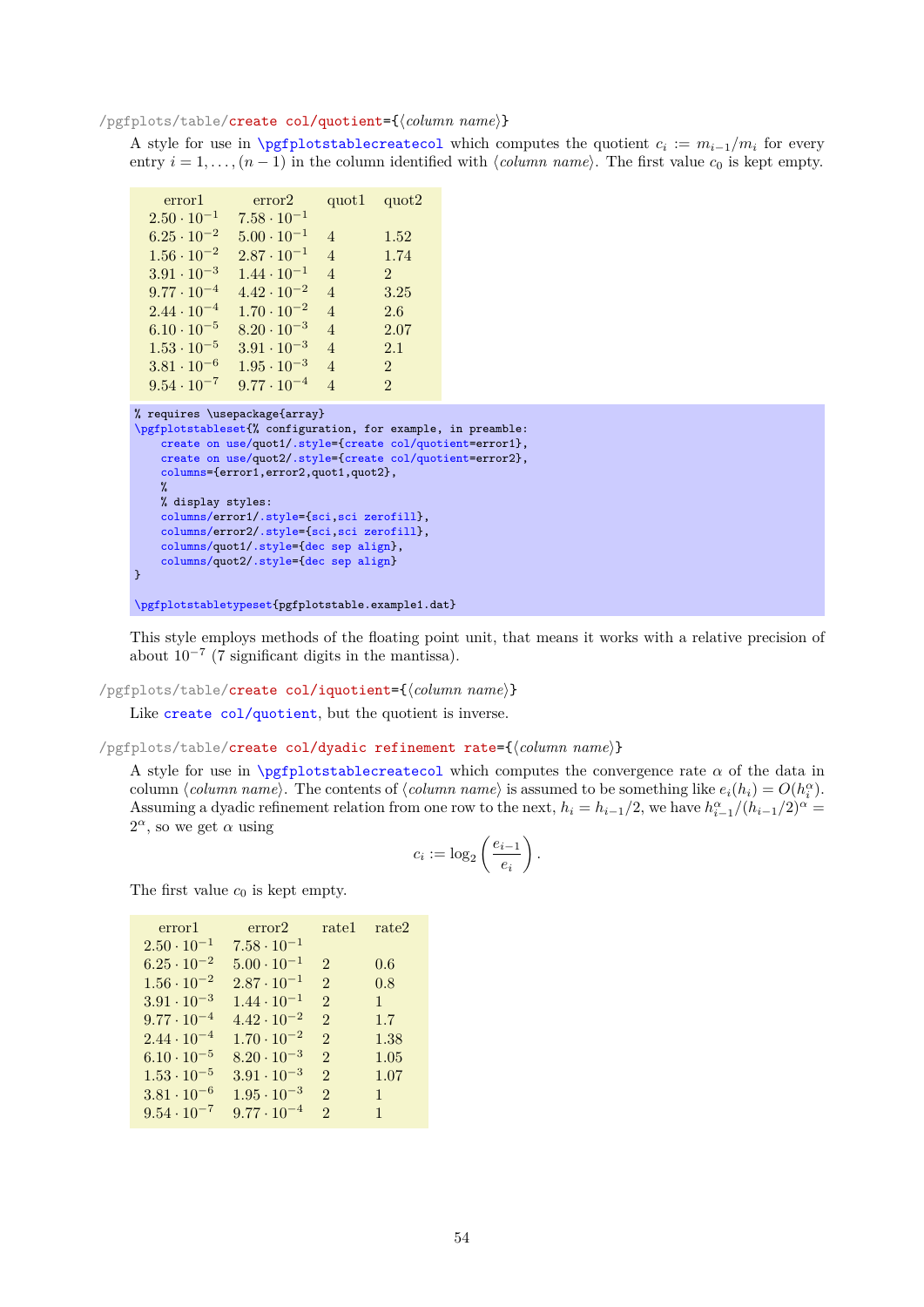```
% requires \usepackage{array}
\pgfplotstabletypeset[% here, configuration options apply only to this single statement:
    create on use/rate1/.style={create col/dyadic refinement rate={error1}},
    create on use/rate2/.style={create col/dyadic refinement rate={error2}},
    columns={error1,error2,rate1,rate2},
    columns/error1/.style={sci,sci zerofill},
    columns/error2/.style={sci,sci zerofill},
    columns/rate1/.style={dec sep align},
    columns/rate2/.style={dec sep align}]
    {pgfplotstable.example1.dat}
```
This style employs methods of the floating point unit, that means it works with a relative precision of about 10<sup>−</sup><sup>6</sup> (6 significant digits in the mantissa).

/pgfplots/table/create col/idyadic refinement rate={\*column name*}}

As [create col/dyadic refinement rate](#page-53-1), but the quotient is inverse.

```
/pgfplots/table/create col/gradient=\{\langle col \; x \rangle\}\{\langle col \; y \rangle\}/pgfplots/table/create col/gradient loglog=\{\langle col\ x\rangle\}\{\langle col\ y\rangle\}/pgfplots/table/create col/gradient semilogx={hcol xi}{hcol yi}
/pgfplots/table/create col/gradient semilogy={hcol xi}{hcol yi}
```
<span id="page-54-1"></span>A style for  $\text{pgfplots}$ tablecreatecol which computes piecewise gradients  $(y_{i+1} - y_i)/(x_{i+1} - x_i)$  for each row. The y values are taken out of column  $\langle col \ y \rangle$  and the x values are taken from  $\langle col \ y \rangle$ .

The logarithmic variants apply the natural logarithm,  $log(.)$ , to its argument before starting to compute differences. More precisely, the loglog variant applies the logarithm to both x and y, the semilogx variant applies the logarithm only to x and the semilogy variant applies the logarithm only to y.

| dof            | error1               | error2               | slopes1 | slopes2 |
|----------------|----------------------|----------------------|---------|---------|
| $\overline{4}$ | $2.50 \cdot 10^{-1}$ | $7.58 \cdot 10^{-1}$ |         |         |
| 16             | $6.25 \cdot 10^{-2}$ | $5.00 \cdot 10^{-1}$ | $-1$    | $-0.3$  |
| 64             | $1.56 \cdot 10^{-2}$ | $2.87 \cdot 10^{-1}$ | $-1$    | $-0.4$  |
| 256            | $3.91 \cdot 10^{-3}$ | $1.44 \cdot 10^{-1}$ | $-1$    | $-0.5$  |
| 1,024          | $9.77 \cdot 10^{-4}$ | $4.42 \cdot 10^{-2}$ | $-1$    | $-0.85$ |
| 4,096          | $2.44 \cdot 10^{-4}$ | $1.70 \cdot 10^{-2}$ | $-1$    | $-0.69$ |
| 16,384         | $6.10 \cdot 10^{-5}$ | $8.20 \cdot 10^{-3}$ | $-1$    | $-0.52$ |
| 65,536         | $1.53 \cdot 10^{-5}$ | $3.91 \cdot 10^{-3}$ | $-1$    | $-0.54$ |
| 262,144        | $3.81 \cdot 10^{-6}$ | $1.95 \cdot 10^{-3}$ | $-1$    | $-0.5$  |
| 1,048,576      | $9.54 \cdot 10^{-7}$ | $9.77 \cdot 10^{-4}$ | $-1$    | $-0.5$  |

```
% requires \usepackage{array}
\pgfplotstableset{% configuration, for example in preamble:
    create on use/slopes1/.style={create col/gradient loglog={dof}{error1}},
    create on use/slopes2/.style={create col/gradient loglog={dof}{error2}},
    columns={dof,error1,error2,slopes1,slopes2},
    % display styles:
    columns/dof/.style={int detect},
    columns/error1/.style={sci,sci zerofill},
    columns/error2/.style={sci,sci zerofill},
    columns/slopes1/.style={dec sep align},
    columns/slopes2/.style={dec sep align}
}
\pgfplotstabletypeset{pgfplotstable.example1.dat}
```

| level          | error1      | slopes1   |
|----------------|-------------|-----------|
| $\mathbf{1}$   | $2.50_{-1}$ |           |
| $\mathfrak{D}$ | $6.25_{-2}$ | $-1.39\,$ |
| 3              | $1.56_{-2}$ | $-1.39$   |
| $\overline{4}$ | $3.91_{-3}$ | $-1.39$   |
| 5              | $9.77_{-4}$ | $-1.39$   |
| 6              | $2.44_{-4}$ | $-1.39$   |
| 7              | $6.10_{-5}$ | $-1.39$   |
| 8              | $1.53_{-5}$ | $-1.39\,$ |
| 9              | $3.81_{-6}$ | $-1.39$   |
| 10             | $9.54_{-7}$ | $-1.39$   |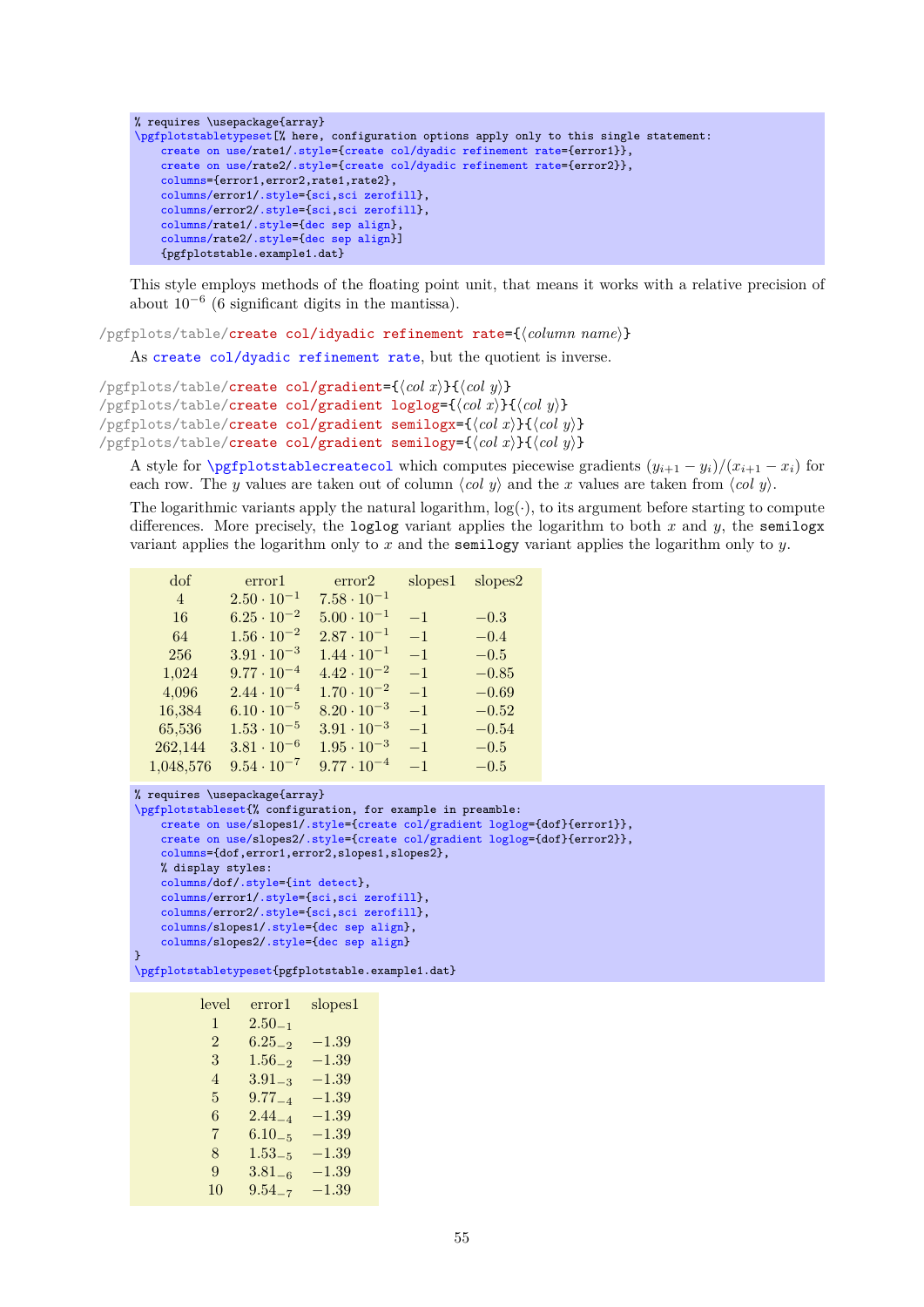```
% requires \usepackage{array}
\pgfplotstableset{% configuration, for example in preamble:
    create on use/slopes1/.style={create col/gradient semilogy={level}{error1}},
    columns={level,error1,slopes1},
    % display styles:
    columns/level/.style={int detect},
    columns/error1/.style={sci,sci zerofill,sci subscript},
    columns/slopes1/.style={dec sep align}
}
\pgfplotstabletypeset{pgfplotstable.example1.dat}
```
This style employs methods of the floating point unit, that means it works with a relative precision of about  $10^{-6}$  (6 significant digits in the mantissa).

#### <span id="page-55-0"></span> $\langle$  pgfplots/table/**create col/linear regression={** $\langle key-value\text{-}config \rangle$ }

Computes a linear (least squares) regression  $y(x) = a \cdot x + b$  using the sample data  $(x_i, y_i)$  which has to be specified inside of  $\langle key-value\text{-}config \rangle$ .

```
x y regression
 1 \quad 1 \quad -2.332 4 4.67
 3 9 11.67
 4 16 18.67
 5 25 25.67
 6 36 32.67
The slope is '7.0e0'.
                     % load table from somewhere:
                     \pgfplotstableread{
                         x y
                         1 1
                         243 9
                         4 16
                         5 25
                         6 36
                     }\loadedtbl
                     % create the `regression' column:
                     \pgfplotstablecreatecol[linear regression]
                         {regression}
                         {\loadedtbl}
                     % store slope
                     \xdef\slope{\pgfplotstableregressiona}
                     \pgfplotstabletypeset\loadedtbl\\
                     The slope is `\slope'.
```
The example above loads a table from inline data, appends a column named 'regression' and typesets it. Since no  $\langle key-value\text{-}confq\rangle$  has been provided,  $x=[index]0$  $x=[index]0$  and  $y=[index]1$  $y=[index]1$  will be used. The  $\xleftarrow{\text{red}}\simeq\ldots\right\}$  command stores the 'a' value of the regression line into a newly defined macro  $\lq$ slope'.<sup>[10](#page-55-1)</sup>

The complete documentation for this feature has been moved to PGFPLOTS due to its close relation to plotting. Please refer to the PGFPLOTS manual coming with this package.

/pgfplots/table/create col/function graph cut y={h*cut value*i}{h*common options*i}{h*one key–value set for each plot* $\rangle$ }

<span id="page-55-2"></span>A specialized style for use in [create on use](#page-49-0) statements which computes cuts of (one or more) discrete plots  $y(x_1), \ldots, y(x_N)$  with a fixed *(cut value)*. The  $x_i$  are written into the table's cells.

In a cost–accuracy plot, this feature allows to extract the cost for fixed accuracy. The dual feature with cut x allows to compute the accuracy for fixed cost.

<span id="page-55-1"></span><sup>10</sup>The **\xdef** means "global expanded definition": it expands the argument until it can't be expanded any further and assigns a (global) name to the result. See any TEX book for details.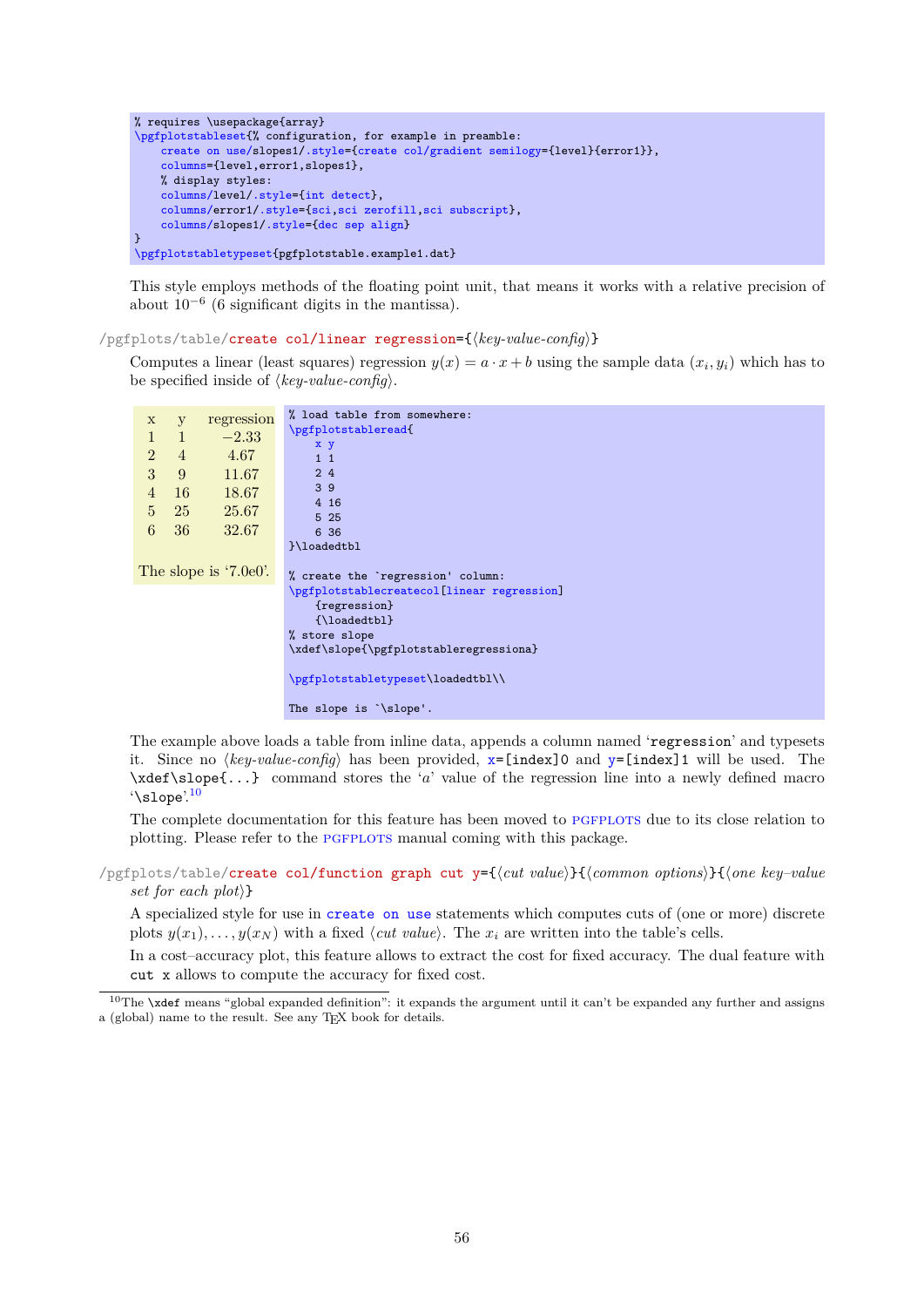

In the example above, we are searching for  $x_1$  and  $x_2$  such that  $f_1(x_1) = 2.5 \cdot 10^{-4}$  and  $f_2(x_2) = 2.5 \cdot 10^{-4}$ . On the left is the automatically computed result. On the right is a problem illustration with proper annotation using PGFPLOTS to visualize the results. The  $\langle cut \ value \rangle$  is set to 2.5e-4. The  $\langle common \rangle$ *options*i contain the problem setup; in our case logarithmic scales and column names. The third argument is a comma-separated-list. Each element i is a set of keys describing how to get  $f_i(\cdot)$ .

<span id="page-56-0"></span>During both *(common options)* and *(one key–value set for each plot)*, the following keys can be used:

- table= $\{\langle table\ file\ or\ \langle macro\rangle\}:\ either\ a\ file\ name\ or\ an\ already\ loaded\ table\ where\ to\ get\ the\ data$ points,
- <span id="page-56-1"></span>•  $x = \{\langle col \ name \rangle\}$ : the column name of the x-axis,
- <span id="page-56-2"></span>•  $y = \{\langle col \ name \rangle\}$ : the column name of the *y*-axis.
- <span id="page-56-3"></span>• foreach= $\{\{\text{for each loop head}\}\}\{\text{file name pattern}\}\$  This somewhat advanced syntax allows to collect tables in a loop automatically:

| cut    |
|--------|
| 53.66  |
| 601.83 |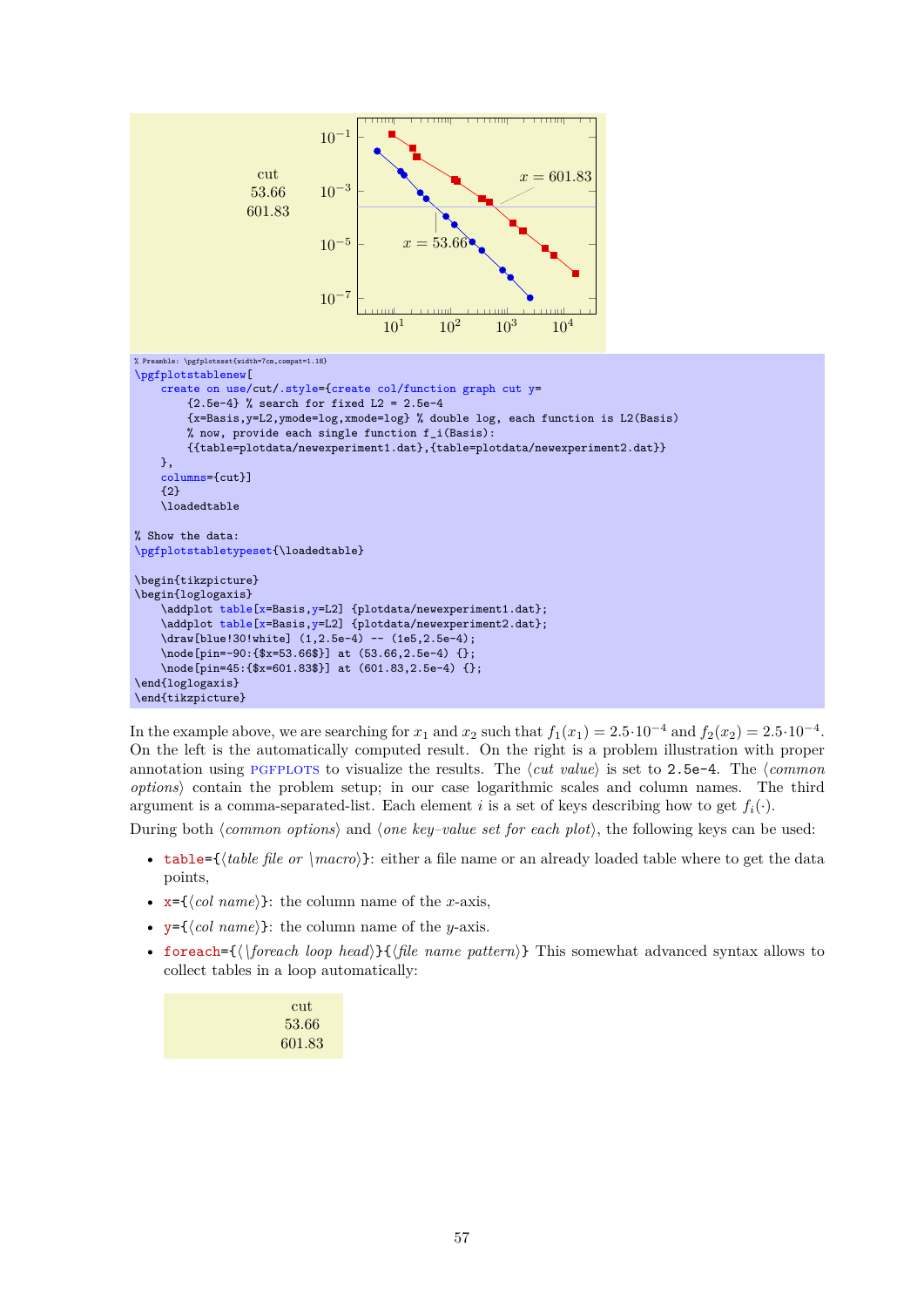```
\pgfplotstablenew[
    % same as above...
    create on use/cut/.style={create col/function graph cut y=
        {2.5e-4}% search for fixed L2 = 2.5e-4
        {x=Basis,y=L2,ymode=log,xmode=log,
         foreach={\i in {1,2}}{plotdata/newexperiment\i.dat}}%
        {}% just leave this empty.
    },
    columns={cut}]
    {2}
    \loadedtable
% Show the data:
\pgfplotstabletypeset{\loadedtable}
```
PGFPLOTSTABLE will call **[\foreach](#page-65-0)**  $\langle$  \*foreach loop head*} and it will expand  $\langle$ *file name pattern*} for every iteration. For every iteration, a simpler list entry of the form

 $\text{table} = \{\langle expanded\ pattern \rangle\}, \textbf{x} = \{\langle value\ of\ x \rangle\}, \textbf{y} = \{\langle value\ of\ y \rangle\}$ 

will be generated.

It is also possible to provide [foreach=](#page-56-3) inside of *{one key–value set for each plot*}. The [foreach](#page-56-3) key takes precedence over [table](#page-56-0). Details about the accepted syntax of [\foreach](#page-65-0) can be found in the PGF manual.

The keys xmode and ymode can take either log or linear. All mentioned keys have the common key path

/pgfplots/table/create col/function graph cut/.

/pgfplots/table/create col/function graph cut x={h*cut value*i}{h*common options*i}{h*one key–value set for each plot* $\}$ 

As above, just with  $x$  and  $y$  exchanged.

# **5 Miscellaneous**

# **5.1 Writing (Modified) Tables To Disk**

/pgfplots/table/outfile={h*file name*i} (initially empty)

Writes the completely processed table as T<sub>E</sub>X file to  $\langle$ *file name*). This key is described in all detail on page [24.](#page-23-2)

<span id="page-57-0"></span>\pgfplotstablesave[ $\{options\}$ ]{ $\{\$ acro or input file name}}{ $\{output$  file name}}

This command takes a table and writes it to a new data file (without performing any typesetting).

If the first argument is a file name, that file is loaded first.

This command simply invokes [\pgfplotstabletypeset](#page-2-0) with cleared output parameters. That means any of the column creation methods apply here as well, including any postprocessing steps (without the final typesetting).

[\pgfplotstablesave](#page-57-0) uses the keys [reset styles](#page-58-1) and [disable rowcol styles](#page-58-2) to clear any typesetting related options.

Furthermore, it sets [string type](#page-37-0) to allow verbatim output. You may want to use [numeric as string](#page-37-4) [type](#page-37-4) instead in case you only have numerical data – this will display integers resulting from arithmetics not in scientific notation. $\frac{11}{1}$  $\frac{11}{1}$  $\frac{11}{1}$ 

```
\pgfplotstablesave[
    create on use/postproc1/.style={create col/dyadic refinement rate=error1},
    columns={dof,error1,postproc1}
\overline{1}{pgfplotstable.example1.dat}
    {pgfplotstable.example1.out.dat}
```
Now, pgfplotstable.example1.out.dat is

<span id="page-57-1"></span> $11$ Note however, that string type does not round or truncate integers either, even though they are displayed as floats.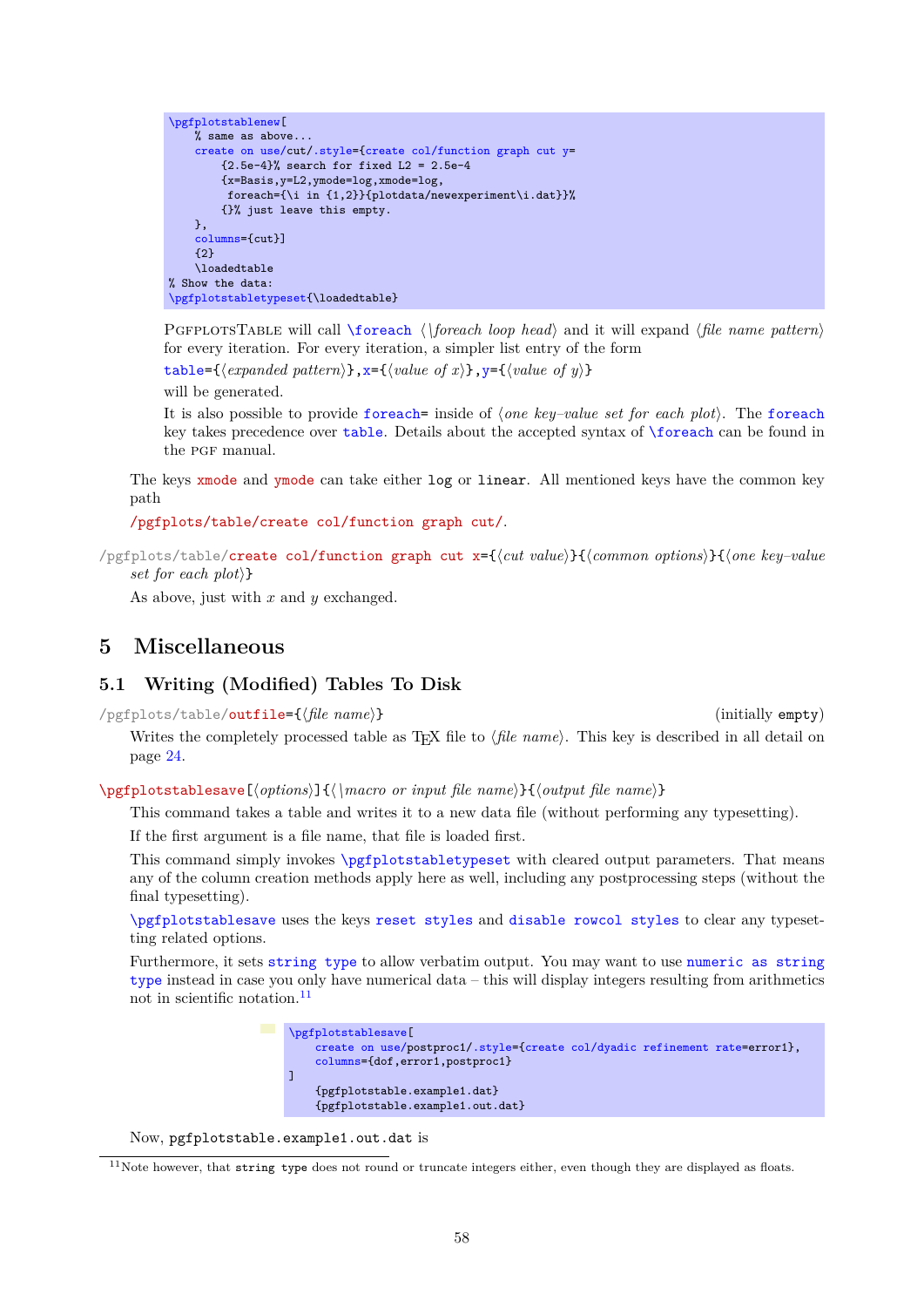<span id="page-58-3"></span>

| dof     |                    | error1 postproc1 |         |
|---------|--------------------|------------------|---------|
| 4       | 2.50000000e-01     |                  | ብ የ     |
| 16      | $6.25000000e - 02$ |                  | 1.99998 |
| 64      | 1.56250000e-02     |                  | 1.99998 |
| 256     | $3.90625000e-03$   |                  | 1.99998 |
| 1024    | 9.76562500e-04     |                  | 1.99998 |
| 4096    | $2.44140625e-04$   |                  | 1.99998 |
| 16384   | 6.10351562e-05     |                  | 1.99998 |
| 65536   | 1.52587891e-05     |                  | 1.99998 |
| 262144  | 3.81469727e-06     |                  | 1.99998 |
| 1048576 | 9.53674316e-07     |                  | 1.99998 |

You can use the [col sep](#page-4-0) key inside of *(options)* to define a column separator for the output file. In case you need a different input column separator, use in col sep instead of [col sep](#page-4-0).

# **Remarks**

- Empty cells will be filled with {} if [col sep=](#page-4-0)space. Use the [empty cells with](#page-45-0) style to change that.
- Use [disable rowcol styles=](#page-58-2)false inside of  $\langle options \rangle$  if you need to change column/row based styles.

# **5.2 Miscellaneous Keys**

<span id="page-58-2"></span>/pgfplots/table/disable rowcol styles=true|false (initially false) Set this to true if [\pgfplotstabletypeset](#page-2-0) shall *not* set any styles which apply only to specific columns or only to specific rows.

This disables the styles

- columns/ $\langle$ *column name* $\rangle$ ,
- display columns/ $\langle$ *column index* $\rangle$ ,
- every col no  $\langle column\ index \rangle$ ,
- every row no  $\langle row \ index \rangle$ .

#### <span id="page-58-1"></span>/pgfplots/table/reset styles (no value)

Resets all table typesetting styles which do not explicitly depend on column or row names and indices. The affected styles are

- [every table](#page-22-0),
- [every even row](#page-18-1), [every odd row](#page-19-1), [every column](#page-15-2), [every even column](#page-14-0), [every odd column](#page-15-3),
- [every first column](#page-14-1), [every last column](#page-14-2), [every first row](#page-20-1), [every last row](#page-20-0),
- [every head row](#page-19-0),
- [postproc cell content](#page-44-2), [preproc cell content](#page-39-0).

In case you want to reset all, you should also consider the key [disable rowcol styles](#page-58-2).

# **5.3 A summary of how to define and use styles and keys**

This section summarizes features of pgfkeys. The complete documentation can be found in the PGF manual, [\[2\]](#page-71-0).

<span id="page-58-0"></span>Key handler  $\langle key \rangle$ .style={ $\langle key-value-list \rangle$ }

Defines or redefines a style  $\langle key \rangle$ . A style is a normal key which will set all options in  $\langle key-value-list \rangle$ when it is set.

Use  $\pgfplotstableset({key}/.style({key})$ .style={ $\{key-value-list\}$ }} to (re)define a style  $\langle key \rangle$  in the namespace /pgfplots/table.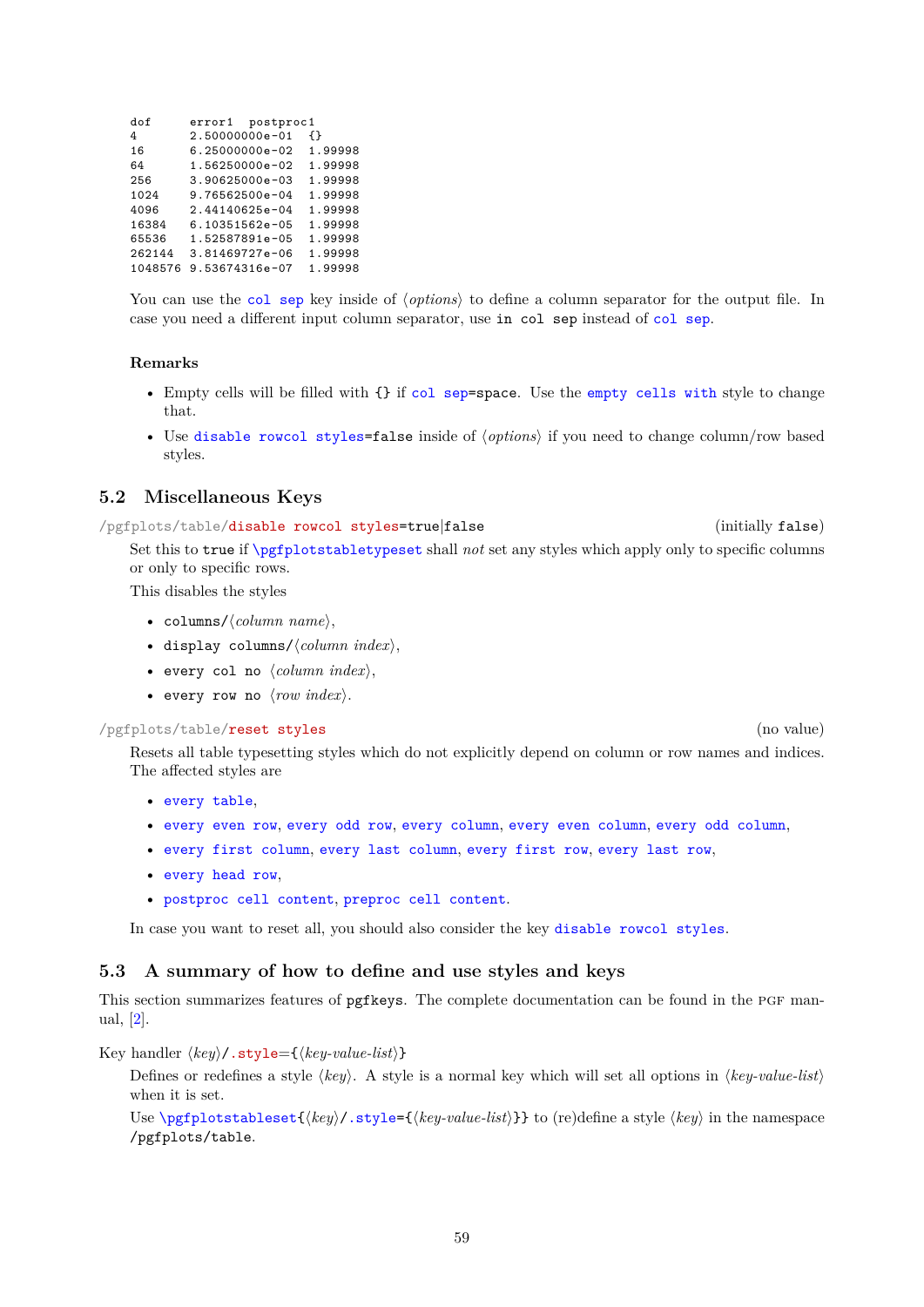<span id="page-59-5"></span><span id="page-59-2"></span>Key handler  $\langle key \rangle$ /.append style={ $\langle key-value-list \rangle$ }

Appends  $\langle key-value-list \rangle$  to an already existing style  $\langle key \rangle$ . This is the preferred method to change the predefined styles: if you only append, you maintain compatibility with future versions.

Use  $\pgfplotstableset({key}/$ .append style={ $\key-value-list$ }} to append  $\key-value-list$  to the style  $\langle key \rangle$ . This will assume the prefix /pgfplots/table.

Key handler  $\langle key \rangle$ .initial= $\{\langle value \rangle\}$ 

Defines a new  $\langle key \rangle$  and assigns  $\langle value \rangle$ .

<span id="page-59-3"></span>Key handler  $\langle key \rangle$ .add= ${\lbrace \langle before \rangle \rbrace \lbrace \langle after \rangle \rbrace}$ 

Changes  $\langle key \rangle$  by prepending  $\langle before \rangle$  and appending  $\langle after \rangle$ .

'a column'; 'a column,another'; 'a column,another,and one more'.

```
\pgfplotstableset{columns={a column}}
`\pgfkeysvalueof{/pgfplots/table/columns}';
\pgfplotstableset{columns/.add={}{,another}}
`\pgfkeysvalueof{/pgfplots/table/columns}';
\pgfplotstableset{columns/.add={}{,and one more}}
`\pgfkeysvalueof{/pgfplots/table/columns}'.
```
This can be used inside of [\pgfplotsinvokeforeach](#page-65-2) or similar (ungrouped!) loop constructs.

<span id="page-59-0"></span>Key handler  $\langle key \rangle$ .code= $\{\langle T_F X \text{ code}\rangle\}$ 

Occasionally, the PGFPLOTS user interface offers to replace parts of its routines. This is accomplished using so called "code keys". What it means is to replace the original key and its behavior with new  $\langle T_F X \, code \rangle$ . Inside of  $\langle T_F X \, code \rangle$ , any command can be used. Furthermore, the #1 pattern will be the argument provided to the key.

```
This is a pgfkeys feature. Argument='is here'
```
\pgfplotsset{ My Code[/.code=](#page-59-0){This is a pgfkeys feature. Argument=`#1'}} \pgfplotsset{My Code={is here}}

The example defines a (new) key named My Code. Essentially, it is nothing else but a \newcommand, plugged into the key–value interface. The second statement "invokes" the code key.

```
Key handler \langle \textit{keu} \rangle / append code=\{\langle \textit{Tr} X \textit{ code} \rangle\}
```
Appends  $\langle T_F X \text{ code} \rangle$  to an already existing  $\prime$ . code key named  $\langle \text{key} \rangle$ .

Key handler  $\langle key \rangle$ .code 2 args={ $\langle T_F X code \rangle$ }

As [/.code](#page-59-0), but this handler defines a key which accepts two arguments. When the so defined key is used, the two arguments are available as #1 and #2.

# **5.4 Plain TEX and ConTEXt support**

The table code generator is initialized to produce LAT<sub>EX</sub> tabular environments. However, it only relies on ' $\&$ ' being the column separator and '\\' the row terminator. The [column type](#page-10-0) feature is more or less specific to tabular, but you can disable it completely. Replace [begin table](#page-22-1) and [end table](#page-23-3) with appropriate TFX or ConTEXt commands to change it. If you have useful default styles (or bug reports), let me know.

# **5.5 Basic Level Table Access and Modification**

PGFPLOTSTABLE provides several methods to access and manipulate tables at an elementary level.

Please keep in mind that PgfplotsTable has been written as a tool for table visualization. As such, it has been optimized for the case of relatively few rows (although it may have a lot of columns). The runtime for table creation and modification is currently  $O(N^2)$  where N is the number of rows.<sup>[12](#page-59-4)</sup> This is completely acceptable for tables with few rows because T<sub>EX</sub> can process those structures relatively fast. Keep your tables small! PgfplotsTable is *not* a tool for large-scale matrix operations.

<span id="page-59-4"></span><sup>&</sup>lt;sup>12</sup>The runtime for plot table is linear in the number of rows using a special routine.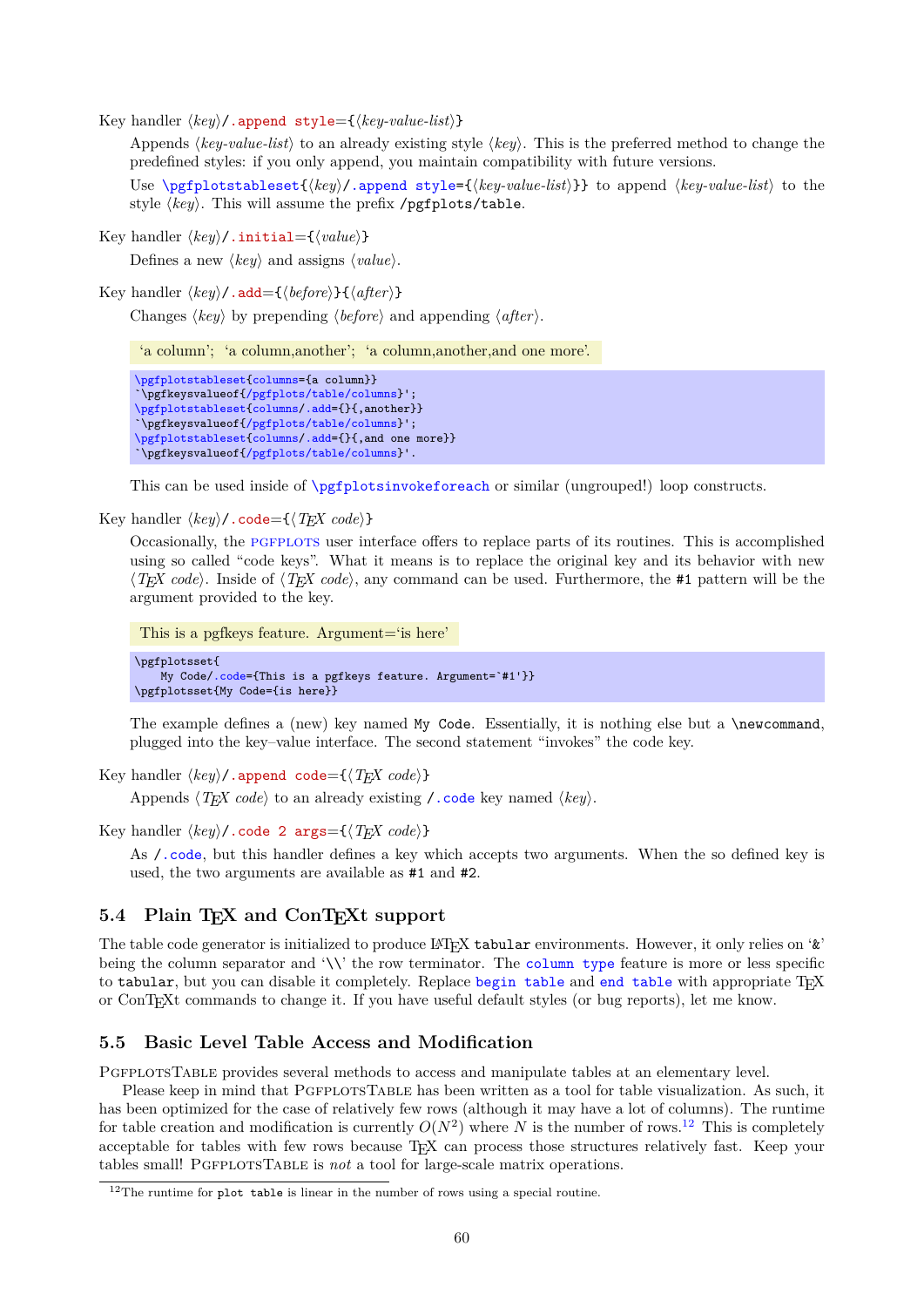<span id="page-60-3"></span>Tables are always stored as a sequence of column vectors. Therefore, iteration over all values in one column is simple whereas iteration over all values in one row is complicated and expensive.

#### <span id="page-60-0"></span>\pgfplotstableforeachcolumn\table\\as{\\macro\}{\code\}

Iterates over every column name of  $\langle table \rangle$ . The  $\langle$   $\langle macro \rangle$  will be set to the currently visited column name. Then,  $\langle code \rangle$  will be executed. During  $\langle code \rangle$ ,  $\text{pefplotstablecol}$  denotes the current column index (starting with 0).

```
column name is 'level'; index is 0;
column name is 'dof'; index is 1;
column name is 'error1'; index is 2;
column name is 'error2'; index is 3;
column name is 'info'; index is 4;
column name is 'grad(log(dof),log(error2))'; index is 5;
column name is 'quot(error1)'; index is 6;
\begin{minipage}{0.8\linewidth}
\pgfplotstableread{pgfplotstable.example1.dat}\loadedtable
\pgfplotstableforeachcolumn\loadedtable\as\col{%
    column name is `\col'; index is \pgfplotstablecol;\par
\overline{ }
```
\end{minipage}

This routine does not introduce T<sub>E</sub>X groups, variables inside of  $\langle code \rangle$  are not scoped.

<span id="page-60-1"></span> $\pgfplotstableforeachcolumnelement\cdot\cdots \hskip 1.00cm\hspace{1.00cm}\text{or} \hskip 1.00cm\text{and}\hskip 1.00cm\text{for} \hskip 1.00cm\text{or} \hskip 1.00cm\text{or} \hskip 1.00cm\text{or} \hskip 1.00cm\text{or} \hskip 1.00cm\text{or} \hskip 1.00cm\text{or} \hskip 1.00cm\text{or} \hskip 1.00cm\text{or} \hskip 1.00cm\text{or} \hskip 1.00cm\text{or} \hskip 1.00cm\text{or} \$ 

Reports every table cell  $t_{ij}$  for a fixed column j in read-only mode.

For every cell in the column named *(column name)*, *(code)* will be executed. During this invocation, the macro  $\langle$  | *cellcontent* $\rangle$  will contain the cell's content and  $\pmb{\rightarrow}$  pgfplotstablerow will contain the current row's index.

```
I have now cell element '2.50000000e-01' at row index '0';
I have now cell element '6.25000000e-02' at row index '1';
I have now cell element '1.56250000e-02' at row index '2';
I have now cell element '3.90625000e-03' at row index '3';
I have now cell element '9.76562500e-04' at row index '4';
I have now cell element '2.44140625e-04' at row index '5';
I have now cell element '6.10351562e-05' at row index '6';
I have now cell element '1.52587891e-05' at row index '7';
I have now cell element '3.81469727e-06' at row index '8';
I have now cell element '9.53674316e-07' at row index '9';
\begin{minipage}{0.8\linewidth}
\pgfplotstableread{pgfplotstable.example1.dat}\loadedtable
\pgfplotstableforeachcolumnelement{error1}\of\loadedtable\as\cell{%
    I have now cell element `\cell' at row index `\pgfplotstablerow';\par
}
\end{minipage}
```
The argument *(column name)* can also be a column index. In that case, it should contain [index]/*integer*}, for example [index]4. Furthermore, column aliases and columns which should be generated on the fly (see [create on use](#page-49-0)) can be used for  $\langle column \ name \rangle$ .

This routine does not introduce T<sub>EX</sub> groups, variables inside of  $\langle code \rangle$  are not scoped.

#### <span id="page-60-2"></span> $\pgfplotstablemodifyeachcolumnelement/column name) \of(table) \as(\\cellcontent){\code{code}}$

A routine which is similar to **[\pgfplotstableforeachcolumnelement](#page-60-1)**, but any changes of  $\langle \text{|} \text{cellcontent} \rangle$ which might occur during  $\langle code \rangle$  will be written back into the respective cell.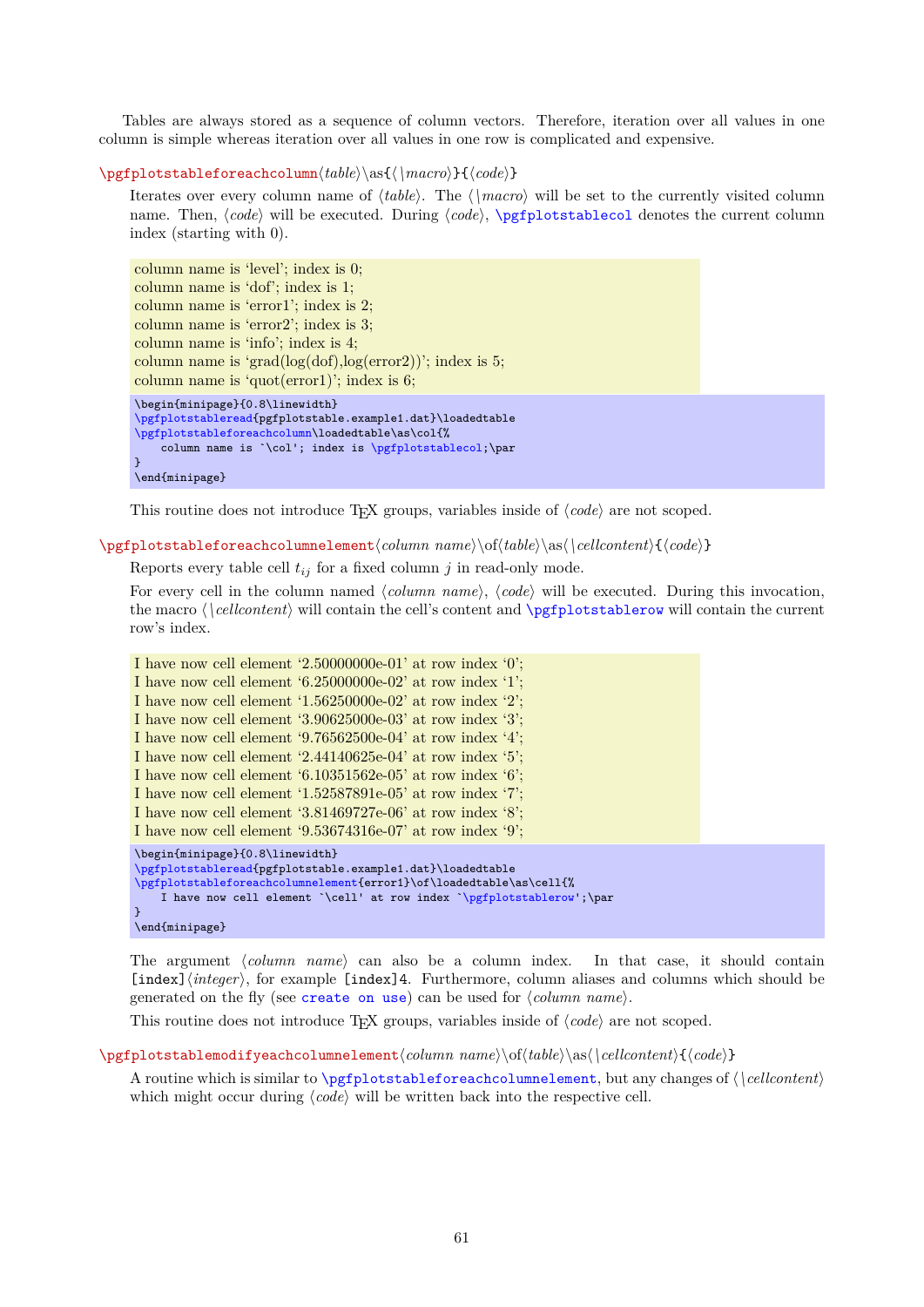<span id="page-61-4"></span>

| error1<br>$\#0: 2.50000000e-01$<br>$\#1: 6.25000000e-02$<br>$\#2: 1.56250000e-02$<br>$\#3: 3.90625000e-03$<br>$\#4: 9.76562500e-04$<br>$\#5: 2.44140625e-04$<br>$\#6: 6.10351562e-05$<br>$\#7: 1.52587891e-05$<br>$\#8: 3.81469727e-06$<br>$\#9: 9.53674316e-07$ |                                                                        |
|------------------------------------------------------------------------------------------------------------------------------------------------------------------------------------------------------------------------------------------------------------------|------------------------------------------------------------------------|
| \pgfplotstableread{pgfplotstable.example1.dat}\loadedtable<br>\edef\cell{\#\pgfplotstablerow: \cell}%<br>ł<br>\pgfplotstabletypeset[columns=error1, string type]{\loadedtable}                                                                                   | \pgfplotstablemodifyeachcolumnelement{error1}\of\loadedtable\as\cell{% |

If  $\langle column \, name \rangle$  is a column alias or has been created on the fly, a new column named  $\langle column \, name \rangle$ will be created.

<span id="page-61-1"></span>\pgfplotstablegetelem{ $\langle row\rangle$ }{ $\langle col\rangle$ }\of $\langle table\rangle$ 

Selects a single table element at row  $\langle row \rangle$  and column  $\langle col \rangle$ . The second argument has the same format as that described in the last paragraph: it should be a column name or a column index (in which case it needs to be written as  $[\text{index}]\langle number \rangle$ .

The return value will be written to **\pgfplotsretval**.

The value (4,error1) is '9.76562500e-04'. The value (2,0) is '3'.

```
\pgfplotstableread{pgfplotstable.example1.dat}{\loadedtable}
\pgfplotstablegetelem{4}{error1}\of{\loadedtable}
The value (4,error1) is `\pgfplotsretval'.
```
[\pgfplotstablegetelem{](#page-61-1)2}{[index]0}\of{\loadedtable} The value (2,0) is `\pgfplotsretval'.

**Attention:** If possible, avoid using this command inside of loops. It is quite slow.

<span id="page-61-2"></span>\pgfplotstablegetcolumnnamebyindex{h*col index*i}\ofh*table*i\toh*macro*i

Retrieves the column name at  $\langle col\ index\rangle$  from a  $\langle table\rangle$  and stores it into a  $\langle macro\rangle$ .

The name of column 4 'info'.

```
\pgfplotstableread{pgfplotstable.example1.dat}{\loadedtable}
\pgfplotstablegetcolumnnamebyindex{4}\of{\loadedtable}\to\pgfplotsretval
The name of column 4 `\pgfplotsretval'.
```
Note that  $\langle table \rangle$  must be a *loaded* table, i.e. it must be a macro resulting from [\pgfplotstableread](#page-3-0). Column indices start at 0.

<span id="page-61-0"></span> $\pmb{\text{ppfplotstable}}$  $\pmb{\rightarrow}$ 

Defines  $\text{ppfplot}$ sretval to be the number of rows or columns respectively in a table.<sup>[13](#page-61-3)</sup> The argument may be either a file name or an already loaded table (the  $\langle \langle \rangle$  of  $\text{ppfplotstable}$ ).

\pgfplotstablevertcat{\\table1\}{\\table2 or filename\}

See page [48](#page-46-3) for details about this command.

\pgfplotstablenew[ $\{options\}$ ]{ $\{row count\}$ }{ $\{\hat{table}\}$ }

See Section [4](#page-46-0) for details about this command.

<span id="page-61-3"></span> $13$ It will also assign \pgfmathresult to the same value.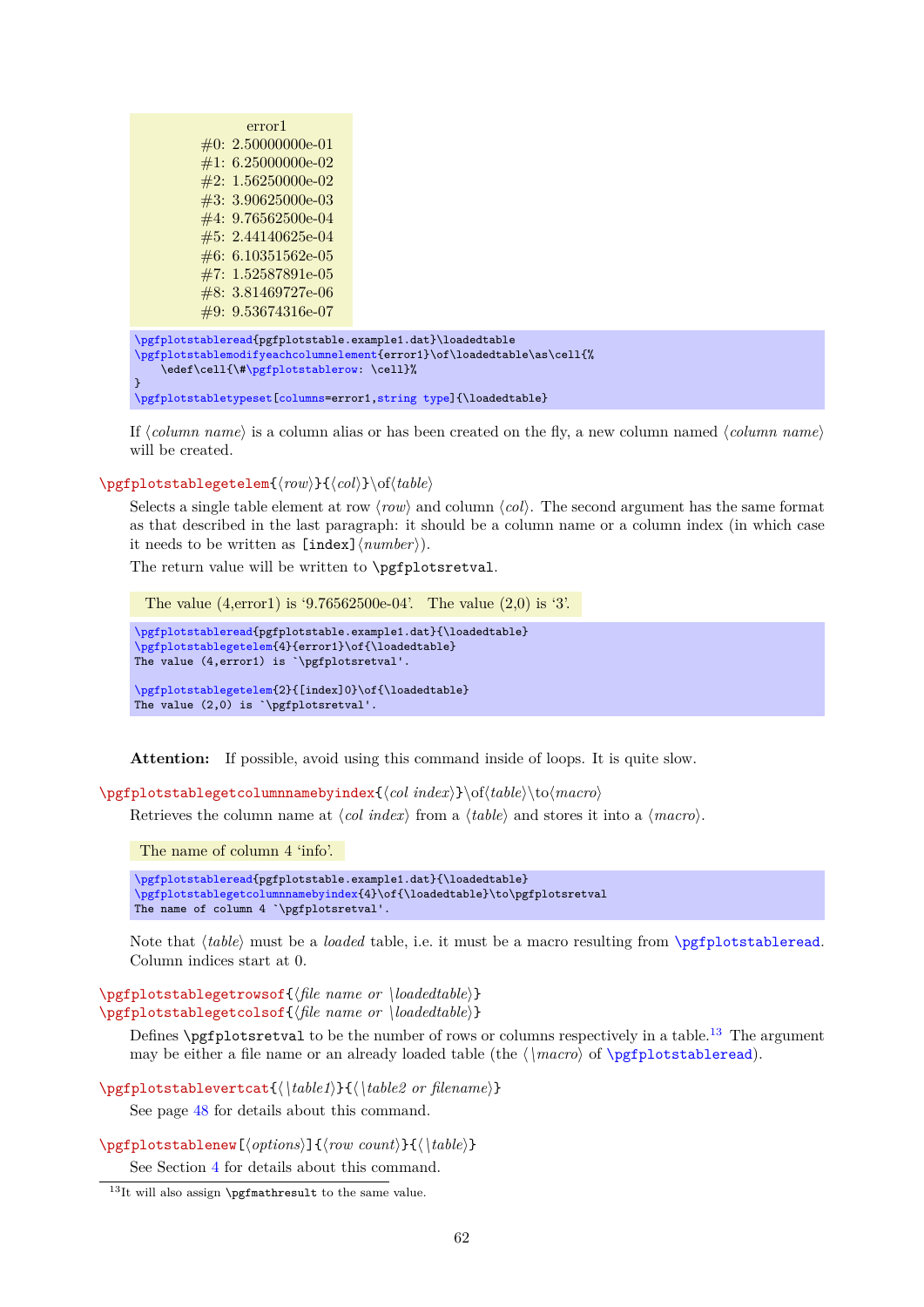# <span id="page-62-3"></span>\pgfplotstablecreatecol[\*options*}]{\*row count*}}{\\table}}

See Section [4](#page-46-0) for details about this command.

<span id="page-62-0"></span>\pgfplotstabletranspose[\*options*}]{\\outtable}}{\\table or filename}} \pgfplotstabletranspose<sup>\*</sup>[\*options*}]{\\*outtable*}}{\\table or filename}}

Defines  $\langle$  *\outtable* $\rangle$  to be the transposed of  $\langle$  *\table of filename* $\rangle$ . The input argument can be either a file name or an already loaded table.

The version with '\*' is only interesting in conjunction with the [columns](#page-9-0) option, see below.

| a              | $\mathbf b$     | $\mathbf{c}$   |                | d              |                |           | \pgfplotstabletypeset [string type] {pgfplotstable.example3.dat} |                |                                                                                                                   |
|----------------|-----------------|----------------|----------------|----------------|----------------|-----------|------------------------------------------------------------------|----------------|-------------------------------------------------------------------------------------------------------------------|
| $\overline{0}$ | $\mathbf{1}$    | $\overline{2}$ |                | 3              |                |           |                                                                  |                |                                                                                                                   |
| $\overline{4}$ | $5\overline{)}$ | 6              |                | $\overline{7}$ |                |           |                                                                  |                |                                                                                                                   |
| 8              | 9               | 10             |                | 11             |                |           |                                                                  |                |                                                                                                                   |
| 12             | 13              | 14             |                | <sup>15</sup>  |                |           |                                                                  |                |                                                                                                                   |
| 16             | 17              | 18             |                | 19             |                |           |                                                                  |                |                                                                                                                   |
| 20             | 21              | 22             |                | 23             |                |           |                                                                  |                |                                                                                                                   |
|                |                 |                |                |                |                |           |                                                                  |                |                                                                                                                   |
|                | colnames        |                | $\overline{0}$ |                | $\mathbf{1}$   | 2         | 3 <sup>1</sup>                                                   | $\overline{4}$ | $5\overline{)}$                                                                                                   |
|                | a               |                | $\overline{0}$ |                | $\overline{4}$ | 8         | 12                                                               | 16             | <b>20</b>                                                                                                         |
|                | $\mathbf{b}$    |                |                | 1              | 5 <sup>5</sup> | 9         | 13                                                               | <sup>17</sup>  | 21                                                                                                                |
|                | $\mathbf{c}$    |                | $\overline{2}$ |                | $6^{\circ}$    | <b>10</b> | 14                                                               | <sup>18</sup>  | 22                                                                                                                |
|                | d               |                | $\mathcal{S}$  |                | $\overline{7}$ | 11        | 15                                                               | 19             | 23                                                                                                                |
|                |                 |                |                |                |                |           |                                                                  |                | \pgfplotstabletranspose\loadedtable{pgfplotstable.example3.dat}<br>\pgfplotstabletypeset[string type]\loadedtable |
|                |                 |                |                |                |                |           |                                                                  |                |                                                                                                                   |

The optional argument  $\langle options \rangle$  can contain options which influence the transposition:

<span id="page-62-1"></span>/pgfplots/table/colnames from={h*colname*i} (initially empty)

Inside of [\pgfplotstabletranspose](#page-62-0), this key handles how to define output column names.

If  $\langle \text{column} \rangle$  *is* empty (the initial value), the output column names will simply be the old row indices, starting with 0.

If  $\langle \textit{colname} \rangle$  is not empty, it denotes an input column name whose cell values will make up the output column names:

| colnames 2 6 10 14 18 22 |    |  |                            |  |
|--------------------------|----|--|----------------------------|--|
| a                        |    |  | $0 \t4 \t8 \t12 \t16 \t20$ |  |
|                          |    |  | 1 5 9 13 17 21             |  |
|                          | З. |  | 7 11 15 19 23              |  |

[\pgfplotstabletranspose](#page-62-0)[\[colnames from=](#page-62-1)c]\loadedtable{pgfplotstable.example3.dat} [\pgfplotstabletypeset](#page-2-0)[\[string type\]](#page-37-0)\loadedtable

The argument  $\langle column \rangle$  won't appear as cell contents. It is an error if the cells in  $\langle column \rangle$  don't yield unique column names.

<span id="page-62-2"></span>/pgfplots/table/input colnames to={h*name*i} (initially colnames)

Inside of [\pgfplotstabletranspose](#page-62-0), this key handles what to do with *input* column names.

This key will create a further column named  $\langle name \rangle$  which will be filled with the input column names (as string type).

| Input | $\theta$       | $\blacktriangleleft$ | $\mathbf{2}$    | - 3-          | $\overline{4}$ | 5  |
|-------|----------------|----------------------|-----------------|---------------|----------------|----|
| a     | $\mathbf{0}$   | $\overline{4}$       | 8 <sup>8</sup>  | <sup>12</sup> | 16             | 20 |
| h     |                | $5 -$                | 9               |               | 13 17          | 21 |
| C     | $\overline{2}$ | 6.                   | 10              | 14            | 18             | 22 |
|       | 3              | 7                    | 41 <sup>7</sup> | 15            | 19             | 23 |

[\pgfplotstabletranspose](#page-62-0)[\[input colnames to=](#page-62-2)Input]\loadedtable{pgfplotstable.example3.dat} [\pgfplotstabletypeset](#page-2-0)[\[string type\]](#page-37-0)\loadedtable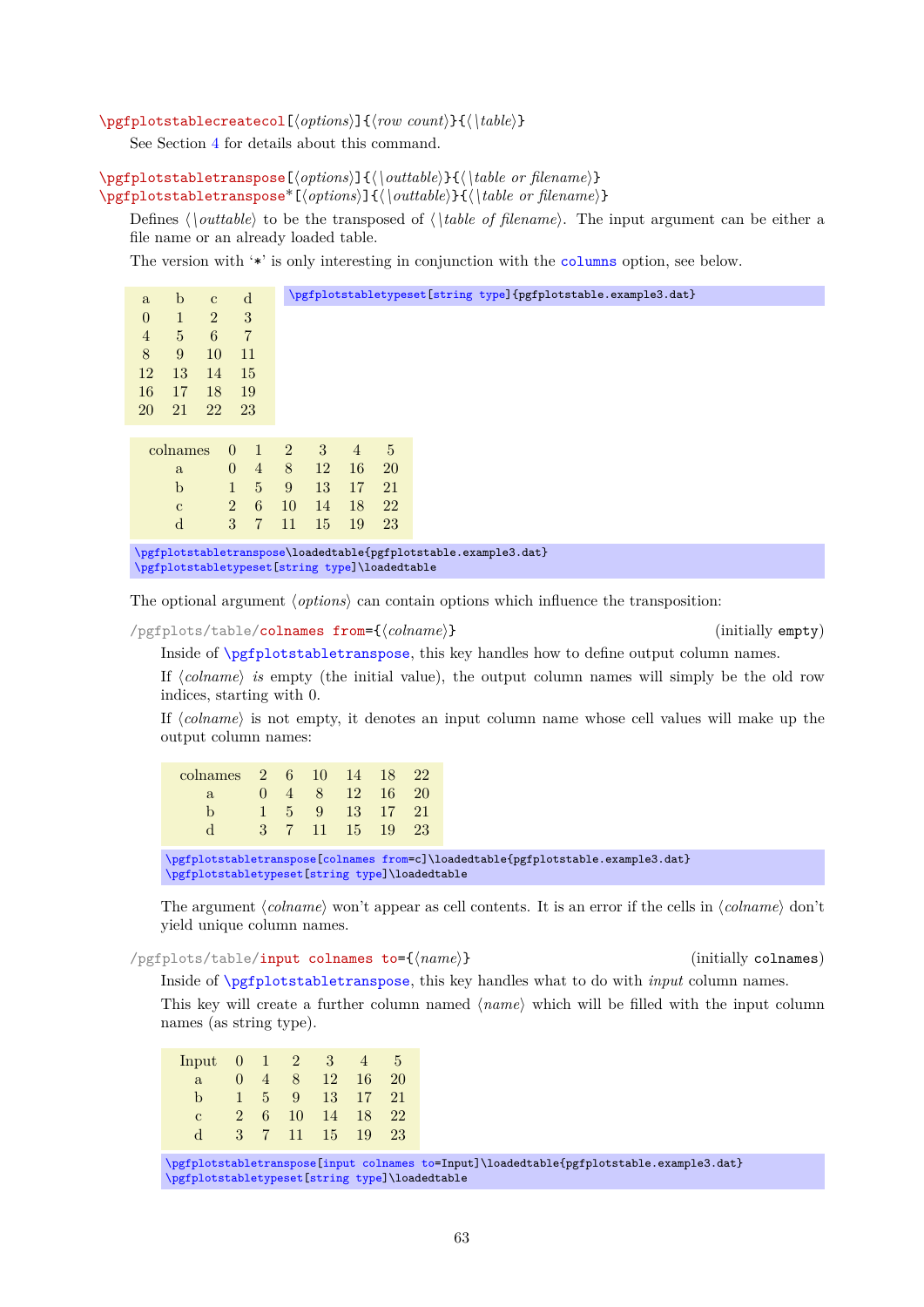<span id="page-63-3"></span>Set  $\langle name \rangle$  to the empty string to disable this column.

|  | $0 \t1 \t2 \t3 \t4 \t5$                        |  |                                                                                                                                        |
|--|------------------------------------------------|--|----------------------------------------------------------------------------------------------------------------------------------------|
|  | $0 \quad 4 \quad 8 \quad 12 \quad 16 \quad 20$ |  |                                                                                                                                        |
|  | 1 5 9 13 17 21                                 |  |                                                                                                                                        |
|  | 2 6 10 14 18 22                                |  |                                                                                                                                        |
|  | 3 7 11 15 19 23                                |  |                                                                                                                                        |
|  |                                                |  |                                                                                                                                        |
|  |                                                |  | \pgfplotstabletranspose[input colnames to=]\loadedtable{pgfplotstable.example3.dat}<br>\pgfplotstabletypeset [string type]\loadedtable |
|  |                                                |  |                                                                                                                                        |

/pgfplots/table/columns={h*list*i} (initially empty)

Inside of [\pgfplotstabletranspose](#page-62-0), this key handles which input columns shall be considered for the transposition.

If  $\langle list \rangle$  is empty, all columns of the input table will be used (which is the initial configuration).

If  $\langle list \rangle$  is not empty, it is expected to be a list of column names. Only these columns will be used as input for the transposition, just as if the remaining ones weren't there. It is acceptable to provide column aliases or [create on use](#page-49-0) arguments inside of  $\langle list \rangle$ .

colnames 0 1 2 3 4 5 a 0 4 8 12 16 20 b 1 5 9 13 17 21

[\pgfplotstabletranspose](#page-62-0)[\[columns=](#page-9-0){a,b}]\loadedtable{pgfplotstable.example3.dat} [\pgfplotstabletypeset](#page-2-0)[\[string type\]](#page-37-0)\loadedtable

Here is the only difference between [\pgfplotstabletranspose](#page-62-0) and [\pgfplotstabletranspose\\*](#page-62-0): the version without '\*' *resets* the [columns](#page-9-0) key before it starts whereas the version with '\*' simply uses the actual content of [columns](#page-9-0).

#### <span id="page-63-0"></span>\pgfplotstablesort[h*options*i]h*\resulttable*ih*\table or filename*i

Sorts  $\langle \hat{\phi} \rangle$  *table or filename*) according to  $\langle \hat{\phi} \rangle$  and writes the sorted table to  $\langle \hat{\phi} \rangle$ . Use the high level [sort](#page-13-0) key to enable sorting automatically during [\pgfplotstabletypeset](#page-2-0).

| a              | b              | $\mathbf{c}$                                                                                                                                                                                                                                                                       | \pgfplotstablesort\result{%                                     |
|----------------|----------------|------------------------------------------------------------------------------------------------------------------------------------------------------------------------------------------------------------------------------------------------------------------------------------|-----------------------------------------------------------------|
| $-11$          | $-9$           | [d]                                                                                                                                                                                                                                                                                | $\mathbf b$<br>$\mathbf{C}$<br>a                                |
|                |                |                                                                                                                                                                                                                                                                                    | 2[a]<br>19                                                      |
| $-9$           | $-9$           | $[f]$                                                                                                                                                                                                                                                                              | $-14$ [b]<br>$-6$                                               |
| $-6$           | $-14$          | $[b] % \centering % {\includegraphics[width=0.9\textwidth]{figs-pi.pdf}} \caption{The figure shows the result of the parameter $\rho$ in the right panel. The left panel shows the result of the parameter $\rho$ in the right panel.} \label{fig:pi} %$                           | $-14$ [c]<br>$\overline{4}$                                     |
| $\mathbf 1$    | 13             | $[\mathrm{g}]$                                                                                                                                                                                                                                                                     | $-9$ [d]<br>$-11$                                               |
|                |                |                                                                                                                                                                                                                                                                                    | 14 [e]<br>11                                                    |
| $\overline{4}$ | $-14$          | $[\mathrm{c}]$                                                                                                                                                                                                                                                                     | $-9 [f]$<br>$-9$                                                |
| 8              | $-10$          | $[h]% \centering \includegraphics[width=0.47\textwidth]{images/TrDiM-Architecture.png} \caption{The 3D (top) and the 4D (bottom) of the 3D (bottom) and the 4D (bottom) of the 3D (bottom) and the 4D (bottom) of the 3D (bottom) of the 3D (bottom).} \label{TrDiM-Architecture}$ | [g]<br>$\mathbf{1}$<br>13 <sup>7</sup>                          |
| 11             | 14             | $[{\rm e}]$                                                                                                                                                                                                                                                                        | 8<br>$-10$ [h]                                                  |
| 16             | 18             |                                                                                                                                                                                                                                                                                    | 18 [i]<br>16                                                    |
|                |                | $[{\rm i}]$                                                                                                                                                                                                                                                                        | $-6$ [j]<br>19                                                  |
| 19             | $\overline{2}$ | $[\mathrm{a}]$                                                                                                                                                                                                                                                                     | ł                                                               |
| 19             | $-6$           | $[j]$                                                                                                                                                                                                                                                                              | \pgfplotstabletypeset[columns/c/.style={string type}]{\result}% |

The sort key and comparison function can be customized using the following keys:

<span id="page-63-1"></span>/pgfplots/table/**sort key={**/*column*} (initially [index]0)

Specifies the column which contains the sort key. The argument  $\langle column \rangle$  can be any of the columns of the input table, including [create on use](#page-49-0), [alias](#page-9-1) or [index]h*integer*i specifications. The initial setting uses the first available column.

/pgfplots/table/**sort key from={** $\{table\}$ } (initially empty)

Allows to load the [sort key](#page-63-1) from a different  $\langle \text{table} \rangle$ , which can be either a  $\langle \text{frac} \rangle$  or a  $\langle \text{file} \rangle$  $name\rangle$ .

```
/pgfplots/table/sort cmp={/less than routine}} (initially float <)
```
Allows to use a different comparison function.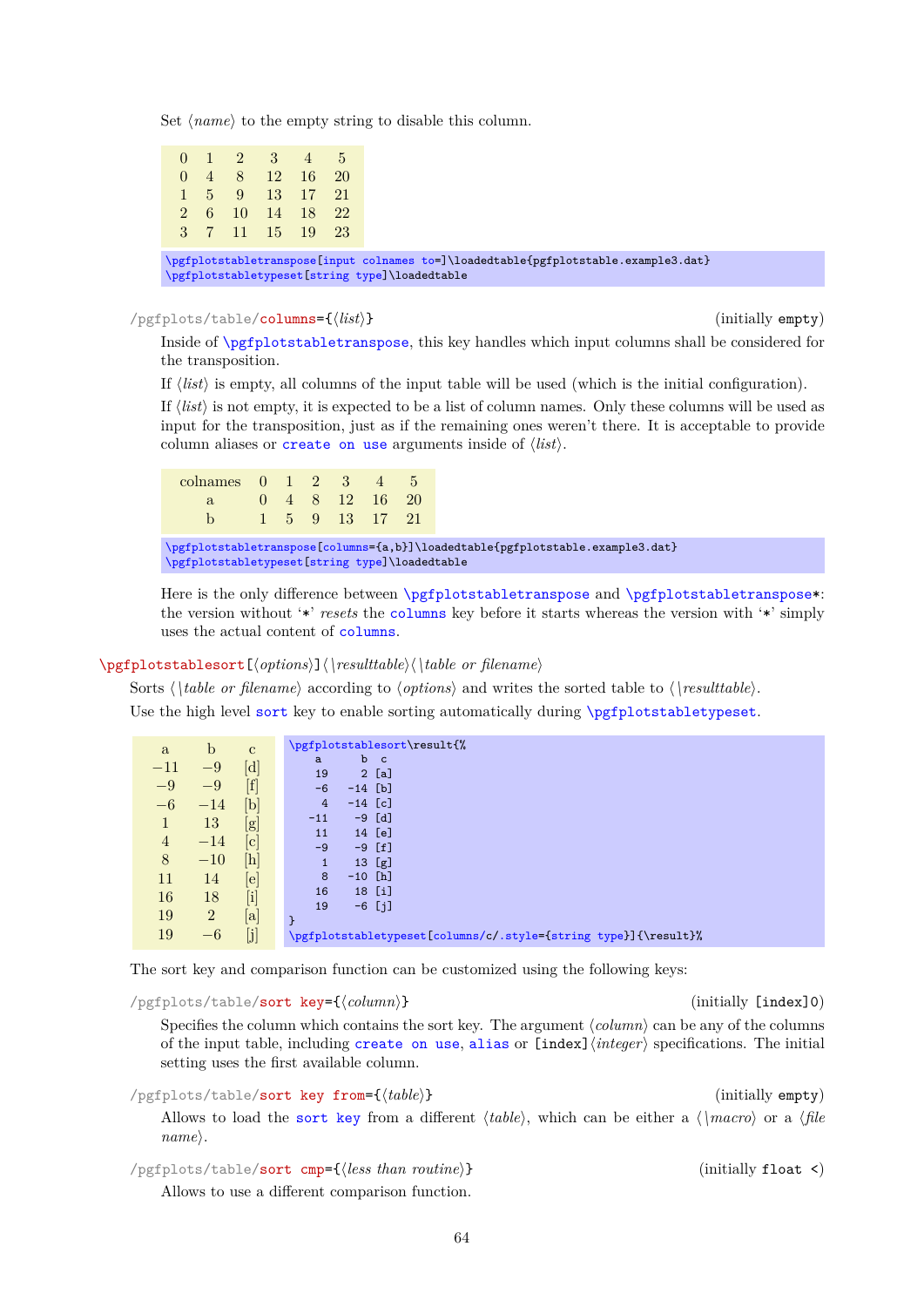<span id="page-64-7"></span><span id="page-64-2"></span><span id="page-64-1"></span><span id="page-64-0"></span>

| $/$ pgfplots/fixed < | (no value) |
|----------------------|------------|
| /pgfplots/fixed >    | (no value) |
| /pgfplots/int <      | (no value) |
| $/pgfplots/int$ >    | (no value) |
| /pgfplots/float <    | (no value) |
| /pgfplots/float >    | (no value) |
| /pgfplots/date <     | (no value) |
| $/pgfplots/date$ >   | (no value) |
| /pgfplots/string <   | (no value) |
| /pgfplots/string >   | (no value) |

<span id="page-64-4"></span><span id="page-64-3"></span>These styles constitute the predefined comparison functions. The [fixed <](#page-64-0), [int <](#page-64-1) and [float](#page-64-2)  $\le$  routines operate on numerical data where  $\mathrm{int} \leq$  expects positive or negative integers and the other two expect real numbers. The [fixed <](#page-64-0) has a considerably smaller number range, but is slightly faster than [float <](#page-64-2).

The [date <](#page-64-3) compares dates of the form YYYY-MM-DD. The [string <](#page-64-4) uses lexicographical string comparison based on the ASCII character codes of the sort keys. The string  $\le$  routine also evaluates ASCII codes of control sequences or active characters.<sup>[14](#page-64-5)</sup>

| Header | \pgfplotstablesort [sort cmp=string <]\result{%, 'Header' is the column name:<br>Header |
|--------|-----------------------------------------------------------------------------------------|
| brown  | the                                                                                     |
| dog    | quick                                                                                   |
| fox    | brown                                                                                   |
| jumps  | fox                                                                                     |
| lazy   | jumps                                                                                   |
|        | over                                                                                    |
| over   | the                                                                                     |
| quick  | lazy                                                                                    |
| the    | dog                                                                                     |
| the    | \pgfplotstabletypeset[string type]{\result}%                                            |

The argument *(less than routine)* is actually a style: it is supposed to be one or more keys with /pgfplots/ key prefix. Consequently, all these predefined sort comparisons are actually keys which define [iflessthan](#page-64-6). For example, we have the definition of [string <](#page-64-4) as follows:

```
\makeatletter
\pgfplotsset{
    string </.style={%
        iflessthan/.code args={##1##2##3##4}{%
            \t@pgfplots@toka=\expandafter{##1}%
            \t@pgfplots@tokb=\expandafter{##2}%
            \edef\pgfplots@loc@TMPa{{\the\t@pgfplots@toka}{\the\t@pgfplots@tokb}}%
            \expandafter\pgfplotsutilstrcmp\pgfplots@loc@TMPa
            \if1\pgfplotsretval ##3\else ##4\fi
        }%
    },%
}
```
#### <span id="page-64-6"></span>/pgfplots/iflessthan[/.code args=](#page-59-0){##1##2##3##4}{h*...*i}

Allows to define custom comparison functions (a strict ordering). It compares #1 < #2 and invokes #3 in case the comparison is true and #4 if not. The comparison will be evaluated in local scopes (local variables are freed afterwards).

In order to be used as value for [sort cmp](#page-63-2), the [iflessthan](#page-64-6) routine needs to be defined inside of the value [sort cmp=](#page-63-2) $\langle less\ than\ routine\rangle$ :

```
\pgfplotsset{
     sort cmp={
         iflessthan/.code args={#1#2#3#4}{%
              % here comes your code
         \overline{2}%
     },
}
```
<span id="page-64-5"></span><sup>&</sup>lt;sup>14</sup>As long as they haven't been consumed by T<sub>E</sub>X's preprocessing.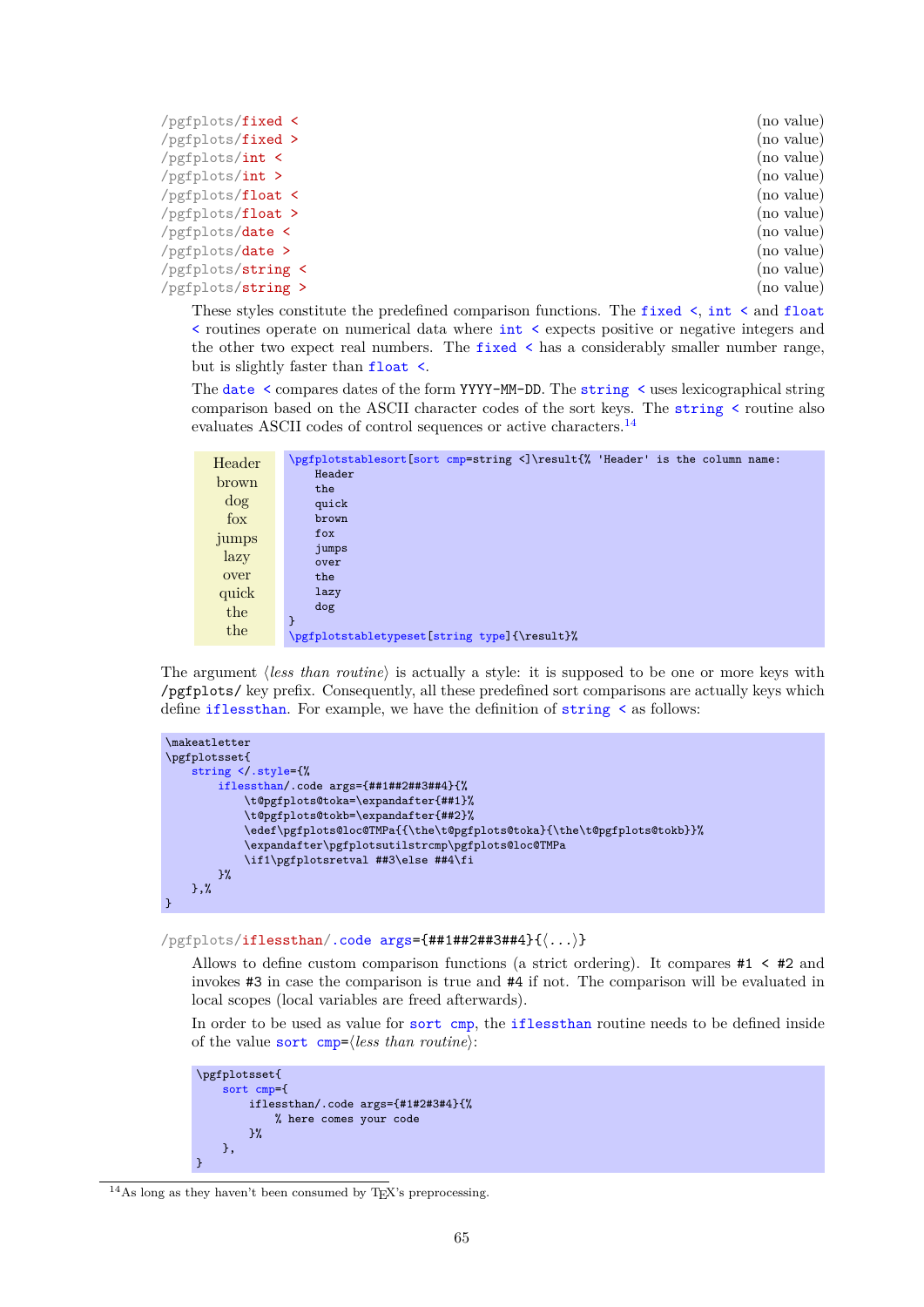# <span id="page-65-3"></span>**5.6 Repeating Things: Loops**

<span id="page-65-0"></span> $\{fore$  *(foreach* $\{variables\}$  in  $\{list\}$  { $\{commands\}$ }

A powerful loop command provided by Ti*k*Z, see [\[2,](#page-71-0) Section "Utilities"].

Iterating 1. Iterating 2. Iterating 3. Iterating 4.

[\foreach](#page-65-0) \x in  $\{1,2,\ldots,4\}$  {Iterating \x. }%

A PGFPLOTS related example could be

[\foreach](#page-65-0) \i in  $\{1,2,\ldots,10\}$  {\addplot [table](#page-56-0) {datafile\i}; }%

The following loop commands come with PGFPLOTS. They are similar to the powerful TikZ [\foreach](#page-65-0) loop command, which, however, is not always useful for table processing: the effect of its loop body end after each iteration.

The following PGFPLOTS looping macros are an alternative.

<span id="page-65-1"></span> $\text{ppfplots}$ foreachungrouped $\langle variable \rangle$  in  $\langle list \rangle$  { $\langle command \rangle$ }

A specialized variant of [\foreach](#page-65-0) which can do two things: it does not introduce extra groups while executing  $\langle command \rangle$  and it allows to invoke the math parser for  $(\text{simple!}) \langle x_0 \rangle, \langle x_1 \rangle, \ldots, \langle x_n \rangle$  expressions.

Iterating 1. Iterating 2. Iterating 3. Iterating 4. All collected  $= 1, 2, 3, 4$ .

```
\def\allcollected{}
\pgfplotsforeachungrouped \x in {1,2,...,4} {Iterating \x. \edef\allcollected{\allcollected, \x}}%
All collected = \allcollected.
```
A more useful example might be to work with tables:

```
\pgfplotsforeachungrouped \i in {1,2,...,10} {%
    \pgfplotstablevertcat{\output}{datafile\i} % appends `datafile\i' -> `\output'
}%
% since it was ungrouped, \output is still defined (would not work
% with \foreach)
```
**Remark:** The special syntax  $\langle list \rangle = \langle x_0 \rangle, \langle x_1 \rangle, \ldots, \langle x_n \rangle$ , i.e. with two leading elements, followed by dots and a final element, invokes the math parser for the loop. Thus, it allows larger number ranges than any other syntax if  $/pgf/fpu$  is active. In all other cases,  $\pfplotsforeachungrouped$  invokes [\foreach](#page-65-0) and provides the results without TEX groups.

<span id="page-65-2"></span>\pgfplotsinvokeforeach{\list\} {\lammand\}

A variant of [\pgfplotsforeachungrouped](#page-65-1) (and such also of [\foreach](#page-65-0)) which replaces any occurrence of #1 inside of  $\langle command \rangle$  once for every element in  $\langle list \rangle$ . Thus, it actually assumes that  $\langle command \rangle$ is like a \newcommand body.

In other words,  $\langle command \rangle$  is invoked for every element of  $\langle list \rangle$ . The actual element of  $\langle list \rangle$  is available as #1.

As [\pgfplotsforeachungrouped](#page-65-1), this command does *not* introduce extra scopes (i.e. it is ungrouped as well).

The difference to  $\text{break } \x in \{list\} {\text{command}}\}$  is subtle: the  $\x$  would *not* be expanded whereas #1 is.

Invoke them: [a] [b] [c] [d]

```
\pgfkeys{
 otherstyle a/.code={[a]},
 otherstyle b/.code={[b]},
 otherstyle c/.code={[c]},
 otherstyle d/.code={[d]}}
\pgfplotsinvokeforeach{a,b,c,d}
   {\pgfkeys{key #1/.style={otherstyle #1}}}
Invoke them: \pgfkeys{key a} \pgfkeys{key b} \pgfkeys{key c} \pgfkeys{key d}
```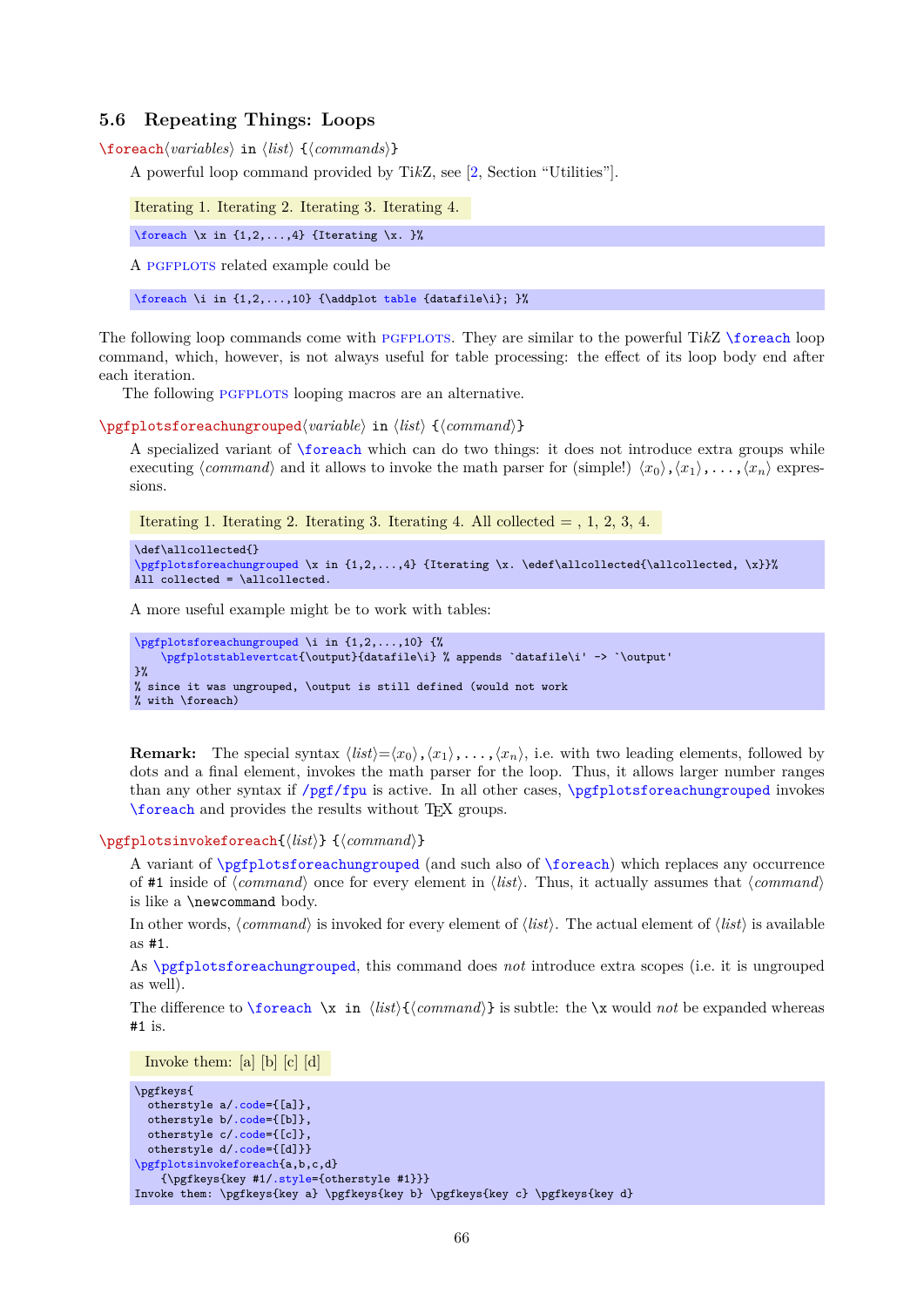The counterexample would use a macro (here  $\chi$ ) as loop argument:

Invoke them: [d] [d] [d] [d] \pgfkeys{ otherstylea[/.code=](#page-59-0){[a]}, otherstyleb[/.code=](#page-59-0){[b]}, otherstylec[/.code=](#page-59-0){[c]}, otherstyled[/.code=](#page-59-0){[d]}} [\pgfplotsforeachungrouped](#page-65-1) \x in {a,b,c,d} {\pgfkeys{key \x/.style={otherstyle \x}}} Invoke them: \pgfkeys{key a} \pgfkeys{key b} \pgfkeys{key c} \pgfkeys{key d}

**Restrictions:** You cannot nest this command yet (since it does not introduce protection by scopes).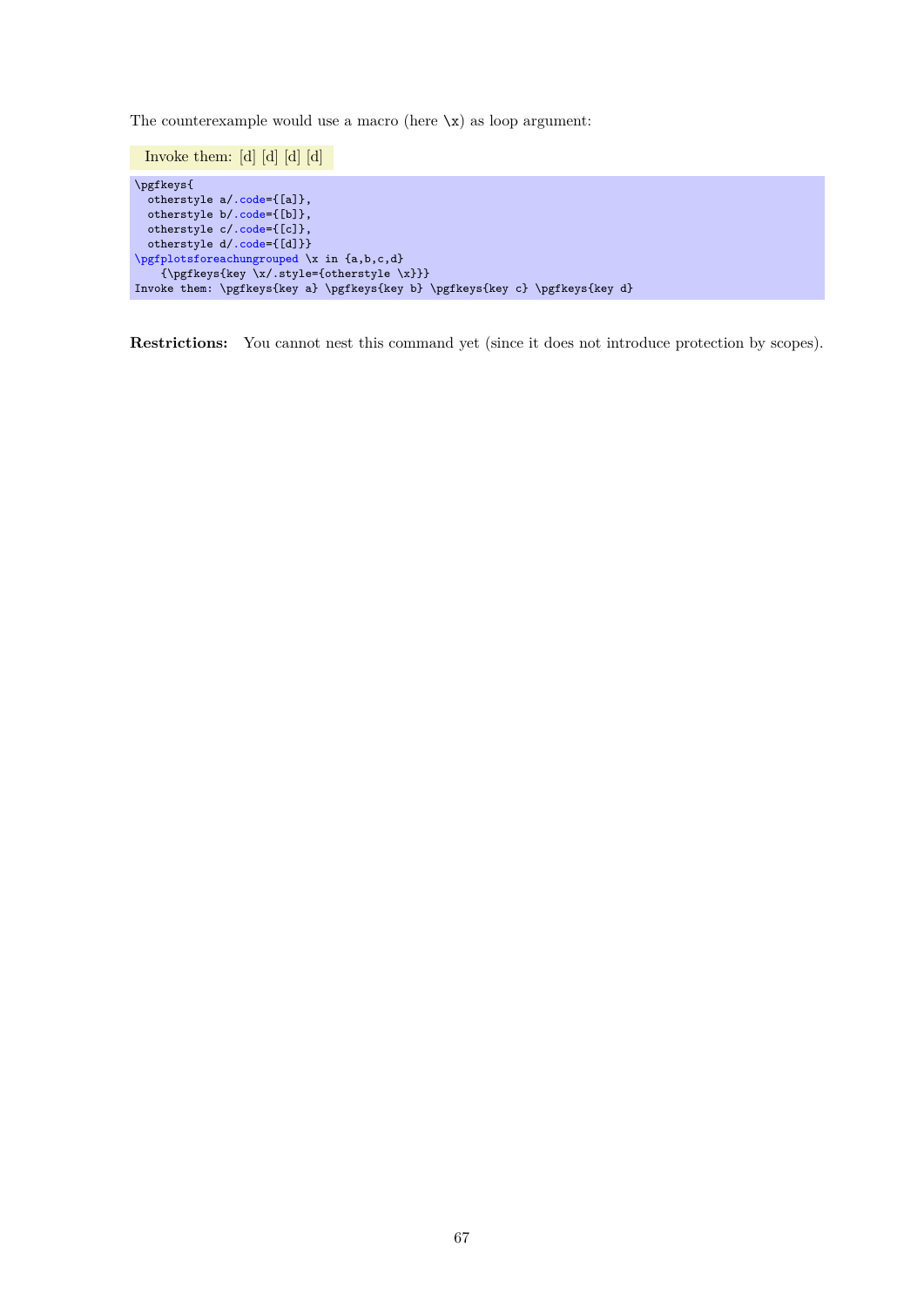# **Index**

| $-$ Symbols $-$                                                                     |          |
|-------------------------------------------------------------------------------------|----------|
| 1000 sep in fractionals key $33$                                                    |          |
| $- A -$                                                                             |          |
|                                                                                     | 60       |
| after row key                                                                       | 19       |
| alias key                                                                           | 10       |
| .append code handler                                                                | 60       |
| .append style handler                                                               | 60       |
| assign cell content key                                                             | 37       |
| assign column name key                                                              | 12       |
| assume math mode key                                                                | 36       |
|                                                                                     |          |
| $-$ B $-$                                                                           |          |
|                                                                                     |          |
|                                                                                     | 23       |
|                                                                                     |          |
| $-$ C $-$                                                                           |          |
| clear infinite key $\dots\dots\dots\dots\dots\dots\dots\dots$ 41                    |          |
| $\cdot$ code handler $\dots \dots \dots \dots \dots \dots \dots \dots \dots$        | 60       |
| .code 2 args handler                                                                | 60       |
| col sep key $\ldots \ldots \ldots \ldots \ldots \ldots \ldots \ldots \ldots 5$      |          |
| colnames from key                                                                   | 63       |
|                                                                                     | 12       |
|                                                                                     | 11       |
| columns key $\ldots \ldots \ldots \ldots \ldots \ldots \ldots \ldots \ldots 10, 64$ |          |
|                                                                                     |          |
| copy column from table key                                                          | 52       |
| create on use key                                                                   | 50       |
|                                                                                     |          |
| $-$ D $-$                                                                           |          |
|                                                                                     | 65       |
|                                                                                     | 65       |
| date type key                                                                       | 38       |
|                                                                                     | 39       |
|                                                                                     | 14       |
|                                                                                     | 25       |
| dec sep key                                                                         | 33       |
| dec sep align key                                                                   | 13       |
| disable rowcol styles key                                                           | 59       |
| display columns key                                                                 | 11       |
| divide by key                                                                       | 41       |
| dyadic refinement rate key                                                          | 54       |
|                                                                                     |          |
| $-$ E $-$                                                                           |          |
|                                                                                     |          |
| empty cells with key                                                                | 46       |
| end table key                                                                       | 24       |
| every col no $\langle \text{index} \rangle$ key                                     | 11       |
| every column key                                                                    | 16       |
| every even column key                                                               | 15       |
| every even row key $\dots\dots\dots\dots\dots\dots\dots\dots\dots$                  | 19       |
| every first column key                                                              | 15       |
| every first row key $\dots\dots\dots\dots\dots\dots\dots\dots$                      | 21       |
| every head row key                                                                  | 20       |
| every last column key                                                               | 15       |
| every last row key                                                                  | 21       |
| every nth row key                                                                   | 21       |
| every odd column key<br>every odd row key                                           | 16<br>20 |

| every relative $key$                                                                           | 30                  |
|------------------------------------------------------------------------------------------------|---------------------|
| every row $\langle \textit{rowindex} \rangle$ column $\langle \textit{colindex} \rangle$ key   | 22                  |
| every row $\langle \textit{rowindex} \rangle$ column $\langle \textit{column} \rangle$ key     | $\overline{\bf 22}$ |
| every row no $\langle \text{index} \rangle$ key                                                | 21                  |
| every row no $\langle \textit{rowindex} \rangle$ column no $\langle \textit{colindex} \rangle$ |                     |
|                                                                                                | 22                  |
| every table $key \ldots \ldots \ldots \ldots \ldots \ldots \ldots \ldots$                      | 23                  |
| exponent key                                                                                   | 36                  |
|                                                                                                |                     |
| expr accum key                                                                                 | 53                  |
|                                                                                                |                     |
| $-$ F $-$                                                                                      |                     |
| fixed key                                                                                      | 27                  |
| fixed $\langle$ key                                                                            | 65                  |
| fixed $>$ key                                                                                  | 65                  |
| fixed relative key                                                                             | 30                  |
| fixed zerofill key                                                                             | $\bf{27}$           |
|                                                                                                | 65                  |
| float > $key$                                                                                  | 65                  |
|                                                                                                | 53                  |
| font $key \ldots \ldots \ldots \ldots \ldots \ldots \ldots \ldots \ldots \ldots$               | 23                  |
| fonts by sign key $\dots\dots\dots\dots\dots\dots\dots\dots\dots$                              | 46                  |
| force remake $key \ldots \ldots \ldots \ldots \ldots \ldots \ldots$                            | 25                  |
|                                                                                                | 66                  |
| format key                                                                                     | - 7                 |
|                                                                                                | 52                  |
|                                                                                                | 31                  |
|                                                                                                | 31                  |
| frac shift $key \ldots \ldots \ldots \ldots \ldots \ldots \ldots \ldots$                       | 32                  |
| frac TeX key                                                                                   | 31                  |
|                                                                                                | 32                  |
| frac whole $\text{key} \dots \dots \dots \dots \dots \dots \dots \dots$                        |                     |
| function graph cut $x \text{ key } \ldots \ldots \ldots \ldots$                                | 58                  |
| function graph cut y key                                                                       | 56                  |
| $-\,\mathrm{G}$ $-$                                                                            |                     |
| gradient key                                                                                   | 55                  |
|                                                                                                | 55                  |
| gradient semilogx key                                                                          | 55                  |
| gradient semilogy $key \ldots \ldots \ldots \ldots \ldots \ldots$                              | 55                  |
|                                                                                                |                     |
| $-$ H $-$                                                                                      |                     |
| header $\text{key}\;\dots\ldots\ldots\ldots\ldots\ldots\ldots\ldots\ldots\ldots\;6$            |                     |
|                                                                                                |                     |
| $-I -$                                                                                         |                     |
| $i$ dyadic refinement rate $key$                                                               | 55                  |
| if less than $key \ldots \ldots \ldots \ldots \ldots \ldots \ldots \ldots$                     | 65                  |
| ignore chars key                                                                               | 7                   |
| implicit . key                                                                                 | 9                   |
|                                                                                                | 25                  |
| . initial handler                                                                              | 60                  |
| input colnames to $key \ldots \ldots \ldots \ldots \ldots$                                     | 63                  |
|                                                                                                | 65                  |
|                                                                                                | 65                  |
| $\quad$ int detect $\text{key} \dots \dots \dots \dots \dots \dots \dots \dots$                | 30                  |
| int trunc key                                                                                  | 31                  |
| iquotient key                                                                                  | 54                  |
|                                                                                                |                     |
| $-$ K $-$                                                                                      |                     |
| Key handlers                                                                                   |                     |
|                                                                                                | 60                  |
| .append code                                                                                   | 60                  |
|                                                                                                |                     |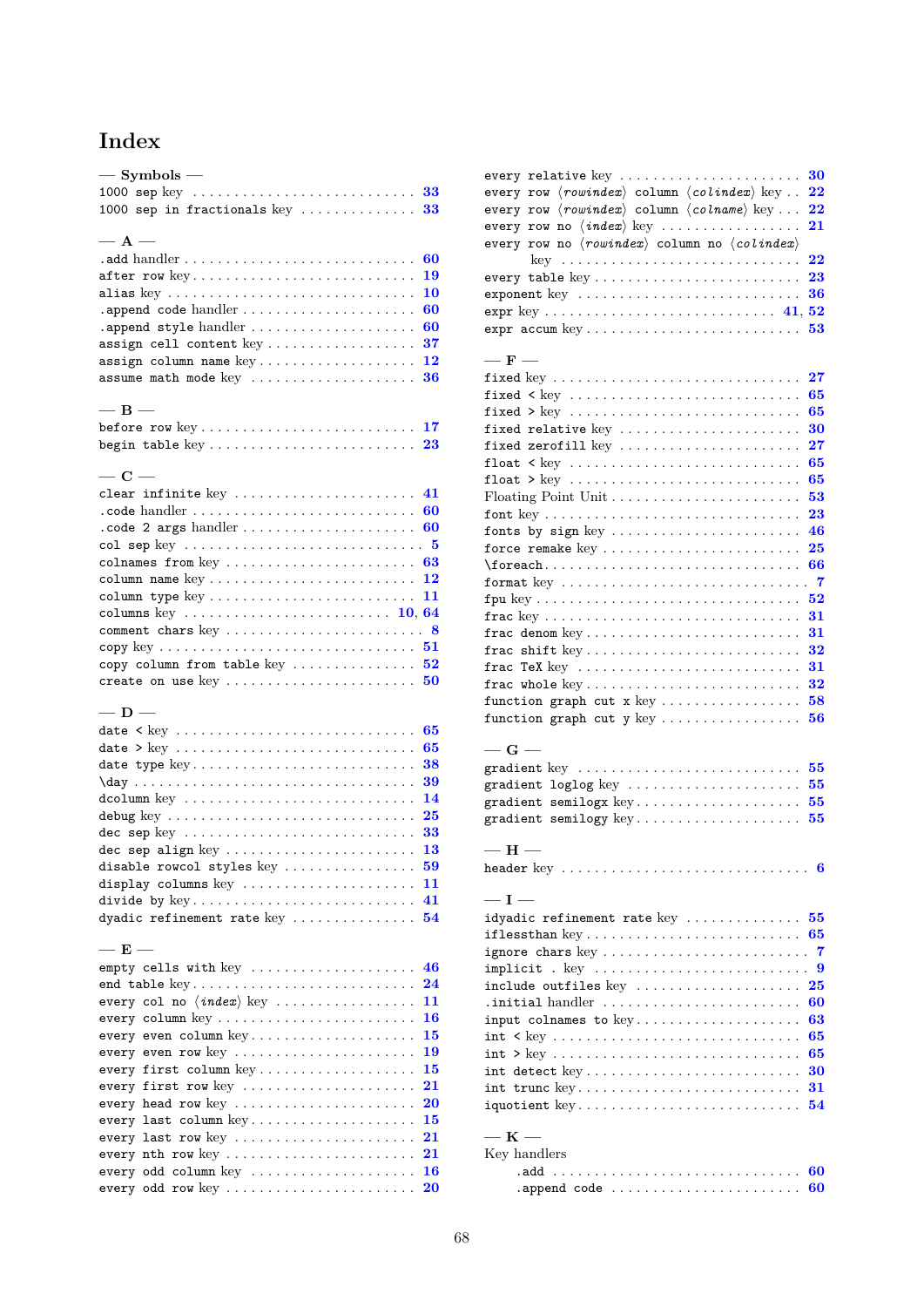| .append style $\dots\dots\dots\dots\dots\dots\dots\dots$                             |                          |
|--------------------------------------------------------------------------------------|--------------------------|
|                                                                                      | 60                       |
| .code                                                                                | 60                       |
| .code 2 args                                                                         | 60                       |
|                                                                                      | 60                       |
|                                                                                      | 59                       |
| $-$ L $-$                                                                            |                          |
| $\verb linear regression key  \dots \dots \dots \dots \dots \dots \dots \dots$       | 56                       |
| $\text{longtable} \dots \dots \dots \dots \dots \dots \dots \dots \dots \dots \dots$ | 23                       |
|                                                                                      |                          |
| $-$ M $-$                                                                            |                          |
| mantissa sep $key \ldots \ldots \ldots \ldots \ldots \ldots \ldots$                  | 35                       |
| min exponent for $1000$ sep $key$                                                    | 34                       |
|                                                                                      | 39                       |
|                                                                                      | 39                       |
|                                                                                      | 39                       |
| Multi-page                                                                           | 23                       |
| $\texttt{multicolumn~names~key} \ldots \ldots \ldots \ldots \ldots \ldots$           | 12                       |
|                                                                                      | 42                       |
| multiply by $key \ldots \ldots \ldots \ldots \ldots \ldots \ldots \ldots$            | 41                       |
|                                                                                      | 38                       |
| $-$ N $-$                                                                            |                          |
|                                                                                      | 26                       |
| numeric as string type $key \ldots \ldots \ldots \ldots$                             | 38                       |
| numeric type key                                                                     | 38                       |
|                                                                                      |                          |
| $-0-$                                                                                |                          |
| outfile key $\ldots \ldots \ldots \ldots \ldots \ldots \ldots \ldots 24, 58$         |                          |
| output empty row key $\dots\dots\dots\dots\dots\dots\dots$ 22                        |                          |
|                                                                                      |                          |
| $- P -$                                                                              |                          |
|                                                                                      |                          |
| $/$ pgf $/$                                                                          |                          |
|                                                                                      |                          |
| number format/                                                                       |                          |
|                                                                                      | 33                       |
|                                                                                      |                          |
| 1000 sep in fractionals $\ldots$                                                     | 33                       |
| assume math mode                                                                     | 36                       |
| dec sep                                                                              | 33                       |
| every relative                                                                       | 30                       |
|                                                                                      | $\overline{\mathbf{27}}$ |
| fixed relative                                                                       | 30                       |
| fixed zerofill                                                                       | $\bf{27}$                |
| frac                                                                                 | 31                       |
| frac denom                                                                           | 31                       |
| shift $\ldots \ldots \ldots \ldots \ldots \ldots$<br>frac                            | 32                       |
|                                                                                      | 31                       |
| frac whole $\ldots \ldots \ldots \ldots \ldots \ldots \ldots$                        | 32                       |
| int detect                                                                           | 30                       |
| int trunc                                                                            | 31                       |
| min exponent for $1000$ sep                                                          | 34                       |
|                                                                                      | 32                       |
| print sign                                                                           | 35                       |
| read comma as period                                                                 | 32                       |
| relative style                                                                       | 30                       |
| relative*                                                                            | 29<br>36                 |
| retain unit mantissa<br>sci                                                          | 28                       |
| sci                                                                                  | 35                       |
| sci                                                                                  | 35                       |
|                                                                                      | 35                       |
| sci e                                                                                | 35                       |

| sci precision                                                            | 32         |
|--------------------------------------------------------------------------|------------|
| sci subscript                                                            | 35         |
| sci superscript                                                          | 35         |
| sci zerofill                                                             | 28         |
| set decimal separator                                                    | 32         |
| set thousands separator                                                  | 33         |
|                                                                          | 35         |
|                                                                          | 34         |
|                                                                          | 28         |
|                                                                          | 34         |
| use comma                                                                | 34         |
| use period                                                               |            |
|                                                                          | 36         |
|                                                                          | 28         |
|                                                                          | 31         |
|                                                                          | ${\bf 27}$ |
| \pgfmathprintnumberto                                                    | $\bf{27}$  |
| \pgfplotsforeachungrouped                                                | 66         |
| \pgfplotsinvokeforeach                                                   | 66         |
| \pgfplotstableclear                                                      | 48         |
| \pgfplotstablecol                                                        | 16         |
| \pgfplotstablecolname                                                    | 16         |
| \pgfplotstablecols                                                       | 17         |
| $\{p\}$ pgfplotstablecreatecol  48, 63                                   |            |
| \pgfplotstableforeachcolumn                                              | 61         |
| \pgfplotstableforeachcolumnelement                                       | 61         |
| \pgfplotstablegetcolsof                                                  | 62         |
| \pgfplotstablegetcolumnnamebyindex                                       | 62         |
| \pgfplotstablegetelem                                                    | 62         |
| \pgfplotstablegetrowsof                                                  | 62         |
|                                                                          |            |
|                                                                          |            |
| \pgfplotstablemodifyeachcolumnelement                                    | 61         |
| \pgfplotstablename                                                       | 17         |
|                                                                          |            |
|                                                                          |            |
|                                                                          |            |
|                                                                          |            |
| $\{p\n 58$                                                               |            |
| \pgfplotstableset                                                        | 2          |
| $\pgfplotstablesort \ldots \ldots \ldots \ldots \ldots \qquad 64$        |            |
| \pgfplotstabletranspose                                                  | 63         |
| \pgfplotstabletypeset  3                                                 |            |
| $\{ \text{pgfplotstable typesetfile} \dots \dots \dots \dots \quad 4 \}$ |            |
| $\pgfplotstablevertcat \ldots \ldots \ldots \qquad 48, 62$               |            |
| postproc cell content key  45                                            |            |
|                                                                          |            |
|                                                                          |            |
| preproc cell content key  40                                             |            |
|                                                                          |            |
|                                                                          |            |
| $-$ Q $-$                                                                |            |
| quotient key  54                                                         |            |
|                                                                          |            |
| $-$ R $-$                                                                |            |
| read comma as period key                                                 | 32         |
| relative style key                                                       | 30         |
|                                                                          | 29         |
| Replicate headers                                                        | 23         |
| reset styles key                                                         | 59         |
| $reta$ in unit mantissa key                                              | 36         |
| row predicate key                                                        | 42         |
|                                                                          |            |
|                                                                          |            |
| $-$ S $-$                                                                |            |
|                                                                          |            |
|                                                                          |            |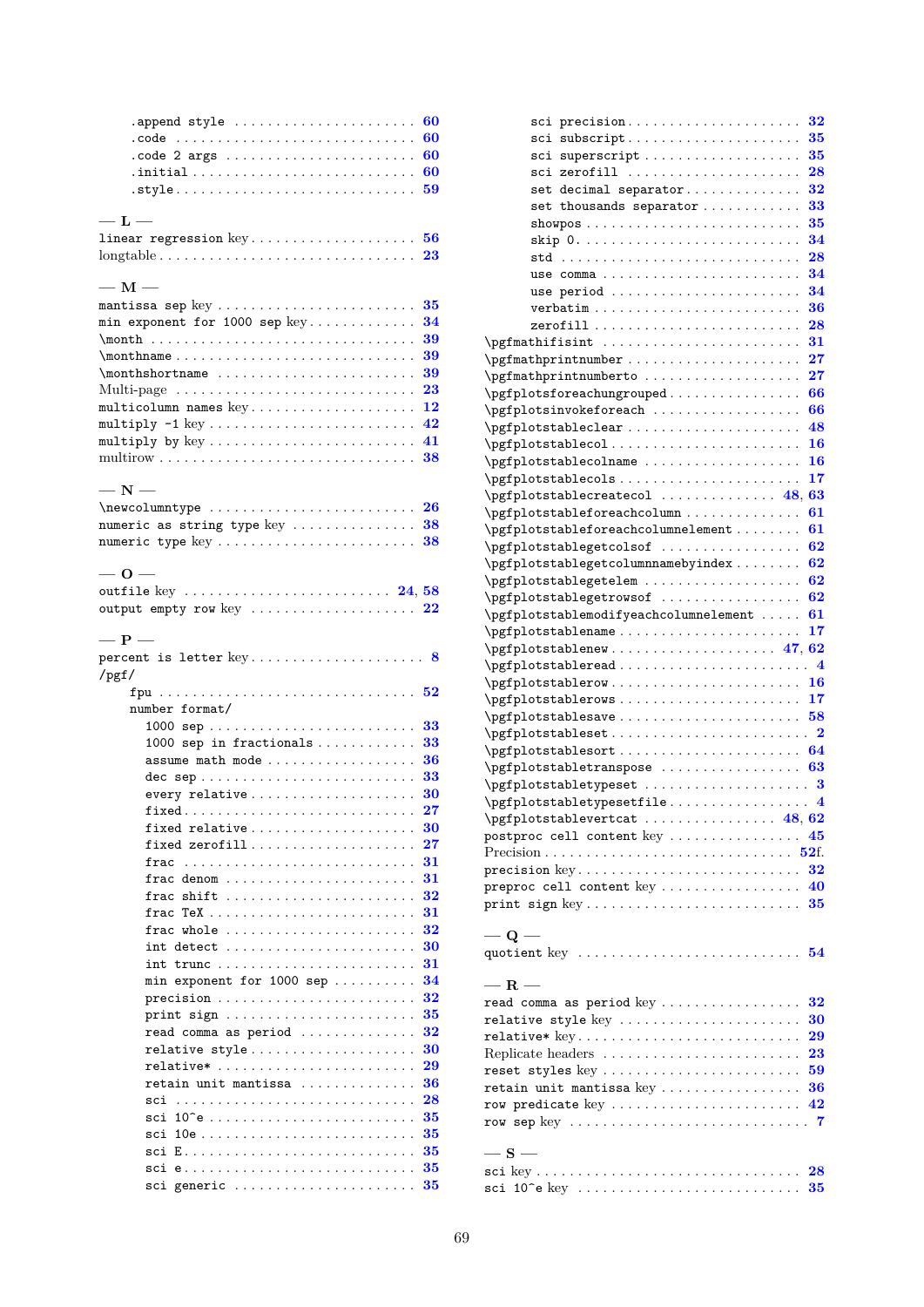| sci                                                                         | 35        |
|-----------------------------------------------------------------------------|-----------|
| sci                                                                         | 35        |
| sci                                                                         | 35        |
| sci                                                                         | 35        |
| precision key<br>sci                                                        | 32        |
| sep align key<br>sci                                                        | 14        |
| subscript key<br>sci                                                        | 35        |
| superscript key<br>sci                                                      | 35        |
| sci zerofill key                                                            | 28        |
|                                                                             |           |
| select equal part entry of key                                              | 43        |
|                                                                             | 51        |
|                                                                             | 46        |
| set decimal separator key                                                   | 32        |
| set list key                                                                | 51        |
| set thousands separator key                                                 | 33        |
| showpos key                                                                 | 35        |
|                                                                             | 34        |
| skip coltypes key                                                           | 25        |
| skip first n key                                                            | $\cdot$ 9 |
| skip rows between index $key$                                               | 43        |
|                                                                             | 14        |
| sort cmp key $\dots\dots\dots\dots\dots\dots\dots\dots\dots\dots\dots\dots$ | 64        |
| sort key key                                                                | 64        |
| sort key from key                                                           | 64        |
|                                                                             | 41        |
|                                                                             | 28        |
|                                                                             | 65        |
|                                                                             | 65        |
| string replace $key$                                                        | 40        |
| string replace* $key$                                                       | 40        |
| string type key                                                             | 38        |
| .style handler                                                              | 59        |
|                                                                             |           |

#### **— T —**

| 19                                                                       |  |
|--------------------------------------------------------------------------|--|
| 10<br>alias                                                              |  |
| 37<br>$assign cell content     $                                         |  |
| 12<br>$\texttt{assign column name} \dots \dots \dots \dots \dots \dots$  |  |
| 17<br>before $row \dots \dots \dots \dots \dots \dots \dots \dots \dots$ |  |
| 23<br>begin table                                                        |  |
| 41<br>clear infinite                                                     |  |
|                                                                          |  |
| colnames from $\ldots \ldots \ldots \ldots \ldots \ldots \ldots 63$      |  |
| 12<br>column name                                                        |  |
| 11                                                                       |  |
|                                                                          |  |
| comment chars  8                                                         |  |
| create col/                                                              |  |
|                                                                          |  |
| 52<br>copy column from table                                             |  |
| 54<br>dyadic refinement rate                                             |  |
| 52<br>$expr$                                                             |  |
| 53                                                                       |  |
| 58<br>function graph cut $x$                                             |  |
| 56<br>function graph cut $y$                                             |  |
| 55                                                                       |  |
| 55                                                                       |  |
| 55<br>gradient semilogx                                                  |  |
| 55<br>gradient semilogy $\ldots$                                         |  |
| 55<br>idyadic refinement rate                                            |  |
| 54<br>$iquotient$                                                        |  |
| 56                                                                       |  |
|                                                                          |  |

|                                                                                                                  | 54  |
|------------------------------------------------------------------------------------------------------------------|-----|
| set                                                                                                              | 51  |
| set list                                                                                                         | 51  |
| create on use                                                                                                    | 50  |
|                                                                                                                  | 38  |
| $d$ column                                                                                                       | 14  |
|                                                                                                                  | 25  |
| dec sep align                                                                                                    | 13  |
| disable rowcol styles                                                                                            | 59  |
| display columns                                                                                                  | 11  |
| divide by                                                                                                        | 41  |
|                                                                                                                  | 46  |
| end table                                                                                                        | 24  |
| every col no $\langle \text{index} \rangle$                                                                      | 11  |
| every column                                                                                                     | 16  |
| every even column                                                                                                | 15  |
| every even row                                                                                                   | 19  |
| every first column                                                                                               | 15  |
| every first $row \dots \dots \dots \dots \dots \dots \dots$                                                      | 21  |
| every head row                                                                                                   | 20  |
| every last column                                                                                                | 15  |
| every last row                                                                                                   | 21  |
| every $nth$ row $\ldots \ldots \ldots \ldots \ldots \ldots$                                                      | 21  |
|                                                                                                                  | 16  |
| every odd row                                                                                                    | 20  |
| every row $\langle \textit{rowindex} \rangle$ column $\langle \textit{colindex} \rangle$<br>$\ddot{\phantom{a}}$ | 22  |
| $\langle \textit{rowindex} \rangle$ column $\langle \textit{column} \rangle$ .<br>every row                      | 22  |
| every row no $\langle \textit{index} \rangle$                                                                    | 21  |
| every row no (rowindex) column no                                                                                |     |
| $\langle colindex \rangle$                                                                                       | 22  |
| every table                                                                                                      | 23  |
|                                                                                                                  | 23  |
|                                                                                                                  |     |
|                                                                                                                  |     |
| fonts by sign                                                                                                    | 46  |
| force remake                                                                                                     | 25  |
|                                                                                                                  | - 6 |
| header                                                                                                           |     |
| ignore chars                                                                                                     |     |
| include outfiles                                                                                                 | 25  |
| input colnames to                                                                                                | 63  |
| multicolumn names                                                                                                | 12  |
| multiply $-1$                                                                                                    | 42  |
| multiply by $41$                                                                                                 |     |
| numeric as string type $38$                                                                                      |     |
| numeric type                                                                                                     | 38  |
|                                                                                                                  |     |
| output empty row                                                                                                 | 22  |
| percent is letter  8                                                                                             |     |
| postproc cell content $\ldots \ldots \ldots \ldots 45$                                                           |     |
| preproc/                                                                                                         |     |
| $expr \dots \dots \dots \dots \dots \dots \dots \dots \dots \dots \dots$                                         | 41  |
| preproc cell content                                                                                             | 40  |
| reset styles                                                                                                     | 59  |
| row predicate                                                                                                    | 42  |
|                                                                                                                  |     |
| sci sep align $14$                                                                                               |     |
| search path/                                                                                                     |     |
|                                                                                                                  |     |
|                                                                                                                  |     |
| select equal part entry of $\ldots \ldots \ldots$ 43                                                             |     |
| set content                                                                                                      | 46  |
| skip coltypes $\ldots \ldots \ldots \ldots \ldots \ldots \ldots 25$                                              |     |
| skip rows between index $43$                                                                                     |     |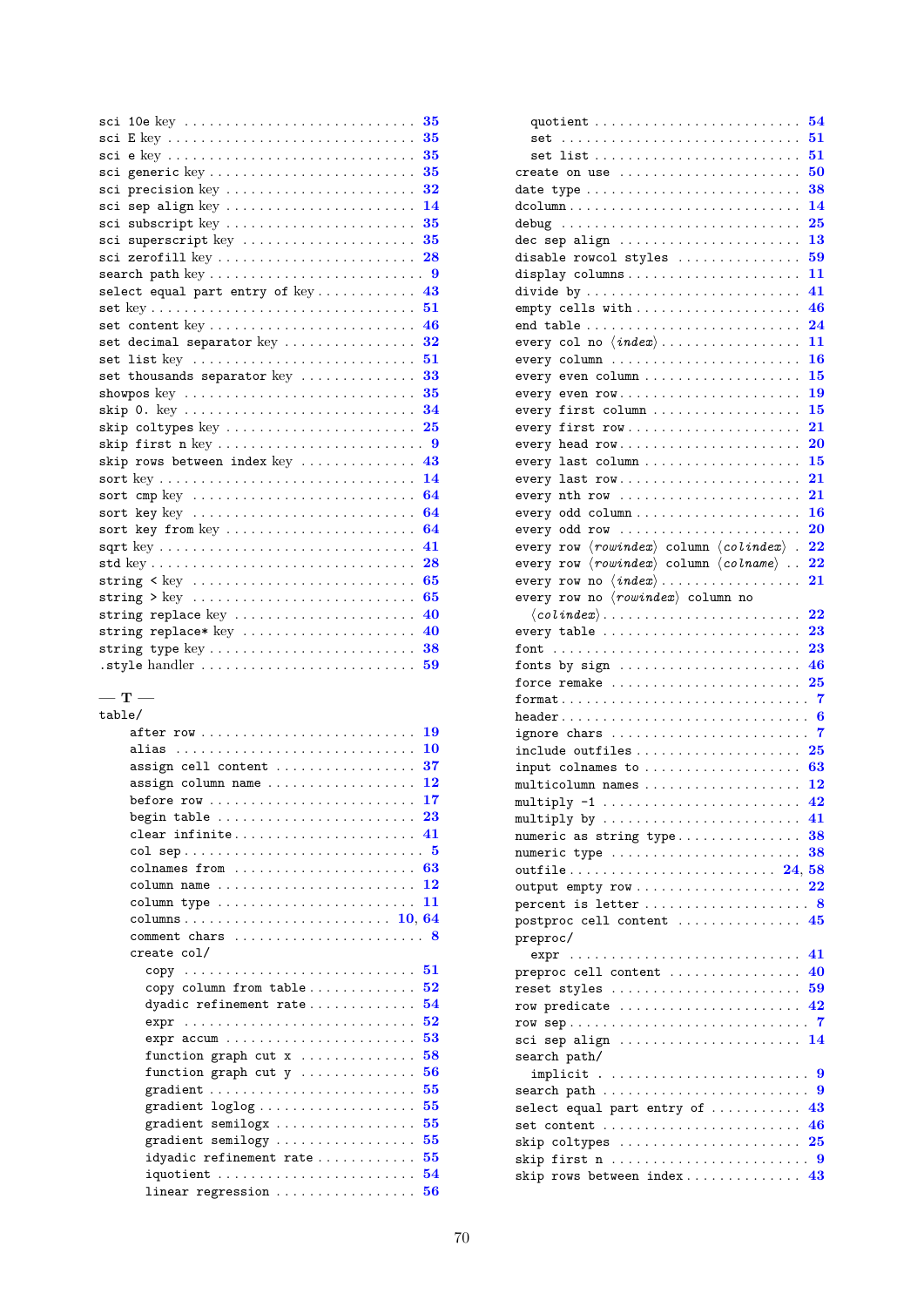|                                                                                   | 14  |
|-----------------------------------------------------------------------------------|-----|
| sort cmp                                                                          | 64  |
| sort key                                                                          | 64  |
| sort key from                                                                     | 64  |
|                                                                                   | 41  |
| string replace                                                                    | 40  |
| string replace*                                                                   | 40  |
| string type $\ldots \ldots \ldots \ldots \ldots \ldots \ldots \ldots$             | 38  |
| TeX comment $\ldots \ldots \ldots \ldots \ldots \ldots \ldots$                    | 25  |
| text indicator                                                                    | - 9 |
| text special chars $8$                                                            |     |
|                                                                                   |     |
| typeset                                                                           | 25  |
| typeset cell $\dots\dots\dots\dots\dots\dots\dots\dots\dots$                      | 24  |
| unique 44                                                                         |     |
| verb string type                                                                  | 38  |
|                                                                                   |     |
| write to macro                                                                    | 25  |
| TeX comment $key \ldots \ldots \ldots \ldots \ldots \ldots \ldots$                | 25  |
|                                                                                   |     |
| text special chars $key \ldots \ldots \ldots \ldots \ldots 8$                     |     |
|                                                                                   |     |
| typeset key $\ldots \ldots \ldots \ldots \ldots \ldots \ldots \ldots \ldots 25$   |     |
| typeset cell key $24$                                                             |     |
|                                                                                   |     |
| $-$ U $-$                                                                         |     |
| unique key  44                                                                    |     |
| use comma $key \ldots \ldots \ldots \ldots \ldots \ldots \ldots \ldots \ldots 34$ |     |
| use period key                                                                    | 34  |
| $-$ V $-$                                                                         |     |
| verb string type key  38                                                          |     |
| verbatim key $\ldots \ldots \ldots \ldots \ldots \ldots \ldots \ldots \ldots 36$  |     |
|                                                                                   |     |
| $-$ W $-$                                                                         |     |
| \weekday                                                                          | 39  |
| \weekdayname                                                                      | 39  |
| \weekdayshortname                                                                 | 39  |
| white space chars $key \ldots \ldots \ldots \ldots \ldots \ldots 8$               |     |
| write to macro key                                                                | 25  |
|                                                                                   |     |
| $-Y-$                                                                             |     |
|                                                                                   |     |
|                                                                                   |     |
| $-\mathbf{z}-$                                                                    |     |
| zerofill key $\ldots \ldots \ldots \ldots \ldots \ldots \ldots \ldots 28$         |     |